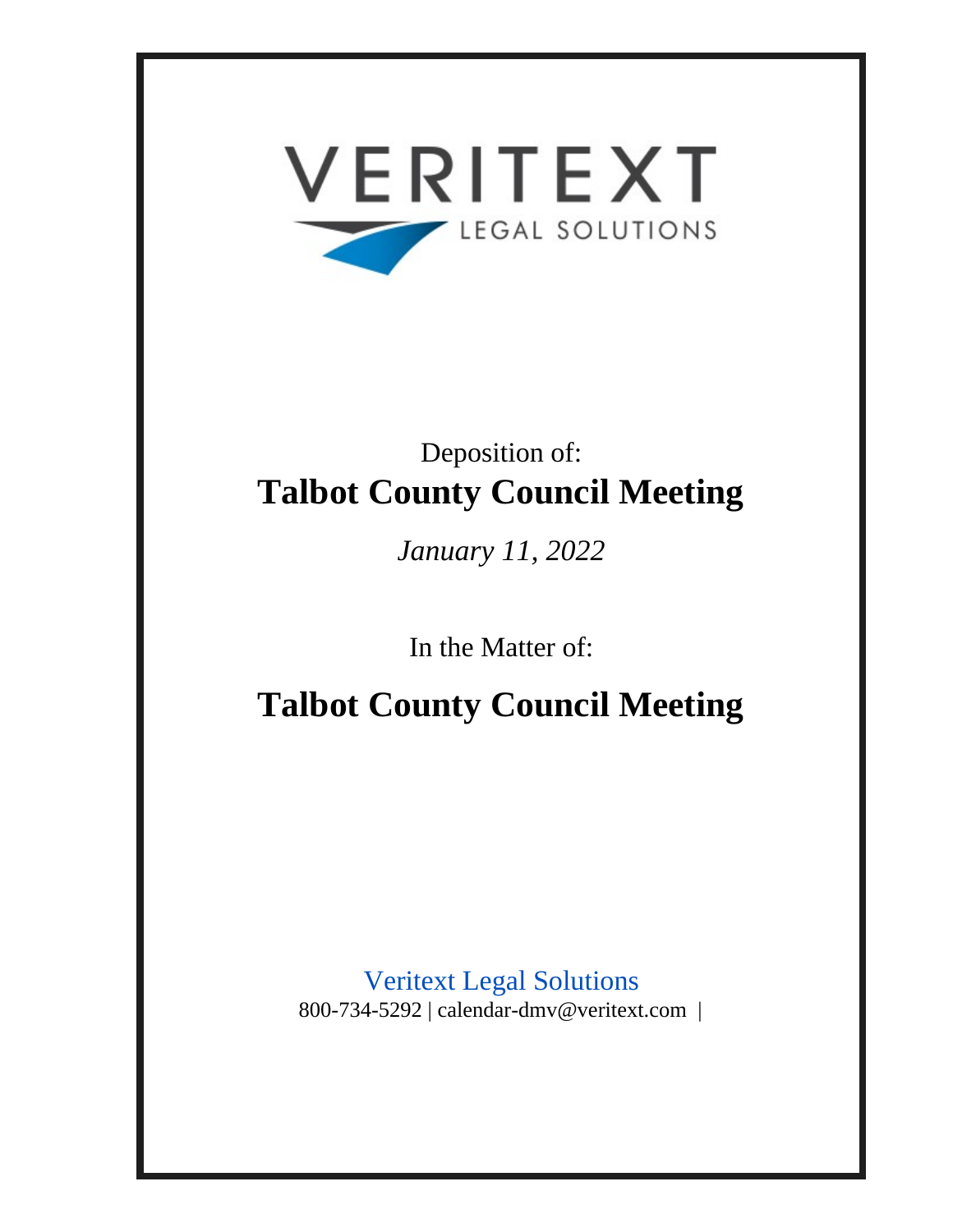<span id="page-1-0"></span>

|                | Page 1                                    |
|----------------|-------------------------------------------|
| $\mathbf{1}$   | COUNTY COUNCIL OF TALBOT COUNTY, MARYLAND |
| $\overline{2}$ |                                           |
| 3              |                                           |
| 4              | Council Meeting                           |
| 5              |                                           |
| $\epsilon$     |                                           |
| 7              | January 11, 2022; 6:00 p.m.               |
| 8              |                                           |
| $\overline{9}$ |                                           |
| 10             | Via Webex Events                          |
| 11             |                                           |
| 12             |                                           |
| 13             | COUNCIL MEMBERS:                          |
| 14             | Chuck F. Callahan                         |
| 15             | Pete Lesher                               |
| 16             | Frank Divilio                             |
| $17\,$         | Corey W. Pack                             |
| 18             | Laura E. Price                            |
| 19             |                                           |
| 20             | Reported by                               |
| 21             | Diane Houlihan                            |
|                |                                           |
|                |                                           |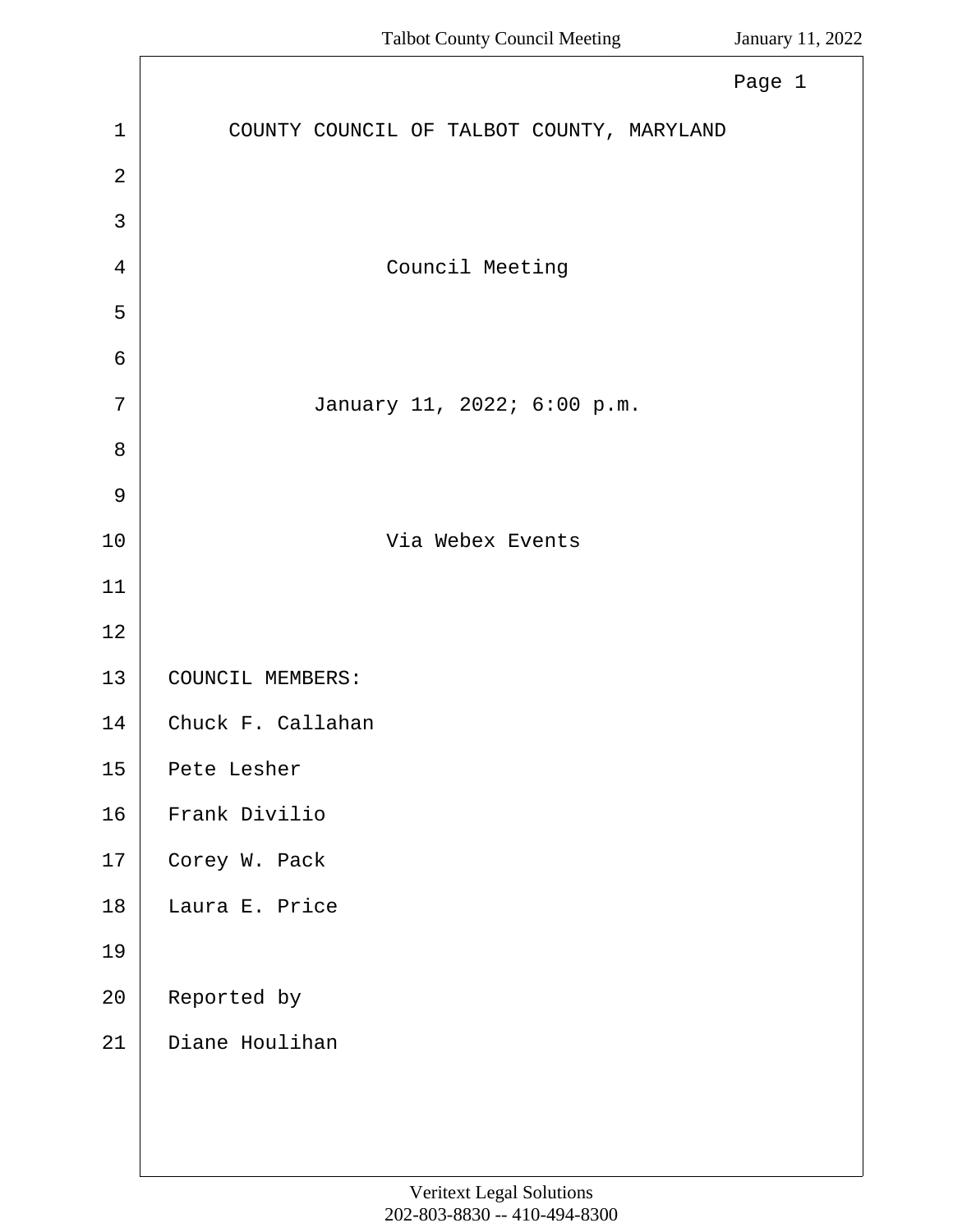<span id="page-2-0"></span>

|                | Page 2                                          |                | Page 4                                         |
|----------------|-------------------------------------------------|----------------|------------------------------------------------|
| 1              | <b>TRANSCRIPT OF PROCEEDINGS</b>                | 1              | MR. LESHER: Aye.                               |
| 2              |                                                 | 2              | SECRETARY: Ms. Price.                          |
| 3              | MR. CALLAHAN: I want to welcome Council,        | 3              | MS. PRICE: Aye.                                |
| 4              | welcome to whoever is listening.                | 4              | SECRETARY: Mr. Pack.                           |
| 5              | We're going to be virtual the next couple       | 5              | MR. CALLAHAN: Can you hear us, Corey?          |
| 6              | of meetings. And hopefully, this virus will     | 6              | Just a thumbs up if you can hear us. We can't  |
| 7              | calm down here in the next four to six weeks    | 7              | hear you. Thumbs up if you can hear us.        |
| 8              | and we'll be all back together in the regular   | 8              | Uh-oh. No. He can't hear us. Can you           |
| 9              | meeting.                                        | 9              | hear me? No.                                   |
| 10             | So for right now, we're going to go             | 10             | MR. PACK: Can you hear me?                     |
| 11             | virtual and try to be safe and do the best      | 11             | MR. CALLAHAN: Yeah. Now I can hear you.        |
| 12             | thing for everybody.                            | 12             | MR. PACK: I can't hear you. Go ahead.          |
| 13             | So right now, could we stand. And               | 13             | MR. CALLAHAN: You can hear us? Okay. So        |
| 14             | Mr. Lesher is going to say the prayer and then  | 14             | we want to keep moving forward? Okay. So       |
| 15             | we're going to do the Pledge of Allegiance of   | 15             | let's just keep moving forward. I think Corey  |
| 16             | the Flag.                                       | 16             | will be with us.                               |
| 17             | (Prayer and Pledge of Allegiance.)              | 17             | MR. PACK: Say again, Jess. That's right.       |
| 18             | MR. CALLAHAN: Thank you, Mr. Lesher. I          | 18             | MR. CALLAHAN: Hey, Clay, do we want to,        |
| 19             | appreciate your great prayer. Appreciate that.  | 19             | you think, Clay, do we want to move on?        |
| 20             | So okay, Council, we have the agenda            | 20             | MR. STAMP: So why don't we give it just a      |
| 21             | before us. And are there any additions,         | 21             | couple of minutes here.                        |
|                | Page 3                                          |                | Page 5                                         |
| 1              | deletions, or corrections to the agenda?        | 1              | MR. CALLAHAN: Okay. No problem.                |
| 2              | MR. LESHER: Mr. President, I'd like to          | 2              | MR. STAMP: Yeah.                               |
| 3              | amend the agenda to include a closed session    | 3              | MR. CALLAHAN: All right. No worries. No        |
| $\overline{4}$ | afterward.                                      | $\overline{4}$ | worries.                                       |
| 5              | MR. CALLAHAN: Okay.                             | 5              | We'll just tell everybody we're just           |
| 6              | MR. LESHER: And do we need to list the          | 6              | trying to get Mr. Pack here hooked up and get  |
| 7              | reasons at this time? And if so, could staff    | 7              | this agenda all straight. We just need his     |
| 8              | assist us with that, get the prior citations in | 8              | approval, too. We'll get there.                |
| 9              | here?                                           | 9              | MR. STAMP: Thank you.                          |
| 10             | MR. STAMP: Personnel and legal matters.         | 10             | MS. MORRIS: Mr. Callahan, Mr. Pack is          |
| 11             | MR. LESHER: I will move for that addition       | 11             | going to call in as well and see if he can get |
| 12             | to the agenda.                                  | 12             | audio that way.                                |
| 13             | MR. CALLAHAN: Second?                           | 13             | MR. CALLAHAN: Okay. No problem. You            |
| 14             | MS. PRICE: Second if you need it.               | 14             | want me to just hold up until we can hear him  |
| 15             | MR. CALLAHAN: On this, Madam Secretary. 15      |                | you thinking?                                  |
| 16             | Take yourself off mute.                         | 16             | MS. MORRIS: Yes. That would be terrific.       |
| 17             | SECRETARY: Mr. Callahan.                        | 17             | Thank you.                                     |
| 18             | MR. CALLAHAN: Aye.                              | 18             | MR. CALLAHAN: Oh, good. Okay.                  |
| 19             | SECRETARY: Mr. Divilio.                         | 19             | If people are out there listening to us,       |
| 20             | MR. DIVILIO: Aye.                               | 20             | we're just going to, we're trying to get       |
|                |                                                 |                |                                                |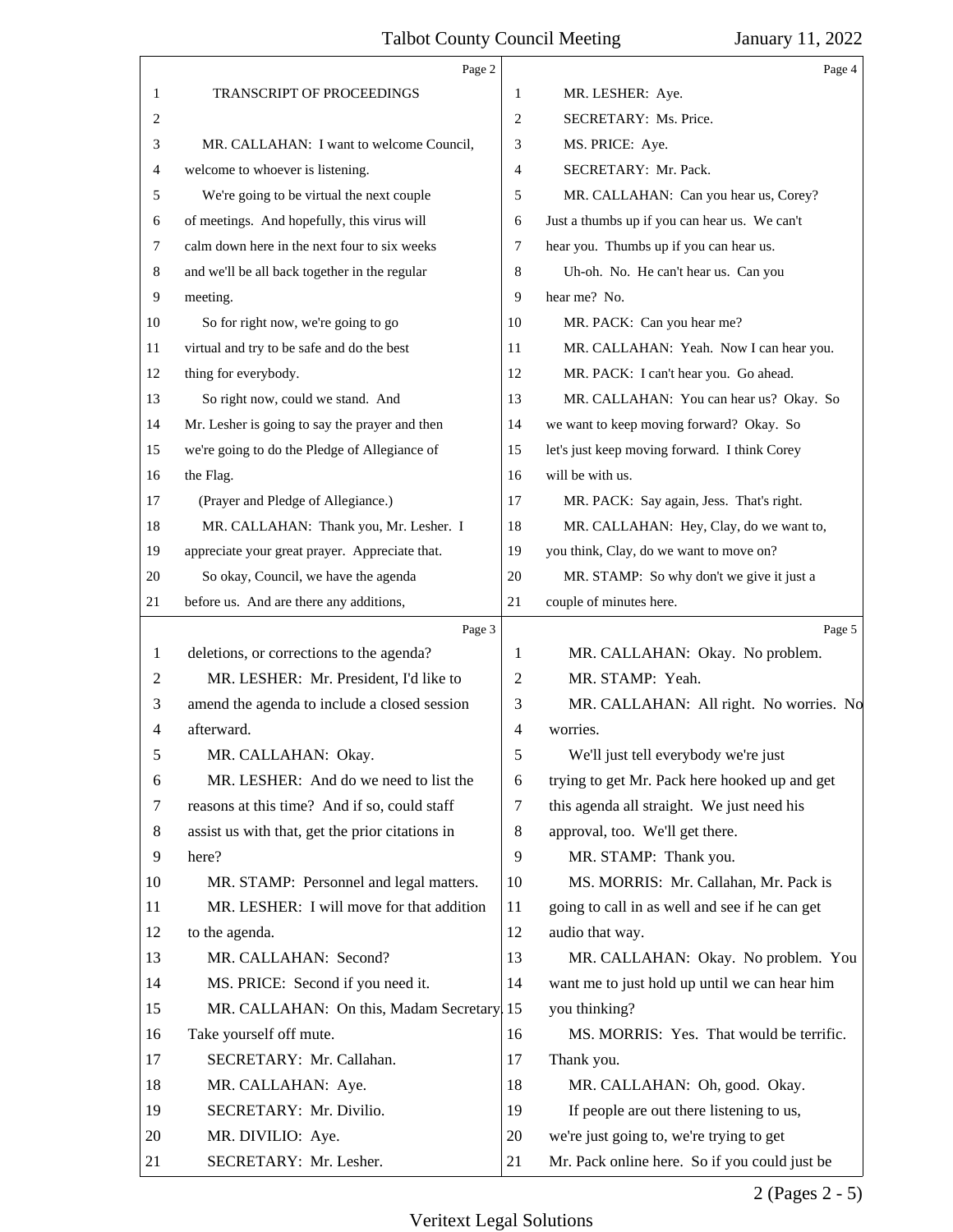<span id="page-3-0"></span>

|                | Page 6                                         |                | Page 8                                          |
|----------------|------------------------------------------------|----------------|-------------------------------------------------|
| 1              | a little patient, we'll have him on here in a  | 1              | December 14th, December 21st. Are there any     |
| $\overline{c}$ | few minutes. Appreciate it.                    | $\overline{2}$ | additions, deletions, or corrections on the     |
| 3              | This is kind of messing my record setting      | 3              | minutes? Okay. Hearing none, the chair moves    |
| 4              | meeting up. You know what I mean? So Pete,     | $\overline{4}$ | that the minutes be accepted by unanimous       |
| 5              | it's not going to happen. I think Corey staged | 5              | consent.                                        |
| 6              | this somehow, you know.                        | 6              | Let's move on to the next, which would be       |
| 7              | MR. LESHER: We deal the hands that we are      | 7              | disbursements of December 28th, January 4th,    |
| 8              | dealt.                                         | 8              | and January 11th. Council has had time to       |
| 9              | MR. CALLAHAN: Exactly. Yup.                    | 9              | review it. Are there any additions, deletions,  |
| 10             | MR. LESHER: Rather, we play the hands          | 10             | or corrections on the disbursements? Hearing    |
| 11             | that we are dealt.                             | 11             | none, the chair moves that the disbursements be |
| 12             | MR. CALLAHAN: That's right. I knew what        | 12             | accepted by unanimous consent.                  |
| 13             | you meant, you know.                           | 13             | And what I didn't do on the agenda, I want      |
| 14             | MS. MORRIS: Mr. Callahan, if you want to       | 14             | to go back up to the agenda. We are waiting     |
| 15             | just go ahead and get started. We'll still     | 15             | for Mr. Pack's vote. But I probably should say  |
| 16             | work with Mr. Pack on his audio issue.         | 16             | hearing nothing, the chair moves that the       |
| 17             | MR. CALLAHAN: Okay. So we'll move on.          | 17             | agenda be accepted as unanimous consent.        |
| 18             | We had a -- Madam Secretary, you want to,      | 18             | Now we are going to move on. And Jess,          |
| 19             | once again, do we want to say with the agenda, | 19             | just stop me or, Madam Secretary, stop me if    |
| 20             | we changed the agenda a little bit. Do you     | 20             | you need to butt in. Okay?                      |
| 21             | want to tell them?                             | 21             | We're going to do an update with the            |
|                |                                                |                |                                                 |
|                | Page 7                                         |                | Page 9                                          |
| 1              | SECRETARY: Yes. Mr. Lesher made a motion       | 1              | Talbot County Health Department on the COVID.   |
| 2              | and Ms. Price seconded the motion to go into   | 2              | Dr. Maguire is on the line. So we're going to   |
| 3              | closed session following the meeting for legal | 3              | welcome, Doctor. There she is.                  |
| 4              | and personnel matters.                         | 4              | Can you hear me, Dr. Maguire?                   |
| 5              | MR. CALLAHAN: That sounds great. That          | 5              | DR. MAGUIRE: Yes, I can hear you.               |
| 6              | got passed. Okay.                              | 6              | MR. CALLAHAN: Okay. Well, we want to            |
| 7              | So we're going to move on to minutes now.      | 7              | welcome you. How are you doing tonight?         |
| 8              | SECRETARY: We were waiting for Mr. Pack's      | 8              | DR. MAGUIRE: I'm doing just fine. How           |
| 9              | vote on this --                                | 9              | are you?                                        |
| 10             | MR. CALLAHAN: Can we move on and get that      | 10             | MR. CALLAHAN: I'm doing great. So we're         |
| 11             | vote here when he comes on board? Would that   | 11             | going to -- we're excited to hear good news     |
| 12             | be okay?                                       | 12             | that it's going downhill now, right? I hope.    |
| 13             | MS. PRICE: I mean we already have four         | 13             | Anyway, let's hear an update, if you can,       |
| 14             | votes. So we should be able to move on.        | 14             | and for everybody so we can hear what's going   |
| 15             | MR. CALLAHAN: That's what I was thinking.      | 15             | on out there.                                   |
| 16             | But I just didn't want to break protocol if    | 16             | DR. MAGUIRE: All right. Well, thank you,        |
| 17             | Madam Secretary didn't want me to, you know.   | 17             | President Callahan.                             |
| 18             | SECRETARY: You're the boss.                    | 18             | MR. CALLAHAN: You're welcome.                   |
| 19             | MR. CALLAHAN: Okay. Well, if it's              | 19             | DR. MAGUIRE: And the Council members for        |
| 20             | screwed up, it's my fault.                     | 20             | inviting me yet again to provide an update on   |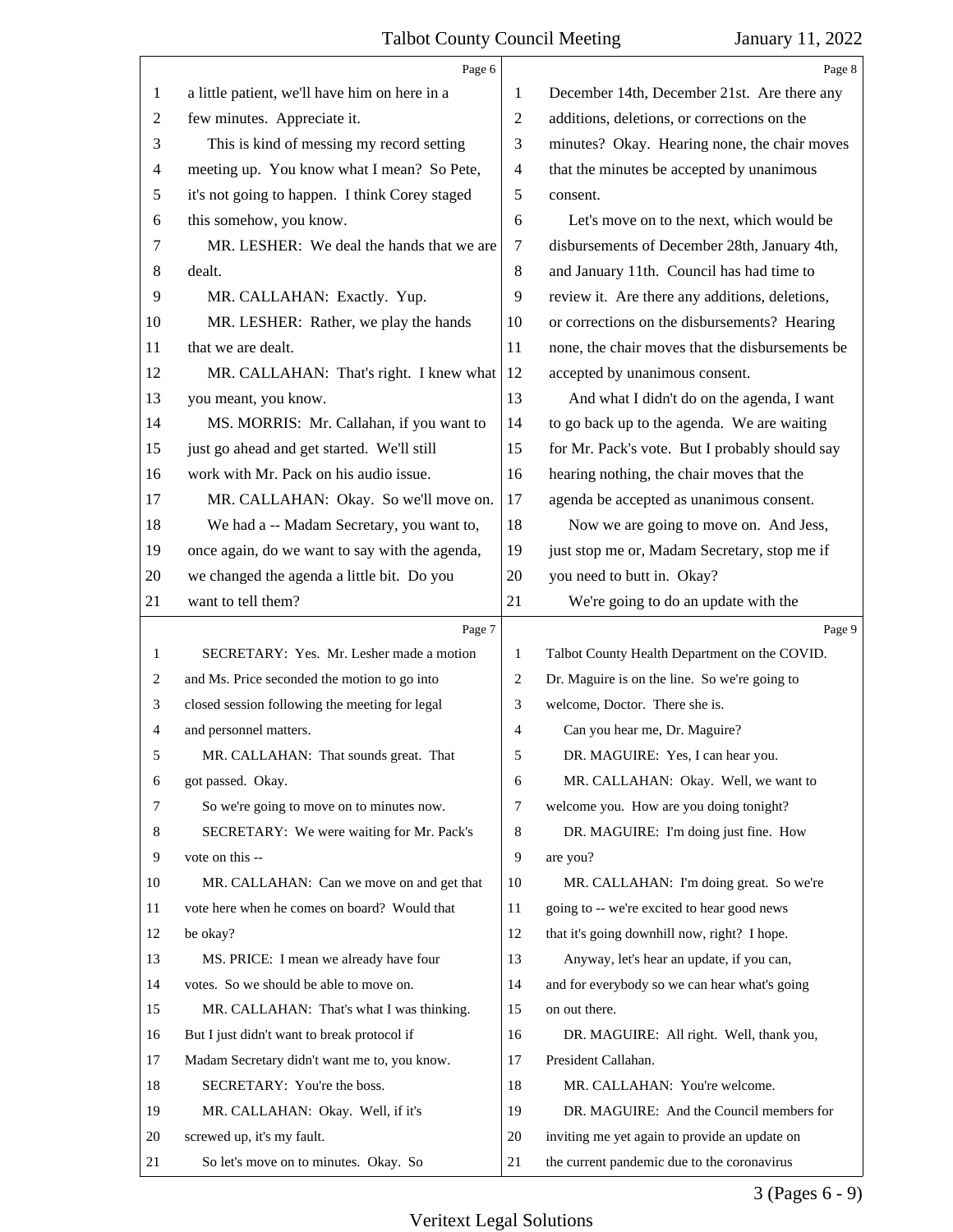<span id="page-4-0"></span>

|    | Page 10                                        |    | Page 12                                         |
|----|------------------------------------------------|----|-------------------------------------------------|
| 1  | situation in Talbot County as well as the      | 1  | we're relying on, like I said, personal         |
| 2  | Health Department's response to the COVID      | 2  | computers. Staff is sharing computers. We're    |
| 3  | pandemic.                                      | 3  | using loaners. We're buying new computers that  |
| 4  | As President Callahan mentioned, I only        | 4  | were not in our budget.                         |
| 5  | give good news. Just kidding, but you know.    | 5  | And we are, again, still without access to      |
| 6  | MR. CALLAHAN: I know you do.                   | 6  | our internal network, our internal servers.     |
| 7  | DR. MAGUIRE: As was mentioned, there is a      | 7  | They're undergoing a forensic evaluation right  |
| 8  | hand we're dealt. So we will respond           | 8  | now to see the extent of this infection, so to  |
| 9  | accordingly.                                   | 9  | speak.                                          |
| 10 | MR. CALLAHAN: Please keep it simple.           | 10 | And therefore, right now we don't have          |
| 11 | Please keep it simple.                         | 11 | access to most of our regular files or any      |
| 12 | DR. MAGUIRE: All right. So just we can         | 12 | software that's not based on the web.           |
| 13 | move on to the next slide I believe. Okay.     | 13 | So that is hindering our day-to-day             |
| 14 | Thank you.                                     | 14 | efforts. We're trying to cope as best we can.   |
| 15 | So just want to give just a situational        | 15 | And I do hope that within the next I'm crossing |
| 16 | update. Just over a month ago, the Maryland    | 16 | my fingers for a week or two that we will be    |
| 17 | Department of Health experienced a network     | 17 | back on board with some of our normal           |
| 18 | outage. A lot of people probably heard about   | 18 | operations. We are continuing to provide as     |
| 19 | this, and I just wanted to give just a small   | 19 | many normal services as we can.                 |
| 20 | update about how this is continuing to affect  | 20 | And luckily, we do have access to WiFi,         |
| 21 | us as well as all the other local health       | 21 | which a lot of our neighboring health           |
|    |                                                |    |                                                 |
|    | Page 11                                        |    | Page 13                                         |
| 1  | departments.                                   | 1  | departments do not and are operating off of hot |
| 2  | So on December 4th, there was an event         | 2  | spots.                                          |
| 3  | that caused certain systems within the entire  | 3  | So just as a background to what I present,      |
| 4  | Maryland Department of Health to be suspended. | 4  | some of the data I have may not be quite as     |
| 5  | Some access to State systems did return,       | 5  | detailed as usual, and that's partly the reason |
| 6  | including some data systems related to COVID,  | 6  | for that. But we are coping as best we can.     |
| 7  | returned somewhere between December 20th and   | 7  | So next slide, please.                          |
| 8  | December 30th.                                 | 8  | Just to give a sense of where we are, I'm       |
| 9  | But I just wanted to mention that some         | 9  | sure anyone who has been paying attention has   |
| 10 | data and systems are still inaccessible to the | 10 | noticed that cases of COVID are surging right   |
| 11 | Maryland Department of Health and, therefore,  | 11 | now since the beginning of December. I just     |
| 12 | to us as the local Health Department. And this | 12 | want to show an overall graph of where we in    |
| 13 | includes our detailed county-level COVID       | 13 | Talbot have been since about 16 months and      |
| 14 | hospitalization numbers, detailed death data,  | 14 | which variant we were dealing with at the time  |
| 15 | and some other things.                         | 15 | just to give perspective.                       |
| 16 | And just in terms of our day-to-day            | 16 | So back in the spring, it was that alpha        |
| 17 | operations, just to give you just a very brief | 17 | variant from the United Kingdom that people     |
| 18 | picture of what this means to us. We are still | 18 | were worried about. And then we transitioned    |
| 19 | not allowed to use our normal work computers.  | 19 | over to delta, which was, there was a concern   |
| 20 | I'm on my personal computer right now. Our     | 20 | for its severity, its impact on                 |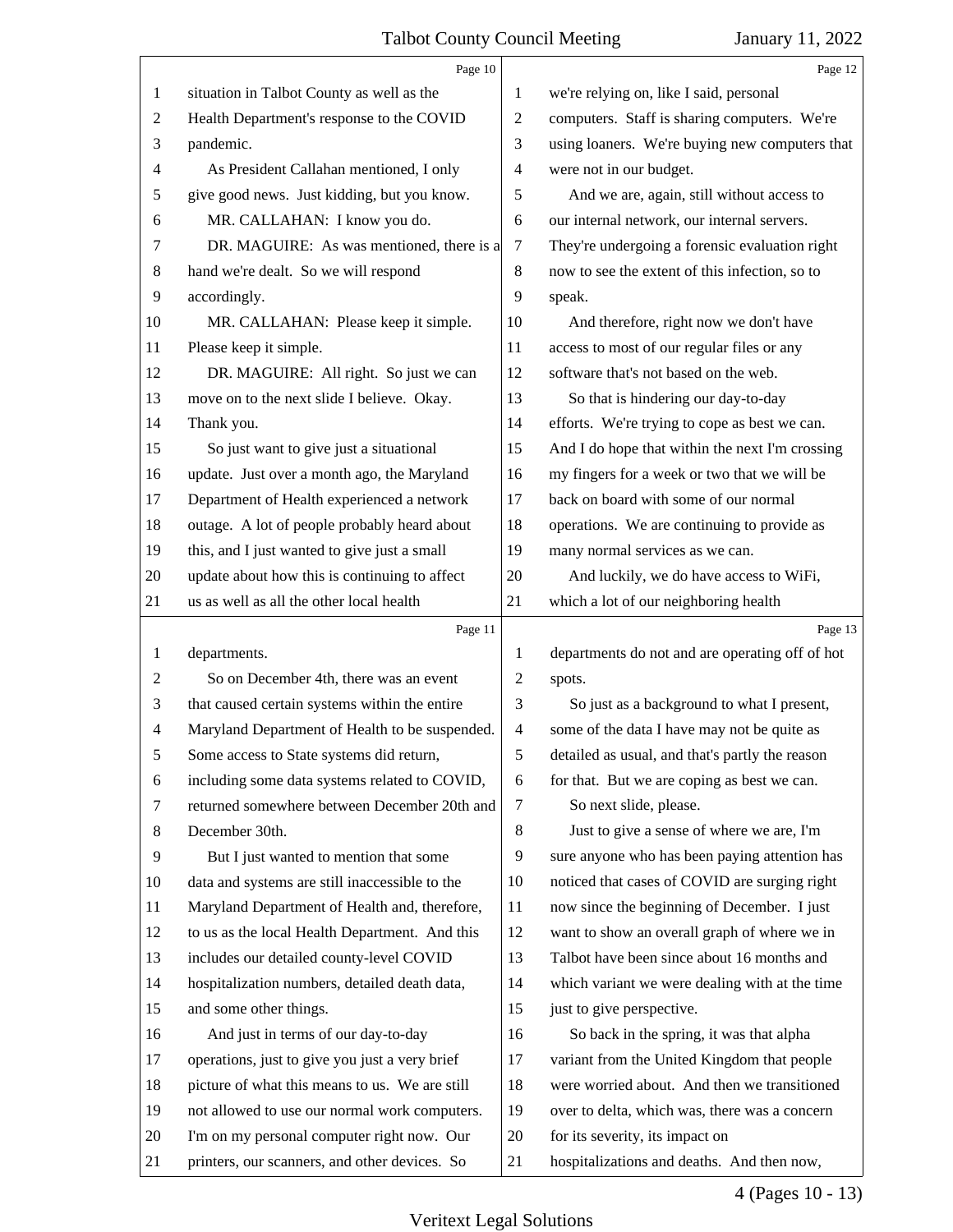<span id="page-5-0"></span>

|                | Page 14                                        |                | Page 16                                         |
|----------------|------------------------------------------------|----------------|-------------------------------------------------|
| 1              | boom, omicron.                                 | 1              | County. It's a three and a half times increase  |
| 2              | So omicron has really been surging. We,        | $\overline{2}$ | in the past month.                              |
| 3              | right now just to give some very high level    | 3              | We've been trending similar to the rest of      |
| 4              | info, we have in our worst time before we even | $\overline{4}$ | the state. Right now, the state reached just    |
| $\sqrt{5}$     | started our vaccination campaign, we have two  | 5              | over 30 percent testing positive. In the        |
| 6              | and a half times as many cases basically on a  | 6              | health care setting, so doctors' offices, the   |
| 7              | daily basis right now, this January, as we did | 7              | hospital, they're running higher, which kind of |
| 8              | a year ago January. And it's really because of | 8              | makes sense because people who go to doctors'   |
| 9              | this sudden and swift omicron spread.          | 9              | offices or hospitals are probably already sick. |
| 10             | And we have literally a five-time increase     | 10             | And they're in the kind of 40 to 50 percent     |
| 11             | in the number of cases from early December to  | 11             | range in terms of tests.                        |
| 12             | today. So just in that one month, we've had    | 12             | $So -$                                          |
| 13             | five times the case rate.                      | 13             | MR. CALLAHAN: Hey, Dr. Maguire?                 |
| 14             | Can you go -- oh, sorry. Thank you.            | 14             | DR. MAGUIRE: Yes.                               |
| 15             | So in the past week, we've had over 500        | 15             | MR. CALLAHAN: Can I ask one question,           |
| 16             | cases. And that's, like I said, five times     | 16             | just a quick little thing? So help everybody    |
| 17             | what we normally had in a week back around     | 17             | understand what the 28 percent means to what    |
| 18             | Thanksgiving, early December.                  | 18             | other number. So 28 percent. So what are we     |
| 19             | And we're currently dealing with several       | 19             | trying to -- what am I trying to say?           |
| 20             | outbreaks in different locations, nursing home | 20             | 28 percent to what other number? What was the   |
| 21             | outbreaks, there's outbreaks in schools. We    | 21             | number?                                         |
|                |                                                |                |                                                 |
|                | Page 15                                        |                | Page 17                                         |
| 1              | always had outbreaks throughout this pandemic. | 1              | DR. MAGUIRE: So what was the number was         |
| $\overline{c}$ | But now we're certainly seeing it widespread   | $\overline{2}$ | the goal that had been talked about for the     |
| 3              | and definitely affecting a lot of our core and | 3              | longest time was we really want to keep a       |
| 4              | essential agencies.                            | $\overline{4}$ | number of under five percent. That's probably   |
| 5              | And you know, ever since vaccinations          | 5              | good.                                           |
| 6              | started, the goal has really been to keep all  | 6              | And what's interesting is that the way          |
| 7              | our normal business operations running         | 7              | beginning of the pandemic when we were talking  |
| 8              | normally, keep kids in school. And what we're  | 8              | about well, what metrics do we use to keep our  |
| 9              | finding is a lot of our organizations and      | 9              | schools to go virtual, and really it was this   |
| 10             | agencies are really struggling with staffing   | 10             | metric of five percent positivity. And you      |
| 11             | right now because of this.                     | 11             | know, that -- those metrics are obviously out   |
| 12             | Next slide, please.                            | 12             | the window at this point because now we know    |
| 13             | We are noticing a significant increase in      | 13             | more. It's a different situation than it was    |
| 14             | our test positivity in Talbot County. So we    | 14             | March 2020.                                     |
| 15             | traditionally have been running around a       | 15             | MR. CALLAHAN: Right.                            |
| 16             | five percent, five to ten percent of our tests | 16             | DR. MAGUIRE: But we have in general in          |
| 17             | that are done by residents coming back         | 17             | this county maintained a decent at most times   |
| 18             | positive. And that was pretty acceptable. It   | 18             | test positivity, which meant that we had,       |
| 19             | goes high and low here and there.              | 19             | except for certain times when tests were short, |
| 20             | But this 28 percent is really unheard of       | 20             | we had enough testing going on of people who    |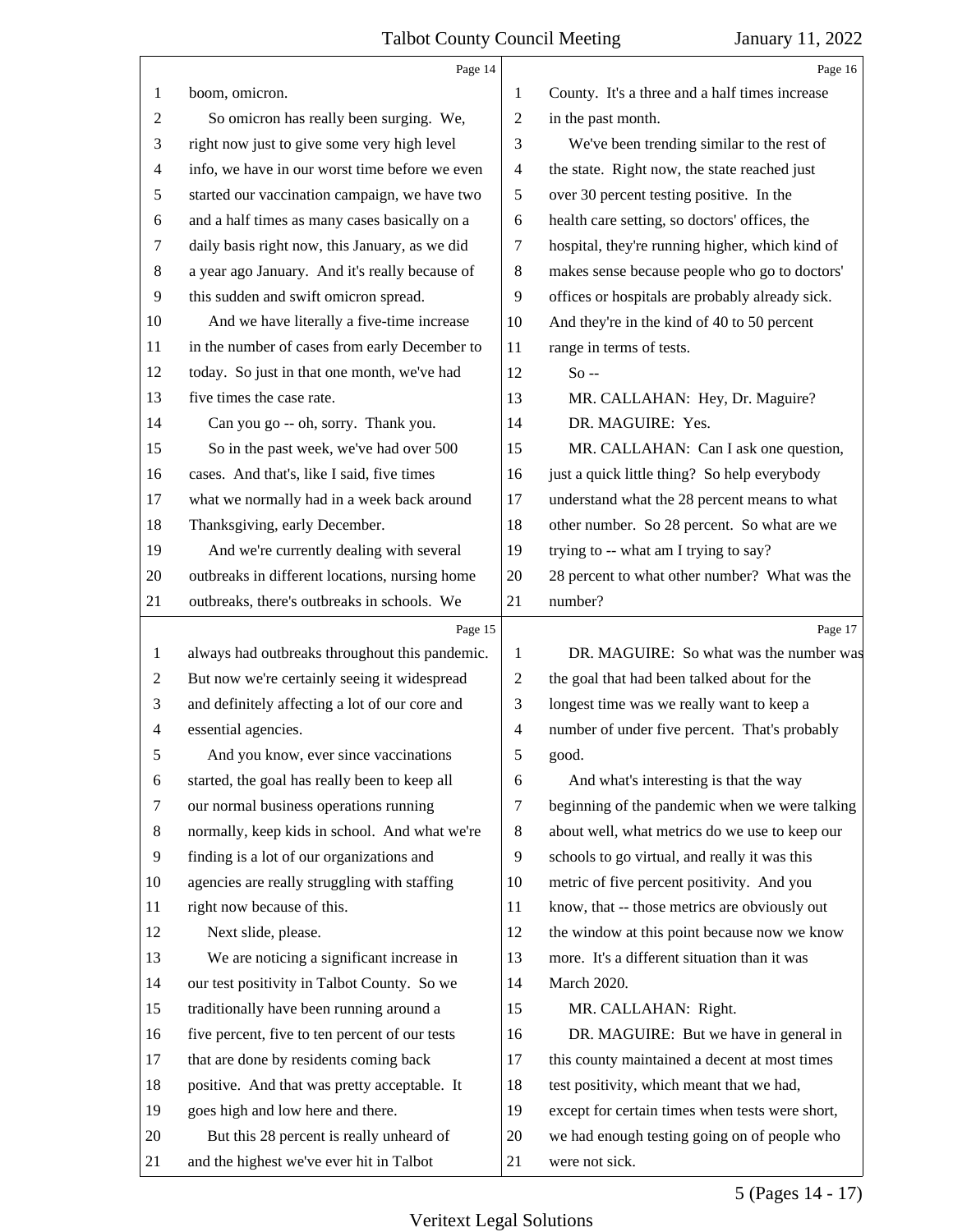<span id="page-6-0"></span>

|                | Page 18                                         |                          | Page 20                                         |
|----------------|-------------------------------------------------|--------------------------|-------------------------------------------------|
| $\mathbf{1}$   | Now what we see is that literally for           | 1                        | With omicron, we don't really know right        |
| $\overline{c}$ | every hundred tests performed on Talbot         | $\overline{2}$           | now. I keep asking our epidemiologists okay,    |
| 3              | residents, 28 of those are coming back          | 3                        | what is that number. It's certainly above       |
| $\overline{4}$ | positive. And generally, if a place, a country  | $\overline{4}$           | seven. Some have told me ten. And that means    |
| $\sqrt{5}$     | has a rate of 25 percent or above, that's       | 5                        | that really when you're out and about sick with |
| 6              | telling me there's a lot of COVID going on,     | 6                        | COVID, that you're likely to infect a lot of    |
| 7              | there's not enough testing going on, and that's | 7                        | other people, all things being equal.           |
| 8              | an issue that needs to be fixed. And so we're   | 8                        | I want to compare this to measles.              |
| 9              | kind of chasing our tail with testing.          | 9                        | Measles is the most contagious disease in the   |
| 10             | MR. CALLAHAN: Okay. Appreciate that.            | 10                       | world. And it's R nought number is somewhere    |
| 11             | DR. MAGUIRE: Sure thing.                        | 11                       | between 12 and 18. A lot of people cite it at   |
| 12             | Next slide, please.                             | 12                       | 15 to 17.                                       |
| 13             | So this is all due to the omicron variant       | 13                       | And so it's not necessarily that right          |
| 14             | that came or was first identified, I should     | 14                       | now, but it is very contagious. And so what     |
| 15             | say, out of South Africa. And the reason for    | 15                       | does this mean? What do we care? Okay.          |
| 16             | this, we've talked about other variants of      | 16                       | So next slide, please. Thank you.               |
| 17             | coronavirus behaving differently let's say.     | 17                       | So it's really contagious, but isn't it         |
| 18             | Some are more severe. Some are more             | 18                       | mild. And this does seem to be true. And I'll   |
| 19             | infectious, contagious. And so I just wanted    | 19                       | show you this on some of the next slides. But   |
| 20             | to put out a perspective of what this omicron   | 20                       | for most people, omicron is pretty mild. A lot  |
| 21             | means.                                          | 21                       | of people are just describing this as a cold.   |
|                | Page 19                                         |                          | Page 21                                         |
| $\mathbf{1}$   | And of course, we're learning more about        |                          |                                                 |
|                |                                                 | 1                        | Anecdotally, a lot of people we are seeing      |
| 2              | it as more people get infected. But if I had    | 2                        | are, you know, out of work kind of with like    |
| 3              | to give a headline, it would be really          | 3                        | flu-like symptoms. So it doesn't certainly      |
| 4              | infectious, really contagious, probably less    | $\overline{\mathcal{A}}$ | make them feel good, but it's not for everyone. |
| 5              | severe than the delta we just came off of.      | 5                        | And the thing is when you -- even with a milder |
| 6              | And so the epidemiologists use this number      | 6                        | variant, if it's that much more transmissible   |
| 7              | called the R nought (phonetic) or the           | 7                        | and it spreads so aggressively, it does         |
| 8              | reproducibility index. And this is basically    | 8                        | ultimately cause more hospitalization and even  |
| 9              | the average number of people that you, as a     | 9                        | deaths.                                         |
| 10             | sick infected person, will go on to infect.     | 10                       | And so I put this scale just to show yeah,      |
| 11             | So when you talk about your normal flu,         | 11                       | it's less severe for most. But that's far, far  |
| 12             | that number is about 1.2. When you talk about   | 12                       | outweighed by just how rapidly this is          |
| 13             | the pandemic flu from 1918, it was higher than  | 13                       | spreading in the community.                     |
| 14             | that. It was 1.8. When we had our COVID 1.0,    | 14                       | And so right now, you know, a lot of            |
| 15             | the original, that number was about 2.5. So     | 15                       | people are changing how they're describing this |
| 16             | for every one person who was sick with COVID,   | 16                       | and saying that the key thing to look at is how |
| 17             | they went on to infect, on average, two and a   | 17                       | many people are being hospitalized, not         |
| 18             | half other people. And that's how it spreads.   | 18                       | necessarily how many people are sick or coming  |
| 19             | You know, like compound interest.               | 19                       | back positive, but how many people are truly    |
| 20             | And then with delta, that increased even        | 20                       | being affected and how are we burdening the     |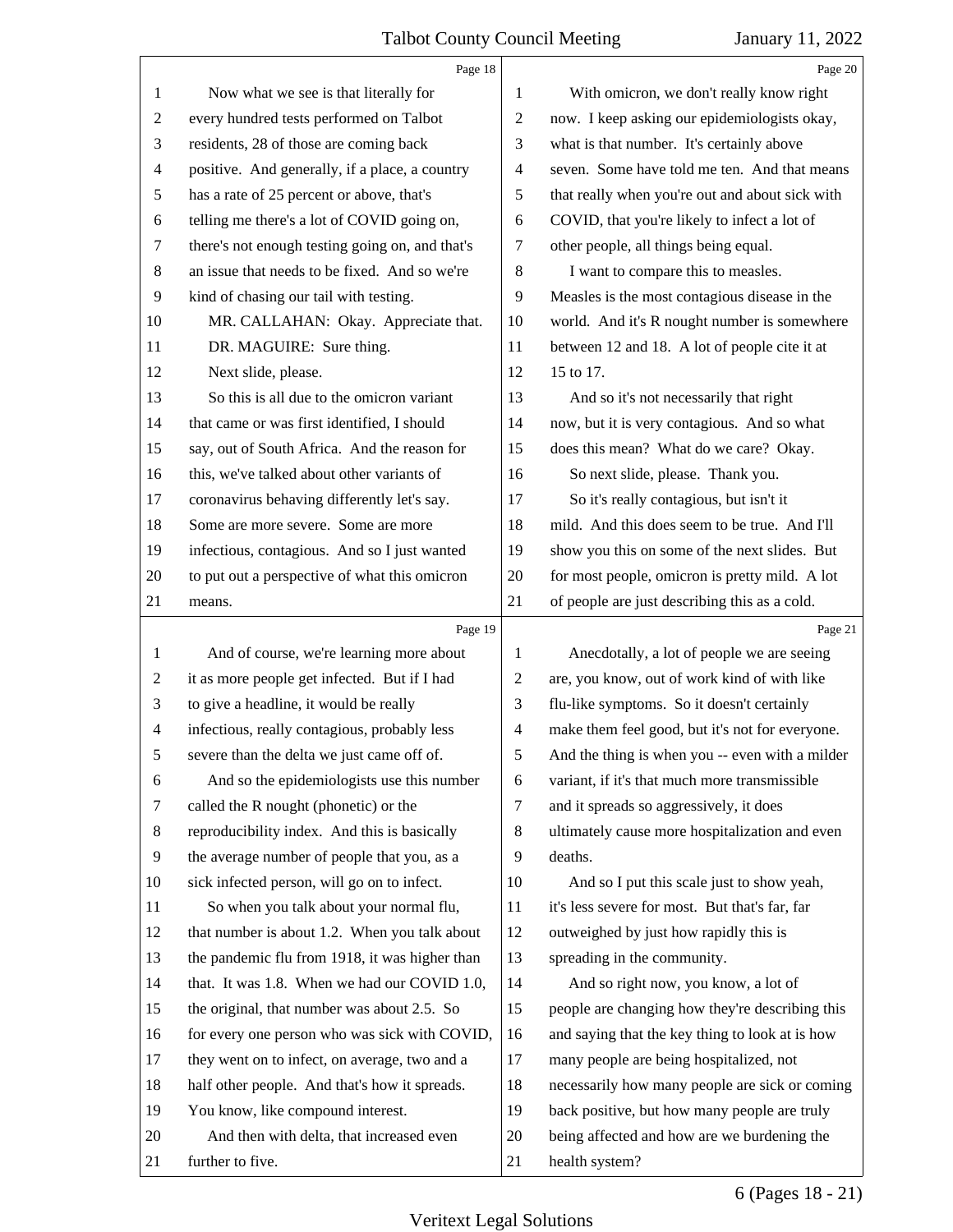<span id="page-7-0"></span>

|                | Page 22                                         |                          | Page 24                                         |
|----------------|-------------------------------------------------|--------------------------|-------------------------------------------------|
| 1              | Next slide, please.                             | 1                        | there with a broken leg happens to test         |
| $\overline{c}$ | And so when we look at the                      | 2                        | positive. So they're not there at all because   |
| 3              | hospitalizations in Maryland, we are seeing     | 3                        | of COVID.                                       |
| 4              | this exponential increase. And the number of    | 4                        | And I believe it was the CDC director, I        |
| 5              | people hospitalized today with COVID-19 is      | 5                        | can't remember her name, I'm sure you know her  |
| 6              | 3,452. And that has far exceeded what we saw    | 6                        | name, that the people that are hospitalized     |
| 7              | with delta. The peak for the delta variant was  | 7                        | have four to six co-morbidities. So that there  |
| $\,8\,$        | a quarter of this.                              | 8                        | are major underlying health conditions.         |
| 9              | And they are expecting in the next week or      | 9                        | So trying to follow all of the information      |
| 10             | two for this to climb even further, approaching | 10                       | that's coming out, including from Dr. Fauci and |
| 11             | maybe 5,000 hospitalizations a day.             | 11                       | the CDC director, so it keeps it in some        |
| 12             | MS. PRICE: (Inaudible.)                         | 12                       | perspective.                                    |
| 13             | DR. MAGUIRE: Please, yes.                       | 13                       | DR. MAGUIRE: Yeah. And for Maryland,            |
| 14             | MS. PRICE: Just real quick. You did say         | 14                       | luckily for the children, we've never had huge  |
| 15             | with COVID, not necessarily of COVID, correct?  | 15                       | numbers, but I did notice that they are         |
| 16             | DR. MAGUIRE: Yeah. And that's an                | 16                       | following the same trend and having increases.  |
| 17             | important point because I'm trying to figure    | 17                       | So they just started reporting out the          |
| 18             | this out.                                       | 18                       | number of kids hospitalized with positive       |
| 19             | But the reason someone is hospitalized          | 19                       | COVID. And it was in the single or low double   |
| 20             | comes into effect here. So is it someone who    | 20                       | digits in the fall. And just on Friday, they    |
| 21             | is admitted to the hospital because they're     | 21                       | reached 60. And so it's certainly increasing a  |
|                |                                                 |                          |                                                 |
|                | Page 23                                         |                          | Page 25                                         |
| $\mathbf{1}$   | sick with COVID or is it someone admitted for   | 1                        | lot.                                            |
| 2              | another reason, like a heart attack, and they   | 2                        | So yes, not all of them are necessarily --      |
| 3              | incidentally happen to have COVID. And these    | 3                        | yeah, maybe they have a broken leg and they're  |
| $\overline{4}$ | numbers include all those. So both categories.  | $\overline{\mathcal{A}}$ | there for orthopedic surgery or something and   |
| 5              | When I ask the hospitals for exact numbers      | 5                        | they test positive.                             |
| 6              | on those, the closest I can find, and I don't   | 6                        | But the reports from Children's National        |
| 7              | know how reliable this is, but it came out of   | 7                        | and Johns Hopkins Children's Hospital and UMS   |
| 8              | Johns Hopkins, is that they think about         | $8\,$                    | Children's Hospital definitely say that their   |
| 9              | 70 percent of people are admitted with COVID    | 9                        | ICUs, especially in conjunction with some other |
| 10             | because they're sick with COVID and maybe       | 10                       | normal winter issues, are being filled because  |
| 11             | 30 percent they find it. But I don't know if    | 11                       | this COVID hospitalization is really putting    |
| 12             | it's oh, I came in for gallbladder surgery and  | 12                       | stress on their systems.                        |
| 13             | oh, no, I'm coughing and now I'm on oxygen, if  | 13                       | Fortunately, if there is some good news,        |
| 14             | it's that type of sequence either.              | 14                       | is that we're having less ICU admissions        |
| 15             | So yeah. It's about maybe 30 percent of         | 15                       | proportionally. So you know, we are not seeing  |
| 16             | people are the with, not because of. So that    | 16                       | the four times as many ICU. Of course, ICU is   |
| 17             | should be taken into account, but --            | 17                       | limited resource wise. But it is appropriating  |
| 18             | MR. PACK: Some other really quick things.       | 18                       | the highest levels that we've seen so far.      |
| 19             | I even -- even Dr. Fauci was talking about      | 19                       | And I just had a call with Shore Regional.      |
| 20             | like the children. And he said that that is     | 20                       | Their ICU was full. A lot of hospitals, their   |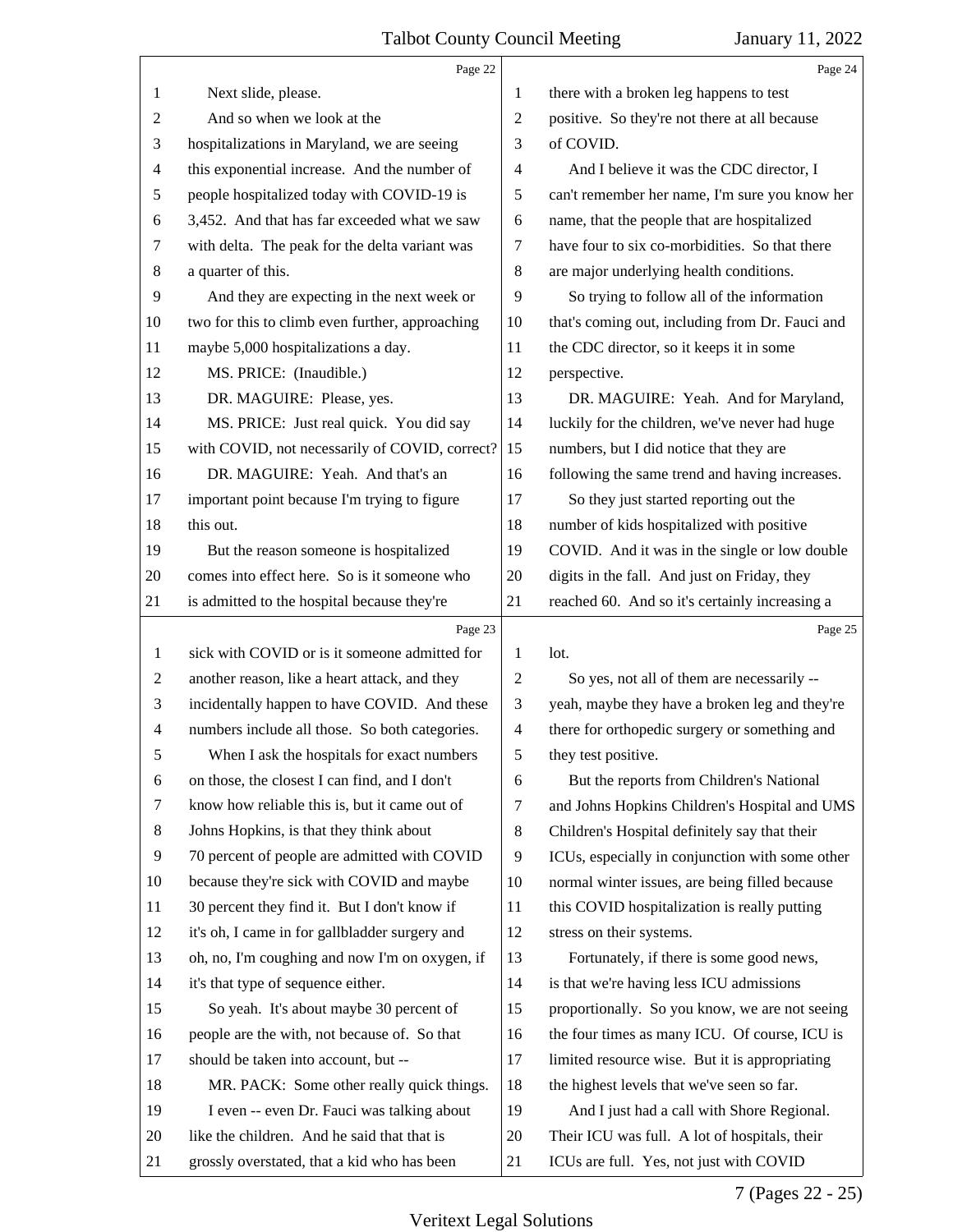<span id="page-8-0"></span>

|                | Page 26                                         |                | Page 28                                         |
|----------------|-------------------------------------------------|----------------|-------------------------------------------------|
| 1              | patients, but they are taking up the beds.      | 1              | saying please, please get vaccinated so that we |
| 2              | And I don't often mention cost, but I read      | 2              | can stop being overwhelmed, which I think sends |
| 3              | that the average COVID hospitalization, for     | 3              | a big message.                                  |
| 4              | COVID itself, not for an incidental, does cost  | 4              | Next slide, please.                             |
| 5              | somewhere between 20 and \$30,000. So that does | 5              | In terms of deaths due to this omicron          |
| 6              | add up. These 3,400 people, if they are         | 6              | surge, again, like the ICU situation,           |
| 7              | admitted for COVID, that's \$69 million just    | 7              | proportionately they're not as high, but they   |
| $\,8\,$        | them. So the hospitalization is really what's   | 8              | are approaching the highest levels.             |
| 9              | being stressed right now.                       | 9              | When we look specifically at Talbot, which      |
| 10             | Next slide, please.                             | 10             | is on the next slide, we have cumulatively      |
| 11             | And so the hospitals have said on calls,        | 11             | since the beginning of this pandemic, this      |
| 12             | on communications that they are overwhelmed.    | 12             | graph doesn't show it exactly, but we've had 68 |
| 13             | They are implementing things called Crisis      | 13             | deaths due to COVID. And the thing I wanted to  |
| 14             | Standards of Care. I know Tidal Health down in  | 14             | show in this graph, which shows the number of   |
| 15             | Salisbury went into that today. This is         | 15             | deaths over time, is that luckily right now we  |
| 16             | something Shore is involved in right now.       | 16             | are not seeing the exponential increase in      |
| 17             | And this, these are specific interventions      | 17             | deaths, which we saw a year ago November when   |
| 18             | to deal with the overwhelming burden that they  | 18             | the slope of this curve became very, very       |
| 19             | have, coupled with staff shortages because      | 19             | vertical.                                       |
| 20             | their own staff is affected, too, and some are  | 20             | But of course, you know, we want to avoid       |
| 21             | out and sick.                                   | 21             | all deaths if we can, especially if any are     |
|                |                                                 |                |                                                 |
|                | Page 27                                         |                | Page 29                                         |
| 1              | And one of the things they're doing is          | 1              | preventable.                                    |
| $\overline{2}$ | canceling non-emergency procedures. I hate to   | $\overline{c}$ | Next slide, please.                             |
| 3              | call these elective because, you know, they're  | 3              | So who is hospitalized? What is                 |
| $\overline{4}$ | medically-necessary procedures. I guess they    | $\overline{4}$ | accounting for these increased COVID            |
| 5              | could wait a bit. But that means people are     | 5              | hospitalizations? And what we're seeing across  |
| 6              | getting delayed cancer diagnoses. And they are  | 6              | Maryland is that over 75 percent of these       |
| 7              | also implementing crisis staffing levels.       | 7              | hospitalizations are in people who have         |
| 8              | And this is after, you know, almost two         | 8              | received no COVID vaccinations. And the         |
| 9              | years of this workforce already working higher  | 9              | Eastern Shore hospitals, they are reporting     |
| 10             | than normal with COVID hospitalizations.        | 10             | somewhere between 80 and 85 percent of their    |
| 11             | And this is also causing backlogs on the        | 11             | admissions with COVID are in people who are     |
| 12             | emergency services. We have reports of          | 12             | completely unvaccinated. About 20 percent of    |
| 13             | ambulances sitting at hospitals for a couple of | 13             | people are vaccinated but they're due for their |
| 14             | hours. They have to defer, which takes those    | 14             | booster. And so they're not technically up to   |
| 15             | ambulances out of our community. And as I       | 15             | date, as in maybe they were vaccinated last     |
| 16             | mentioned, their own staff is stretched and     | 16             | February and now they're sick with omicron.     |
| 17             | taxed because of their own staff getting sick.  | 17             | And in Maryland, less than five percent of      |
| 18             | And I just put a picture of this was an ad      | 18             | people admitted to the hospital with COVID are  |
| 19             | from hospitals from Ohio where hospitals like   | 19             | fully vaccinated and boosted.                   |
| 20             | the Cleveland Clinic literally put out an ad    | 20             | So there's still the immune escape with         |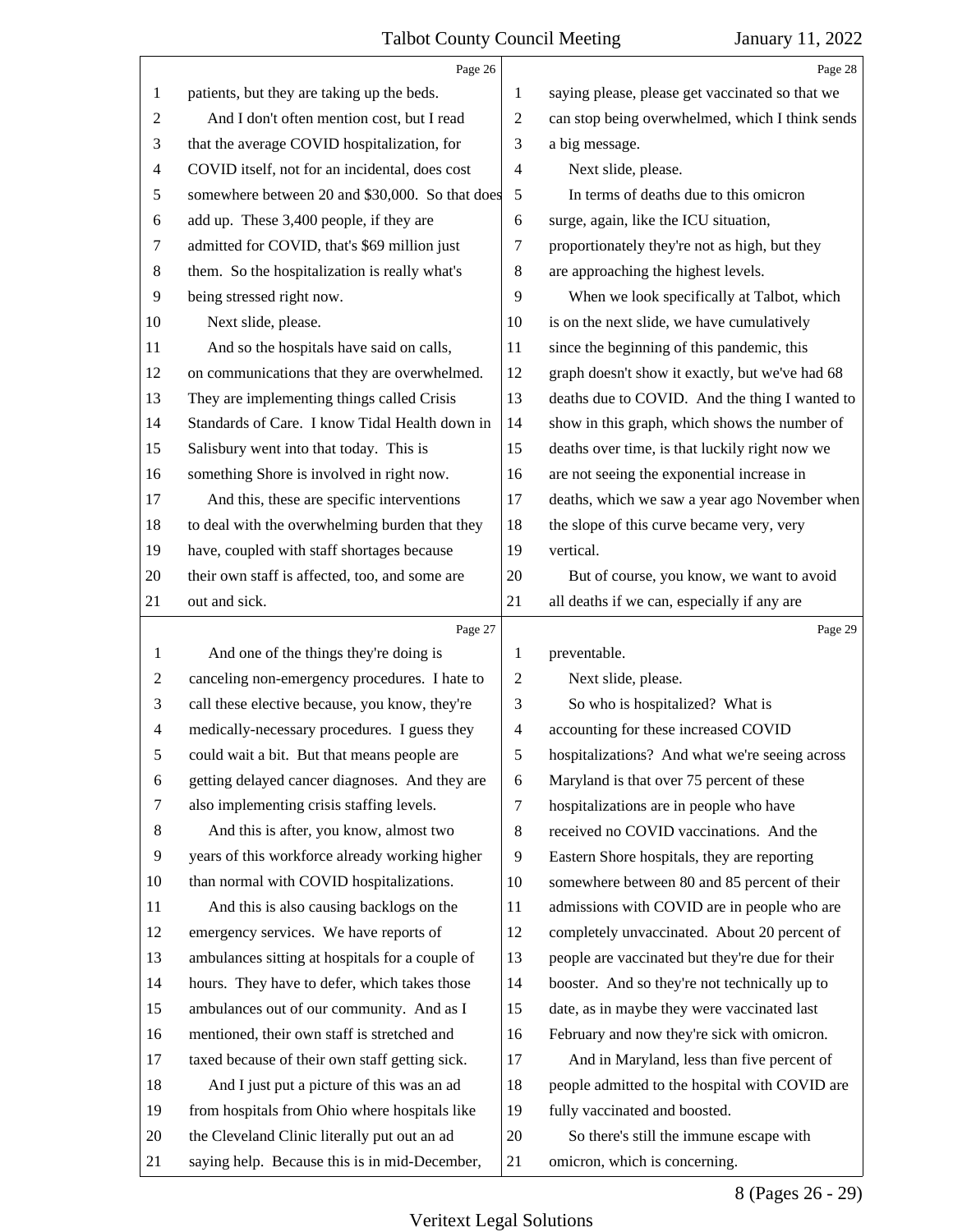<span id="page-9-0"></span>

|                | Page 30                                         |                | Page 32                                         |
|----------------|-------------------------------------------------|----------------|-------------------------------------------------|
| 1              | Like I said, on the Eastern Shore               | 1              | movement where you have 75 percent of people    |
| $\overline{c}$ | hospitals, numbers are pretty similar, a little | $\sqrt{2}$     | nationally who are going to the hospital are    |
| 3              | bit more skewing more towards the unvaccinated. | 3              | unvaccinated, 85 percent here in the region     |
| $\overline{4}$ | Next slide, please.                             | $\overline{4}$ | that are admitted into hospitals are            |
| 5              | MR. LESHER: Dr. Maguire.                        | 5              | unvaccinated? And you hear of hospital staff,   |
| 6              | DR. MAGUIRE: Please.                            | 6              | doctors, emergency nursing staff who are saying |
| 7              | MR. LESHER: That statistic seems                | 7              | we're overwhelmed, the flood of people coming   |
| 8              | particularly surprising that we would have an   | $\,8\,$        | in is overwhelming us. We're telling people do  |
| 9              | even higher proportion of hospitalized who are  | 9              | not go to the hospital to get your COVID shot.  |
| 10             | unvaccinated, given our relatively high         | 10             | You should be going to either the Health        |
| 11             | vaccination rates in Talbot County, or perhaps  | 11             | Department or into one of the local pharmacies  |
| 12             | that's offset by lower vaccination rates in     | 12             | to do that.                                     |
| 13             | surrounding counties that are being served by   | 13             | What's the difficulty in getting that           |
| 14             | these hospitals.                                | 14             | messaging out to people that the unvaccinated   |
| 15             | DR. MAGUIRE: That's exactly it. So              | 15             | are the bulk of this problem?                   |
| 16             | these, those statistics, those percentages were | 16             | DR. MAGUIRE: Right. Well, that's a              |
| 17             | from the hospital data themselves. It's not     | 17             | million dollar question there.                  |
| 18             | specifically for Talbot residents.              | 18             | So why aren't more people vaccinated,           |
| 19             | The COVID hospitalizations for Talbot           | 19             | because a lot of these hospitalizations could   |
| 20             | residents, per se, I am not receiving at this   | 20             | be prevented. Not all of them certainly, but a  |
| 21             | time. That's one of those systems that,         | 21             | lot of them could be.                           |
|                |                                                 |                |                                                 |
|                | Page 31                                         |                | Page 33                                         |
| $\mathbf{1}$   | unfortunately, is still not able to be          | 1              | And some people may assume oh, a year ago       |
| $\mathfrak{2}$ | disseminated.                                   | $\overline{2}$ | I was infected with COVID, I'm fine. Or a lot   |
| 3              | And part of the reason that's significant       | 3              | of it seems to be a sense of I'm not high risk, |
| $\overline{4}$ | for us is because previously, and I assume it's | $\overline{4}$ | I'm in the 20 to 50-year-old age group, I don't |
| 5              | continuing, about 60 percent of Talbot          | 5 <sup>5</sup> | have underlying health conditions.              |
| 6              | residents who were hospitalized for COVID were  | 6              | You know, the bulk of hospitalizations are      |
| 7              | going across the bridge to the special Laurel   | 7              | not in the 65-year-old and older population     |
| 8              | COVID hospital. And so that meant they weren't  | 8              | that was meant to -- you know, what, two years  |
| 9              | local, they weren't here at Shore or down in    | 9              | ago we kept harping on oh, the seniors and who  |
| 10             | Salisbury or even Anne Arundel.                 | 10             | is high risk.                                   |
| 11             | But you know, right now, I just gave the        | 11             | And what we're seeing now is the bulk of        |
| 12             | statistics about the hospitals here. And they   | 12             | our infections, especially in Talbot County, I  |
| 13             | certainly serve a wide variety of people from   | 13             | know are in the unvaccinated 20 to 50-year-old  |
| 14             | various counties. And you're correct in that    | 14             | population where it may not be someone who      |
| 15             | Talbot itself does have a higher vaccination    | 15             | considers them high risk.                       |
| 16             | rate than our surrounding counties. But I       | 16             | Certainly, some people hospitalized are         |
| 17             | can't pull out exactly how many of our hospital | 17             | potentially immunosuppressed or at higher risk. |
| 18             | patients are residents of Talbot.               | 18             | The other thing is COVID, coronavirus           |
| 19             | MR. PACK: Dr. Maguire, this is Corey. I         | 19             | seems to be especially problematic in people    |
| 20             | have a question for you.                        | 20             | who are obese or overweight. And about          |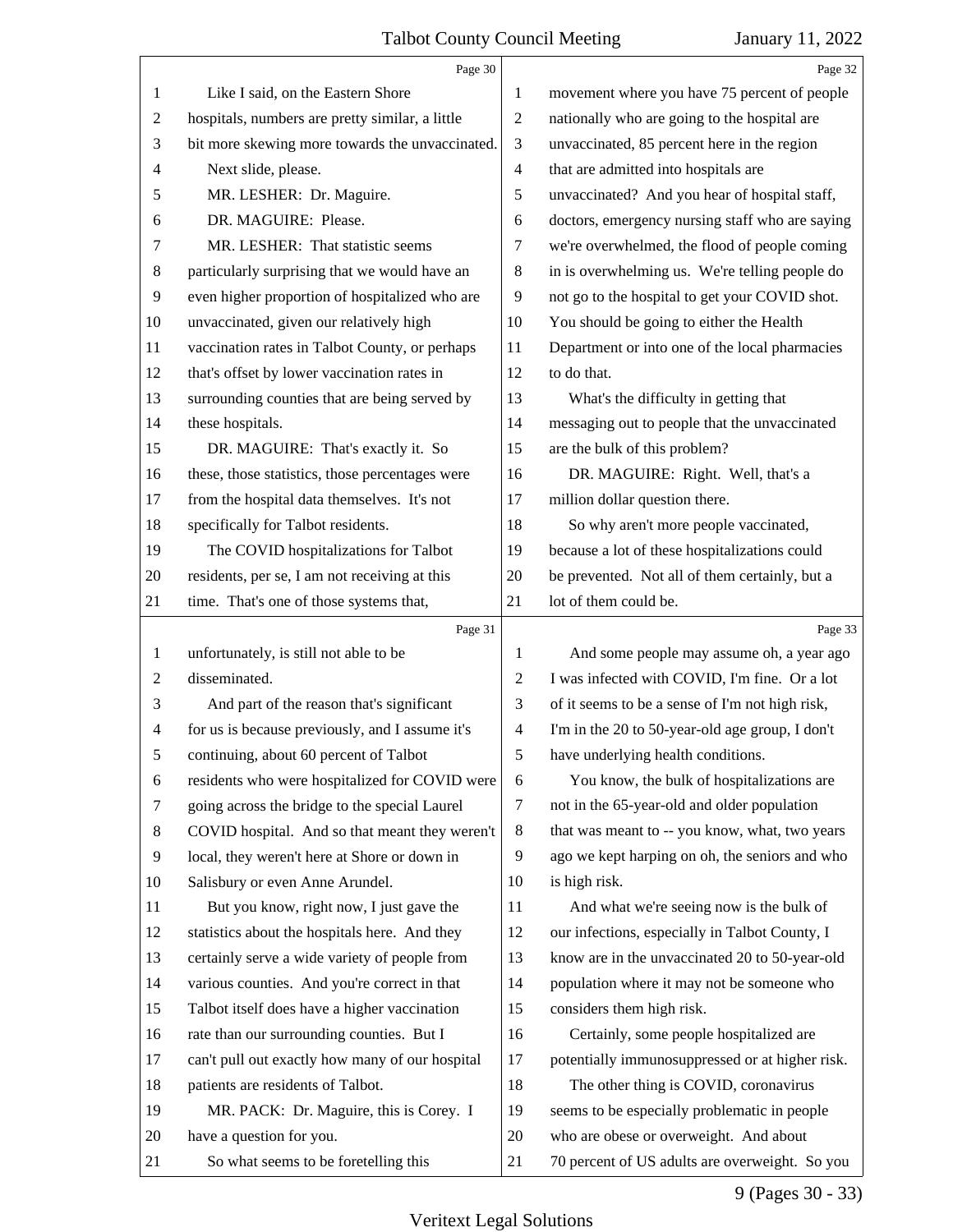<span id="page-10-0"></span>

|                | Page 34                                         |                | Page 36                                         |
|----------------|-------------------------------------------------|----------------|-------------------------------------------------|
| 1              | know, a lot of people who fall within those     | 1              | risks, the unknown, the unknown long-term risks |
| $\overline{2}$ | categories may not think of themselves as       | $\overline{2}$ | is why they're not choosing to be vaccinated.   |
| 3              | particularly high risk or immunosuppressed, but | 3              | But just wanted to get your point on that.      |
| $\overline{4}$ | it does tend to have a more severe course in    | 4              | And I'm hearing a lot that COVID is going       |
| 5              | those individuals.                              | 5              | to be with us for the foreseeable future, like  |
| 6              | So it's a tough message. And then, of           | 6              | flu. Do you have an opinion on that?            |
| 7              | course, I'll show later on a lot of people may  | 7              | DR. MAGUIRE: Yeah. I think we've been in        |
| $8\,$          | have a false sense of security because, like I  | 8              | a pandemic stage and we will be entering an     |
| 9              | said, either they had COVID themselves or       | 9              | endemic stage at some point, which means the    |
| 10             | because they were vaccinated a while back.      | 10             | virus circulates. It may be seasonably, like    |
| 11             | Now, the vaccinated are not the bulk. But       | 11             | as does flu, as does other viruses, as do other |
| 12             | we're certainly seeing a lot of people who seem | 12             | viruses. And we're not at that point.           |
| 13             | to -- their immunity has waned and they haven't | 13             | But we will see coronavirus -- viruses          |
| 14             | gotten their booster dose yet for whatever      | 14             | mutate. That's what they do. That's how they    |
| 15             | reason.                                         | 15             | survive.                                        |
| 16             | There's a lot of fears, too, about what         | 16             | Fortunately, some, like for instance, some      |
| 17             | are the long-term side effects of these         | 17             | influenzas are not as severe as say like what   |
| 18             | vaccines. So far, all the data I've seen shows  | 18             | happened in 1918 where we had millions of       |
| 19             | that they are safe and effective. There are     | 19             | deaths. And that's the hope with this           |
| 20             | very, very few side effects, very few           | 20             | coronavirus, is that it will, in future         |
| 21             | significant adverse events. There's been        | 21             | mutations, be less severe and truly have the    |
|                |                                                 |                |                                                 |
|                | Page 35                                         |                | Page 37                                         |
| $\mathbf{1}$   | hundreds of millions of doses of these given    | 1              | effect of being a cold, which for most          |
| $\overline{c}$ | out, and I can report on, you know, on one      | $\overline{2}$ | coronaviruses, that is what they are. When I    |
| 3              | hand, less than one full hand the amount of     | 3              | used to see kids come up positive for           |
| $\overline{4}$ | adverse effects we've seen.                     | $\overline{4}$ | coronavirus in clinics, oh, it's a cold, I      |
| 5              | MR. PACK: I think what you do is it's           | 5              | don't have to worry about that. But you know,   |
| 6              | almost like competing thoughts.                 | 6              | until-                                          |
| 7              | I mean if you're looking at what's the          | 7              | MR. PACK: We're kind of seeing that now         |
| 8              | long-term side effect as opposed to what's the  | 8              | when you look at omicron versus delta. I mean   |
| 9              | short-term risk of not getting vaccinated and   | 9              | omicron, of course, is spreading more rapidly   |
| 10             | spreading it to your loved ones in your family. | 10             | but the death rate and hospitalization rate,    |
| 11             | I mean that's a very dangerous game of          | 11             | from what I've seen, are less with the omicron  |
| 12             | roulette that individuals are playing to say    | 12             | than they have been with the delta virus.       |
| 13             | hey, I'm concerned about the long-term risks    | 13             | Delta strain, I should say.                     |
| 14             | that may be out there if I do get vaccinated,   | 14             | DR. MAGUIRE: That's true. But omicron is        |
| 15             | as opposed to the short-term risk of being      | 15             | still much more severe than the "normal         |
| 16             | unvaccinated, contracting the disease, ending   | 16             | coronaviruses," though, that literally are      |
| 17             | up in the ICU, and God forbid even worse, and   | 17             | colds.                                          |
| 18             | then spreading that to family members.          | 18             | And so we will have to deal with, you           |
| 19             | So I think that's a very dangerous game of      | 19             | know, COVID as a disease, you know. I don't     |
| 20             | roulette when people are using that as their    | 20             | know how long. But yeah, for the --             |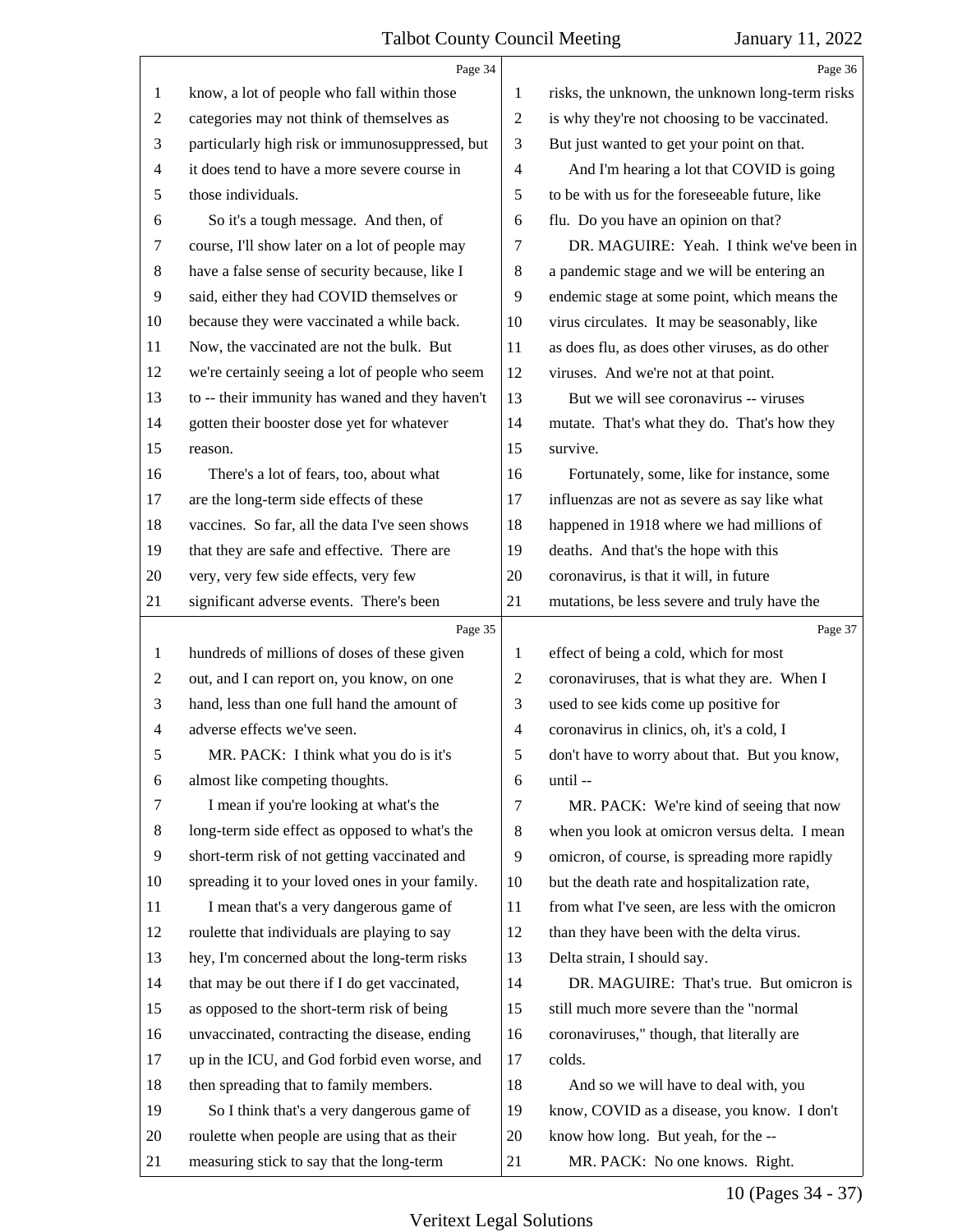<span id="page-11-0"></span>

|                | Page 38                                         |                | Page 40                                         |
|----------------|-------------------------------------------------|----------------|-------------------------------------------------|
| 1              | DR. MAGUIRE: My take on it is well, we          | 1              | National Guard and they are going throughout    |
| $\overline{c}$ | need to as a community and as individuals do    | $\overline{2}$ | the state in 20 what they call hospital         |
| 3              | what we can to make it not disrupt society and  | 3              | adjacent testing sites. And so we will have     |
| 4              | make it not cause deaths and keep people out of | 4              | one in Easton, probably not for another week or |
| 5              | hospitals.                                      | 5              | week and a half. And that will help.            |
| 6              | I think back to March 2020 when we were         | 6              | But the at-home tests are still limited.        |
| 7              | talking about crushing the curve and making     | 7              | I was -- we get a biweekly allotment. And       |
| 8              | sure hospitals can function. And I'm hearing    | 8              | up until today, was 252 kits every two weeks.   |
| 9              | echoes of that, although we are in a different  | 9              | That's not nearly enough of what we need.       |
| 10             | place right now.                                | 10             | And today I was told we were getting 126.       |
| 11             | But yeah. Honestly, I do think a lot of         | 11             | I was able to increase that back up to 252.     |
| 12             | people will become infected. And what they can  | 12             | But honestly, a lot of those kits are not going |
| 13             | do to make it less severe on themselves and     | 13             | to the general population right now because     |
| 14             | less, you know, cause the system to be less     | 14             | we're trying to ensure adequate staffing levels |
| 15             | burdened is to do what they can, which is, and  | 15             | in our community of emergency and public safety |
| 16             | I say this, most of it is let's get vaccinated, | 16             | agencies. So a lot of our kits that we're       |
| 17             | let's get some immunity under our belts because | 17             | getting in for rapid testing are going to       |
| 18             | a lot of people are getting COVID who were      | 18             | places like the Detention Center and fire and   |
| 19             | vaccinated, some even who were boostered.       | 19             | police to make sure that those people can go to |
| 20             | And what I see is if you were vaccinated,       | 20             | work.                                           |
| 21             | got your booster, you may be sick but you're    | 21             | MR. PACK: Well, that's a good point.            |
|                |                                                 |                |                                                 |
|                | Page 39                                         |                | Page 41                                         |
| 1              | sick at home, you're not sick intubated, you're | 1              | With that being said, I've talked to            |
| $\overline{c}$ | not sick in the hospital.                       | 2              | friends in other counties. And they're going    |
| 3              | MR. PACK: What about the home test kits?        | 3              | into their local CVS or Walgreens and getting   |
| 4              | Are we getting more of those coming in?         | $\overline{4}$ | three or four kits and then bringing them home. |
| 5              | DR. MAGUIRE: We are continuing to get a         | 5              | So how does the local resident here in          |
| 6              | small allotment.                                | 6              | Talbot County, who are maybe vaccinated and     |
| 7              | We are as a Health Department, I go into        | 7              | boosted but want to have a kit in case they may |
| 8              | this a little bit later, we just made a large   | 8              | become in contact, how do they get it? If your  |
| 9              | purchase, but these are expensive. So we        | 9              | kits are just being saved for governmental use, |
| 10             | purchased 1,200 rapid antigen tests and we      | 10             | then how does the general public get kits here  |
| 11             | purchased 1,000 more PCR tests for at-home use. | 11             | in Talbot County?                               |
| 12             | And that is actually the end of our testing     | 12             | DR. MAGUIRE: We do have a couple                |
| 13             | budget for buying tests.                        | 13             | pharmacies that are getting them in stock. I    |
| 14             | We keep being told in very general sense        | 14             | know Pemberton Pharmacy tends to get some in    |
| 15             | yeah, more will be coming. I have yet to see    | 15             | stock. And I know the minute I say that,        |
| 16             | it.                                             | 16             | they'll disappear.                              |
| 17             | I did hear some good news today that we're      | 17             | But what we're hearing from residents is        |
| 18             | getting an additional testing site in Easton.   | 18             | when they go to pharmacies, they're there very  |
| 19             | The governor did mention as part of the -- due  | 19             | briefly and sell out. So there is not enough    |
| 20             | to the announcement that he enacted public      | 20             | coming in.                                      |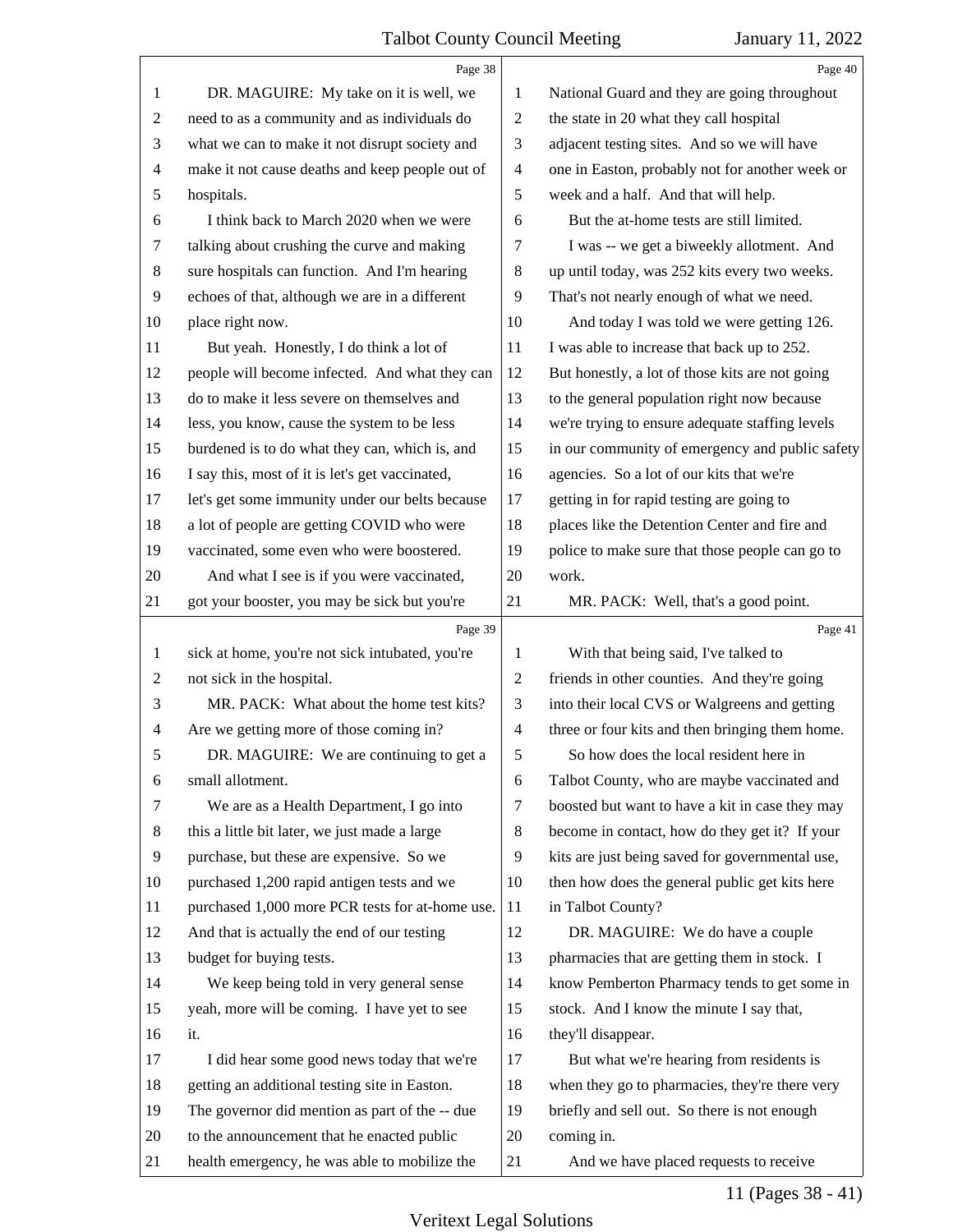<span id="page-12-0"></span>

|                | Page 42                                         |                | Page 44                                         |
|----------------|-------------------------------------------------|----------------|-------------------------------------------------|
| 1              | more from the State. We've yet to hear back on  | 1              | infection. What we do see is that, and this     |
| 2              | those requests.                                 | $\overline{c}$ | is -- we're learning more. Omicron is about     |
| 3              | We, you know, we've tried to buy some           | 3              | five times more likely to cause a reinfection   |
| 4              | ourselves. And there's just not enough supply   | 4              | than delta was. So we're seeing a lot of        |
| 5              | right now. And I keep hearing there's millions  | 5              | people, both in the hospital and out of the     |
| 6              | of purchases and so many hundreds of thousands  | 6              | hospital, who had COVID a year ago, who were    |
| 7              | have been purchased. They're not coming here.   | $\overline{7}$ | hospitalized for COVID a year ago or less, and  |
| 8              | And it's very frustrating.                      | 8              | they're getting infected again.                 |
| 9              | MR. PACK: Yes, it is. Thank you.                | 9              | And there is an estimate that the               |
| 10             | MR. CALLAHAN: Dr. Maguire, I appreciate         | 10             | protection from a previous natural infection    |
| 11             | it. We got some more things. So could you go    | 11             | where you got COVID may be as low as only about |
| 12             | ahead and kind of wrap it up for us if you      | 12             | 19 percent. So it certainly doesn't offer as    |
| 13             | could?                                          | 13             | robust protection as the vaccination. So        |
| 14             | DR. MAGUIRE: Sure thing, sure thing.            | 14             | that's why we recommend please do get           |
| 15             | MR. CALLAHAN: I appreciate it.                  | 15             | vaccinated even if did you have COVID. Because  |
| 16             | DR. MAGUIRE: So I've already talked about       | 16             | if you have both, previous history and          |
| 17             | a lot of these.                                 | 17             | vaccination, then you're in a much better       |
| 18             | So even before we saw omicron, we were          | 18             | position.                                       |
| 19             | noticing that people who were vaccinated were   | 19             | Next slide, please.                             |
| 20             | not going in the hospital. And that's what      | 20             | So this graph shows that with the omicron       |
| 21             | this graph shows, that the vaccines were        | 21             | and you do have your booster, you're 25 times   |
|                | Page 43                                         |                | Page 45                                         |
| 1              | keeping people out of the hospital, no matter   | 1              | more protected in terms of antibody level than  |
| $\overline{2}$ | which variant.                                  | $\overline{2}$ | if you don't have your booster.                 |
| 3              | Next slide, please.                             | 3              | And again, we didn't that significant           |
| 4              | I want to mention how important the             | 4              | difference between having two shots versus      |
| 5              | booster vaccinations are. And this is even      | 5              | three with the "original virus".                |
| 6              | more so for the omicron variant. What this      | 6              | Next slide, please.                             |
| 7              | graph shows is specifically for Pfizer, but     | 7              |                                                 |
| 8              |                                                 |                | So it was mentioned that Talbot County, we      |
|                | it's very similar to Moderna, is that over      | 8              | have pretty good vaccinations rates. So I just  |
| 9              | time, which is going left to right is time,     | 9              | separate out here. I know there's a lot of      |
| 10             | after time since your second dose, your         | 10             | numbers. But in adults, we have about           |
| 11             | immunity wanes.                                 | 11             | 80 percent, almost 80 percent of our adults     |
| 12             | And so it goes from, you know, above            | 12             | have had their full vaccination primary series  |
| 13             | 80 percent to maybe 50 percent when it was      | 13             | of two doses. And of those people who are       |
| 14             | delta. With omicron, we're seeing that          | 14             | eligible for boosters, we've got 63 percent who |
| 15             | immunity wane is more significant. So it's      | 15             | have gotten a booster.                          |
| 16             | even more important to get your booster with    | 16             | That means that we do have about                |
| 17             | the omicron. And then that boosts it back up    | 17             | 27 percent of people who are eligible for a     |
| 18             | to where it was right after you got your second | 18             | booster who haven't gotten it, and that's about |
| 19             | dose.                                           | 19             | 7,800 people. And that's in addition to the     |
| 20             | And a lot of people ask well, what about        | 20             | adults who are unvaccinated who are at high     |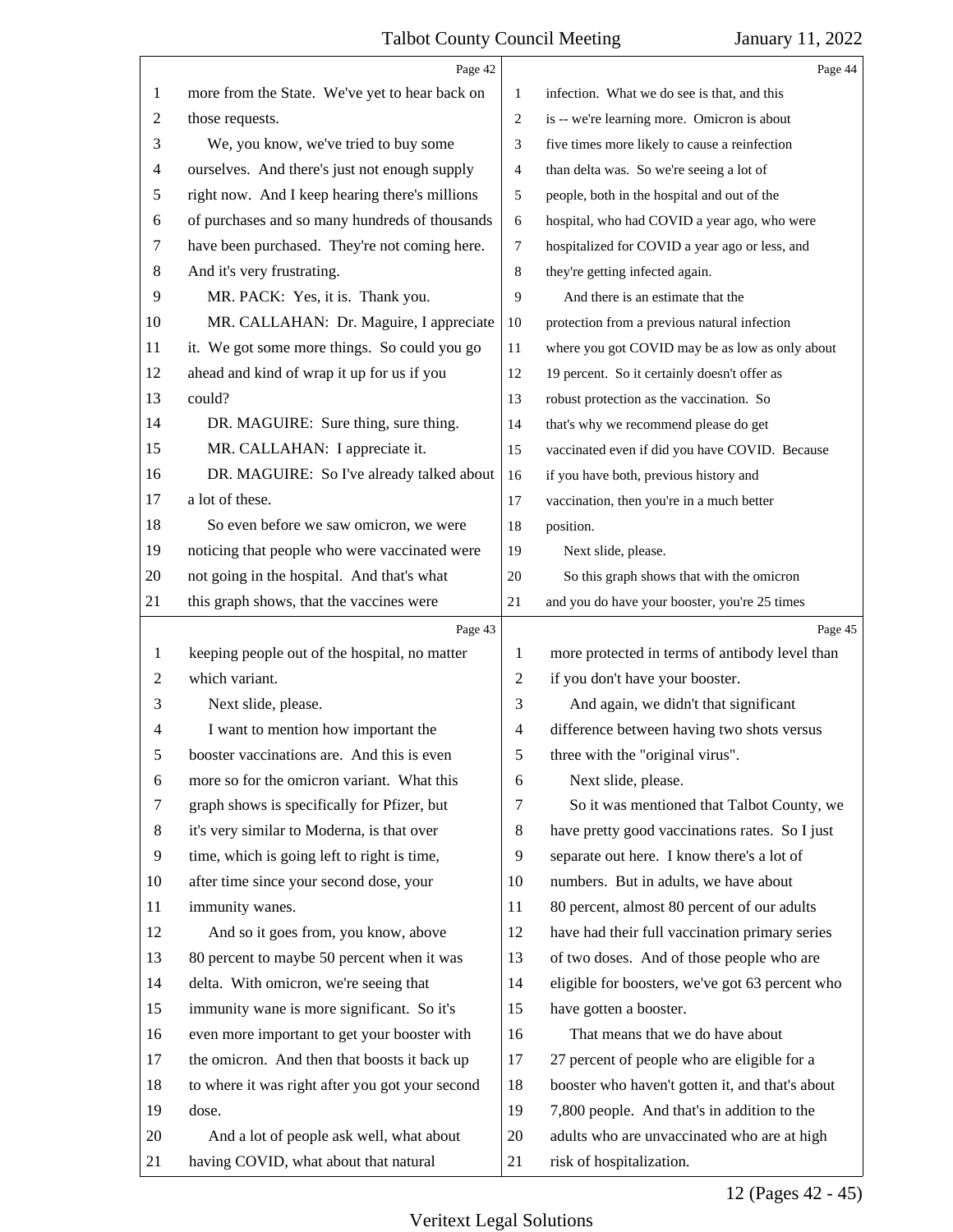<span id="page-13-0"></span>

|                | Page 46                                        |                          | Page 48                                         |
|----------------|------------------------------------------------|--------------------------|-------------------------------------------------|
| $\mathbf{1}$   | And so I've highlighted just the number of     | 1                        | wish it would go away. But this is a critical   |
| 2              | people in each category in each age group who  | $\overline{c}$           | moment, and I want people to sit up and         |
| 3              | are either not really "up-to-date" on COVID    | 3                        | remember the important things we've been        |
| $\overline{4}$ | vaccination or completely unvaccinated. And    | $\overline{4}$           | talking about.                                  |
| 5              | these are the numbers that kind of worry me in | 5                        | These messages that I'm giving here are         |
| 6              | terms of potentially getting hospitalized.     | 6                        | not different than what I've said every time    |
| $\tau$         | And this amounts to in total 8,222 people      | 7                        | I've come here, but it's important now,         |
| 8              | who are not up to date, as in they need a      | $\,8\,$                  | especially for the time frame we're dealing     |
| 9              | booster or they're not fully vaccinated with   | 9                        | with omicron.                                   |
| 10             | their primary series. With unvaccinated people | 10                       | Get tested if exposed and sick. Again, we       |
| 11             | is almost 6,000. You're getting about 14,000   | 11                       | mentioned a little bit about the testing        |
| 12             | individuals, which comes to 38 percent of our  | 12                       | situation. We do have some increased testing    |
| 13             | county population.                             | 13                       | resources coming our way. Whether it's going    |
| 14             | And so we really want to recommend, again,     | 14                       | to be enough to meet the demand, you know,      |
| 15             | people get their booster and complete their    | 15                       | everywhere is -- all their appointments are     |
| 16             | vaccine series and consider getting vaccinated | 16                       | taken up with testing. And there's just --      |
| 17             | if they haven't done so before. Now it's even  | 17                       | we're not meeting demand with testing.          |
| 18             | more important.                                | 18                       | And that's not a resource issue                 |
| 19             | Next slide, please.                            | 19                       | necessarily for PCR tests in terms of tests.    |
| 20             | So really the message now is how do you        | 20                       | It's a staff issue. We can't pay people enough  |
| 21             | live with COVID. So Councilman Pack mentioned  | 21                       | to conduct testing.                             |
|                |                                                |                          |                                                 |
|                | Page 47                                        |                          | Page 49                                         |
| $\mathbf{1}$   | COVID is going to be with us. We're not going  | 1                        | If you are sick, stay home. Call your           |
| 2              | to eliminate it. So how do you live with it,   | $\overline{c}$           | PCP, call your main doctor because there are    |
| 3              | how do you survive it? How do you reduce the   | 3                        | therapeutics now. There's treatments for        |
| $\overline{4}$ | burden on our systems? And there's really four | $\overline{\mathcal{A}}$ | COVID, some oral, a pill that can help keep you |
| 5              | ways to do that.                               | 5                        | out of the hospital.                            |
| 6              | In my opinion, the most important is           | 6                        | And the State is slowly getting some of         |
| 7              | vaccination, including getting that booster.   | 7                        | these. Some will be available at pharmacies.    |
| 8              | Wear a mask when you're indoors in public.     | 8                        | So for instance, there's one called Paxlovid    |
| 9              | That has been the consistent message from the  | 9                        | that's 88 percent effective at preventing       |
| 10             | CDC, from us, please wear a mask.              | 10                       | hospitalization and death from COVID. This is   |
| 11             | Some people at this point may want to          | 11                       | an oral pill. And that's going to be coming to  |
| 12             | upgrade their mask and consider upgrading to a | 12                       | pharmacies. So if you're sick, if you're high   |
| 13             | KN95 if they have risk factors or if they know | 13                       | risk, call your doctor and that can help keep   |
| 14             | a lot of people around them have gotten sick.  | 14                       | you out of the hospital.                        |
| 15             | We do have lots of KN95s. We're trying to      | 15                       | We really want people to avoid ERs or           |
| 16             | distribute those out to the community through  | 16                       | calling 911 for things like getting tested or   |
| 17             | various outlets, at our Health Department,     | 17                       | going unless it's a true emergency.             |
| 18             | libraries, etc. But it's important to wear a   | 18                       | Next slide, please.                             |
| 19             | mask.                                          | 19                       | So again, we have high demand for tests,        |
| 20             | I understand the fatigue with dealing with     | 20                       | not enough availability. I mentioned how many   |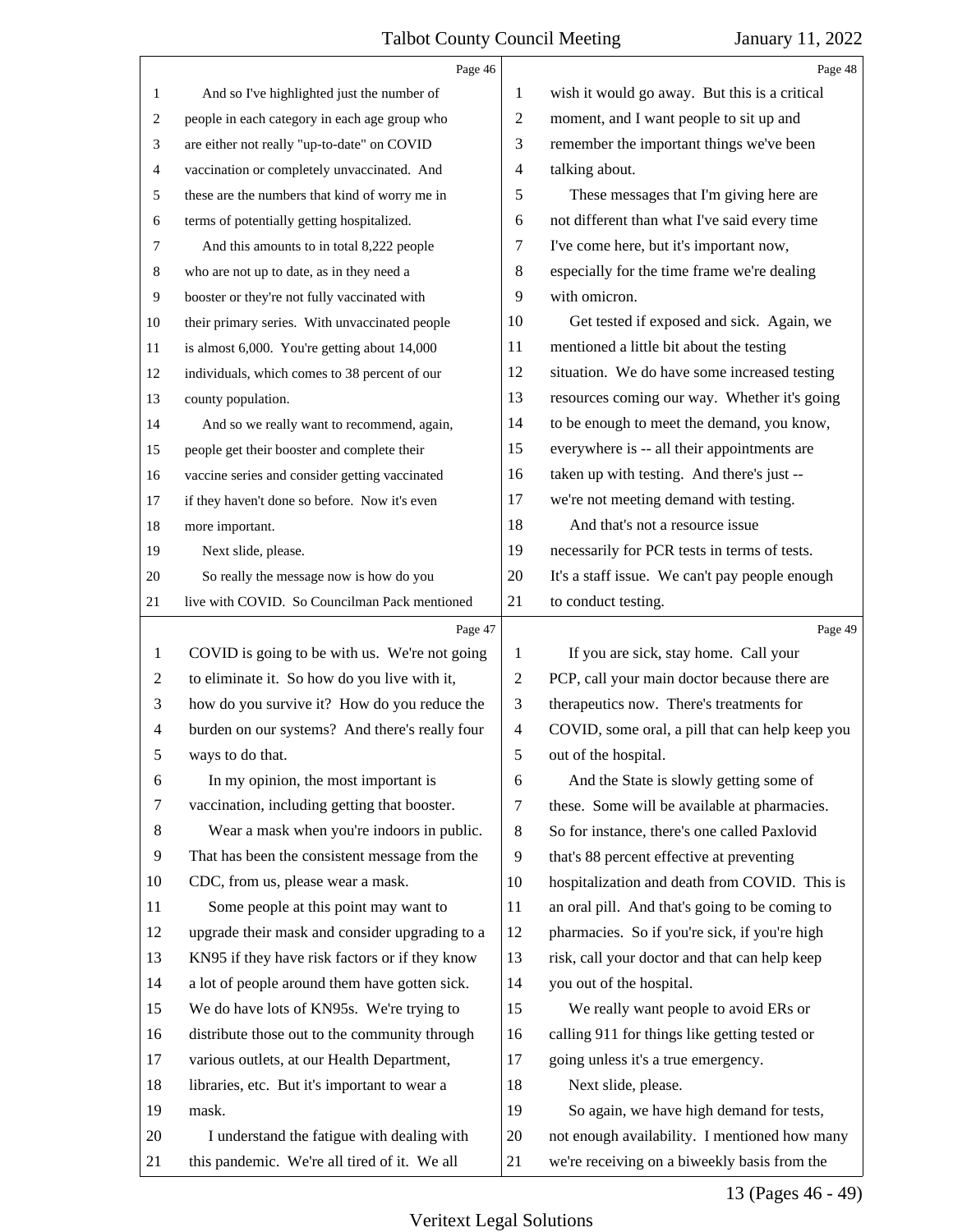<span id="page-14-0"></span>

|    | Page 50                                           |                | Page 52                                         |
|----|---------------------------------------------------|----------------|-------------------------------------------------|
| 1  | State.                                            | 1              | Next slide, please.                             |
| 2  | And again, the site that will be adjacent         | $\overline{c}$ | With the masks, and I know people are sick      |
| 3  | to one of the Shore Health sites is supposed to   | 3              | of masks. I don't want to wear a mask, but in   |
| 4  | be coming to Easton in about seven to ten days    | 4              | indoors in public, it is recommended to wear a  |
| 5  | is the word from a couple of hours ago.           | 5              | mask during these periods of high transmission. |
| 6  | And we will be trying to give out more            | 6              | And so I do recommend that there be -- I        |
| 7  | when our tests arrive that we've ordered to the   | 7              | do recommend that the Council in its capacity   |
| 8  | general public. But we, we generally, when        | $\,8\,$        | as the Board of Health gives consideration to   |
| 9  | we're not giving rapid antigen tests to           | 9              | implementing a countywide recommendation        |
| 10 | agencies, we do distribute at the library.        | 10             | requiring face coverings in public for          |
| 11 | And I just wanted to also mention how just        | 11             | individuals five and older in public indoor     |
| 12 | today was announced the Maryland Department of 12 |                | settings.                                       |
| 13 | Health has a portal for reporting your at-home    | 13             | I think importantly this should be a            |
| 14 | rapid test results. So and that we will push      | 14             | temporary, time-limited intervention. There     |
| 15 | out. It's on our Facebook page already.           | 15             | should be appropriate exceptions. And I would   |
| 16 | But one of the things I didn't mention            | 16             | recommend that such an intervention be          |
| 17 | about our numbers is we only know what's          | 17             | implemented until the end of January, when this |
| 18 | reported to us. And with a lot of people          | 18             | surge is really at its peak.                    |
| 19 | getting at-home tests, we don't see those         | 19             | The goal of this is really to reduce the        |
| 20 | numbers unless someone calls us or they report    | 20             | burden on hospitals, reduce the burden on law   |
| 21 | through another system. So it is important for    | 21             | enforcement and public safety, allow our        |
|    | Page 51                                           |                | Page 53                                         |
| 1  | surveillance for people to report their           | 1              | schools to remain in person, allow us to have   |
|    |                                                   |                |                                                 |
| 2  | results, especially if they're positive.          | 2              | enough teachers who are not sick so that kids   |
| 3  | Next slide, please.                               | 3              | can -- schools can remain open and not go       |
| 4  | Again, I mentioned vaccination, including         | 4              | virtual. And to, again, minimize employee       |
|    | the booster. Right now everyone age five and      | 5              | absences in just businesses.                    |
| 6  | up is eligible for a vaccination. Everyone as     | 6              | And this recommendation, a lot of counties      |
| 7  | of last week age 12 and up is eligible to get a   | 7              | are -- have these in place or are in the        |
| 8  | booster.                                          | $\,8\,$        | process of considering them. And this           |
| 9  | You know, our teenagers were eligible for         | 9              | recommendation is consistent with a request     |
| 10 | vaccination with Pfizer last May. So a lot of     | 10             | that was made by the Maryland Hospital          |
| 11 | them are ready for a booster. And the guidance    | 11             | Association, the Maryland Medical Society, and  |
| 12 | now is after your second dose of Pfizer,          | 12             | some other health care provider agencies in a   |
| 13 | Moderna five months after that you're eligible    | 13             | letter to Health Secretary Schrader. And so I   |
| 14 | for a booster.                                    | 14             | do urge that this be considered by the Board of |
| 15 | We're open at our vaccine center five days        | 15             | Health and I would recommend it.                |
| 16 | a week ten to six. Don't need an appointment.     | 16             | Next slide, please. Almost done.                |
| 17 | Come on down, we'll give it. And pharmacies as    | 17             | So when will the end of omicron be? Well,       |
| 18 | well and doctors' offices. So vaccines are        | 18             | we are peaking since (inaudible). But           |
| 19 | widely available. The supply is not the issue.    | 19             | generally, we're expected to deal with this     |
| 20 | And we do want to encourage everyone to           | 20             | particular surge for the next 45 to 60 days.    |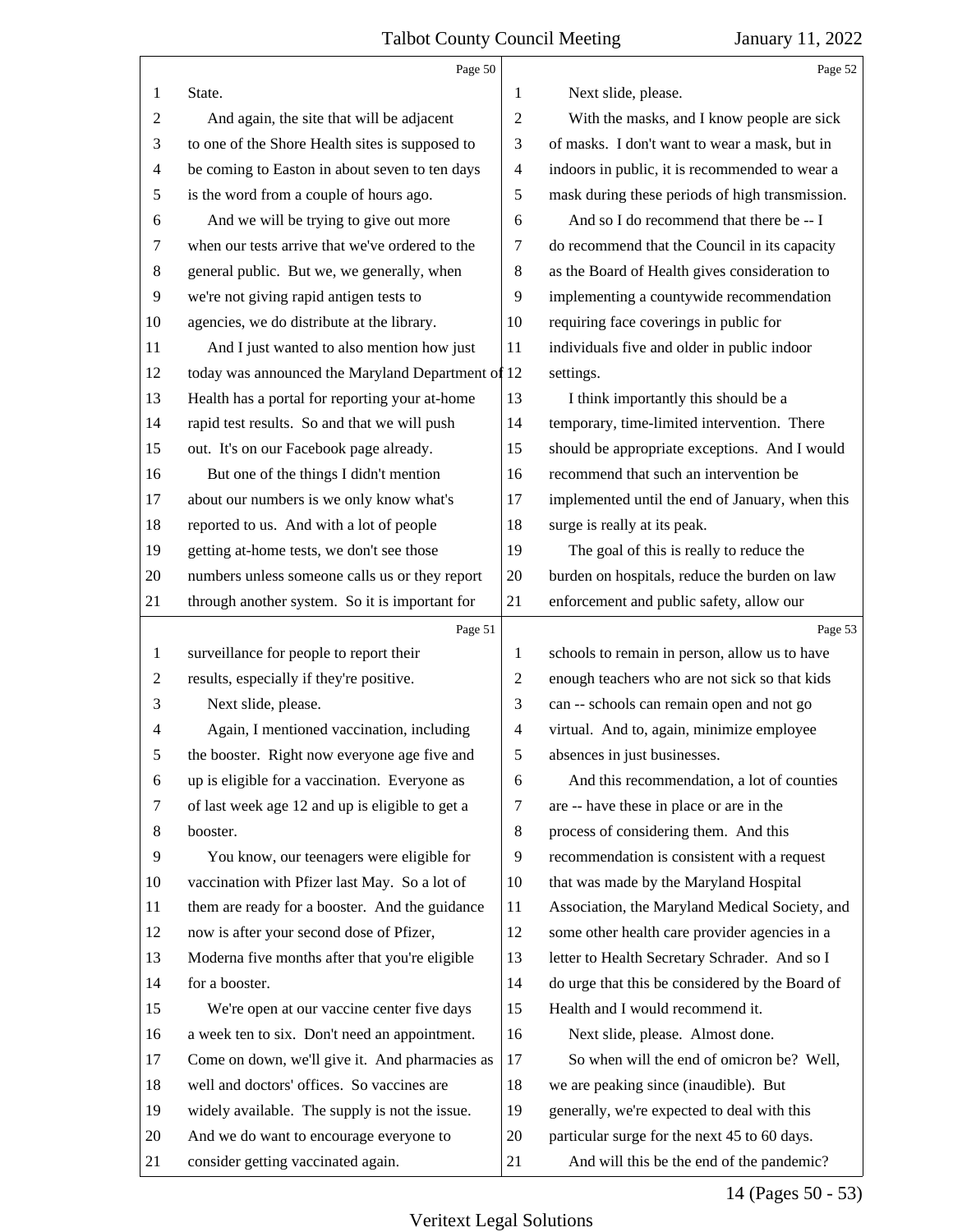<span id="page-15-0"></span>

|         | Page 54                                            |                          | Page 56                                         |
|---------|----------------------------------------------------|--------------------------|-------------------------------------------------|
| 1       | Well, we will be -- next slide, please.            | 1                        | work through this difficult time.               |
| 2       | We will be dealing with COVID                      | $\overline{c}$           | I certainly want to recognize not only          |
| 3       | coronaviruses for a while. But what is going       | 3                        | Dr. Maguire and her work, but our Emergency     |
| 4       | to help us get to the state of an endemic          | 4                        | Operations Center that there's over two dozen   |
| 5       | disease is getting our population the immunity     | 5                        | organizations there. I say this because I want  |
| 6       | they need to deal with it so that society can      | 6                        | the community to be aware. There are over two   |
| 7       | function. Vaccines are doing what we hoped,        | 7                        | dozen organizations and agencies in Talbot      |
| $\,8\,$ | which is keeping people alive and out of the       | $\,8\,$                  | County that have coordination calls weekly      |
| 9       | hospital. But we are not at the place yet that     | 9                        | presently to decide how to address issues and   |
| 10      | the population has enough immunity to this         | 10                       | to leverage the resources they have to effect   |
| 11      | disease. So that it does remain a significant      | 11                       | change.                                         |
| 12      | threat to public health and the public health      | 12                       | And we're doing that right now. So the          |
| 13      | infrastructure.                                    | 13                       | couple of areas, (inaudible) we're in a bubble. |
| 14      | So we will be dealing with it for a while.         | 14                       | But the one area that I really want to          |
| 15      | I hope it to get better soon. But the next         | 15                       | highlight is our 911 system, our EMS is being   |
| 16      | couple of weeks are very critical, as I            | 16                       | severely impacted. And it's true.               |
| 17      | mentioned.                                         | 17                       | When you call an ambulance right now, it        |
| 18      | So thank you very much for allowing me to          | 18                       | takes on average from anywhere from 45 minutes  |
| 19      | present some information, and I'm happy to take    | 19                       | to an hour before we can get you off the        |
| 20      | additional questions if you have any.              | $20\,$                   | stretcher and into a bed. And at times it's     |
| 21      | MR. CALLAHAN: Thanks a lot, Dr. Maguire. 21        |                          | two hours. And we had one instance where it     |
|         |                                                    |                          |                                                 |
|         | Page 55                                            |                          | Page 57                                         |
| 1       | Mr. Stamp, do you want to say a couple of          | 1                        | was over four hours.                            |
| 2       | words?                                             | $\overline{c}$           | Our ERs are being hit hard. So you're           |
| 3       | MR. STAMP: Well, first, thank you,                 | 3                        | going to see press releases go out asking       |
| 4       | Dr. Maguire. You've been on the front line for     | $\overline{\mathcal{A}}$ | people only call 911 if you truly have an       |
| 5       | a long time. As a matter of fact, not that         | 5                        | emergency. If there's any way possible to       |
| 6       | we're counting, we began this endeavor 668 days    | 6                        | educate yourself to treat at home if you're     |
| 7       | ago, or one year and nine months ago.              | 7                        | chronic and not acute, we want to encourage you |
| 8       | And I think that as divisive an issue this         | 8                        | to do that. We are wrestling with this right    |
| 9       | is in our community, our community has come        | 9                        | now, our health care system.                    |
| 10      | together in the past 668 days and we've            | 10                       | Again, I just want to thank Council for         |
| 11      | wrestled with issues, we wrestled with issues      | 11                       | your leadership. The way we win this is not     |
| 12      | when there were people that couldn't find food,    | 12                       | easy. But the way we win it is small            |
| 13      | and the community came together to help feed       | 13                       | communities all over working together, having   |
| 14      | those individuals. We came together when our       | 14                       | tough conversations, and finding that middle    |
| 15      | hospitality industry was being impacted            | 15                       | ground.                                         |
| 16      | severely. And under the leadership of Council      | 16                       | But anyway, thank you, Mr. Council              |
| 17      | Member Pack and Council, we pushed grants          | 17                       | President, for giving me a few minutes to speak |
| 18      | through to our businesses. When our Hispanic       | 18                       | on it.                                          |
| 19      | community was being impacted, we rallied around 19 |                          | MR. CALLAHAN: Thank you, Mr. Stamp.             |
| 20      | that.                                              | 20                       | And Dr. Maguire, I really, really               |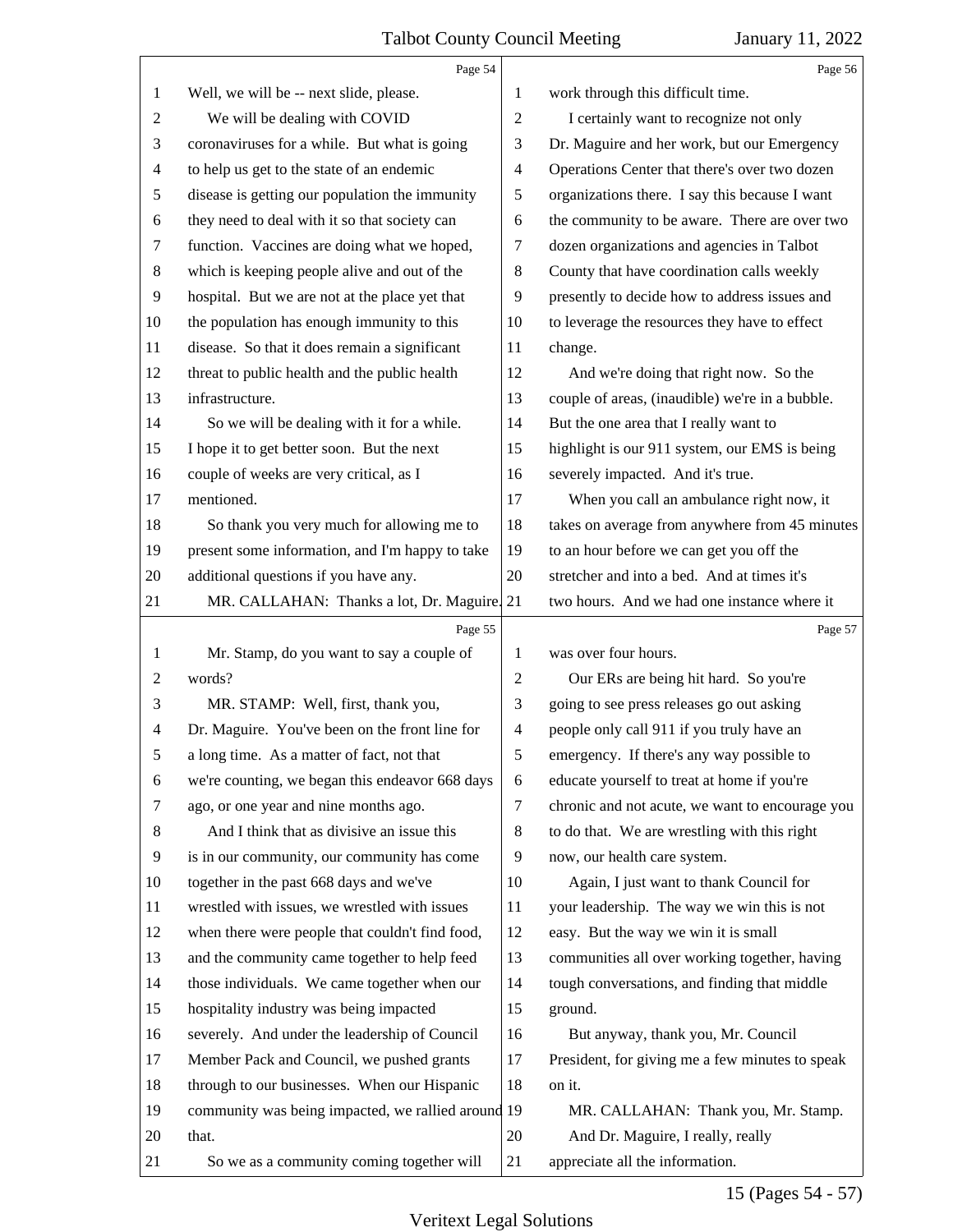<span id="page-16-0"></span>

|                | Page 58                                                                                 |                          | Page 60                                                                    |
|----------------|-----------------------------------------------------------------------------------------|--------------------------|----------------------------------------------------------------------------|
| 1              | And we're going to work on this for the                                                 | 1                        | Okay. And we can sit up here and talk all                                  |
| $\overline{2}$ | next four weeks or so. And hopefully, it will                                           | 2                        | night long about the dos and the don'ts and the                            |
| 3              | come down.                                                                              | 3                        | statistics. And Dr. Maguire is doing the best                              |
| 4              | But I want to make sure the public                                                      | $\overline{\mathcal{A}}$ | she can and we're doing the best we can as a                               |
| 5              | understands. If you're sick, stay home. Okay.                                           | 5                        | Council.                                                                   |
| 6              | And that's what we need to do. If you're sick,                                          | 6                        | At the end of the day, we want people                                      |
| 7              | don't come out, so to speak, you know.                                                  | 7                        | healthy. We are, the five of us, are the Board                             |
| 8              | I think we're moving in a world in the                                                  | 8                        | of Health. Okay. We have to make some tough                                |
| 9              | next six months is going to be common sense.                                            | 9                        | decisions sometimes. Okay. That's why we're                                |
| 10             | And I think you have to use a little common                                             | 10                       | doing virtual right now. We're trying to help                              |
| 11             | sense when it comes to running to the hospital                                          | 11                       | each other help the community. Okay.                                       |
| 12             | if you get the sniffles or something, you know.                                         | 12                       | But just listen. Be very smart, be very                                    |
| 13             | Obviously, I had it. And my experience                                                  | 13                       | common sense smart.                                                        |
| 14             | was it was a different sickness. So I knew I                                            | 14                       | But my message to you is if you're nervous                                 |
| 15             | had something different.                                                                | 15                       | about it, don't put yourself in a position in                              |
| 16             | So listen to your body, what it's doing.                                                | 16                       | crowds, don't go in crowds. There's ways to                                |
| 17             | Pay attention to it. It's a very serious                                                | 17                       | handle if you're nervous about it.                                         |
| 18             | situation. That's for sure. But if you're                                               | 18                       | Everybody has parents and concerns and                                     |
| 19             | sick, that means you're sick and stay home.                                             | 19                       | stuff about that.                                                          |
| 20             | That's beyond the mask thing. Just don't come                                           | 20                       | So we're all going to get through it. We                                   |
| 21             | out.                                                                                    | 21                       | really are. We're going ups and downs, but be                              |
|                | Page 59                                                                                 |                          | Page 61                                                                    |
| 1              | You know, bear with some of the techniques                                              | 1                        | just common sense smart about it. That's what                              |
| 2              | that everybody is saying to do. It works for                                            | $\overline{2}$           | I'm doing myself. I'm not trying to put myself                             |
| 3              | some people, some people it don't. Some people                                          | 3                        | in the position where in big crowds or                                     |
| 4              | got different views on it.                                                              | $\overline{4}$           | whatever.                                                                  |
| 5              | But at the end of the day, you know, to me                                              | 5                        | I have a job to the community. I'm in the                                  |
| 6              | personally, I'm the president of this Council,                                          | 6                        | community. I'm the president of the Council.                               |
| 7              | I take it very serious. I've got, you know,                                             | 7                        | I'm around a lot of people. I owe it to try to                             |
| 8              | everybody knows me now. I'm not a big mask                                              | 8                        | do the best I can to protect myself and protect                            |
| 9              | person, you know. But where I need to do                                                | 9                        | who I'm around. Okay. But you have to make                                 |
| 10             | respect for businesses, if I have to wear it,                                           | 10                       | that choice yourself.                                                      |
| 11             | that's fine.                                                                            | 11                       | So other than that, Dr. Maguire, I really                                  |
| 12             | At the end of the day, I got the shot, I                                                | 12                       | appreciate it, and I hope some of this                                     |
| 13             | got the booster.                                                                        | 13                       | information helps whoever is listening and                                 |
| 14             | I can tell you that I'm not sure that I                                                 | 14                       | really thinks about making their choice. It's                              |
| 15             | agree with it. But the ultimate, the ultimate                                           | 15                       | their choice. And I would recommend certain                                |
| 16             | downfall is if you -- it's going to help you if                                         | 16                       | things. But if you're nervous about it, just                               |
| 17             | you get it again. The statistics are showing                                            | 17                       | take your time, just take your time making the                             |
| 18             | if you do get it again and you have the shot,                                           | 18                       | right decision. And that's up to you.                                      |
| 19             | so far it seems not to hurt you as bad.                                                 | 19                       | So thank you.                                                              |
|                |                                                                                         |                          |                                                                            |
| 20             | So I'm just telling you as president of<br>the Council, you have to make those choices. | 20                       | MR. PACK: Mr. Callahan, if I may.<br>MR. CALLAHAN: Absolutely. Absolutely, |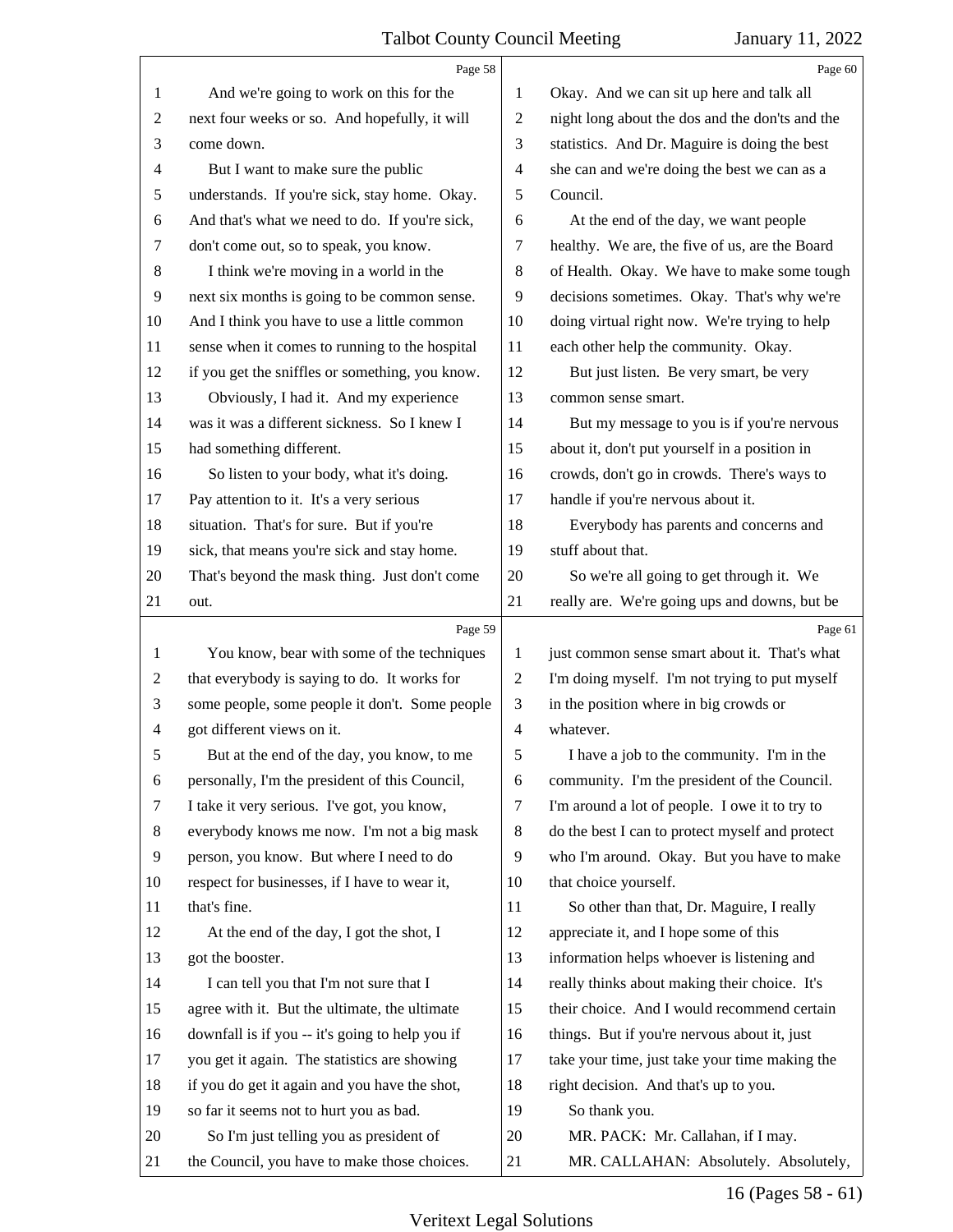<span id="page-17-0"></span>

|                | Page 62                                         |                          | Page 64                                         |
|----------------|-------------------------------------------------|--------------------------|-------------------------------------------------|
| 1              | Mr. Pack, absolutely.                           | 1                        | doing that?                                     |
| 2              | MR. PACK: I certainly do hear what you're       | 2                        | We've been through this before early on in      |
| 3              | saying, but we got to be very, very careful     | 3                        | the early days of the pandemic. That mechanism  |
| 4              | about the words that we're choosing because     | $\overline{\mathcal{A}}$ | was a State of Emergency, a declaration of a    |
| 5              | people are listening.                           | 5                        | temporary State of Emergency. I think last      |
| 6              | MR. CALLAHAN: Exactly.                          | 6                        | time it was done in kind of a patchwork of      |
| 7              | MR. PACK: So if this is an endemic, which       | 7                        | county and municipal action. Doesn't need to    |
| 8              | is something that has a consistent constant     | $\,8\,$                  | be done that way.                               |
| 9              | presence in our life, it may not be getting     | 9                        | And so if we are going to consider this,        |
| 10             | through anything. It may be readjusting how we  | 10                       | what would be the way of going about it?        |
| 11             | live with COVID moving forward.                 | 11                       | MR. CALLAHAN: I heard Dr. Maguire on her        |
| 12             | So it may not be getting through this.          | 12                       | recommendations. I think that's something for   |
| 13             | It's living with this and what do we do to      | 13                       | Council to consider right now, but I don't want |
| 14             | adjust to its presence in society, you know.    | 14                       | to put anything in place right at this second.  |
| 15             | So if this is going from a pandemic to          | 15                       | MR. LESHER: Well, if we're going to             |
| 16             | something which is going to be constant and     | 16                       | consider that, I think the first stage of that  |
| 17             | consistent in our life moving forward, we have  | 17                       | would be understanding what's the mechanism we  |
| 18             | to readjust how we do things, how we            | 18                       | would go about in doing that.                   |
| 19             | communicate, and how we interact so that we can | 19                       | MR. PACK: Is Patrick on?                        |
| 20             | keep everybody healthy.                         | 20                       | MR. THOMAS: I am, yes.                          |
| 21             | You know, I was certainly -- you said you       | 21                       | MS. PRICE: Patrick, can you review the          |
|                | Page 63                                         |                          | Page 65                                         |
| 1              | didn't agree with getting the shot. I           | 1                        | mechanism if Council so chooses the             |
| 2              | certainly agree with getting my shot. But I     | 2                        | recommendation?                                 |
| 3              | think the science proved that being vaccinated  | 3                        | MR. THOMAS: Yes. I will review and              |
| $\overline{4}$ | was far better than being unvaccinated. The     | $\overline{\mathcal{A}}$ | report back.                                    |
| 5              | science proved that being boosted increased     | 5                        | MR. LESHER: Thank you very much.                |
| 6              | your immunity and gave you more protection than | 6                        | MR. CALLAHAN: Thank you, Mr. Lesher. I          |
| 7              | just having the two solo shots.                 | 7                        | appreciate it.                                  |
| 8              | So my message to constituents would be to       | 8                        | MR. DIVILIO: Dr. Maguire, if I could,           |
| 9              | follow the science, to follow what your health  | 9                        | this is Frank Divilio.                          |
| 10             | director and your other health officials have   | 10                       | MR. CALLAHAN: Yup, yup.                         |
| 11             | been saying from federal level to the State     | 11                       | MR. DIVILIO: One thing that I've been --        |
| 12             | level to the local level and get your shots.    | 12                       | I've got children in the schools. I've been     |
| 13             | MR. CALLAHAN: Thank you, Mr. Pack. I            | 13                       | closely following the schools, which is         |
| 14             | appreciate it.                                  | 14                       | somewhat a unique experience, a study group in  |
| 15             | MR. LESHER: Mr. Callahan.                       | 15                       | and of itself of what masking does with strong  |
|                |                                                 |                          |                                                 |
| 16             | MR. CALLAHAN: Yes, sir.                         | 16                       | masking requirements and high vaccination       |
| 17             | MR. LESHER: We do have a recommendation 17      |                          | numbers.                                        |
| 18             | for an action item here.                        | 18                       | You mentioned that the five percent             |
| 19             | And I guess my question would be to             | 19                       | positivity that we were initially using, those  |
| 20             | Council if we are going to consider acting on   | 20                       | numbers, they've gone out the window. Things    |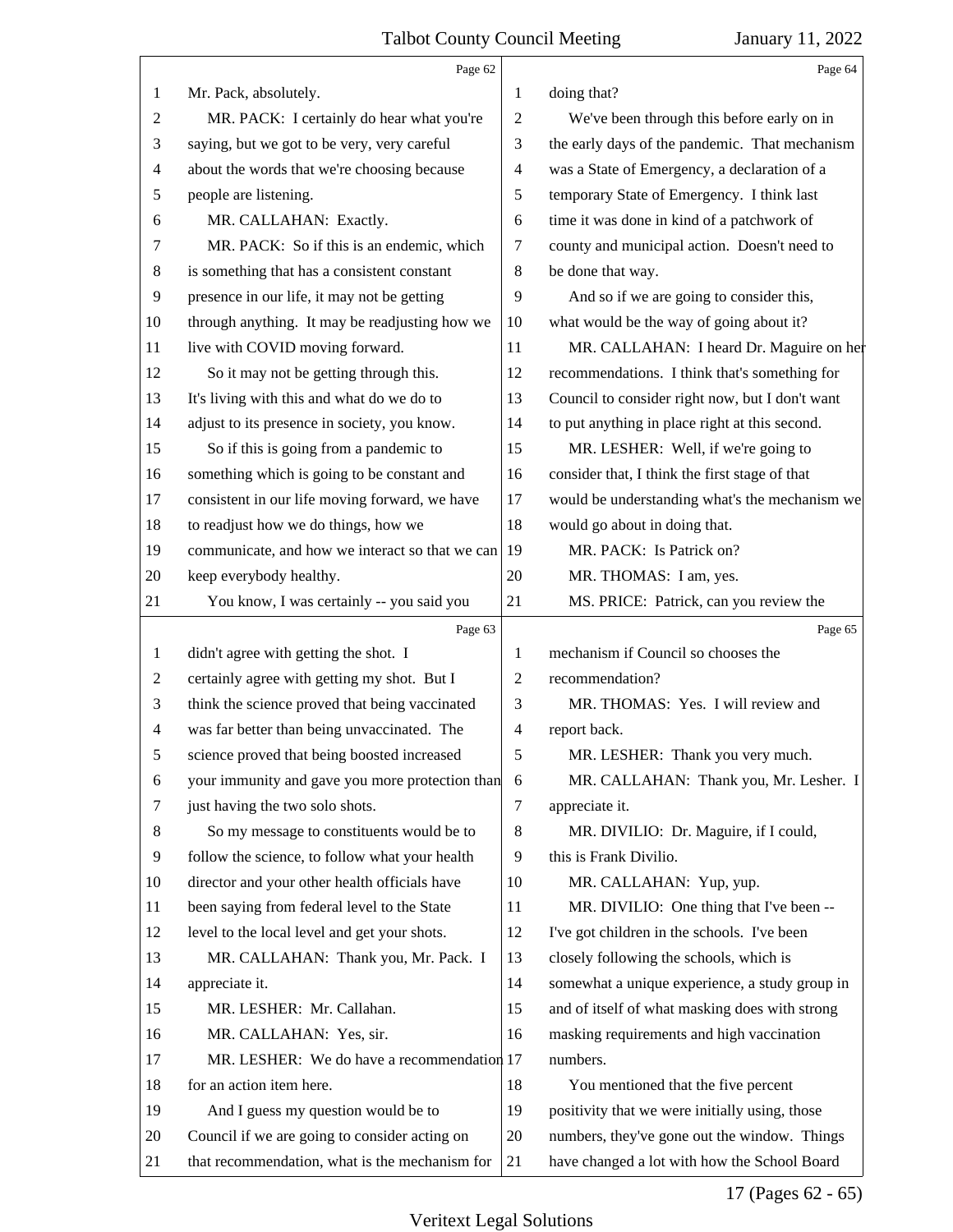<span id="page-18-0"></span>

|                | Page 66                                            |                | Page 68                                         |
|----------------|----------------------------------------------------|----------------|-------------------------------------------------|
| 1              | and schools are implementing things.               | 1              | And it's not simple. It's looking at what's     |
| $\overline{c}$ | I was just wondering if there is some              | $\overline{2}$ | going in the school and basically is the school |
| 3              | information that you would be able to share to     | 3              | able to be operational, is there evidence of    |
| 4              | kind of calm the fears of the people that are      | $\overline{4}$ | widespread school wide transmission, is it a    |
| 5              | saying gosh, the numbers have really spiked and    | 5              | dangerous place. That's where we have those     |
| 6              | schools haven't done anything. But I know that     | 6              | hard conversations.                             |
| 7              | there are discussions and decisions that are       | 7              | We've had those hard conversations already      |
| 8              | keeping the children safe there.                   | 8              | for a long time and we speak daily with the     |
| 9              | Is there anything that you could speak to          | 9              | schools. I met with all the schools this        |
| 10             | that briefly?                                      | 10             | morning and we're in constant conversation with |
| 11             | DR. MAGUIRE: Yes. It's a very important            | 11             | them.                                           |
| 12             | question because, you know, last year the          | 12             | And there are high cases, and we involve        |
| 13             | situation was completely different. We went        | 13             | our epidemiologists. And so there are           |
| 14             | virtual for most of the school year. And this      | 14             | interventions that have been put in place in    |
| 15             | year really the goal has been completely           | 15             | terms of distancing and hand washing and mask   |
| 16             | different because we saw the negative effects      | 16             | requirements and isolation rules and quarantine |
| 17             | of virtual schooling in many realms.               | 17             | rules and other methods.                        |
| 18             | And so really the goal this year has been          | 18             | Testing. We're now testing athletes.            |
| 19             | let's try to keep schools operational, let's       | 19             | We're testing students before they can come     |
| 20             | try to keep the kids in school. And that's why     | 20             | back from quarantine.                           |
| 21             | we were really pushing, especially for children    | 21             | So there's many layers that are helping         |
|                |                                                    |                |                                                 |
|                | Page 67                                            |                | Page 69                                         |
| 1              | who are eligible to get vaccinated so they can     | 1              | schools run in a more normal way. Will it       |
| $\overline{c}$ | stay in school and not have to be quarantined      | $\overline{2}$ | prevent every case of COVID, no. And that's     |
| 3              | and fully participate.                             | 3              | not the goal. But the goal is to have schools   |
| 4              | And so the metrics in schools are high             | $\overline{4}$ | functioning as much as possible and have        |
| 5              | right now, as they are with other areas. The       | 5              | students not be absent as much as possible.     |
| 6              | schools are not the predominant cause of           | 6              | So I hope that answers a little bit.            |
| 7              | spread.                                            | $\tau$         | MR. DIVILIO: That does. And thank you           |
| 8              | And what's a little difficult at the               | 8              | very much. And thank you to your staff that     |
| 9              | moment right now is since omicron came into our    | 9              | are in the schools. They're really the          |
| 10             | lives, schools have been open generally one or     | 10             | frontline.                                      |
| 11             | one and a half days. So we haven't seen            | 11             | I know with my children's tests, one I had      |
| 12             | exactly what is being transmitted in schools.      | 12             | sent home who was quarantined because he was    |
| 13             | Sorry, they've been in, yeah, since last           | 13             | near a student. And the nurse was the one who   |
| 14             | Thursday and we had a lot of snow days. I call     | 14             | answered most of the questions.                 |
| 15             | that Mother Nature's natural lockdown.             | 15             | And then when my son tested positive for        |
| 16             | So the good news is prior to omicron, we           | 16             | COVID and we had to notify the school, a        |
| 17             | weren't seeing significant levels of               | 17             | different school, Chapel versus Easton Middle,  |
| 18             | transmission of COVID in the schools when those 18 |                | student body size is differently, they both new |
| 19             | layered prevention strategies were in place.       | 19             | the population, they knew the kids, they knew   |
| 20             | I get asked all the time what are the              | 20             | how to quickly get things under control.        |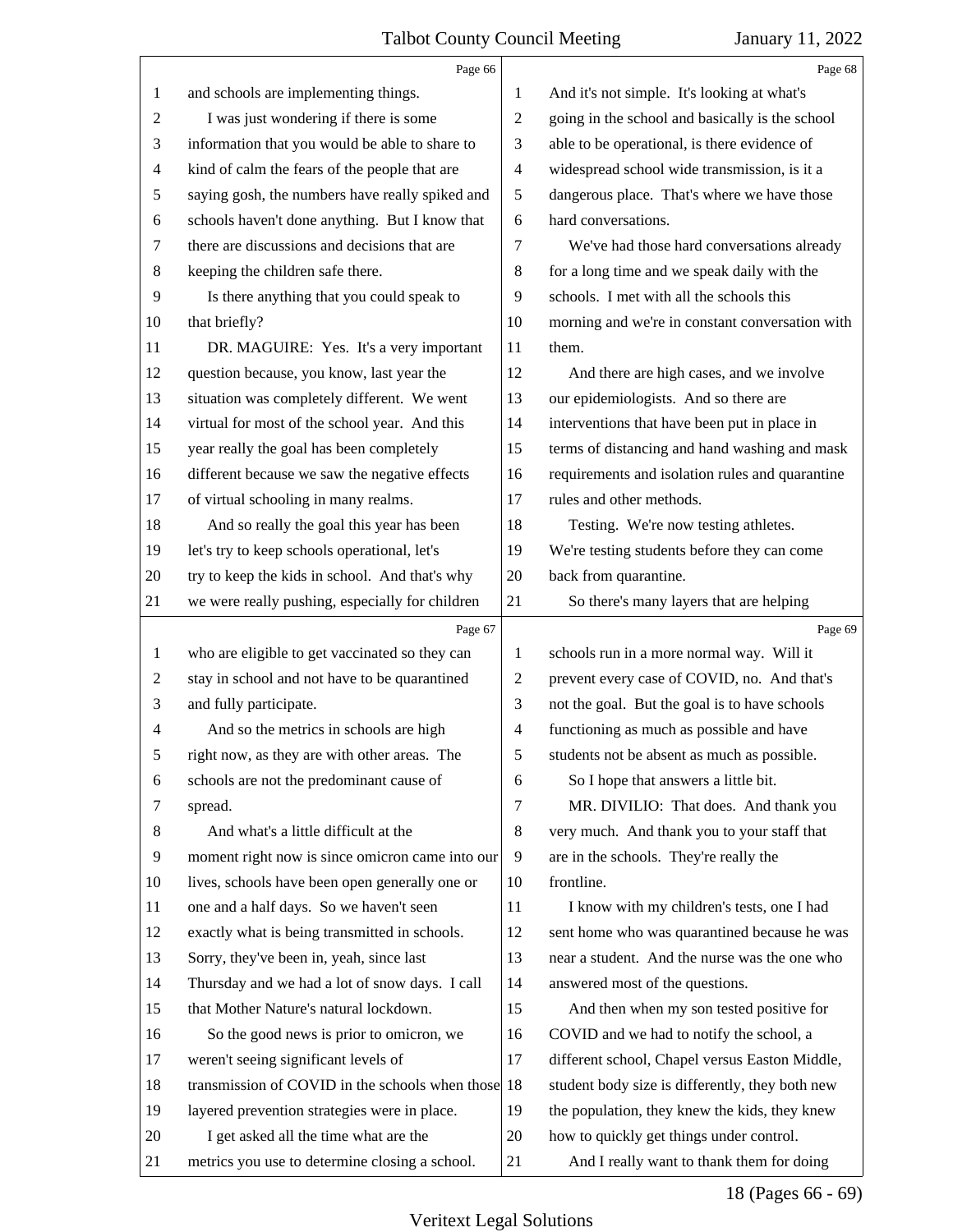<span id="page-19-0"></span>

|                | Page 70                                         |                | Page 72                                         |
|----------------|-------------------------------------------------|----------------|-------------------------------------------------|
| $\mathbf{1}$   | an excellent job. I have to think that they're  | 1              | the Council. I have a much easier topic than    |
| $\overline{2}$ | the ones who are helping lead the fight and     | 2              | the COVID issue. And I give all of you and      |
| 3              | making things safer and answering a lot of      | 3              | Dr. Maguire and her staff credit for all the    |
| $\overline{4}$ | questions. So thank you.                        | $\overline{4}$ | work that's gone into managing this situation   |
| 5              | DR. MAGUIRE: Thank you. They really are.        | 5              | we're in.                                       |
| 6              | And one of the interventions I just want        | 6              | So I do have the very brief presentation        |
| 7              | to briefly mention is we purchased some rapid   | 7              | about the State Highway Administration's        |
| 8              | PCR tests specifically to be used in the        | 8              | request to the Board of Education regarding     |
| 9              | schools so that kids can find out within an     | 9              | improvements that they would like to make at    |
| 10             | hour what their status is so they don't have to | 10             | Glenwood Avenue and Maryland 322, the bypass.   |
| 11             | miss as much school. They don't have to wait    | 11             | And so the improvements that are taking         |
| 12             | two days for an answer.                         | 12             | place, and I know Jessica, I'm pausing here, or |
| 13             | And you're right. The nurses in every           | 13             | Susan, I'm not sure who is running the          |
| 14             | school, both independent and TCPS, they know    | 14             | presentation there. Once they get that          |
| 15             | their student body. When I call them, they      | 15             | situated.                                       |
| 16             | have the answer right away. And they have been  | 16             | MS. MORRIS: Kevin, can you see the              |
| 17             | just really at the front lines and the core of  | 17             | PowerPoint? Kevin, can you see the PowerPoint?  |
| 18             | this.                                           | 18             | MR. SHAFER: I can. Does it look good to         |
| 19             | And I hope everyone in the community            | 19             | you? Because I can go ahead if it looks fine    |
| 20             | really appreciates all their efforts because    | 20             | to you.                                         |
| 21             | it's been really important.                     | 21             | MS. MORRIS: I can see it. It's only very        |
|                |                                                 |                |                                                 |
|                | Page 71                                         |                | Page 73                                         |
| $\mathbf{1}$   | MR. CALLAHAN: All right. Well, thanks a         | 1              | little. I can see it. It's only very little.    |
| 2              | lot, once again. And we'll see you soon.        | $\overline{2}$ | (Inaudible) slide show.                         |
| 3              | DR. MAGUIRE: Thank you.                         | 3              | MR. SHAFER: Got you, got you. Okay.             |
| 4              | MR. CALLAHAN: Okay. Let's move on,              | 4              | MR. CALLAHAN: Hey, Kevin. Before you            |
| 5              | Council. The next thing we have on the agenda   | 5              | start, is everybody hearing like an echo? Is    |
| 6              | is presentation by the Talbot County Public     | 6              | everybody hearing like an echo?                 |
| 7              | Schools on the request from Maryland State      | 7              | MS. PRICE: Definitely.                          |
| 8              | Highway Administration regarding some           | 8              | MR. PACK: This is a very bad echo. There        |
| 9              | improvements on Route 322 on the bypass on      | 9              | is a very bad echo.                             |
| 10             | Glenwood Avenue.                                | 10             | MR. STAMP: If everybody could mute your         |
| 11             | I think we have -- I think we have -- I         | 11             | device.                                         |
| 12             | think we have -- I'm sorry. I'm sorry.          | 12             | MR. CALLAHAN: Everybody mute. Everybody         |
| 13             | Kevin, can you hear me? Kevin, can you          | 13             | mute.                                           |
| 14             | hear me?                                        | 14             | MR. SHAFER: All right. Is that better           |
| 15             | MR. SHAFER: Yes, I can. Can you hear me         | 15             | now that everybody is muted? Okay. Very good.   |
| 16             | okay?                                           | 16             | Yeah. And there the presentation is. So         |
| 17             | MR. CALLAHAN: -- all right.                     | 17             | that looks great. Thank you.                    |
| 18             | MR. SHAFER: Very good. Thank you,               | 18             | So this is the first slide of the               |
| 19             | President Callahan.                             | 19             | presentation, and this is just a bird's eye     |
| 20             | MR. CALLAHAN: Thank you. Thank you.             | 20             | view on the intersection there that we          |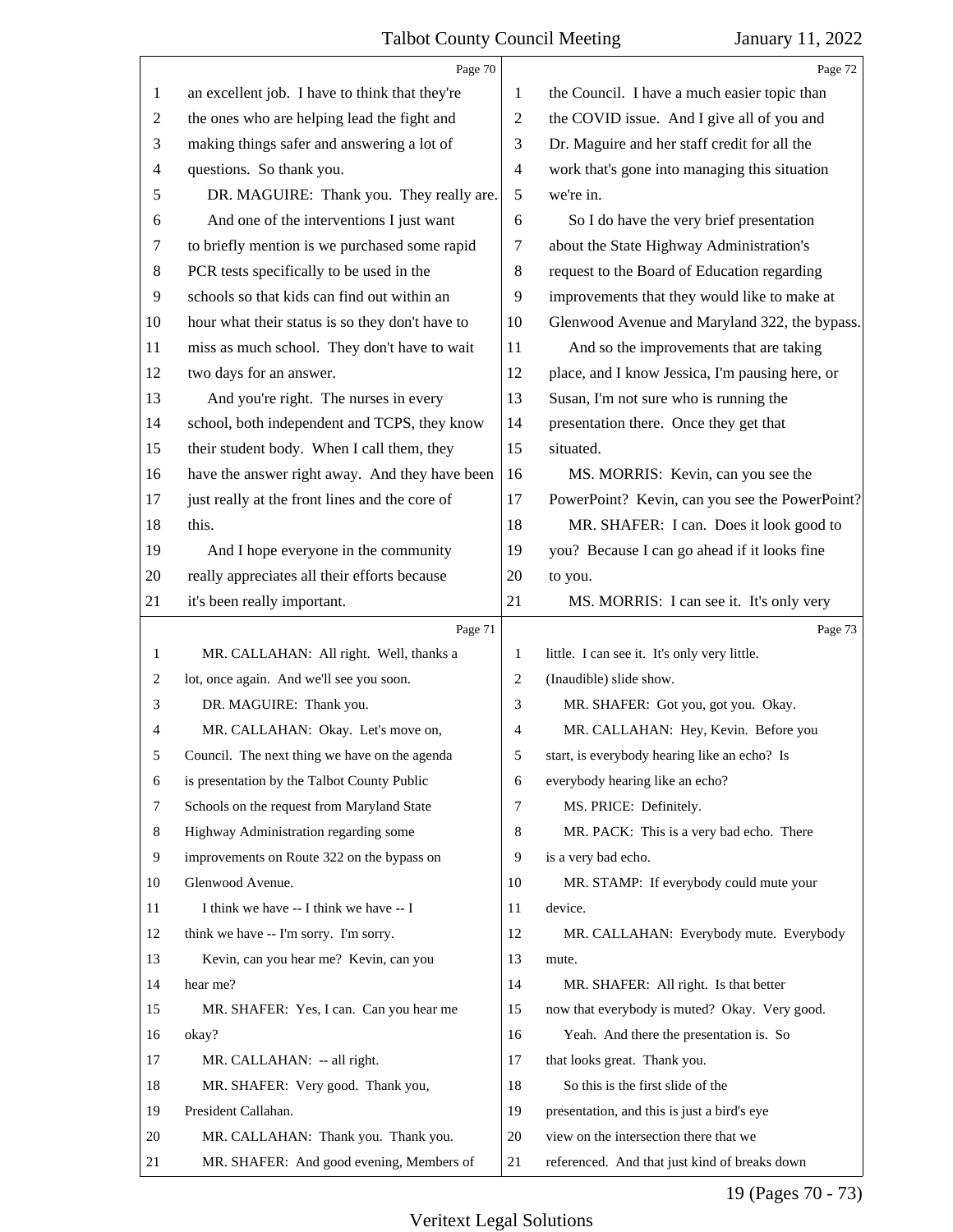<span id="page-20-0"></span>

|                | Page 74                                                                                   |                | Page 76                                                                                      |
|----------------|-------------------------------------------------------------------------------------------|----------------|----------------------------------------------------------------------------------------------|
| $\mathbf{1}$   | the improvements that State Highway is                                                    | 1              | And they would, State Highway Administration                                                 |
| $\overline{2}$ | proposing to make there at the intersection.                                              | 2              | would be paying for those damages basically to                                               |
| 3              | And that is not the focus of my presentation                                              | 3              | the property in order to make the improvements                                               |
| $\overline{4}$ | tonight.                                                                                  | $\overline{4}$ | and providing the Board of Education \$2,950 for                                             |
| 5              | My presentation focuses on the bottom                                                     | 5              | that small area that they would need in order                                                |
| 6              | right corner there. And if I could advance the                                            | 6              | to complete the project.                                                                     |
| 7              | slide, it will show a little closer view of                                               | 7              | So as I said, it was short. And the Board                                                    |
| $\,8$          | that.                                                                                     | $\,8\,$        | of Education has considered this and they have                                               |
| 9              | So in that bottom right corner of that                                                    | 9              | approved the State Highway acquiring that very                                               |
| 10             | construction plan, there is a small area                                                  | 10             | small portion of the property at Easton                                                      |
| 11             | outlined in yellow there, which is the existing                                           | 11             | Elementary in order to make the improvements                                                 |
| 12             | right of way on the border of the Board of                                                | 12             | because we do support, the Board of Education                                                |
| 13             | Education property. And then within that,                                                 | 13             | does support the overall improvements that                                                   |
| 14             | there's a green outline that is a temporary                                               | 14             | would take place at the intersection there.                                                  |
| 15             | easement request that the State Highway is                                                | 15             | And just so the Council is aware, the                                                        |
| 16             | making to the Board of Education. And then                                                | 16             | improvements that were noted on this                                                         |
| 17             | inside that rectangular box there, there's an                                             | 17             | presentation only include the State Highway                                                  |
| 18             | area marked fee with a black line. And that                                               | 18             | Administration improvements, but there is                                                    |
| 19             | area is what I would like to kind of go through                                           | 19             | actually a plan by the town that's an amendment                                              |
| 20             | and discuss with the Council tonight.                                                     | 20             | to this plan that I don't have the details for                                               |
| 21             | Just very briefly, basically the State                                                    | 21             | yet, but they are looking to do some additional                                              |
|                | Page 75                                                                                   |                | Page 77                                                                                      |
| $\mathbf{1}$   | Highway Association (sic.) is looking to                                                  | 1              | crossing improvements there at the                                                           |
| $\overline{c}$ | encroach on their existing right of way onto                                              | $\overline{c}$ | intersection, possibly a light. And I'm not                                                  |
| 3              | our property, onto the Board of Education                                                 | 3              | exactly sure where that stands, but as soon as                                               |
| 4              | property. And they would actually acquire that                                            | $\overline{4}$ | that information is available, I can certainly                                               |
| 5              | very small fee, that area there for storm water                                           | 5              | provide it.                                                                                  |
| 6              | management improvements that would be taking                                              | 6              | So I can answer any questions that Council                                                   |
| 7              | place associated with the overall project.                                                | 7              | may have.                                                                                    |
| 8              | If I can have the next slide, please.                                                     | $\,8\,$        | MR. PACK: Hey, Kevin, this is Corey.                                                         |
| 9              |                                                                                           |                |                                                                                              |
| 10             | So here's just a couple of pictures from                                                  | 9              | Hey, Kevin, this is Corey.                                                                   |
| 11             | the bypass. First, top left, just of the                                                  | 10             | Is the School Board prohibited from                                                          |
|                | school. And then the bottom right is the                                                  | 11             | (inaudible). Echo. Echo.                                                                     |
| 12             | actual acquisition area, which is basically the                                           | 12             | Is the School Board prohibited from                                                          |
| 13             | swale area there along the bypass right on the                                            | 13             | selling any land or property without County                                                  |
| 14             | border of the Board of Education property.                                                | 14             | Council approval?                                                                            |
| 15             | Next slide, please.                                                                       | 15             | MR. SHAFER: Corey. Yeah, I apologize for                                                     |
| 16             | And I know that's a little hard to see for                                                | 16             | that echo. I'm not sure what's going on there.                                               |
| 17             | some reason. But ultimately, the area that                                                | 17             | But my understanding is, and just full                                                       |
| 18             | we're talking about is very small. We're                                                  | 18             | disclosure, I brought this to staff asking if                                                |
| 19             | talking about 1/100th of an acre that they                                                | 19             | the Board of Education needed to get Council                                                 |
| 20<br>21       | would be asking the Board of Education to<br>acquire in order to make these improvements. | 20<br>21       | approval for this. And my understanding is<br>that no, this is not something that we have to |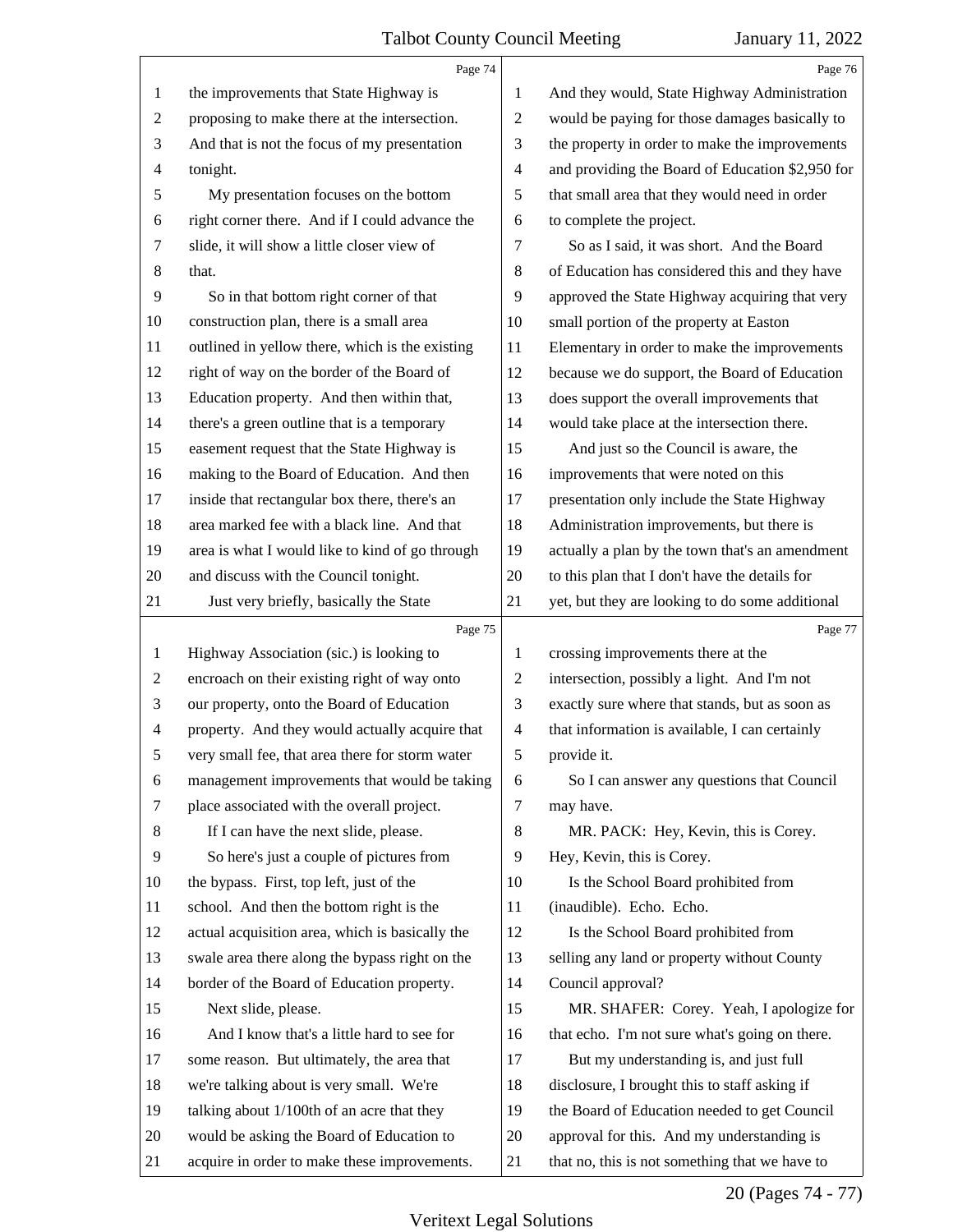<span id="page-21-0"></span>

|    | Page 78                                         |                | Page 80                                         |
|----|-------------------------------------------------|----------------|-------------------------------------------------|
| 1  | get Council approval for. This could be a       | 1              | And I'm not sure that I'm prepared to vote      |
| 2  | Board of Education the action.                  | $\overline{c}$ | on anything until I can see a safety study to   |
| 3  | The only thing that I have to do is notify      | 3              | say that pedestrian traffic across 322 makes    |
| 4  | the IAC, the Interagency Commission for school  | $\overline{4}$ | sense.                                          |
| 5  | construction, of the acquisition. There's no    | 5              | MR. SHAFER: Yeah. Frank, I don't think          |
| 6  | approval there, either, because it's under one  | 6              | that -- my understanding is that this is more   |
| 7  | acre. So that's basically the summary of the    | 7              | of a traffic situation.                         |
| 8  | approval process as far as I know it.           | 8              | When I said crossing, I didn't want to --       |
| 9  | MR. DIVILIO: Kevin, is the mayor --             | 9              | I don't have knowledge as to whether we're      |
| 10 | Kevin, is the mayor (inaudible.)                | 10             | talking about a pedestrian crossing.            |
| 11 | I can't hear you.                               | 11             | My understanding is that this is a traffic      |
| 12 | MR. SHAFER: Sorry. So my understanding          | 12             | light situation that they're looking at, that   |
| 13 | is that the town is supportive of this project, | 13             | the town is looking at. But once again, the     |
| 14 | that they are, as I said, on board with making  | 14             | town should weigh in and give their perspective |
| 15 | additional improvements at that intersection    | 15             | to the Council.                                 |
| 16 | beyond what State Highway is doing, which is    | 16             | MR. CALLAHAN: Okay, Council. Any other          |
| 17 | primarily just an expansion (inaudible) marking | 17             | questions? Okay, Council, any other -- at all,  |
| 18 | of the lanes there at the intersection to make  | 18             | but obviously -- but obviously (inaudible).     |
| 19 | it safer.                                       | 19             | Kevin, do you need anything from us?            |
| 20 | MR. DIVILIO: So it would be helpful if          | 20             | MR. SHAFER: Sorry. I'm trying to keep           |
| 21 | they -- it would be helpful if they             | 21             | that echo down.                                 |
|    |                                                 |                |                                                 |
|    | Page 79                                         |                | Page 81                                         |
| 1  | (inaudible). I apologize for being unaware of   | 1              | No, I don't think. I think I'm good. I          |
| 2  | this.                                           | $\overline{c}$ | just want to make Council aware of the          |
| 3  | There's a safety study that's been done.        | 3              | situation as it unfolds there.                  |
| 4  | MR. SHAFER: My understanding is yes. But        | $\overline{4}$ | MR. CALLAHAN: Okay. Kevin, I appreciate         |
| 5  | this would -- that would not be my area of      | 5              | you bringing us up to speed on everything.      |
| 6  | expertise. That would be something that the     | 6              | MR. SHAFER: Thank you very much,                |
| 7  | town or State Highway would have to provide.    | 7              | everyone.                                       |
| 8  | I know there are concerns with the lights       | 8              | MR. CALLAHAN: Thank you. Thank you.             |
| 9  | at Port Street and then having another light    | 9              | Council, let's move on to the next thing        |
| 10 | potentially.                                    | 10             | on the agenda. It's an update to the            |
| 11 | Like I said, that's not part of this            | 11             | Department of Public Works.                     |
| 12 | presentation. That's not part of the State      | 12             | Ray, are you with you? Yeah, there he is.       |
| 13 | Highway plan.                                   | 13             | MR. CLARKE: Yes, sir, I am.                     |
| 14 | What our interests as the Board of              | 14             | MR. CALLAHAN: Okay, buddy. If you can           |
| 15 | Education is having a safer intersection there  | 15             | bring us up to date on what's going on. And     |
| 16 | for our school community and for buses to get   | 16             | try to keep it as brief as you can.             |
| 17 | in and out of the Easton Elementary School      | 17             | MR. CLARKE: Okay. Very briefly, the             |
| 18 | campus there.                                   | 18             | Community Center, the sewer. Basically it       |
| 19 | MR. DIVILIO: Absolutely. I'm all for            | 19             | should be wrapping up the force main. We're     |
| 20 | (inaudible). We've seen pedestrians killed on   | 20             | hoping by the end of this week.                 |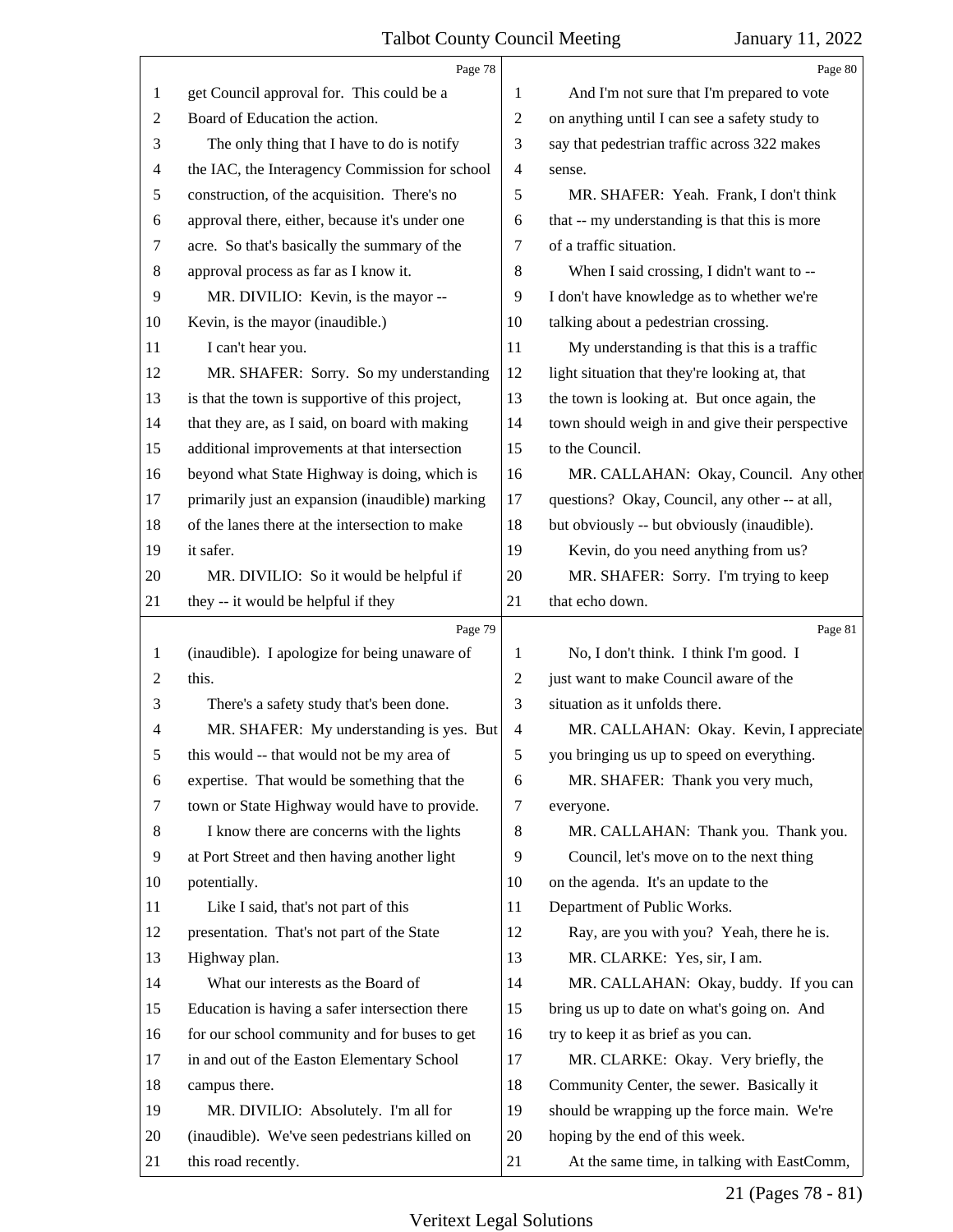<span id="page-22-0"></span>

|                          | Page 82                                         |                | Page 84                                         |
|--------------------------|-------------------------------------------------|----------------|-------------------------------------------------|
| $\mathbf{1}$             | they're scheduled to start the installation of  | 1              | Wye Mills. We had a meeting with MDE's AGs      |
| $\overline{c}$           | the manholes in front of the building, which is | $\overline{c}$ | last week. And we're also working to prevent I  |
| 3                        | the gravity system that would go to the pump    | 3              | guess or prepare the applications to the        |
| $\overline{\mathcal{A}}$ | station. That should be started next week.      | 4              | Maryland Water Quality Finance Program for The  |
| 5                        | The goal right now is also to wrap up that      | 5              | Preserve at Wye Mills, as well as was it -- we  |
| 6                        | project by the end of this month. So we         | 6              | had a couple of other projects. I'm going to    |
| 7                        | haven't heard anything different from the       | 7              | read those for you real quick.                  |
| $\,8\,$                  | contractor that they will not complete that or  | 8              | And that was -- we also have -- oh, jeez.       |
| 9                        | they will miss that deadline of finishing it by | 9              | The region five wastewater treatment plant      |
| 10                       | the end of the month.                           | 10             | sewer extension, as well as sewer collection    |
| 11                       | In addition to that, we also -- the other       | 11             | system improvements, and we also have a sewer   |
| 12                       | projects, just real briefly, that are in        | 12             | extension to the Bar Neck Fairbank. We're       |
| 13                       | construction. The belt filter press for the     | 13             | applying for funding as well, and we're hoping  |
| 14                       | St. Michael's wastewater treatment plant is     | 14             | to have all those applications wrapped up by    |
| 15                       | currently being manufactured and should be      | 15             | the end of the month.                           |
| 16                       | delivered to the plant in May for installation. | 16             | In addition to that, we also are working        |
| 17                       | They will begin demo work probably in           | 17             | on the Black Dog Alley. The survey work was     |
| 18                       | March. And in addition to that, we are also     | 18             | completed for the design.                       |
| 19                       | working to have the Senior Center parking lot   | 19             | And then ultimately Airport Road. We're         |
| 20                       | put out to bid. So we're working on the bid     | 20             | still working on the right of way requirements  |
| 21                       | advertisement for that project as well.         | 21             | and acquisition plan.                           |
|                          |                                                 |                |                                                 |
|                          | Page 83                                         |                | Page 85                                         |
| $\mathbf{1}$             | And then we should probably start seeing        | 1              | And then with that, we have the                 |
| $\overline{c}$           | work starting with the St. Michael's sewer,     | 2              | Goldsborough Neck Road. Trying to get our       |
| 3                        | which is \$1.6 million. That work hopefully     | 3              | permits for environmental permits and also      |
| 4                        | will begin probably sometime in February. So    | 4              | finalize the design on that.                    |
| 5                        | we'll begin those projects.                     | 5              | The other thing we also are working on is       |
| 6                        | In addition to that, we also have I guess       | 6              | the sewer extension related to Resolution 235.  |
| 7                        | designs that are underway.                      | 7              | And we currently have Lane Engineering has      |
| 8                        | One of the things that we are working on        | 8              | received comments back from MDE on the Royal    |
| 9                        | is the Ferry Point wastewater treatment plant.  | 9              | Oak pump station as well as the force mains     |
| 10                       | That project, we're currently looking at the    | 10             | into what is it (inaudible), Doncaster, and     |
| 11                       | means of disposal.                              | 11             | Rolles Range Road. We're hoping we can sit      |
| 12                       | Based upon discussions with I guess MDE         | 12             | down with I guess MDE's financing to work out   |
| 13                       | through Rauch, we're not allowed to direct      | 13             | the financing package.                          |
| 14                       | discharge. So that's one of the reasons we're   | 14             | I'll just let the Council know we are           |
| 15                       | having to go through the process and review     | 15             | probably -- we are going to have to have a rate |
| 16                       | spray irrigation and ground water and sewer     | 16             | increase come with the next budget cycle. So    |
| 17                       | injection. And we'll kind of keep the Council   | 17             | we'll be presenting that to you hopefully soon. |
| 18                       | posted once we determine how we can dispose of  | 18             | And we're also working to try and apply         |
| 19                       | the effluent from that proposed wastewater      | 19             | for permits for the Resolution 250 project,     |
| 20                       | treatment plant.                                | 20             | which is the sewer extension down to Bozman and |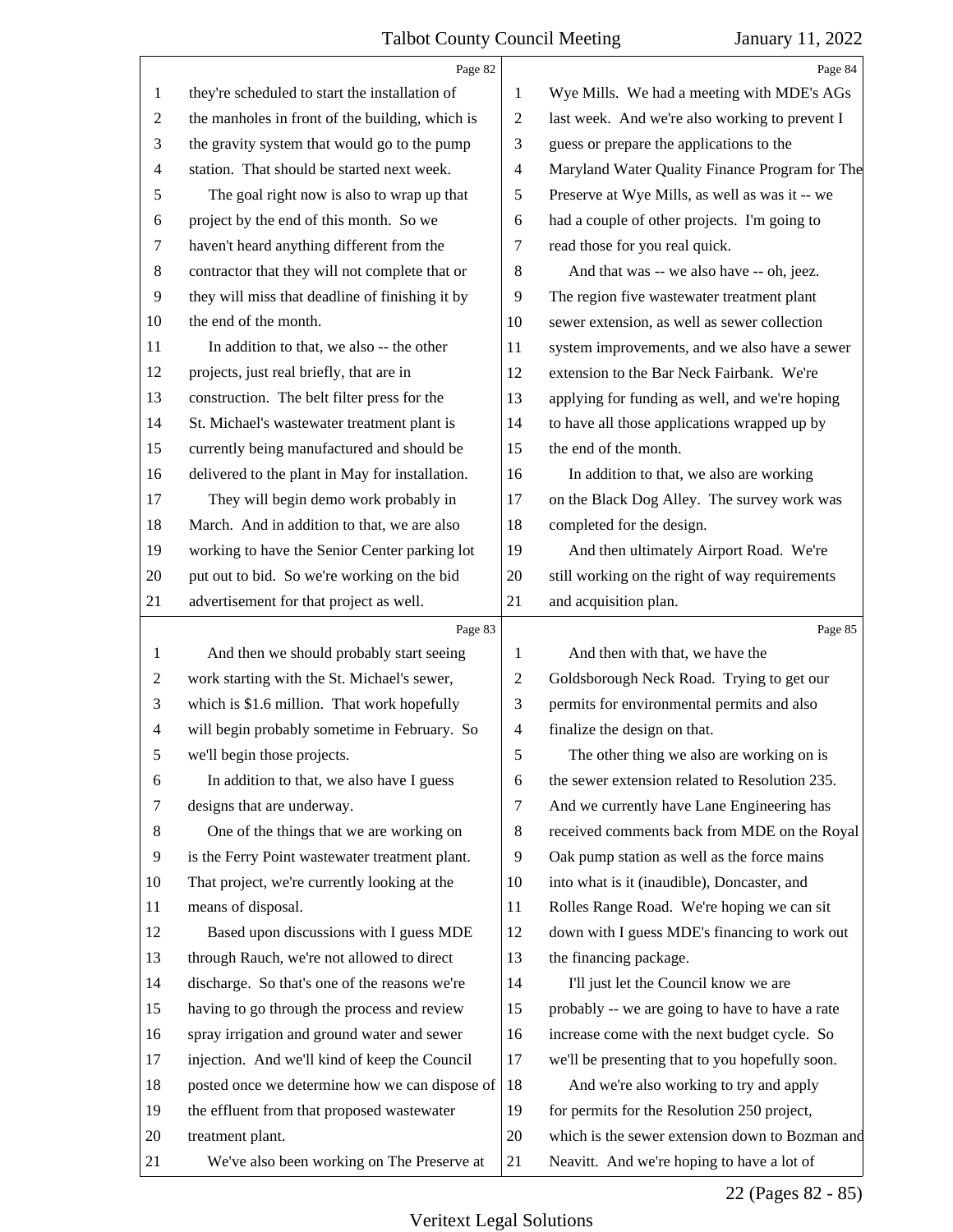<span id="page-23-0"></span>

|                | Page 86                                         |                | Page 88                                         |
|----------------|-------------------------------------------------|----------------|-------------------------------------------------|
| 1              | that done probably in March.                    | 1              | doing the MBR plant and sole point discharge    |
| 2              | MR. PACK: Ray, this is Corey. Appreciate        | 2              | into the Choptank.                              |
| 3              | all of those updates. That certainly wasn't     | 3              | I wasn't aware that that had, that was not      |
| 4              | necessary for you to go through all those items | $\overline{4}$ | a permitted discharge until now. Well, until a  |
| 5              | this evening, but I certainly appreciate it.    | 5              | few weeks ago.                                  |
| 6              | The two items that I wanted your comment        | 6              | When the PER was done, was this something       |
| 7              | on was, number one, the sewer extension to the  | 7              | that the contractor was not aware of when he    |
| 8              | Community Center. And you did submit a memo to  | 8              | submitted that option to Council or what?       |
| 9              | us earlier this month that kind of laid out why | 9              | MR. CLARKE: I think MDE had originally          |
| 10             | it wasn't completed.                            | 10             | early on I guess had concerns about a direct    |
| 11             | I think earlier this year, if I remember        | 11             | discharge. So I think the game plan was is      |
| 12             | correctly, we were looking for it to be         | 12             | okay, we understand your concern but can we go  |
| 13             | completed by the end of calendar year.          | 13             | further out into the Choptank. And ultimately,  |
| 14             | MR. CLARKE: Yes.                                | 14             | MDE has come back and said no, you can't do     |
| 15             | MR. PACK: December. So do you feel              | 15             | that.                                           |
| 16             | comfortable now what you're telling Council     | 16             | So that's part of the reason we're running      |
| 17             | today on the 11th that by the end of this       | 17             | into, you know, now we're having to look at an  |
| 18             | month, that EastComm will have that connection  | 18             | alternative means of disposal, which is spray   |
| 19             | completed and that the Community Center will    | 19             | irrigation or ground water injection.           |
| 20             | finally be connected to the wastewater          | 20             | MR. PACK: And God forbid we bring               |
| 21             | treatment plant in the Town of Easton?          | 21             | Lakeside into the discussion, but I will.       |
|                |                                                 |                |                                                 |
|                | Page 87                                         |                | Page 89                                         |
| 1              | MR. CLARKE: That's what we're looking at.       | 1              | How, if we're not allowed to discharge          |
| 2              | Barring any heavy snow events I think that      | $\overline{2}$ | into the Choptank for this small MBR, how is it |
| 3              | would put us back, we are definitely on target  | 3              | that the Lakeside project would be allowed to   |
| $\overline{4}$ | to finish by the end of the month.              | $\overline{4}$ | increase their discharge into that water body?  |
| 5              | MR. PACK: Okay. So all the conflicts            | 5              | I know they have an option to spray, but I      |
| 6              | that were with Easton Utilities have been       | 6              | thought there was also an option to discharge   |
| 7              | resolved, all the material conflicts as far as  | 7              | as well.                                        |
| 8              | shipping and production have been addressed,    | 8              | MR. CLARKE: Yeah. I think what we're            |
| 9              | and it's now just getting hands on the plow and | 9              | hearing from I guess MDE is that ultimately     |
| 10             | putting piping in the ground; is that correct?  | 10             | because of the shellfish that are in the        |
| 11             | MR. CLARKE: Right. That is correct, yes.        | 11             | Choptank River, the shellfish beds, that's the  |
| 12             | MR. PACK: Okay. That answers that               | 12             | reason we're not allowed to discharge there.    |
| 13             | question.                                       | 13             | And that's, MDE has taken a very hard line on   |
| 14             | The Ferry Point Marina, you know we got a       | 14             | that.                                           |
| 15             | PER done. And the PER looked at a number of     | 15             | MR. PACK: Well, I think that this changes       |
| 16             | different scenarios regarding Ferry Point. One  | 16             | things significantly as far as us trying to     |
| 17             | was to take connection over into Dorchester     | 17             | provide that commercial, those commercial users |
| 18             | County. Another was to move it up north into    | 18             | down at Ferry Point with a way to keep their    |
| 19             | Trappe. Both of those didn't seem feasible      | 19             | businesses alive and thriving.                  |
| 20             | from a number of different standpoints. And     | 20             | And I hope that we're able to find a            |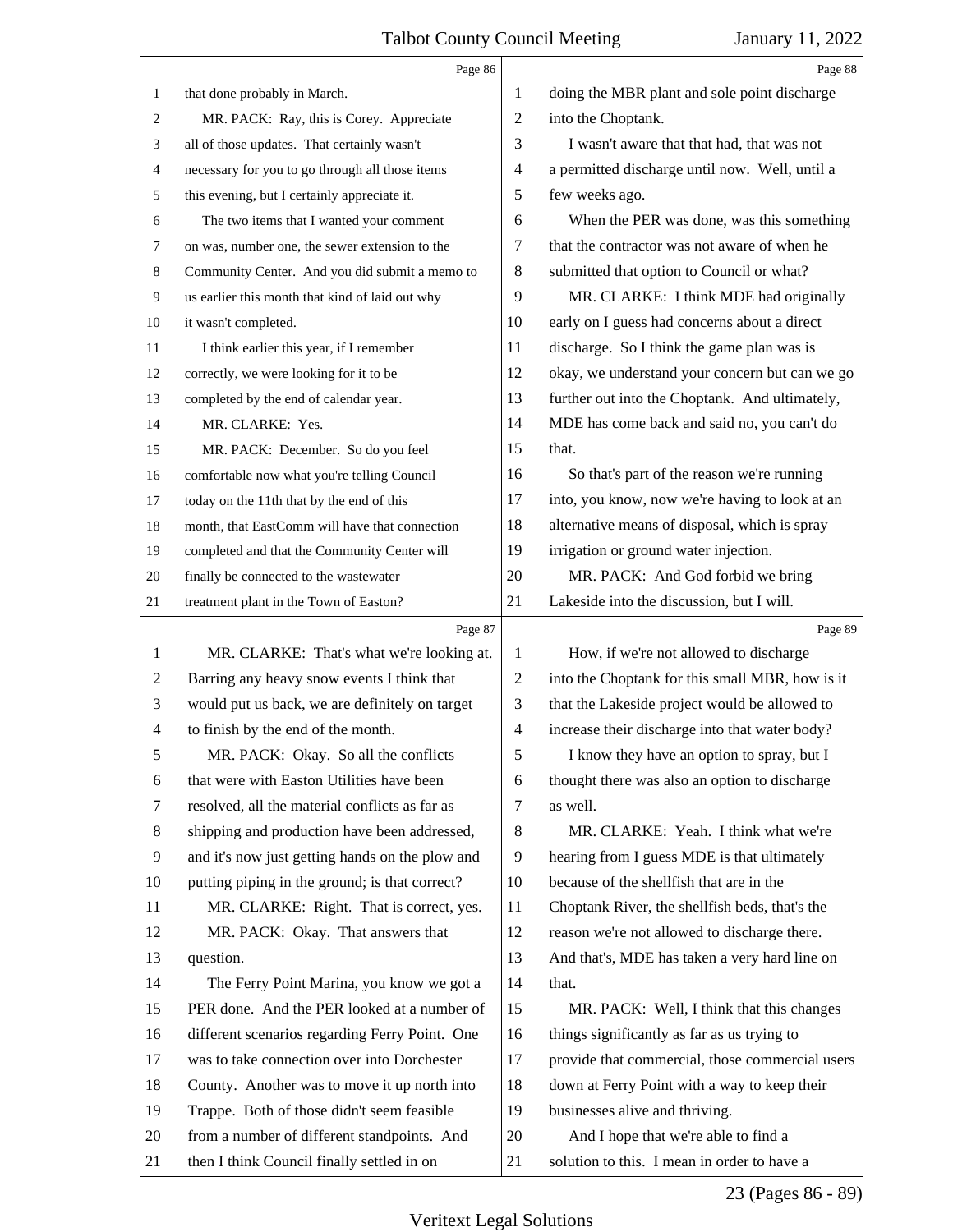<span id="page-24-0"></span>

|                | Page 90                                         |                          | Page 92                                         |
|----------------|-------------------------------------------------|--------------------------|-------------------------------------------------|
| 1              | spray plant, we have to acquire more property   | 1                        | MR. CALLAHAN: Questions, Council, for           |
| $\overline{2}$ | and then go through all of the storage, as you  | $\sqrt{2}$               | Ray?                                            |
| 3              | laid out in your memo. It has to be stored      | 3                        | Okay, Ray. Well, appreciate the good            |
| $\overline{4}$ | because it can't be sprayed during the winter   | $\overline{\mathcal{A}}$ | update.                                         |
| 5              | months and it has to be set back from homes in  | 5                        | And Ray, I know you got a lot on your           |
| 6              | the area.                                       | 6                        | plate. And I can tell you, you're hard at it,   |
| 7              | So this is certainly not something that I       | 7                        | you're in the trenches, and we, as a Council,   |
| 8              | remember us even remotely discussing early on   | 8                        | really appreciate all the hard work you're      |
| 9              | during the PER process. So it's definitely, in  | 9                        | putting into this because the wastewater and    |
| 10             | my opinion, a game changer as to how we're      | 10                       | all this stuff is so vital to Talbot County and |
| 11             | going to get this resolved.                     | 11                       | to have a healthy environment around here.      |
| 12             | MR. CLARKE: We are looking at some              | 12                       | I'm looking forward to some day when it         |
| 13             | options.                                        | 13                       | does get to the Bozman and Neavitt area, which  |
| 14             | One option is to try and work out a deal        | 14                       | sounds like it's coming soon.                   |
| 15             | with DNR and spray irrigate. I think that the   | 15                       | MR. CLARKE: Last but not least, I would         |
| 16             | State Park is one option that we're looking at. | 16                       | say the region two treatment plant discharged   |
| 17             | At the same time, we have a property owner that | 17                       | less than two milligrams per liter of total     |
| 18             | does have land. So we're looking at trying to   | 18                       | nitrogen into the Miles River for the entire    |
| 19             | possibly acquire or do an easement on their     | 19                       | calendar year of 2021. So the guys out there    |
| 20             | land to spray irrigate.                         | 20                       | did a great job.                                |
| 21             | MR. PACK: Okay, okay. When will you have 21     |                          | MR. CALLAHAN: Well, let's --                    |
|                |                                                 |                          |                                                 |
|                | Page 91                                         |                          | Page 93                                         |
| 1              | something to present back on either one of      | 1                        | MR. LESHER: Mr. Callahan, just one quick        |
| $\overline{2}$ | those options?                                  | $\overline{c}$           | question.                                       |
| 3              | MR. CLARKE: I will -- to be honest with         | 3                        | Speaking of the region two plant,               |
| 4              | you, sir, it will probably take a little bit of | $\overline{\mathcal{A}}$ | Mr. Clarke has spoken to us in the past about   |
| 5              | time. I would say we're probably looking at     | 5                        | INI issues in that system. And I know that      |
| 6              | spring before we'll have a good answer for you. | 6                        | we've been using a lot of grant funding, USDA   |
| 7              | So I would say I can probably give you an       | 7                        | grant funding to fix a lot of those issues in   |
| 8              | update probably maybe March, if not April.      | 8                        | certain parts of that system.                   |
| 9              | MR. PACK: Maybe March, April, okay.             | 9                        | Could you remind us, Mr. Clarke, of the         |
| 10             | If you could, Ray, work to get us               | 10                       | enforcement mechanism that's now lacking for us |
| 11             | something back by the spring on this. I don't   | 11                       | to be able to stop the unauthorized penetration |
| 12             | want to see this project die on the vine. So I  | 12                       | into the system?                                |
| 13             | want to see all options being explored to see   | 13                       | MR. CLARKE: Yeah. Just to your point, we        |
| 14             | how we can help those commercial properties out | 14                       | do have the \$1.6 million to help address a lot |
| 15             | down in that Ferry Point area.                  | 15                       | of the inflow that's coming in through let's    |
| 16             | So if you could certainly please give us        | 16                       | say broken pipe and whatnot.                    |
| 17             | something for Council to consider in March,     | 17                       | One of the problems we do run into now is       |
| 18             | April, I would appreciate it.                   | 18                       | that we have let's say laterals or clean-outs   |
| 19             | MR. CLARKE: Not a problem.                      | 19                       | as well as downspouts that are tied into the    |
| 20             | MR. PACK: Thank you.                            | 20                       | sewer system. And so we would need to have      |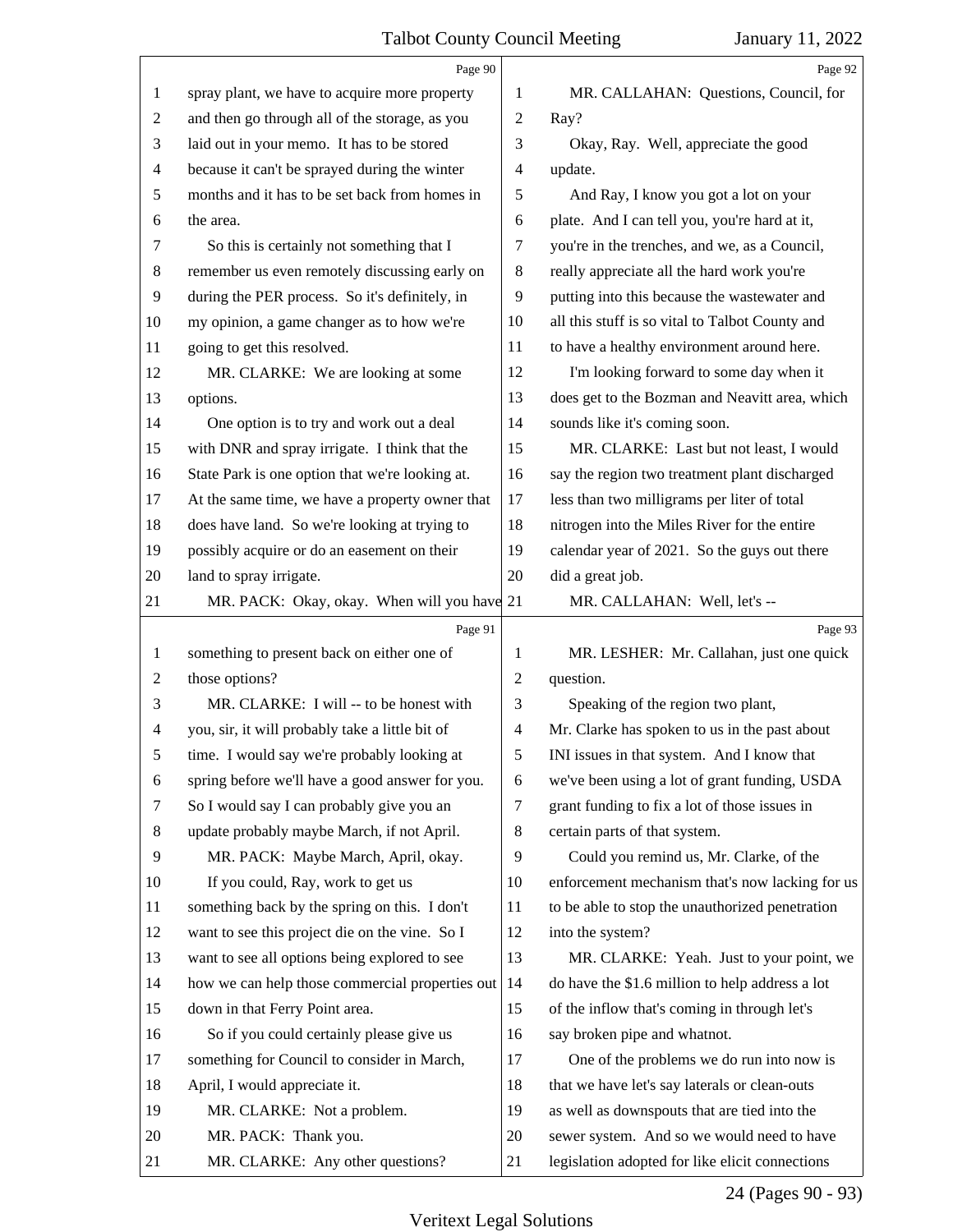<span id="page-25-0"></span>

|    | Page 94                                                                             |                | Page 96                                                                                         |
|----|-------------------------------------------------------------------------------------|----------------|-------------------------------------------------------------------------------------------------|
| 1  | so we can help prevent that from happening in                                       | 1              | submit that to you all at the end of the year,                                                  |
| 2  | the future as well as creating a mechanism that                                     | $\overline{c}$ | we are submitting a project to MDE to put                                                       |
| 3  | we can go after the property owners.                                                | 3              | pressure sensors as well as vacuum sensors onto                                                 |
| 4  | There is a difference. We can do that                                               | 4              | our lines so that they'll help become an early                                                  |
| 5  | with the Council by resolution for all of the                                       | 5              | warning system for us if we do have a break.                                                    |
| 6  | properties that are in the county. However,                                         | 6              | So that's something we are seeking funding for                                                  |
| 7  | because we serve properties within the Town of                                      | 7              | as well.                                                                                        |
| 8  | St. Michael's, any actions we do with an elicit                                     | 8              | MR. CALLAHAN: Okay, then. All right.                                                            |
| 9  | connection type ordinance would have to be done                                     | 9              | Thanks a lot, Ray. I appreciate it.                                                             |
| 10 | through a bill.                                                                     | 10             | MR. CLARKE: You're welcome. Thank you                                                           |
| 11 | MR. PACK: Should the Public Works                                                   | 11             | all.                                                                                            |
| 12 | Advisory Board bring that language back to us                                       | 12             | MR. CALLAHAN: All right, Council. We're                                                         |
| 13 | first? Do you want to --                                                            | 13             | going to move on to introduction to                                                             |
| 14 | MR. CLARKE: We're working on that. Yes,                                             | 14             | legislation.                                                                                    |
| 15 | sir. And we'll try, I'll try and get that.                                          | 15             | Madam Secretary, you with us? There she                                                         |
| 16 | We'll meet with the board in about a week and a                                     | 16             | is. Okay. Would you mind reading the bill                                                       |
| 17 | half, or next week. I'm sorry. And we'll try                                        | 17             | into the record, please.                                                                        |
| 18 | and get that.                                                                       | 18             | SECRETARY: A bill to repeal and reenact                                                         |
| 19 | MR. PACK: Right. Next week, yeah. I got                                             | 19             | Chapter 102, Parks and Recreation, Talbot                                                       |
| 20 | your agenda in my hand now. So on the 20th, on                                      | 20             | County Code, and to enact a new Chapter 76                                                      |
| 21 | the 20th.                                                                           | 21             | entitled Golf Board.                                                                            |
|    |                                                                                     |                |                                                                                                 |
|    | Page 95                                                                             |                | Page 97                                                                                         |
| 1  | So yeah. Please. This is something else                                             | 1              | MR. CALLAHAN: Thank you, Madam Secretary.                                                       |
| 2  | that's been sitting out there for a while                                           | 2              | Mr. Thomas, you want to go ahead and                                                            |
| 3  | dealing with these elicit connections. We                                           | 3              | comment on this, where we're at with this bill?                                                 |
| 4  | talked about this going back over a year.                                           | $\overline{4}$ | MR. THOMAS: Sure. So this came about                                                            |
| 5  | Again, this is another item, I don't want                                           | 5              | originally as trying to craft some regulations                                                  |
| 6  | to see this die on the vine. We have to be                                          | 6              | for parks in the county and kind of evolved                                                     |
| 7  | able to have some type of punitive action                                           | 7              | into a bit of a bigger project from there.                                                      |
| 8  | against those persons who take it upon                                              | 8              | But we had a work session back in the                                                           |
| 9  | themselves of connecting to the wastewater                                          | 9              | fall. We looked at a draft version of this                                                      |
| 10 | treatment system, tying in their downspouts,                                        | 10             | bill. And this version that you have in front                                                   |
| 11 | tying in their sump pumps and what have you.                                        | 11             | of you incorporates the changes that we                                                         |
| 12 | So yes. If you could please get something                                           | 12             | discussed at that work session.                                                                 |
| 13 | back to us hopefully by spring in the year for                                      | 13             | It separates the Golf Board provisions                                                          |
| 14 | Council to consider for action, I would                                             | 14             | from Chapter 102. It unchanged puts it in a                                                     |
| 15 | appreciate it.                                                                      | 15             |                                                                                                 |
| 16 |                                                                                     | 16             | separate section to avoid any confusion about                                                   |
| 17 | MR. CLARKE: The other thing, I know<br>Council may be aware of this as well. We did | 17             | whether these are regulations that would apply<br>to them. And then it makes the other, some of |
| 18 | have I guess leaks or, on our force main,                                           | 18             | the other changes that we had discussed at that                                                 |
| 19 | broken pipes on our force main because of                                           | 19             | meeting.                                                                                        |
| 20 | issues last year.                                                                   | 20             | MS. MORRIS: Mr. Callahan, we do have                                                            |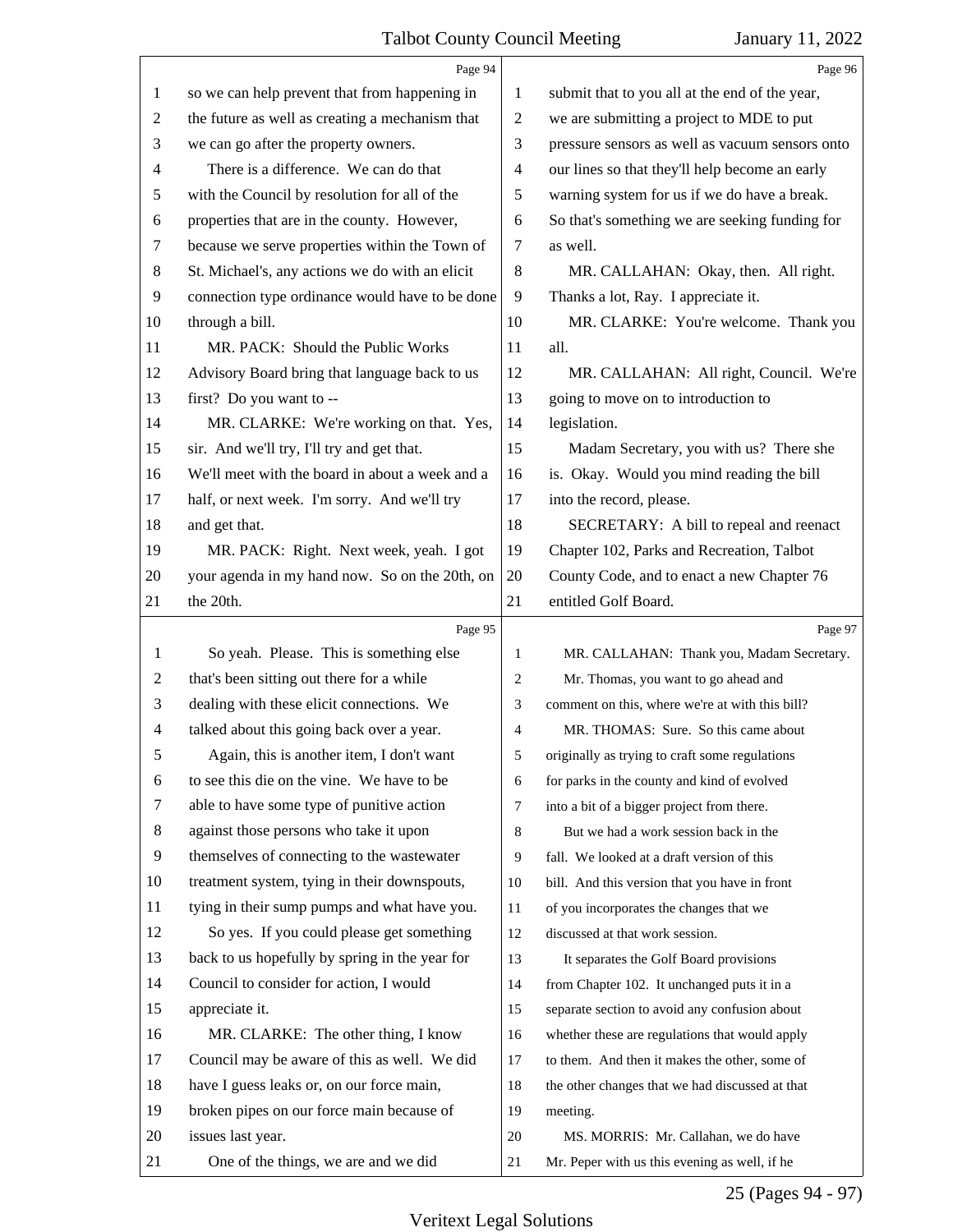<span id="page-26-0"></span>

|    | Page 98                                         |    | Page 100                                        |
|----|-------------------------------------------------|----|-------------------------------------------------|
| 1  | wanted to make comments.                        | 1  | and time, please.                               |
| 2  | MR. CALLAHAN: Welcome, buddy. How you           | 2  | SECRETARY: Yes. This will be known as           |
| 3  | doing?                                          | 3  | Bill Number 1496, and the public hearing will   |
| 4  | You're on mute. I can't hear you,               | 4  | be on Tuesday, February 8th, at 6:30 p.m.       |
| 5  | Preston. Can you hear me? Can you hear me?      | 5  | MR. CALLAHAN: Everybody get that? All           |
| 6  | You can. Okay. Well.                            | 6  | right, then. Well, okay. I appreciate that.     |
| 7  | MR. DIVILIO: Council President, this is         | 7  | Preston, sorry you couldn't say anything,       |
| 8  | my board. If you like, I can take --            | 8  | but we appreciate, Preston, we really           |
| 9  | MR. CALLAHAN: Absolutely. Yeah. Thank           | 9  | appreciate everything you're doing with Parks   |
| 10 | you, Mr. Divilio. I appreciate that. Go         | 10 | and Rec. And you work hard over there, and we   |
| 11 | ahead.                                          | 11 | appreciate all the people over there doing good |
| 12 | MR. DIVILIO: Sure. Yeah. So this is             | 12 | work. Okay.                                     |
| 13 | something that Mr. Peper brought to our         | 13 | Let's move on. We got next, we got the          |
| 14 | attention that he would like us to codify the   | 14 | public hearing right now. So continuation of    |
| 15 | rule basically.                                 | 15 | the public hearing. Madam Secretary, will you   |
| 16 | And it went through the Parks Board, and        | 16 | please read the Resolution Number 314 into the  |
| 17 | it's now before the Council.                    | 17 | record, please.                                 |
| 18 | And I'm willing to support this to get it       | 18 | SECRETARY: Resolution Number 314, a             |
| 19 | into discussion.                                | 19 | resolution authorizing the transfer of any      |
| 20 | MR. CALLAHAN: Thank you, Mr. Divilio.           | 20 | interest Talbot County, Maryland, holds in a    |
| 21 | Council, anybody have any questions on          | 21 | portion of Brooks Lane to the Commissioners of  |
|    |                                                 |    |                                                 |
|    | Page 99                                         |    | Page 101                                        |
| 1  | what they read? There's a few things we needed  | 1  | St. Michael's and the execution of a quitclaim  |
| 2  | to take care of wording wise, and it looks good | 2  | deed to effectuate the same.                    |
| 3  | to me. So anybody else have anything to say?    | 3  | MR. CALLAHAN: Thank you, Madam Secretary.       |
| 4  | Okay.                                           | 4  | Once again, Mr. Thomas, do you want to          |
| 5  | So if nobody has anything, because we're        | 5  | comment and make a few remarks on this          |
| 6  | at a virtual meeting tonight, I'm going to ask  | 6  | resolution?                                     |
| 7  | Madam Secretary if she would conduct a roll     | 7  | MR. THOMAS: Sure. Briefly, this is part         |
| 8  | call for the bill introduction.                 | 8  | of land that was annexed into the Town of       |
| 9  | SECRETARY: Mr. Callahan.                        | 9  | St. Michaels back in I think 2017.              |
| 10 | MR. CALLAHAN: Aye.                              | 10 | One of the conditions of that annexation        |
| 11 | SECRETARY: Mr. Divilio.                         | 11 | was that the town was willing to accept this    |
| 12 | MR. DIVILIO: Aye.                               | 12 | portion of Brooks Lane as a town street         |
| 13 | SECRETARY: Mr. Lesher.                          | 13 | provided that certain widths and upgrades were  |
| 14 | MR. LESHER: Aye.                                | 14 | made to it to the town standards.               |
| 15 | SECRETARY: Ms. Price.                           | 15 | Those upgrades have been made, and now          |
| 16 | MS. PRICE: Aye.                                 | 16 | we're ready to move forward as contemplated in  |
| 17 | SECRETARY: Mr. Pack.                            | 17 | the annexation. That's what this resolution     |
| 18 | MR. PACK: Aye.                                  | 18 | accomplishes.                                   |
| 19 | MR. CALLAHAN: Thank you, Madam Secretary.       | 19 | MR. CALLAHAN: Thank you, Mr. Thomas. I          |
| 20 | Could you go ahead now and announce the number  | 20 | appreciate it.                                  |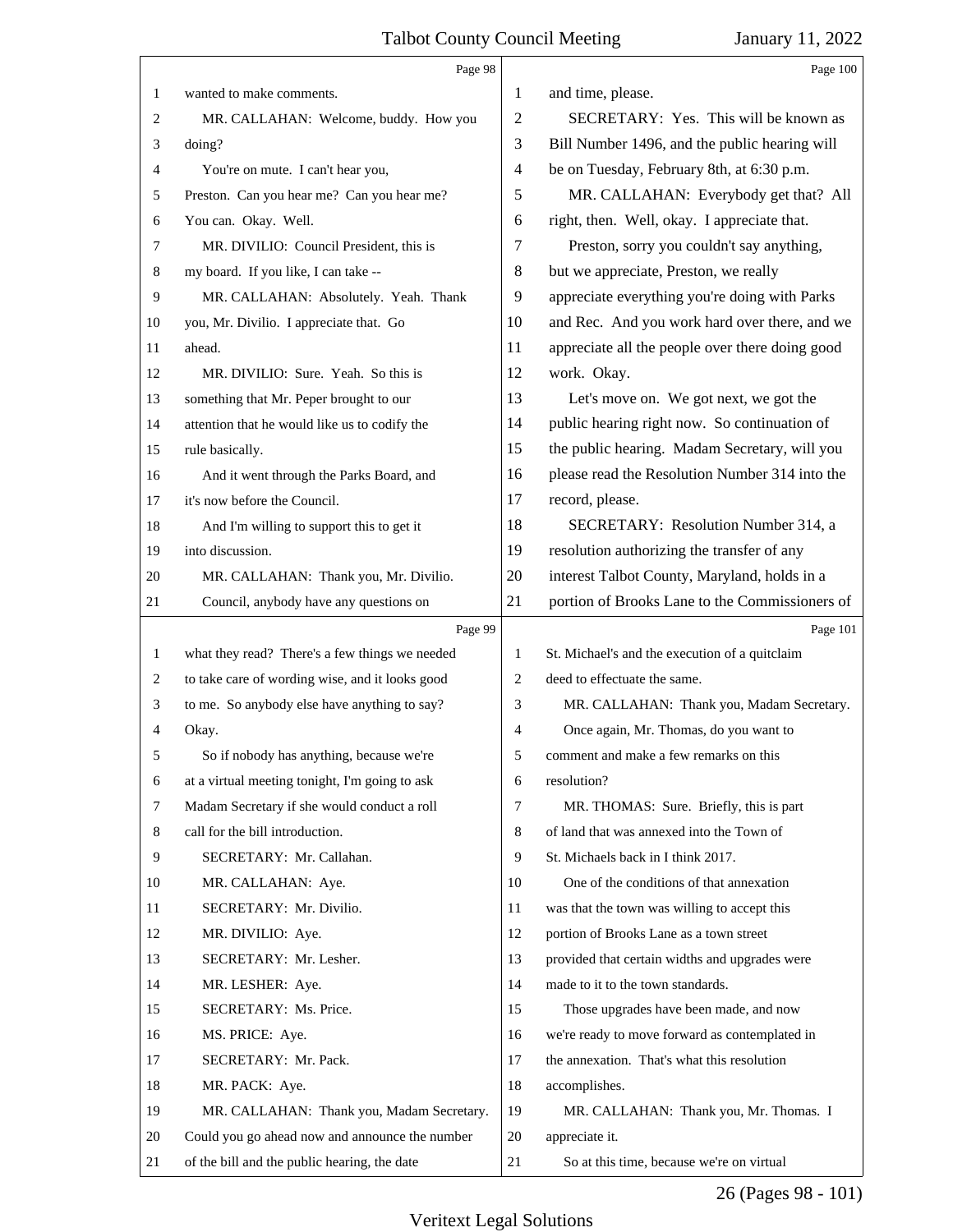<span id="page-27-0"></span>

|    | Page 102                                        |                | Page 104                                        |
|----|-------------------------------------------------|----------------|-------------------------------------------------|
| 1  | here, we've got Mr. Parker available. So if     | 1              | MR. STAMP: I am. Good evening. I have           |
| 2  | you've got some comments, we'll open the lines  | $\overline{2}$ | two items for your consideration this evening,  |
| 3  | up. You'll have three minutes to speak          | 3              | Council.                                        |
| 4  | individually. And if you're representing an     | $\overline{4}$ | The first is under boards and committee         |
| 5  | organization, I'll give you five minutes.       | 5              | appointments. I'm requesting your               |
| 6  | Parker, do we have anybody, any callers or      | 6              | consideration for the reappointment of Mr. Paul |
| 7  | participants ready to speak on 314?             | 7              | Spies to the Planning Commission.               |
| 8  | MR. DURHAM: We do not have anyone               | 8              | MS. PRICE: Make a motion.                       |
| 9  | indicating that they wish to speak on this      | 9              | MR. PACK: So moved.                             |
| 10 | item.                                           | 10             | MR. CALLAHAN: Motion and a second.              |
| 11 | If you do wish to speak on this item,           | 11             | MR. PACK: I'll second.                          |
| 12 | please press the raise hand button at the       | 12             | MR. CALLAHAN: Got a motion and second to        |
| 13 | bottom of your screen.                          | 13             | appoint Paul Spies to the Planning Commission.  |
| 14 | No one is indicating.                           | 14             | Madam Secretary, could you call the roll,       |
| 15 | MR. CALLAHAN: Okay. All right. So at            | 15             | please.                                         |
| 16 | this time, I will -- Madam Secretary, close the | 16             | SECRETARY: Mr. Callahan.                        |
| 17 | public hearing on Resolution 314.               | 17             | MR. CALLAHAN: Aye.                              |
| 18 | Council, is there a motion and a second to      | 18             | SECRETARY: Mr. Divilio.                         |
| 19 | bring Resolution 314 to a vote?                 | 19             | MR. DIVILIO: Aye.                               |
| 20 | MS. PRICE: So moved.                            | 20             | SECRETARY: Mr. Lesher.                          |
| 21 | MR. CALLAHAN: Okay. Do I have a second?         | 21             | MR. LESHER: Aye.                                |
|    | Page 103                                        |                | Page 105                                        |
| 1  | We got a motion and a second to bring it        | $\mathbf{1}$   | SECRETARY: Ms. Price.                           |
| 2  | to a vote. Madam Secretary, could you please    | 2              | MS. PRICE: Aye.                                 |
| 3  | call the roll, please.                          | 3              | SECRETARY: Mr. Pack.                            |
| 4  | SECRETARY: Mr. Callahan.                        | 4              | MR. PACK: Aye.                                  |
|    | MR. CALLAHAN: Aye.                              | 5              | MR. STAMP: The next item I have is              |
| 6  | SECRETARY: Mr. Divilio.                         | 6              | requesting your approval to award Bid Number    |
| 7  | MR. DIVILIO: Aye.                               | 7              | 21-14, furnishing and delivery of 2,500 tons of |
| 8  | SECRETARY: Mr. Lesher.                          | 8              | A-A-S-H-T-O, AASHTO, M43, number eight, number  |
| 9  | MR. LESHER: Aye.                                | 9              | seven, triple washed aggregate.                 |
| 10 | SECRETARY: Ms. Price.                           | 10             | As you read in your Council packet,             |
| 11 | MS. PRICE: Aye.                                 | 11             | requesting Council approval to award Bid 21-14  |
| 12 | SECRETARY: Mr. Pack.                            | 12             | to the low bidder, Vulcan Construction          |
| 13 | MR. PACK: Aye.                                  | 13             | Materials, Incorporated, for the unit price of  |
| 14 | MR. CALLAHAN: Thank you, Council. I             | 14             | \$31.75 per ton, with a total bid of            |
| 15 | appreciate that.                                | 15             | approximately \$158,750.                        |
| 16 | Thank you, Parker. Parker, you still            | 16             | A total of three bids were received.            |
| 17 | there?                                          | 17             | MR. PACK: So moved.                             |
| 18 | MR. DURHAM: I am, yes.                          | 18             | MR. DIVILIO: Second.                            |
| 19 | MR. CALLAHAN: All right. So let's move          | 19             | MR. CALLAHAN: Okay. We got a motion and         |
| 20 |                                                 |                |                                                 |
|    | on to county manager report. Mr. Stamp, you     | 20             | a second for a bid for Vulcan for some stone.   |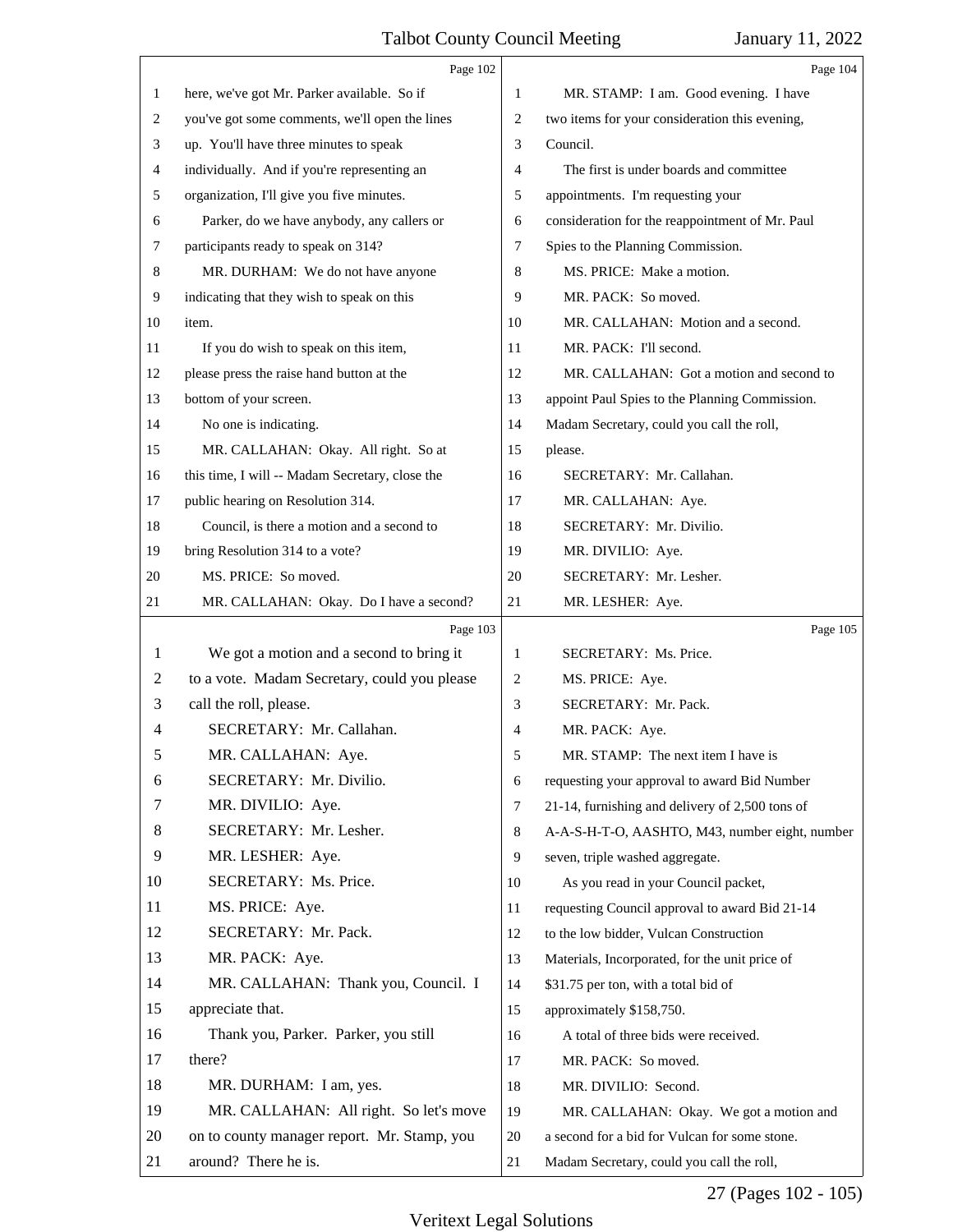<span id="page-28-0"></span>

|                | Page 106                                        |                | Page 108                                        |
|----------------|-------------------------------------------------|----------------|-------------------------------------------------|
| 1              | please.                                         | 1              | main web page, you'll see a pop-up that will    |
| $\overline{c}$ | SECRETARY: Mr. Callahan.                        | 2              | take you there. Or if it doesn't pop up or      |
| 3              | MR. CALLAHAN: Aye.                              | 3              | goes away before you hit it, you can search for |
| 4              | SECRETARY: Mr. Divilio.                         | $\overline{4}$ | the (inaudible) survey.                         |
| 5              | MR. DIVILIO: Aye.                               | 5              | And what this is, this is an opportunity        |
| 6              | SECRETARY: Mr. Lesher.                          | 6              | for citizens to advise this Council on how they |
| 7              | MR. LESHER: Aye.                                | 7              | would like to see I think it's \$7.2 million    |
| 8              | SECRETARY: Ms. Price.                           | 8              | allocated by Congress that is coming to Talbot  |
| 9              | MS. PRICE: Aye.                                 | 9              | County, these one-time funds, and how they can  |
| 10             | SECRETARY: Mr. Pack.                            | 10             | be allocated.                                   |
| 11             | MR. PACK: Aye.                                  | 11             | It's very flexible funding and I think it       |
| 12             | MR. STAMP: Under announcements, county          | 12             | deserves a citizen voice and citizen input to   |
| 13             | offices will be closed on Monday, January 17,   | 13             | see how this should be done. We certainly have  |
| 14             | 2022, in honor of Martin Luther King, Jr. Day.  | 14             | a number of ideas out there and those are       |
| 15             | And then my last comment is we're in that       | 15             | articulated in a way.                           |
| 16             | time of year where weather can get bad quick.   | 16             | And what we're asking citizens to do is         |
| 17             | So keep your eyes open and be safe out on the   | 17             | give their sense of their priority that         |
| 18             | roads.                                          | 18             | includes things like broadband and emergency    |
| 19             | Thank you, Council. That concludes the          | 19             | services facilities and certainly aid to local  |
| 20             | county manager report.                          | 20             | business, some really important things.         |
| 21             | MR. CALLAHAN: Thank you, Mr. Stamp. I           | 21             | And we appreciate that citizen input in         |
|                |                                                 |                |                                                 |
|                | Page 107                                        |                | Page 109                                        |
| $\mathbf{1}$   | appreciate the good work you're doing.          | 1              | this process. And that survey closes on         |
| 2              | Let's move on, Council. So let's move on        | 2              | January 16th. So there's just a few days left   |
| 3              | to public comments.                             | 3              | for you to get your voice in on this particular |
| 4              | Parker, do we have anybody lined up for         | $\overline{4}$ | survey.                                         |
|                | public comments?                                | 5              | In my opening prayer, I mentioned               |
| 6              | MR. DURHAM: We do have no one indicating        | 6              | Archbishop Desmond Tutu. And reflecting on      |
| 7              | they wish to speak.                             | $\tau$         | that, I had the privilege of meeting Desmond    |
| 8              | If they wish to speak, please press the         | 8              | Tutu when I was a senior in high school and the |
| 9              | raise hand button at the bottom of the screen.  | 9              | Archbishop was touring America raising          |
| 10             | MR. CALLAHAN: Don't have anybody right          | 10             | awareness to the plight of South Africans       |
| 11             | now. Just let me know, and we'll go ahead to    | 11             | suppressed by the apartheid regime.             |
| 12             | Council comments. And if somebody calls in,     | 12             | That was 36 years ago this spring at            |
| 13             | just let me know. Okay, Parker?                 | 13             | Temple University in Philadelphia. Four of us,  |
| 14             | MR. DURHAM: I will do that.                     | 14             | all seniors, drove down from our high school to |
| 15             | MR. CALLAHAN: Let's go to Council               | 15             | hear him.                                       |
| 16             | comments. Mr. Lesher.                           | 16             | I don't know that I can remember anyone         |
| 17             | MR. LESHER: Thank you, Mr. Callahan.            | 17             | else's words so vividly after such a lapse of   |
| 18             | First, I want to encourage anybody who has      | 18             | time. He was encouraging us to support          |
| 19             | not already done so to find and take the survey | 19             | sanctions against the South African government  |
| 20             | that the county has put out. You can find this  | 20             | and divestment of stocks in companies that did  |

28 (Pages 106 - 109)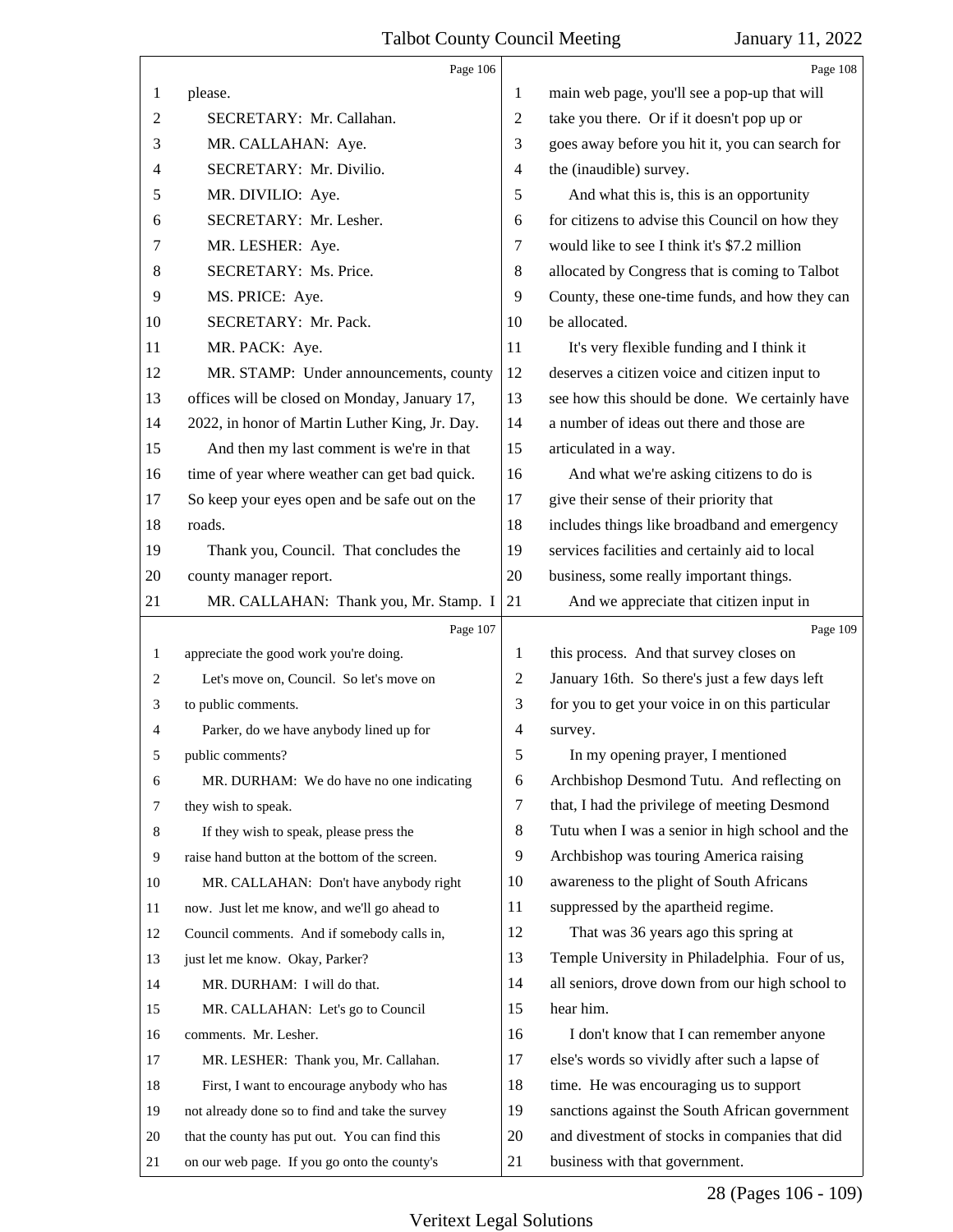<span id="page-29-0"></span>

|                | Page 110                                        |                | Page 112                                        |
|----------------|-------------------------------------------------|----------------|-------------------------------------------------|
| 1              | He told us that some were certainly             | 1              | Dr. King and all that he did in his efforts to  |
| $\overline{c}$ | worried, he acknowledged that some were         | $\overline{2}$ | bring equality and justice here in the United   |
| 3              | certainly worried that sanctions would hurt the | 3              | States during his lifetime.                     |
| $\overline{4}$ | very people that they were intended to help,    | $\overline{4}$ | Last year, due to COVID, we were not able       |
| 5              | that is the black South Africans. And           | 5              | to bring the students into the gym. We just     |
| 6              | Archbishop Tutu said yes, we understand that,   | 6              | did not want to take that risk.                 |
| $\tau$         | speaking on behalf of those black South         | 7              | Although this year we have permission from      |
| $8\,$          | Africans. We understand that it will hurt us    | 8              | the schools to enter the schools and go         |
| 9              | economically and we want you to do it anyway.   | 9              | forward, in conversations that we had with      |
| 10             | It was powerful testimony. It was               | 10             | Dr. Maguire, and we all heard her report        |
| 11             | probably my first engagement with an issue of   | 11             | earlier this evening, the members of the        |
| 12             | justice. And I'm just one among the millions    | 12             | organizing committee, and some of them I just   |
| 13             | who he inspired.                                | 13             | named to you all, have decided that we're not   |
| 14             | We lost Archbishop Desmond Tutu in              | 14             | going to go forward with that annual event      |
| 15             | December. The world is poorer for his loss.     | 15             | again this year.                                |
| 16             | MR. CALLAHAN: Vice President Lesher, I          | 16             | We're in our 15th season actually of the        |
| 17             | appreciate that.                                | 17             | MLK Classic. I had to stop and go back and      |
| 18             | Mr. Divilio.                                    | 18             | take a look at how long we've been doing this.  |
| 19             | MR. DIVILIO: Thank you. No comment at           | 19             | It would have been our 15th anniversary of      |
| 20             | this time.                                      | 20             | that. We had a commemorative patch that we had  |
| 21             | MR. CALLAHAN: Did you hear me?                  | 21             | made. We had bags that we had ordered.          |
|                |                                                 |                |                                                 |
|                | Page 111                                        |                | Page 113                                        |
| 1              | MR. PACK: Did you come to me?                   | 1              | We're going to hold on to those items.          |
| 2              | MR. CALLAHAN: Yes, sir, yes, sir.               | 2              | And hopefully by next year, we can bring those  |
| 3              | MR. PACK: Okay. It's still some echo            | 3              | students together and give them their bags and  |
| 4              | going on.                                       | $\overline{4}$ | those jerseys because we had to preorder that   |
| 5              | Yes. Very appropriate words, Mr. Lesher.        | 5              | because of all the delays that have taken place |
| 6              | We all certainly mourn the passing of           | 6              | that have forced the venders and suppliers. So  |
| 7              | Archbishop Desmond Tutu and all that he did to  | 7              | those bags and things had to be preordered.     |
| 8              | bring awareness of the plight of South Africans | 8              | So those are coming, but we're going to         |
| 9              | during that time, black South Africans during   | 9              | hold off on bringing the students together.     |
| 10             | that time. So we certainly join with you in     | 10             | We are going to recognize four                  |
| 11             | your remembrance of him.                        | 11             | individuals, as we have done in the past        |
| 12             | I just want to make a quick announcement        | 12             | through the MLK Image Award. And we'll          |
| 13             | regarding the annual Dr. Martin Luther King     | 13             | recognize four persons in the Easton,           |
| 14             | basketball classic. You all know that I work    | 14             | Cambridge, Federalsburg, and North Caroline     |
| 15             | it, along with Preston Peper and Parks and Recs | 15             | area for their commitment to equality and       |
| 16             | and Elaine Gould, the Town of Easton Parks and  | 16             | justice and for their commitment to continually |
| 17             | Recs, the YMCA and Derek White, Megan Cook,     | 17             | living out the life and legacy of Dr. King,     |
| 18             | also with the Towns of Denton and Federalsburg  | 18             | whether they be a teacher, police officer, a    |
| 19             | and Cambridge.                                  | 19             | pastor or coach, we want to recognize them.     |
| 20             | We bring together middle school students        | 20             | So we will be coming before either this         |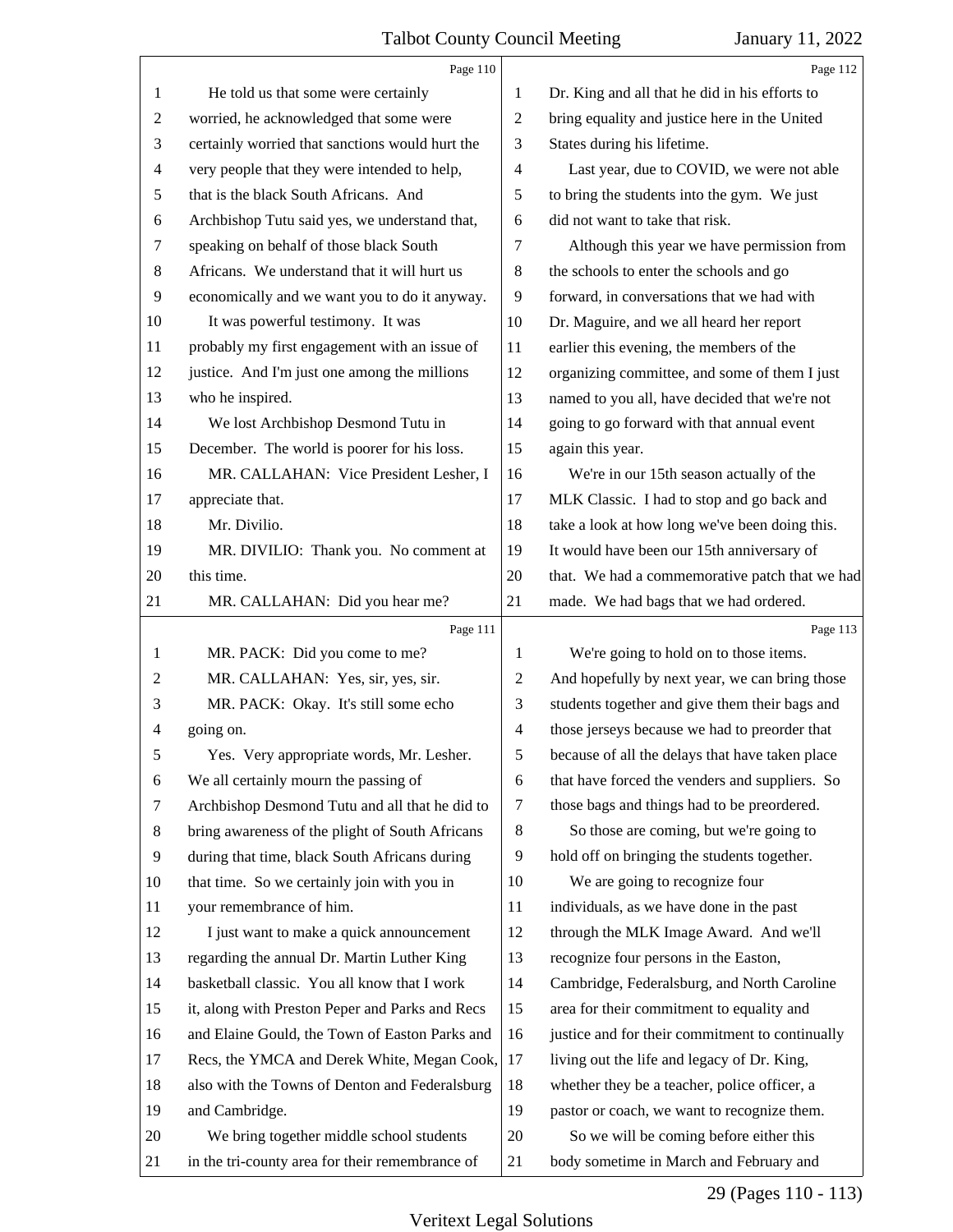<span id="page-30-0"></span>

|                | Page 114                                           |                | Page 116                                         |
|----------------|----------------------------------------------------|----------------|--------------------------------------------------|
| $\mathbf{1}$   | announcing who the Easton MLK Image Award          | 1              | unquote, visit my first county, along with the   |
| $\overline{c}$ | winner is and presenting him or her with           | $\sqrt{2}$     | executive director Michael Sanderson, and we     |
| 3              | their -- and I shouldn't say winner. I'll say      | 3              | visited Anne Arundel County. However, of         |
| 4              | recipient because there are many, as you all       | 4              | course, it was virtually by Zoom.                |
| 5              | know through our Maryland you Are Beautiful,       | 5              | The reason that I mention that is we have        |
| 6              | there are many great volunteers here in the        | 6              | a work session, as do many of the counties, on   |
| 7              | county. So we'll say this year's recipient         | 7              | the Police Accountability Boards. We were        |
| 8              | will be announced.                                 | 8              | supposed to do that last week, but because of    |
| 9              | So I just wanted to make that                      | 9              | the snow, we didn't. We're going to do that in   |
| 10             | announcement.                                      | 10             | a few weeks.                                     |
| 11             | I want to thank Mr. Divilio, he's been one         | 11             | But it was a little bit of an interesting        |
| 12             | of our sponsors in previous years, for his         | 12             | update that we were able to give Anne Arundel    |
| 13             | contribution to us, as well as Easton Utility.     | 13             | County because we thought that there was going   |
| 14             | I want to give them a big, big shout-out. They     | 14             | to be a whole bunch of State regulations coming  |
| 15             | have been a major sponsor of the MLK basketball 15 |                | out. And last week, the group that met, didn't   |
| 16             | tournament, YMCA for their partnership as well.    | 16             | come out with any. So kind of what we see is     |
| 17             | So I can go on and on and on, but I won't.         | 17             | what we get. And the way Mr. Sanderson put it    |
| 18             | But I just want to make the announcement           | 18             | is that the absence of State guidance results    |
| 19             | publicly that we're going to postpone that         | 19             | in more county flexibility.                      |
| 20             | event for this year, but we will be passing out    | 20             | Now, you may or may not like what passed         |
| 21             | the image awards. And I'll come back with you      | 21             | in Annapolis last year. However, kind of what    |
|                |                                                    |                |                                                  |
|                | Page 115                                           |                | Page 117                                         |
| $\mathbf{1}$   | later with that.                                   | 1              | we have is a skeleton outline. And so it -- we   |
| 2              | I'll yield back, Mr. Divilio. I mean               | $\overline{c}$ | like flexibility. We like county flexibility.    |
| 3              | Mr. Callahan. Sorry.                               | 3              | One of the challenges is going to be             |
| 4              | MR. CALLAHAN: Okay. Thank you, Mr. Pack.           | $\overline{4}$ | getting all this implemented by July 1st.        |
| C              | MR. DURHAM: -- one person who has added.           | 5              | Time wise, there might be some difficult things. |
| 6              | MR. CALLAHAN: I'm sorry, Parker?                   | 6              | We may not have people that meet certain -- if   |
| 7              | MR. DURHAM: We do have one person who has          | 7              | they want people on this board that have         |
| 8              | requested to speak.                                | 8              | certain criteria, and in a small county like     |
| 9              | MR. CALLAHAN: Okay. Hold tight.                    | 9              | ours, we might not have somebody at the ready    |
| 10             | Ms. Price, ending comment there?                   | 10             | for that. But we will do the best that we can    |
| 11             | MS. PRICE: Sure. Legislative session in            | 11             | I think if we put forth or our best effort.      |
| 12             | Annapolis begins tomorrow.                         | 12             | But that was a little bit of a surprise          |
| 13             | So MACo met early and we met today to do           | 13             | that there wasn't more meat put on the bone,     |
| 14             | some pre-session stuff. And there's been about     | 14             | but I'll take that as a positive that we can     |
| 15             | 200 bills filed each on the House and the          | 15             | do, with the flexibility, we can do -- we have   |
| 16             | Senate side. But it sounds like a lot, and it      | 16             | to follow the skeleton, but we will be able to   |
| 17             | is. However, last year at this time, being in      | 17             | do hopefully what works here for the county.     |
| 18             | the middle of COVID, there was over 900            | 18             | There certainly are groups that, like the        |
| 19             | pre-filed bills. So we did get started on our      | 19             | municipalities, it's interesting, the            |
| 20             | work with that.                                    | 20             | municipalities, one of their legislative         |

30 (Pages 114 - 117)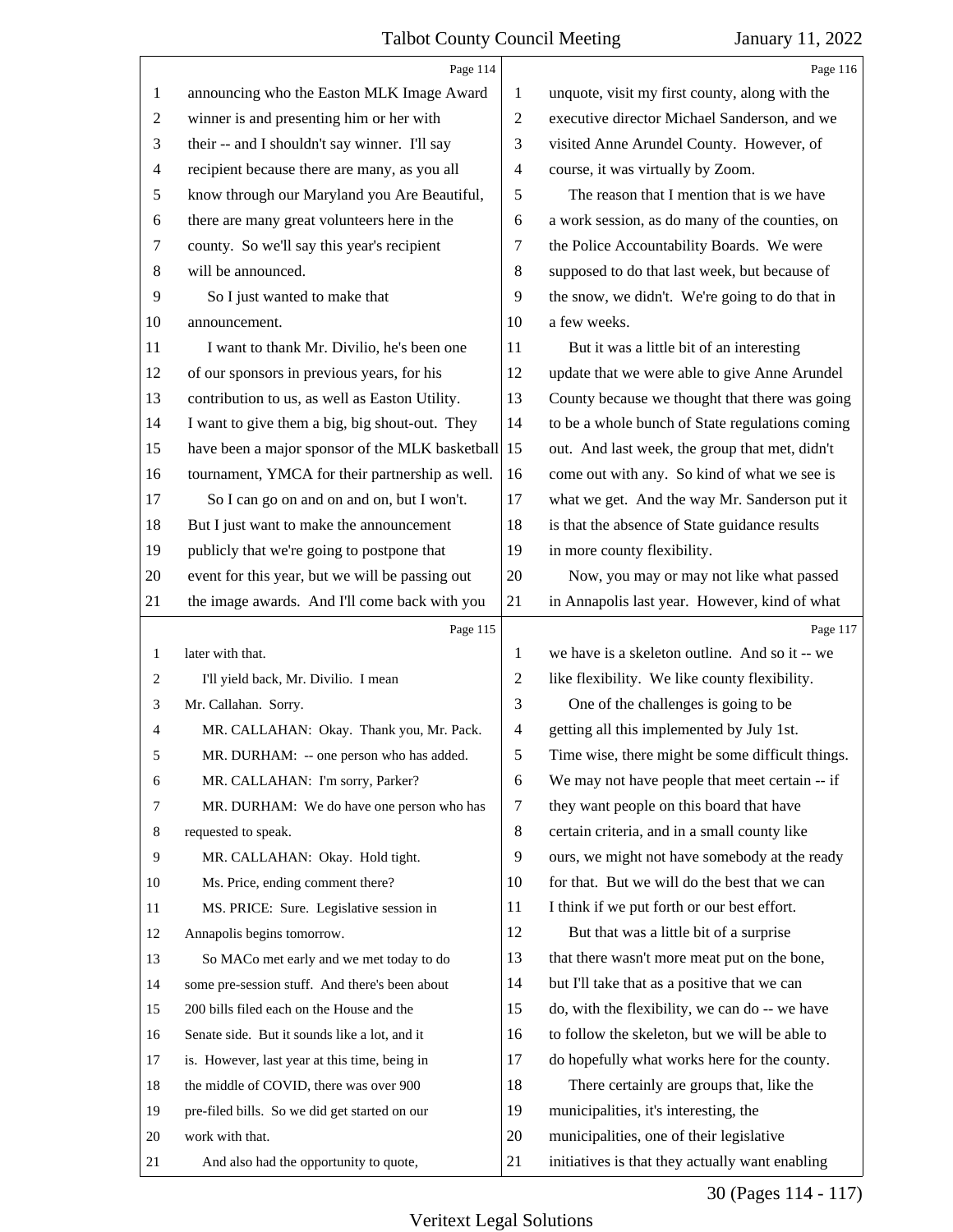<span id="page-31-0"></span>

|                | Page 118                                        |                | Page 120                                        |
|----------------|-------------------------------------------------|----------------|-------------------------------------------------|
| 1              | legislation so that they can have their own     | 1              | She's exceptional.                              |
| 2              | Police Accountability Board.                    | $\overline{2}$ | You know that I'm a concerned citizen.          |
| 3              | So I think when we had our little work          | 3              | You may not all know that this is actually an   |
| 4              | session with the sheriffs a few weeks ago,      | 4              | area of expertise for me. I hold a PhD in       |
| 5              | actually it was with the delegation, sounds     | 5              | molecular biology. I've taught microbiology in  |
| 6              | like Easton has more officers than the county   | 6              | medical schools and in nursing schools.         |
| 7              | does.                                           | 7              | I want to leave that aside for the moment       |
| 8              | But I don't really foresee them opening up      | 8              | and say that I put all my faith in Dr. Maguire. |
| 9              | the can of worms to have any amendments on it.  | 9              | And I heard her tonight give a fabulous         |
| 10             | But just wanted to give you a little            | 10             | presentation. I urge all of you to listen       |
| 11             | update that Annapolis is opening for session    | 11             | again and listen closely.                       |
| 12             | tomorrow. We got started with our work, and     | 12             | And I don't think that this is the case         |
| 13             | MACo will be a good resource for information in | 13             | where we can compromise. If she tells you       |
| 14             | helping guide the counties as we each go        | 14             | masking is important, I think you can't just    |
| 15             | through and put together both the Police        | 15             | wiggle around it.                               |
| 16             | Accountability Board and the subordinate group, | 16             | I noticed that you're all having this           |
| 17             | the Administrative Charging Committee that we   | 17             | remotely. Aren't we tired of that?              |
| 18             | also have to put together. So stay tuned for    | 18             | I think you can clearly understand what         |
| 19             | that.                                           | 19             | she said. We're going from a pandemic to an     |
| 20             | Thank you.                                      | 20             | endemic and you need to help her.               |
| 21             | MR. CALLAHAN: Parker, you still have            | 21             | The fire siren went off near me yesterday.      |
|                |                                                 |                |                                                 |
|                | Page 119                                        |                | Page 121                                        |
| 1              | somebody on the line?                           | $\mathbf{1}$   | I listened to the calls. It's frantic. They     |
| $\overline{c}$ | MR. DURHAM: We do. Caller with the              | 2              | have Dorchester ambulances. Easton was on code  |
| 3              | number beginning 410-924, please begin.         | 3              | red. They had a head-on collision on top of     |
| 4              | MR. CALLAHAN: First caller. Caller, can         | $\overline{4}$ | people have COVID episodes. Really, please      |
| 5              | you hear us? If you can, can you tell us your   | 5              | believe the data.                               |
| 6              | name and where you're from, please?             | 6              | So what I would like to say is this. You        |
| 7              | MS. ELLISON: (Inaudible.)                       | $\tau$         | are the Health Department apparently in some    |
| 8              | MR. CALLAHAN: We can't hear you yet,            | 8              | capacity. She gave you her best recommendation  |
| 9              | caller.                                         | 9              | based on her expertise and experience in this   |
| 10             | MS. ELLISON: It says that I'm unmuted,          | 10             | county. She backed it up with all the facts     |
| 11             | but you don't hear me.                          | 11             | and figures. And what she said is vaccine       |
| 12             | MR. CALLAHAN: There you go, caller. I           | 12             | supply is not the issue. We need to be more     |
| 13             | can hear you now. Can you start over? I can     | 13             | vaccinated, but what she really was telling you |
| 14             | hear you.                                       | 14             | was that masking indoors in public is highly    |
| 15             | MS. ELLISON: Three tries is the charm I         | 15             | recommended. The CDC says this. The American    |
| 16             | guess.                                          | 16             | Hospital Association says this. A bunch of      |
| 17             | MR. CALLAHAN: Yes, it is.                       | 17             | medical people say that. As she pointed out,    |
| 18             | MS. ELLISON: Hello, good evening. This          | 18             | other counties go with that. I think            |
| 19             | is Rebecca Ellison.                             | 19             | Washington, D.C. had a masking requirement.     |
| 20             | The first thing I want to do is                 | 20             | Just because we're unfortunate enough to        |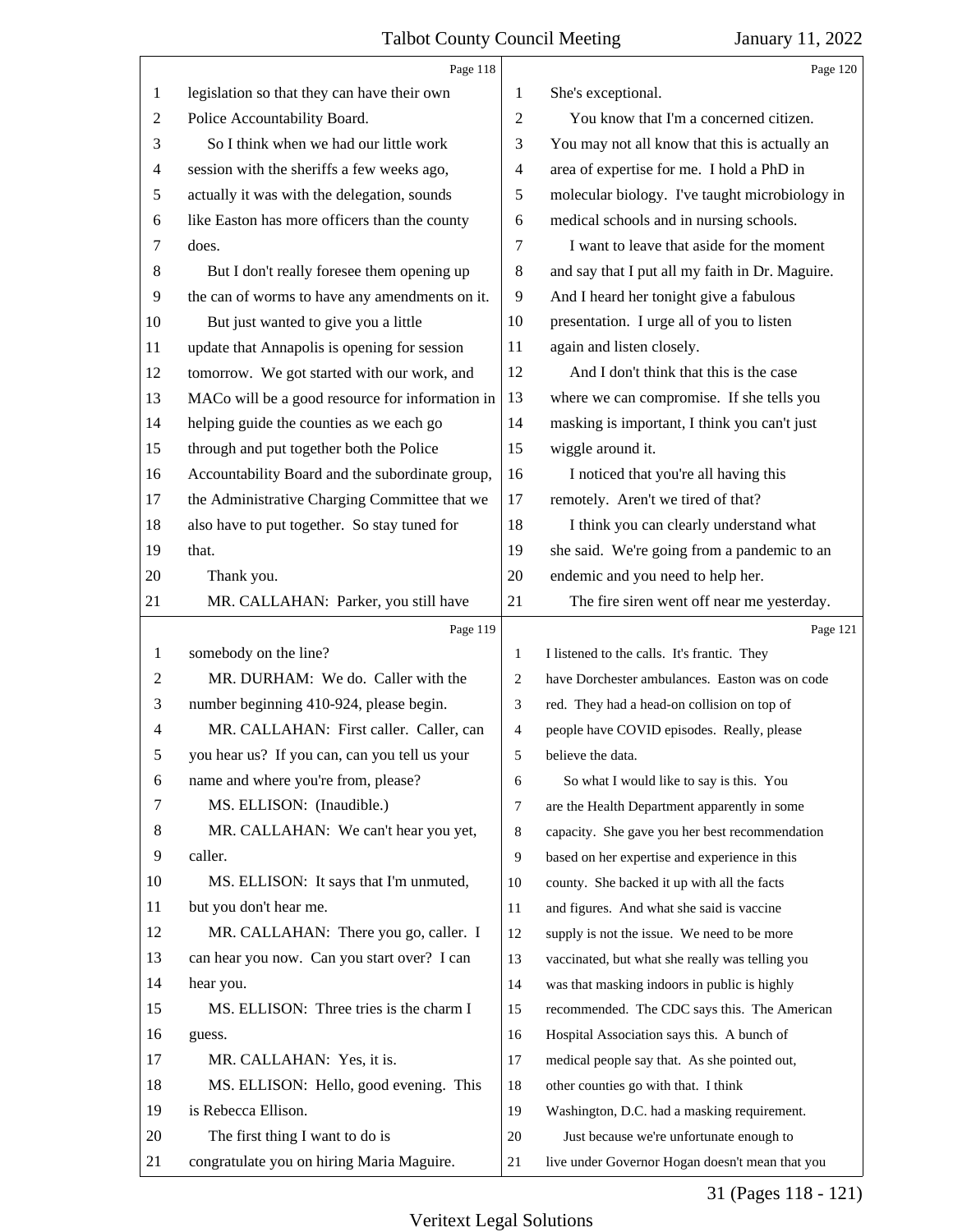<span id="page-32-0"></span>

|              | Page 122                                       |                | Page 124                                        |
|--------------|------------------------------------------------|----------------|-------------------------------------------------|
| 1            | can change the facts.                          | 1              | of you.                                         |
| 2            | I am a scientist. I know a lot about what      | 2              | You all are lost in the wilderness. Just        |
| 3            | I'm talking about, but let me just say this.   | 3              | don't let the COVID virus into your body and    |
| 4            | You're missing the woods through the trees     | 4              | you'll be okay. A mask is how to do that.       |
| 5            | here. It doesn't matter what all the           | 5              | Please. Thank you.                              |
| 6            | statistics are. The fact of it is just as you  | 6              | MR. CALLAHAN: Thank you. Appreciate you         |
| 7            | cannot become addicted to an addictive drug if | 7              | calling.                                        |
| 8            | you don't put it in your body --               | 8              | Parker, is there anybody else?                  |
| 9            | MR. DURHAM: Thirty seconds.                    | 9              | MR. DURHAM: No one else is indicating.          |
| 10           | MS. ELLISON: If you don't put the virus        | 10             | MR. CALLAHAN: Okay. All right. So Madam         |
| 11           | in your body, you won't get sick.              | 11             | Secretary, we're about at the end. Do we go in  |
| 12           | A mask is a crucial element in preventing      | 12             | closed or do we go do final statements first?   |
| 13           | illness.                                       | 13             | Do we do final statements, then closed session? |
| 14           | Why don't we just step with one big step       | 14             | SECRETARY: Are you making any comments,         |
| 15           | into endemic and get away from pandemic?       | 15             | Mr. Callahan?                                   |
| 16           | Please. She asked you as an officer of the     | 16             | MR. CALLAHAN: I'll make a few. Yeah.            |
| 17           | county, the head health officer, besides       | 17             | That's right. I forgot about that.              |
| 18           | perhaps yourselves, to have an action item.    | 18             | So tonight we had our first virtual.            |
| 19           | Councilman Lesher picked up on that and        | 19             | We're back to virtual for a few weeks.          |
| 20           | said let's have an action item. She said       | 20             | We heard a lot of information tonight. We       |
| 21           | perhaps only until the end of January. That's  | 21             | had a good meeting.                             |
|              |                                                |                |                                                 |
|              | Page 123                                       |                | Page 125                                        |
| $\mathbf{1}$ | only two weeks away.                           | 1              | I really want to commend staff, who worked      |
| 2            | I cannot go to the YMCA because they           | $\overline{c}$ | hard to get us kind of where we need to be      |
| 3            | don't -- they're afraid of upsetting people.   | 3              | tonight and for the next couple of weeks and    |
| 4            | So they don't allow masking. They don't        | 4              | everything.                                     |
| 5            | promote it. They don't require it is what I'm  | 5              | And I think, you know, when Dr. Maguire         |
| 6            | trying to say. I take that back. They say      | 6              | was talking, I was listening very hard. And I   |
| 7            | it's optional.                                 | 7              | did hear her recommendation. Okay. So we'll     |
| 8            | You have no idea what my life is like if       | 8              | walk through that and see where we go with it.  |
| 9            | you were approaching your 79th birthday. You   | 9              | You know my feelings. So it's very              |
| 10           | wouldn't go outside, either. I have not spent  | 10             | serious situation that we're in right now, and  |
| 11           | a penny in Easton for two years. I don't       | 11             | I'm not taking it lightly either.               |
| 12           | wander the streets and be lively at night or   | 12             | So but anyway, I want to make sure that         |
| 13           | whatever you're hoping for.                    | 13             | everybody had a great holiday. It was a great   |
| 14           | What you need to do is listen to               | 14             | holiday. And we have a great 2022 coming.       |
| 15           | Dr. Maguire. She's given the key to get out of | 15             | We'll get past this. We'll get back to normal.  |
| 16           | this thing, and you're refusing even to        | 16             | And we got a lot of work to do this year        |
| 17           | acknowledge her action item request. That's    | 17             | as Council. Like Mr. Pack was asking            |
| 18           | preposterous.                                  | 18             | Mr. Clarke about what is going on with some of  |
| 19           | MR. CALLAHAN: Thank you.                       | 19             | this wastewater and stuff, we got some really   |
| 20           | MS. ELLISON: -- glad to answer it. But I       | 20             | good things coming. So we've got to stay        |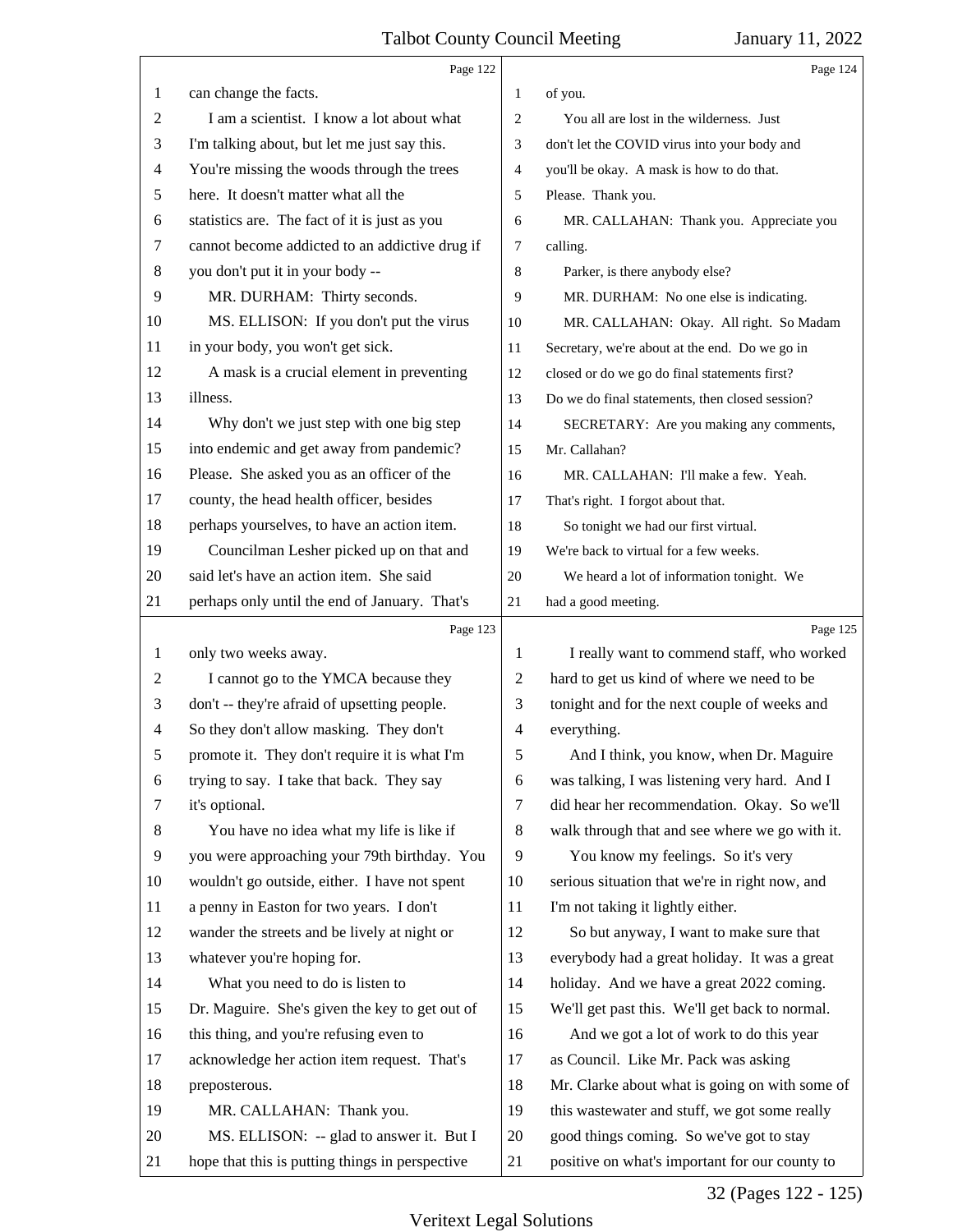<span id="page-33-0"></span>

|                                                                                                                        | Page 126                                                                                                                                                                                                                                                                                                                                                                                                                                                                                                                                                                                                                                                                                   | Page 128                                                                                                                                                                                                                                                                                                                                                                                                                                                                                                                                                                                                                                                                                                                                                                                                                                                                                                                                                                                                                                                                                                                                                         |
|------------------------------------------------------------------------------------------------------------------------|--------------------------------------------------------------------------------------------------------------------------------------------------------------------------------------------------------------------------------------------------------------------------------------------------------------------------------------------------------------------------------------------------------------------------------------------------------------------------------------------------------------------------------------------------------------------------------------------------------------------------------------------------------------------------------------------|------------------------------------------------------------------------------------------------------------------------------------------------------------------------------------------------------------------------------------------------------------------------------------------------------------------------------------------------------------------------------------------------------------------------------------------------------------------------------------------------------------------------------------------------------------------------------------------------------------------------------------------------------------------------------------------------------------------------------------------------------------------------------------------------------------------------------------------------------------------------------------------------------------------------------------------------------------------------------------------------------------------------------------------------------------------------------------------------------------------------------------------------------------------|
| 1                                                                                                                      | survive and be prosperous.                                                                                                                                                                                                                                                                                                                                                                                                                                                                                                                                                                                                                                                                 | MR. LESHER: Aye.<br>1                                                                                                                                                                                                                                                                                                                                                                                                                                                                                                                                                                                                                                                                                                                                                                                                                                                                                                                                                                                                                                                                                                                                            |
| 2                                                                                                                      | And we live in a really, really blessed                                                                                                                                                                                                                                                                                                                                                                                                                                                                                                                                                                                                                                                    | $\overline{2}$<br>SECRETARY: Ms. Price.                                                                                                                                                                                                                                                                                                                                                                                                                                                                                                                                                                                                                                                                                                                                                                                                                                                                                                                                                                                                                                                                                                                          |
| 3                                                                                                                      | place. So I really appreciate everybody being                                                                                                                                                                                                                                                                                                                                                                                                                                                                                                                                                                                                                                              | 3<br>MS. PRICE: Aye.                                                                                                                                                                                                                                                                                                                                                                                                                                                                                                                                                                                                                                                                                                                                                                                                                                                                                                                                                                                                                                                                                                                                             |
| 4                                                                                                                      | open minded. And that's what we're going to                                                                                                                                                                                                                                                                                                                                                                                                                                                                                                                                                                                                                                                | SECRETARY: Mr. Pack. Mr. Pack.<br>$\overline{4}$                                                                                                                                                                                                                                                                                                                                                                                                                                                                                                                                                                                                                                                                                                                                                                                                                                                                                                                                                                                                                                                                                                                 |
| 5                                                                                                                      | have to be this year, open minded and we'll all                                                                                                                                                                                                                                                                                                                                                                                                                                                                                                                                                                                                                                            | 5<br>MR. PACK: Sorry. Aye. I didn't take                                                                                                                                                                                                                                                                                                                                                                                                                                                                                                                                                                                                                                                                                                                                                                                                                                                                                                                                                                                                                                                                                                                         |
| 6                                                                                                                      | get through this.                                                                                                                                                                                                                                                                                                                                                                                                                                                                                                                                                                                                                                                                          | myself off mute. Aye.<br>6                                                                                                                                                                                                                                                                                                                                                                                                                                                                                                                                                                                                                                                                                                                                                                                                                                                                                                                                                                                                                                                                                                                                       |
| 7                                                                                                                      | Okay. Madam Secretary, can you steer me                                                                                                                                                                                                                                                                                                                                                                                                                                                                                                                                                                                                                                                    | MR. CALLAHAN: Okay.<br>7                                                                                                                                                                                                                                                                                                                                                                                                                                                                                                                                                                                                                                                                                                                                                                                                                                                                                                                                                                                                                                                                                                                                         |
| 8                                                                                                                      | what I need to do next?                                                                                                                                                                                                                                                                                                                                                                                                                                                                                                                                                                                                                                                                    | (Meeting concluded at: 8:19 p.m.)<br>8                                                                                                                                                                                                                                                                                                                                                                                                                                                                                                                                                                                                                                                                                                                                                                                                                                                                                                                                                                                                                                                                                                                           |
| 9                                                                                                                      | SECRETARY: I believe Mr. Lesher, if                                                                                                                                                                                                                                                                                                                                                                                                                                                                                                                                                                                                                                                        | 9                                                                                                                                                                                                                                                                                                                                                                                                                                                                                                                                                                                                                                                                                                                                                                                                                                                                                                                                                                                                                                                                                                                                                                |
| 10                                                                                                                     | Mr. Lesher is doing the closing statement, he                                                                                                                                                                                                                                                                                                                                                                                                                                                                                                                                                                                                                                              | 10                                                                                                                                                                                                                                                                                                                                                                                                                                                                                                                                                                                                                                                                                                                                                                                                                                                                                                                                                                                                                                                                                                                                                               |
| 11                                                                                                                     | should incorporate the closed session in that                                                                                                                                                                                                                                                                                                                                                                                                                                                                                                                                                                                                                                              | 11                                                                                                                                                                                                                                                                                                                                                                                                                                                                                                                                                                                                                                                                                                                                                                                                                                                                                                                                                                                                                                                                                                                                                               |
| 12                                                                                                                     | statement.                                                                                                                                                                                                                                                                                                                                                                                                                                                                                                                                                                                                                                                                                 | 12                                                                                                                                                                                                                                                                                                                                                                                                                                                                                                                                                                                                                                                                                                                                                                                                                                                                                                                                                                                                                                                                                                                                                               |
| 13                                                                                                                     | MR. CALLAHAN: Okay. That sounds good.                                                                                                                                                                                                                                                                                                                                                                                                                                                                                                                                                                                                                                                      | 13                                                                                                                                                                                                                                                                                                                                                                                                                                                                                                                                                                                                                                                                                                                                                                                                                                                                                                                                                                                                                                                                                                                                                               |
| 14                                                                                                                     | MR. LESHER: I will do so.                                                                                                                                                                                                                                                                                                                                                                                                                                                                                                                                                                                                                                                                  | 14                                                                                                                                                                                                                                                                                                                                                                                                                                                                                                                                                                                                                                                                                                                                                                                                                                                                                                                                                                                                                                                                                                                                                               |
| 15                                                                                                                     | So the Council will be moving into closed                                                                                                                                                                                                                                                                                                                                                                                                                                                                                                                                                                                                                                                  | 15                                                                                                                                                                                                                                                                                                                                                                                                                                                                                                                                                                                                                                                                                                                                                                                                                                                                                                                                                                                                                                                                                                                                                               |
| 16                                                                                                                     | session following this meeting.                                                                                                                                                                                                                                                                                                                                                                                                                                                                                                                                                                                                                                                            | 16                                                                                                                                                                                                                                                                                                                                                                                                                                                                                                                                                                                                                                                                                                                                                                                                                                                                                                                                                                                                                                                                                                                                                               |
| 17                                                                                                                     | After adjournment of this meeting, the                                                                                                                                                                                                                                                                                                                                                                                                                                                                                                                                                                                                                                                     | 17                                                                                                                                                                                                                                                                                                                                                                                                                                                                                                                                                                                                                                                                                                                                                                                                                                                                                                                                                                                                                                                                                                                                                               |
| 18                                                                                                                     | County Council's next meeting will be held on                                                                                                                                                                                                                                                                                                                                                                                                                                                                                                                                                                                                                                              | 18                                                                                                                                                                                                                                                                                                                                                                                                                                                                                                                                                                                                                                                                                                                                                                                                                                                                                                                                                                                                                                                                                                                                                               |
| 19                                                                                                                     | Tuesday, January 25th, beginning at six o'clock                                                                                                                                                                                                                                                                                                                                                                                                                                                                                                                                                                                                                                            | 19                                                                                                                                                                                                                                                                                                                                                                                                                                                                                                                                                                                                                                                                                                                                                                                                                                                                                                                                                                                                                                                                                                                                                               |
| 20                                                                                                                     | and will be a virtual meeting. The Council                                                                                                                                                                                                                                                                                                                                                                                                                                                                                                                                                                                                                                                 | 20                                                                                                                                                                                                                                                                                                                                                                                                                                                                                                                                                                                                                                                                                                                                                                                                                                                                                                                                                                                                                                                                                                                                                               |
| 21                                                                                                                     | will be convening in open session at 3:30 p.m.                                                                                                                                                                                                                                                                                                                                                                                                                                                                                                                                                                                                                                             | 21                                                                                                                                                                                                                                                                                                                                                                                                                                                                                                                                                                                                                                                                                                                                                                                                                                                                                                                                                                                                                                                                                                                                                               |
| $\mathbf{1}$<br>2<br>3<br>4<br>5<br>6<br>7<br>8<br>9<br>10<br>11<br>12<br>13<br>14<br>15<br>16<br>17<br>18<br>19<br>20 | Page 127<br>for a work session with Planning and Zoning<br>staff on their recent strategic planning<br>process and then adjourning into closed session<br>to discuss real estate, legal, and personnel<br>matters as listed on the statement for closing<br>that meeting.<br>Therefore, is there a motion to move into<br>closed section and after adjournment, to<br>reconvene as noted?<br>MS. PRICE: So moved.<br>MR. PACK: So moved.<br>MR. DIVILIO: Divilio.<br>MR. PACK: I'm sorry.<br>MR. CALLAHAN: We got a motion and a<br>second. Madam Secretary, could you call the<br>roll.<br>SECRETARY: Mr. Callahan.<br>MR. CALLAHAN: Aye.<br>SECRETARY: Mr. Divilio.<br>MR. DIVILIO: Aye. | Page 129<br><b>STATE OF MARYLAND</b><br>1<br>$\overline{c}$<br>I, Diane Houlihan, a Notary Public in and<br>for the State of Maryland, County of Baltimore City,<br>3 do hereby certify that the within named, Talbot<br>County Council Audio, personally appeared before me<br>4 at the time and place herein set according to law,<br>was interrogated by counsel.<br>$\mathcal{L}$<br>I further certify that the examination was<br>6 recorded stenographically by me and then transcribed<br>from my stenographic notes to the within printed<br>7 matter by means of computer-assisted transcription<br>in a true and accurate manner.<br>8<br>I further certify that the stipulations<br>9 contained herein were entered into by counsel in my<br>presence.<br>10<br>I further certify that I am not of counsel<br>11 to any of the parties, not an employee of counsel,<br>nor related to any of the parties, nor in any way<br>12 interested in the outcome of this action.<br>13<br>AS WITNESS my hand Notorial Seal this 18th<br>day of January, 2022, via Zoom.<br>14<br>15<br>ione Heulih<br>16<br>Diane Houlihan<br>17<br>Notary Public<br>18<br>19 |
| 21                                                                                                                     | SECRETARY: Mr. Lesher.                                                                                                                                                                                                                                                                                                                                                                                                                                                                                                                                                                                                                                                                     | 20 My commission expires September 16, 2025<br>21                                                                                                                                                                                                                                                                                                                                                                                                                                                                                                                                                                                                                                                                                                                                                                                                                                                                                                                                                                                                                                                                                                                |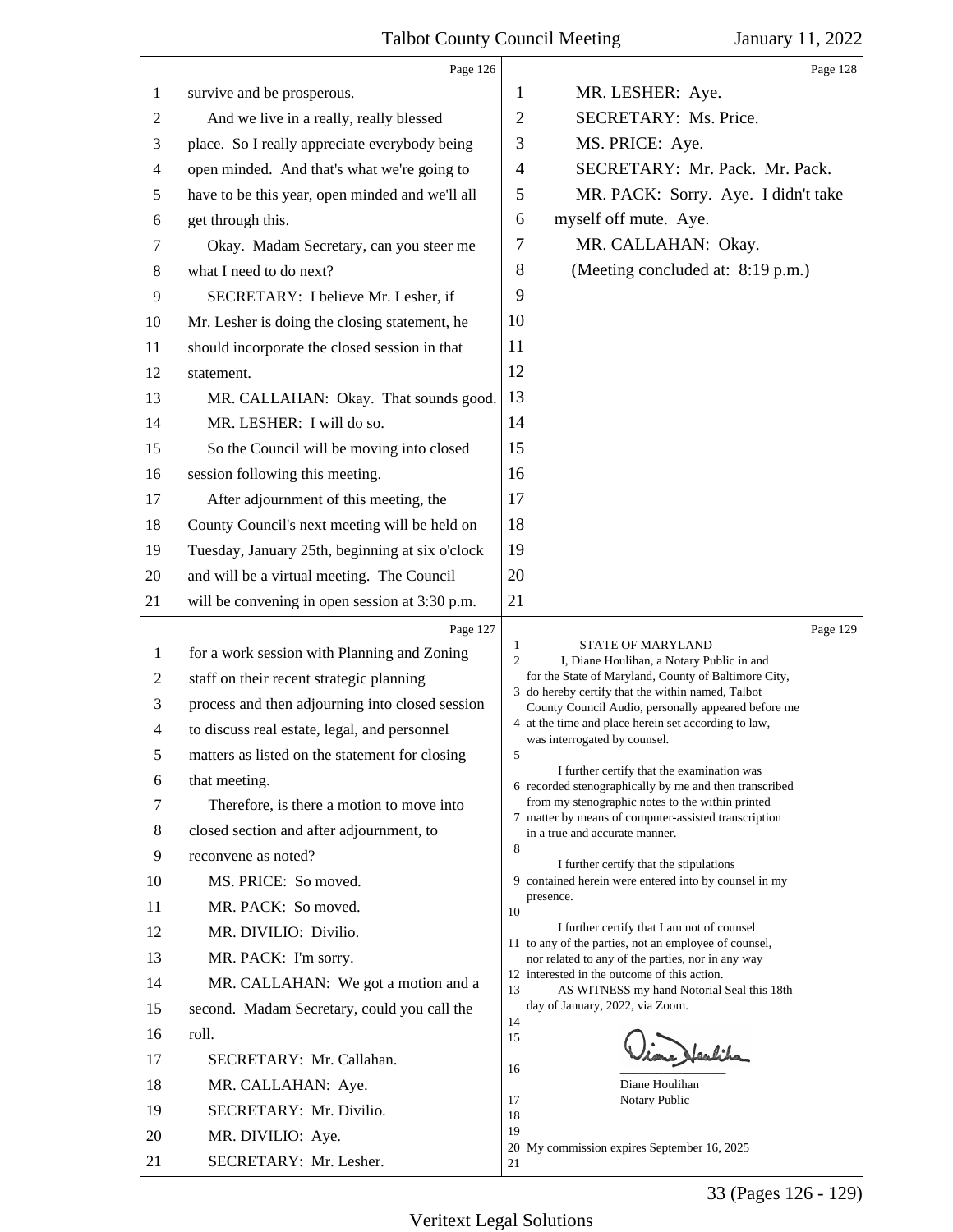# **[1,000 - adequate]** Page 1

| $\mathbf{1}$              | 21-14 105:7,11                | 668 55:6,10             | access 11:5 12:5    |
|---------------------------|-------------------------------|-------------------------|---------------------|
|                           | 21st $8:1$                    | 28:12<br>68             | 12:11,20            |
| 1,000 39:11               | 85:6<br>235                   | 69<br>26:7              | accomplishes        |
| 1,200 39:10               | 25 <sub>1</sub><br>18:5 44:21 | $6:00$ 1:7              | 101:18              |
| 1.0 $19:14$               | 85:19<br>250                  | 100:4<br>6:30           | $account$ 23:17     |
| 1.2. 19:12                | 252<br>40:8,11                | 7                       | accountability      |
| 1.6 83:3 93:14            | 25th 126:19                   |                         | 116:7 118:2,16      |
| 1.8. 19:14                | $27 \quad 45:17$              | 7,800 45:19             | accounting 29:4     |
| 1/100th 75:19             | 28 15:20 16:17,18             | 7.2 108:7               | accurate 129:7      |
| 102 96:19 97:14           | 16:20 18:3                    | 70<br>23:9 33:21        | acknowledge         |
| $11 \t1:7$                | 28th 8:7                      | 75<br>29:6 32:1         | 123:17              |
| 11th 8:8 86:17            | $\mathbf{3}$                  | 76 96:20                | acknowledged        |
| 12 20:11 51:7             |                               | <b>79th</b> 123:9       | 110:2               |
| 126 40:10                 | 3,400 26:6                    | 8                       | acquire $75:4,21$   |
| 1362 129:15               | 3,452 22:6                    | 8,222 46:7              | 90:1,19             |
| 14,000 46:11              | 30 16:5 23:11,15              | 80 29:10 43:13          | acquiring 76:9      |
| 1496 100:3                | 30,000 26:5                   | 45:11,11                | acquisition 75:12   |
| 14th 8:1                  | 30th 11:8                     | 85 29:10 32:3           | 78:5 84:21          |
| 15 20:12                  | 31.75 105:14                  | 88 49:9                 | acre 75:19 78:7     |
| 158,750 105:15            | 314 100:16,18                 | 8:19 128:8              | $\arctin g$ 63:20   |
| 15th 112:16,19            | 102:7,17,19                   | 8th 100:4               | action 63:18 64:7   |
| 16 13:13 129:20           | 322 71:9 72:10                | 9                       | 78:2 95:7,14        |
| 16th 109:2                | 80:3                          |                         | 122:18,20 123:17    |
| 17 20:12 106:13           | 36 109:12                     | 900 115:18              | 129:12              |
| 18 20:11                  | 38 46:12                      | 911 49:16 56:15         | actions 94:8        |
| 18th 129:13               | 3:30 126:21                   | 57:4                    | <b>actual</b> 75:12 |
| 19 22:5 44:12             | $\overline{\mathbf{4}}$       | a                       | acute $57:7$        |
| 1918 19:13 36:18          | 40 16:10                      | 105:8<br>aashto         | ad 27:18,20         |
| 1st 117:4                 | 410-924 119:3                 | <b>able</b> 7:14 31:1   | <b>add</b> 26:6     |
| $\boldsymbol{2}$          | 45 53:20 56:18                | 39:21 40:11 66:3        | <b>added</b> 115:5  |
| 2,500 105:7               | 4th 8:7 11:2                  | 68:3 89:20 93:11        | addicted 122:7      |
| 2,950 76:4                | 5                             | 95:7 112:4 116:12       | addictive 122:7     |
| $2.5.$ 19:15              |                               | 117:16                  | addition 3:11       |
| 20 26:5 29:12 33:4        | $5,000$ 22:11                 | <b>absence</b> 116:18   | 45:19 82:11,18      |
| 33:13 40:2                | 50 16:10 33:4,13              | absences 53:5           | 83:6 84:16          |
| 200 115:15                | 43:13                         | absent $69:5$           | additional 39:18    |
| 2017 101:9                | 500 14:15                     | absolutely 61:21        | 54:20 76:21 78:15   |
| 17:14 38:6<br>2020        | 6                             | 61:21 62:1 79:19        |                     |
| 2021 92:19                | $6,000$ 46:11                 | 98:9                    | additions $2:218:2$ |
| 2022 1:7 106:14           | 60 24:21 31:5                 | accept 101:11           | 8:9<br>address 56:9 |
| 125:14 129:13             | 53:20                         | acceptable 15:18        |                     |
| 2025 129:20               | 63 $45:14$                    | $accepted \quad 8:4,12$ | 93:14               |
| <b>20th</b> 11:7 94:20,21 | 65 33:7                       | 8:17                    | addressed 87:8      |
|                           |                               |                         | adequate 40:14      |
|                           |                               |                         |                     |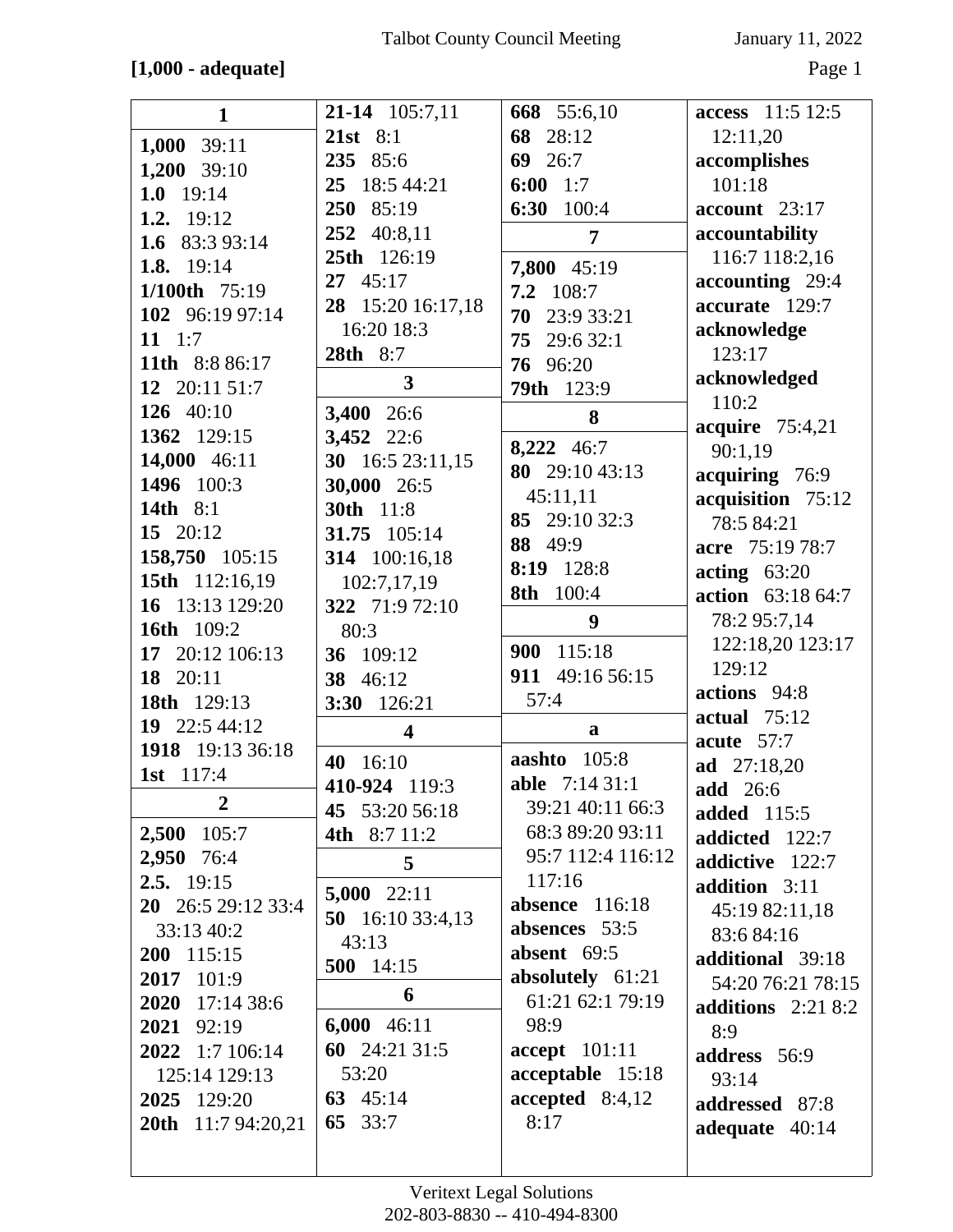# **[adjacent - asking]** Page 2

| <b>adjacent</b> 40:3 50:2 | aggressively 21:7       | annexed 101:8             | 42:10,15 57:21     |
|---------------------------|-------------------------|---------------------------|--------------------|
| adjourning 127:3          | ago 10:16 14:8          | anniversary               | 61:12 63:14 65:7   |
| adjournment               | 28:17 33:1,9 44:6       | 112:19                    | 81:4 86:2,5 91:18  |
| 126:17 127:8              | 44:7 50:5 55:7,7        | announce 99:20            | 92:3,8 95:15 96:9  |
| adjust $62:14$            | 88:5 109:12 118:4       | announced 50:12           | 98:10 100:6,8,9    |
| administration            | agree 59:15 63:1,2      | 114:8                     | 100:11 101:20      |
| 71:8 76:1,18              | ags 84:1                | announcement              | 103:15 107:1       |
| administration's          | ahead $4:126:15$        | 39:20 111:12              | 108:21 110:17      |
| 72:7                      | 42:12 72:19 97:2        | 114:10,18                 | 124:6 126:3        |
| administrative            | 98:11 99:20             | announcements             | appreciates 70:20  |
| 118:17                    | 107:11                  | 106:12                    | approaching        |
| admissions 25:14          | aid 108:19              | announcing 114:1          | 22:10 28:8 123:9   |
| 29:11                     | airport 84:19           | <b>annual</b> 111:13      | appropriate 52:15  |
| admitted 22:21            | alive 54:8 89:19        | 112:14                    | 111:5              |
| 23:1,9 26:7 29:18         | allegiance $2:15,17$    | <b>answer</b> 70:12,16    | appropriating      |
| 32:4                      | <b>alley</b> 84:17      | 77:691:6123:20            | 25:17              |
| adopted 93:21             | allocated 108:8,10      | answered 69:14            | approval 5:8       |
| <b>adults</b> 33:21 45:10 | allotment 39:6          | answering 70:3            | 77:14,20 78:1,6,8  |
| 45:11,20                  | 40:7                    | answers 69:6              | 105:6,11           |
| advance 74:6              | allow 52:21 53:1        | 87:12                     | approved 76:9      |
| adverse 34:21             | 123:4                   | antibody 45:1             | approximately      |
| 35:4                      | allowed 11:19           | <b>antigen</b> 39:10 50:9 | 105:15             |
| advertisement             | 83:13 89:1,3,12         | anybody 98:21             | april 91:8,9,18    |
| 82:21                     | allowing 54:18          | 99:3 102:6 107:4          | archbishop 109:6   |
| advise 108:6              | alpha $13:16$           | 107:10,18 124:8           | 109:9 110:6,14     |
| advisory 94:12            | alternative 88:18       | anyway $9:13$             | 111:7              |
| <b>affect</b> 10:20       | ambulance 56:17         | 57:16 110:9               | area 56:14 74:10   |
| $\textbf{affraid}$ 123:3  | ambulances 27:13        | 125:12                    | 74:18,19 75:5,12   |
| africa 18:15              | 27:15 121:2             | apartheid 109:11          | 75:13,17 76:5      |
| african 109:19            | amend $3:3$             | apologize 77:15           | 79:5 90:6 91:15    |
| africans 109:10           | amendment 76:19         | 79:1                      | 92:13 111:21       |
| 110:5,8 111:8,9           | amendments              | apparently 121:7          | 113:15 120:4       |
| afterward 3:4             | 118:9                   | appeared 129:3            | areas 56:13 67:5   |
| age 33:4 46:2 51:5        | america 109:9           | applications 84:3         | arrive 50:7        |
| 51:7                      | american 121:15         | 84:14                     | articulated 108:15 |
| agencies $15:4,10$        | amount $35:3$           | <b>apply</b> 85:18 97:16  | arundel 31:10      |
| 40:16 50:10 53:12         | amounts 46:7            | applying 84:13            | 116:3,12           |
| 56:7                      | anecdotally 21:1        | appoint $104:13$          | aside $120:7$      |
| <b>agenda</b> $2:203:1,3$ | annapolis 115:12        | appointment               | <b>asked</b> 67:20 |
| 3:12 5:7 6:19,20          | 116:21 118:11           | 51:16                     | 122:16             |
| 8:13,14,17 71:5           | <b>anne</b> 31:10 116:3 | appointments              | asking $20:257:3$  |
| 81:10 94:20               | 116:12                  | 48:15 104:5               | 75:20 77:18        |
| aggregate 105:9           | annexation              | appreciate $2:19$         | 108:16 125:17      |
|                           | 101:10,17               | 2:19 6:2 18:10            |                    |
|                           |                         |                           |                    |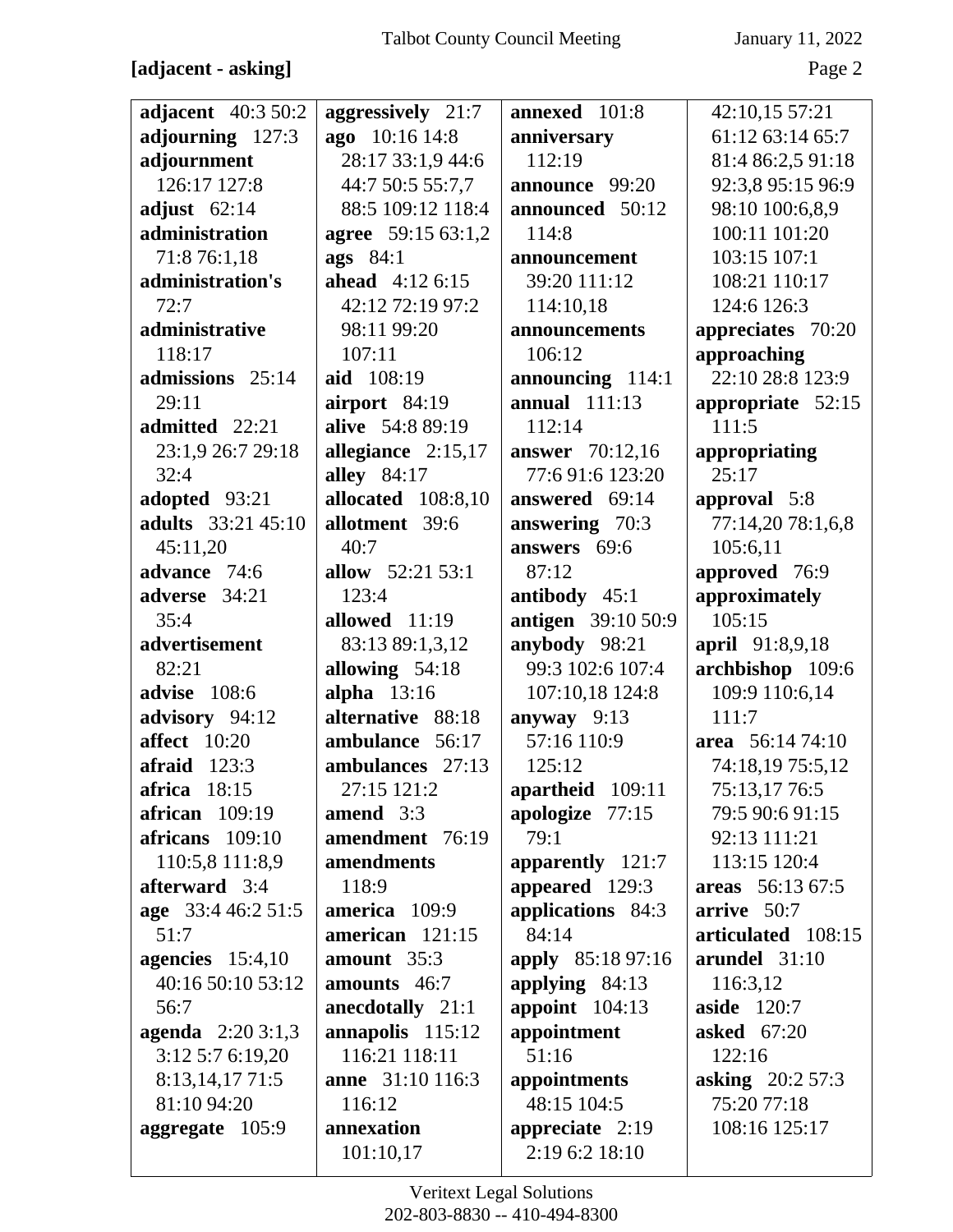## **[assist - brought]** Page 3

| assist $3:8$            | 68:20 85:8 87:3           | <b>better</b> 44:17 54:15  | <b>boom</b> $14:1$       |
|-------------------------|---------------------------|----------------------------|--------------------------|
| assisted 129:7          | 88:14 90:5 91:1           | 63:473:14                  | boosted 29:19            |
| associated 75:7         | 91:11 94:12 95:4          | beyond $58:20$             | 41:763:5                 |
| association 53:11       | 95:13 97:8 101:9          | 78:16                      | booster 29:14            |
| 75:1 121:16             | 112:17 114:21             | bid 82:20,20 105:6         | 34:14 38:21 43:5         |
| <b>assume</b> 31:4 33:1 | 115:2 123:6               | 105:11,14,20               | 43:16 44:21 45:2         |
| athletes 68:18          | 124:19 125:15             | <b>bidder</b> 105:12       | 45:15,18 46:9,15         |
| attack 23:2             | <b>backed</b> 121:10      | <b>bids</b> 105:16         | 47:7 51:5,8,11,14        |
| attention 13:9          | background 13:3           | big $28:359:861:3$         | 59:13                    |
| 58:17 98:14             | backlogs 27:11            | 114:14,14 122:14           | boostered 38:19          |
| audio 5:12 6:16         | <b>bad</b> 59:19 73:8,9   | bigger $97:7$              | boosters 45:14           |
| 129:3                   | 106:16                    | <b>bill</b> 94:10 96:16,18 | <b>boosts</b> $43:17$    |
| authorizing             | <b>bags</b> 112:21 113:3  | 97:3,10 99:8,21            | <b>border</b> $74:12$    |
| 100:19                  | 113:7                     | 100:3                      | 75:14                    |
| availability 49:20      | baltimore 129:2           | <b>bills</b> 115:15,19     | boss $7:18$              |
| available 49:7          | bar 84:12                 | biology $120:5$            | <b>bottom</b> $74:5,9$   |
| 51:19 77:4 102:1        | barring $87:2$            | bird's $73:19$             | 75:11 102:13             |
| avenue $71:10$          | <b>based</b> 12:12 83:12  | birthday 123:9             | 107:9                    |
| 72:10                   | 121:9                     | bit 6:20 27:5 30:3         | <b>box</b> $74:17$       |
| average 19:9,17         | basically 14:6            | 39:8 48:11 69:6            | bozman $85:20$           |
| 26:3 56:18              | 19:8 68:2 74:21           | 91:4 97:7 116:11           | 92:13                    |
| avoid 28:20 49:15       | 75:12 76:2 78:7           | 117:12                     | <b>break</b> 7:16 96:5   |
| 97:15                   | 81:18 98:15               | biweekly 40:7              | <b>breaks</b> 73:21      |
| award 105:6,11          | <b>basis</b> 14:7 49:21   | 49:21                      | bridge $31:7$            |
| 113:12 114:1            | basketball 111:14         | <b>black</b> 74:18 84:17   | <b>brief</b> 11:17 72:6  |
| <b>awards</b> 114:21    | 114:15                    | 110:5,7 111:9              | 81:16                    |
| aware 56:6 76:15        | bear $59:1$               | blessed 126:2              | briefly $41:19$          |
| 81:2 88:3,7 95:17       | <b>beautiful</b> 114:5    | <b>board</b> 7:11 12:17    | 66:10 70:7 74:21         |
| awareness 109:10        | <b>bed</b> 56:20          | 52:8 53:14 60:7            | 81:17 82:12 101:7        |
| 111:8                   | <b>beds</b> 26:1 89:11    | 65:21 72:8 74:12           | <b>bring</b> 81:15 88:20 |
| aye $3:18,204:1,3$      | began $55:6$              | 74:16 75:3,14,20           | 94:12 102:19             |
| 99:10,12,14,16,18       | beginning $13:11$         | 76:4,7,12 77:10            | 103:1 111:8,20           |
| 103:5,7,9,11,13         | 17:7 28:11 119:3          | 77:12,19 78:2,14           | 112:2,5 113:2            |
| 104:17,19,21            | 126:19                    | 79:14 94:12,16             | bringing $41:481:5$      |
| 105:2,4 106:3,5,7       | begins $115:12$           | 96:21 97:13 98:8           | 113:9                    |
| 106:9,11 127:18         | <b>behalf</b> 110:7       | 98:16 117:7 118:2          | broadband                |
| 127:20 128:1,3,5        | behaving 18:17            | 118:16                     | 108:18                   |
| 128:6                   | <b>believe</b> 10:13 24:4 | boards $104:4$             | <b>broken</b> $24:125:3$ |
| $\mathbf b$             | 121:5 126:9               | 116:7                      | 93:16 95:19              |
| <b>back</b> 2:8 8:14    | <b>belt</b> 82:13         | <b>body</b> 58:16 69:18    | $b$ rooks $100:21$       |
| 12:17 13:16 14:17       | <b>belts</b> 38:17        | 70:15 89:4 113:21          | 101:12                   |
| 15:17 18:3 21:19        | <b>best</b> 2:11 12:14    | 122:8,11 124:3             | brought $77:18$          |
| 34:10 38:6 40:11        | 13:6 60:3,4 61:8          | <b>bone</b> 117:13         | 98:13                    |
| 42:1 43:17 65:4         | 117:10,11 121:8           |                            |                          |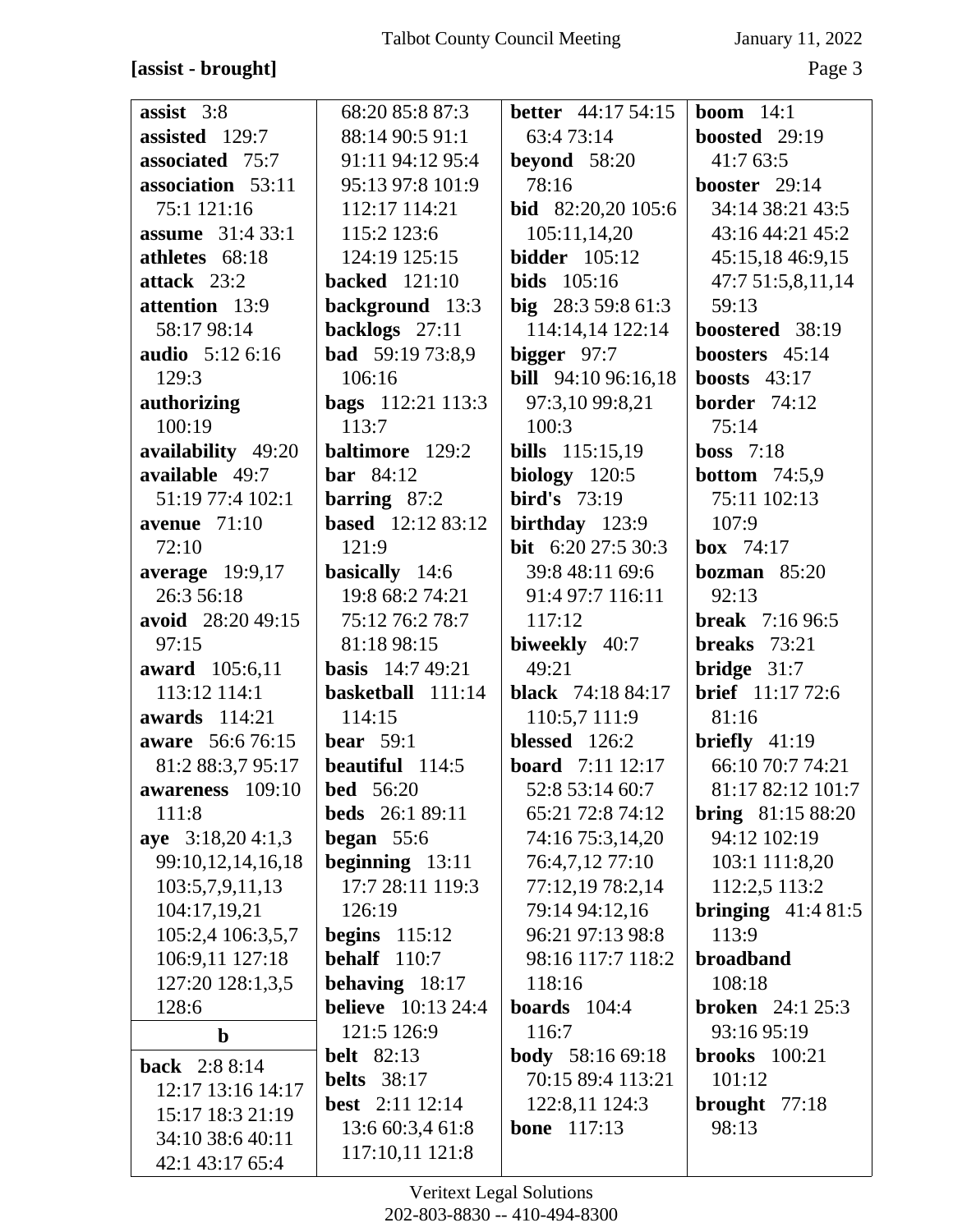# **[bubble - closed]** Page 4

| bubble $56:13$           | 61:21 62:6 63:13   | caroline 113:14         | charging $118:17$  |
|--------------------------|--------------------|-------------------------|--------------------|
| <b>buddy</b> 81:14 98:2  | 63:15,16 64:11     | case 14:13 41:7         | charm 119:15       |
| <b>budget</b> 12:4 39:13 | 65:6,10 71:1,4,17  | 69:2 120:12             | chasing $18:9$     |
| 85:16                    | 71:19,20 73:4,12   | cases 13:10 14:6        | children 23:20     |
| building 82:2            | 80:16 81:4,8,14    | 14:11,16 68:12          | 24:14 65:12 66:8   |
| <b>bulk</b> 32:15 33:6   | 92:1,21 93:1 96:8  | categories 23:4         | 66:21              |
| 33:11 34:11              | 96:12 97:1,20      | 34:2                    | children's 25:6,7  |
| <b>bunch</b> 116:14      | 98:2,9,20 99:9,10  | category 46:2           | 25:8 69:11         |
| 121:16                   | 99:19 100:5 101:3  | cause 21:8 38:4,14      | choice 61:10,14,15 |
| <b>burden</b> 26:18 47:4 | 101:19 102:15,21   | 44:3 67:6               | choices 59:21      |
| 52:20,20                 | 103:4,5,14,19      | caused 11:3             | chooses 65:1       |
| burdened 38:15           | 104:10,12,16,17    | causing $27:11$         | choosing 36:2      |
| burdening 21:20          | 105:19 106:2,3,21  | cdc $24:4,1147:10$      | 62:4               |
| <b>buses</b> 79:16       | 107:10,15,17       | 121:15                  | choptank $88:2,13$ |
| business 15:7            | 110:16,21 111:2    | center 40:18 51:15      | 89:2,11            |
| 108:20 109:21            | 115:3,4,6,9        | 56:4 81:18 82:19        | chronic 57:7       |
| businesses 53:5          | 118:21 119:4,8,12  | 86:8,19                 | chuck $1:14$       |
| 55:18 59:10 89:19        | 119:17 123:19      | certain 11:3 17:19      | circulates 36:10   |
| <b>butt</b> 8:20         | 124:6, 10, 15, 16  | 61:15 93:8 101:13       | citations 3:8      |
| button $102:12$          | 126:13 127:14,17   | 117:6,8                 | cite 20:11         |
| 107:9                    | 127:18 128:7       | certainly 15:2          | citizen 108:12,12  |
| buy $42:3$               | called 19:7 26:13  | 20:3 21:3 24:21         | 108:21 120:2       |
| <b>buying</b> 12:3 39:13 | 49:8               | 31:13 32:20 33:16       | citizens 108:6,16  |
| <b>bypass</b> 71:9 72:10 | caller 119:2,4,4,9 | 34:12 44:12 56:2        | city 129:2         |
| 75:10,13                 | 119:12             | 62:2,21 63:2 77:4       | clarke 81:13,17    |
| $\mathbf c$              | callers 102:6      | 86:3,5 90:7 91:16       | 86:14 87:1,11      |
| calendar 86:13           | calling $49:16$    | 108:13,19 110:1,3       | 88:9 89:8 90:12    |
| 92:19                    | 124:7              | 111:6,10 117:18         | 91:3,19,21 92:15   |
| call 5:11 25:19          | calls 26:11 50:20  | certify 129:3,5,8       | 93:4,9,13 94:14    |
| 27:3 40:2 49:1,2         | 56:8 107:12 121:1  | 129:10                  | 95:16 96:10        |
| 49:13 56:17 57:4         | calm 2:7 66:4      | chair $8:3,11,16$       | 125:18             |
| 67:14 70:15 99:8         | cambridge $111:19$ | challenges 117:3        | classic $111:14$   |
| 103:3 104:14             | 113:14             | change $56:11$          | 112:17             |
| 105:21 127:15            | campaign 14:5      | 122:1                   | clay $4:18,19$     |
| callahan $1:142:3$       | campus $79:18$     | changed 6:20            | clean $93:18$      |
| 2:18 3:5, 13, 15, 17     | canceling 27:2     | 65:21                   | clearly $120:18$   |
| 3:184:5,11,13,18         | cancer 27:6        | changer $90:10$         | cleveland 27:20    |
| 5:1,3,10,13,18 6:9       | capacity $52:7$    | changes $89:15$         | climb $22:10$      |
| 6:12,14,177:5,10         | 121:8              | 97:11,18                | clinic $27:20$     |
| 7:15,19 9:6,10,17        | care 16:6 20:15    | changing $21:15$        | clinics 37:4       |
| 9:18 10:4,6,10           | 26:14 53:12 57:9   | chapel $69:17$          | close 102:16       |
| 16:13,15 17:15           | 99:2               | <b>chapter</b> 96:19,20 | closed $3:37:3$    |
| 18:10 42:10,15           | careful 62:3       | 97:14                   | 106:13 124:12,13   |
| 54:21 57:19 61:20        |                    |                         | 126:11,15 127:3,8  |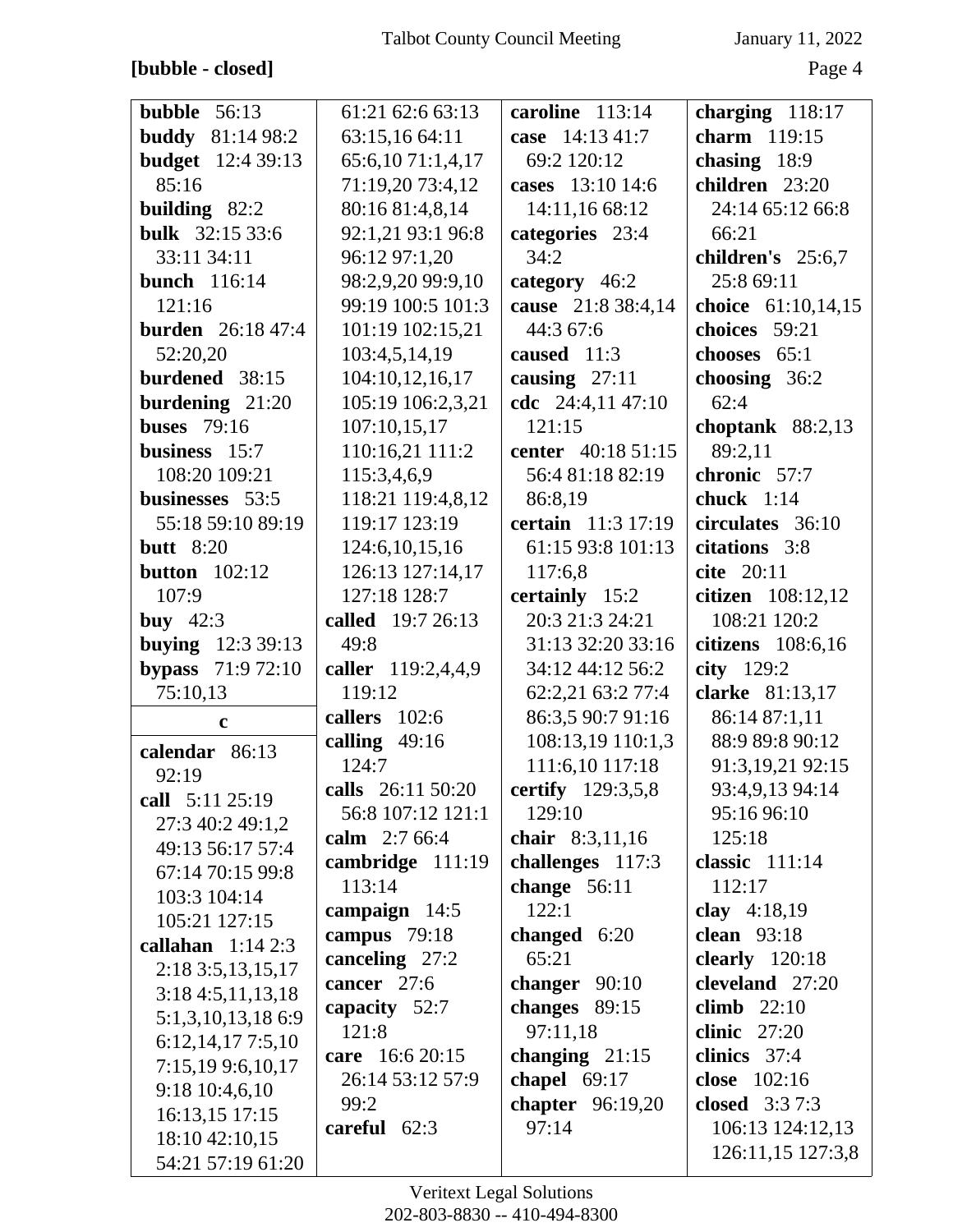## **[closely - council]** Page 5

| closely $65:13$   | commissioners     | concluded 128:8          | continually             |
|-------------------|-------------------|--------------------------|-------------------------|
| 120:11            | 100:21            | concludes 106:19         | 113:16                  |
| closer 74:7       | commitment        | conditions 24:8          | continuation            |
| 109:1<br>closes   | 113:15,16         | 33:5 101:10              | 100:14                  |
| closest 23:6      | committee 104:4   | conduct 48:21            | continuing 10:20        |
| closing $67:21$   | 112:12 118:17     | 99:7                     | 12:18 31:5 39:5         |
| 126:10 127:5      | common 58:9,10    | conflicts 87:5,7         | contracting 35:16       |
| coach 113:19      | 60:13 61:1        | confusion 97:15          | contractor 82:8         |
| code 96:20 121:2  | communicate       | congratulate             | 88:7                    |
| codify $98:14$    | 62:19             | 119:21                   | contribution            |
| cold 20:21 37:1,4 | communications    | congress 108:8           | 114:13                  |
| colds 37:17       | 26:12             | conjunction 25:9         | control $69:20$         |
| collection 84:10  | communities       | connected 86:20          | convening 126:21        |
| collision $121:3$ | 57:13             | connecting 95:9          | conversation            |
| come 37:3 48:7    | community 21:13   | connection 86:18         | 68:10                   |
| 51:17 55:9 58:3,7 | 27:15 38:2 40:15  | 87:17 94:9               | conversations           |
| 58:20 68:19 85:16 | 47:16 55:9,9,13   | connections 93:21        | 57:14 68:6,7            |
| 88:14 111:1       | 55:19,21 56:6     | 95:3                     | 112:9                   |
| 114:21 116:16     | 60:11 61:5,6      | <b>consent</b> 8:5,12,17 | cook 111:17             |
| comes 7:11 22:20  | 70:19 79:16 81:18 | consider 46:16           | coordination 56:8       |
| 46:12 58:11       | 86:8,19           | 47:12 51:21 63:20        | cope 12:14              |
| comfortable 86:16 | companies 109:20  | 64:9,13,16 91:17         | coping $13:6$           |
| coming 15:17 18:3 | compare 20:8      | 95:14                    | core 15:3 70:17         |
| 21:18 24:10 32:7  | competing 35:6    | consideration            | corey 1:17 4:5,15       |
| 39:4,15 41:20     | complete 46:15    | 52:8 104:2,6             | 6:5 31:19 77:8,9        |
| 42:7 48:13 49:11  | 76:682:8          | considered 53:14         | 77:15 86:2              |
| 50:4 55:21 92:14  | completed 84:18   | 76:8                     | <b>corner</b> 74:6,9    |
| 93:15 108:8 113:8 | 86:10,13,19       | considering 53:8         | coronavirus 9:21        |
| 113:20 116:14     | completely 29:12  | considers 33:15          | 18:17 33:18 36:13       |
| 125:14,20         | 46:4 66:13,15     | consistent 47:9          | 36:20 37:4              |
| commemorative     | compound 19:19    | 53:9 62:8,17             | coronaviruses           |
| 112:20            | compromise        | constant $62:8,16$       | 37:2,1654:3             |
| commend 125:1     | 120:13            | 68:10                    | correct $22:15$         |
| comment 86:6      | computer $11:20$  | constituents 63:8        | 31:14 87:10,11          |
| 97:3 101:5 106:15 | 129:7             | construction             | corrections 3:1         |
| 110:19 115:10     | computers 11:19   | 74:10 78:5 82:13         | 8:2,10                  |
| comments 85:8     | 12:2,2,3          | 105:12                   | correctly 86:12         |
| 98:1 102:2 107:3  | concern $13:19$   | contact 41:8             | cost 26:2,4             |
| 107:5,12,16       | 88:12             | contagious 18:19         | coughing $23:13$        |
| 124:14            | concerned 35:13   | 19:4 20:9,14,17          | <b>council</b> 1:1,4,13 |
| commercial 89:17  | 120:2             | contained 129:9          | 2:3,20 8:8 9:19         |
| 89:17 91:14       | concerning 29:21  | contemplated             | 52:7 55:16,17           |
| commission 78:4   | concerns 60:18    | 101:16                   | 57:10,16 59:6,21        |
| 104:7,13 129:20   | 79:8 88:10        |                          | 60:5 61:6 63:20         |
|                   |                   |                          |                         |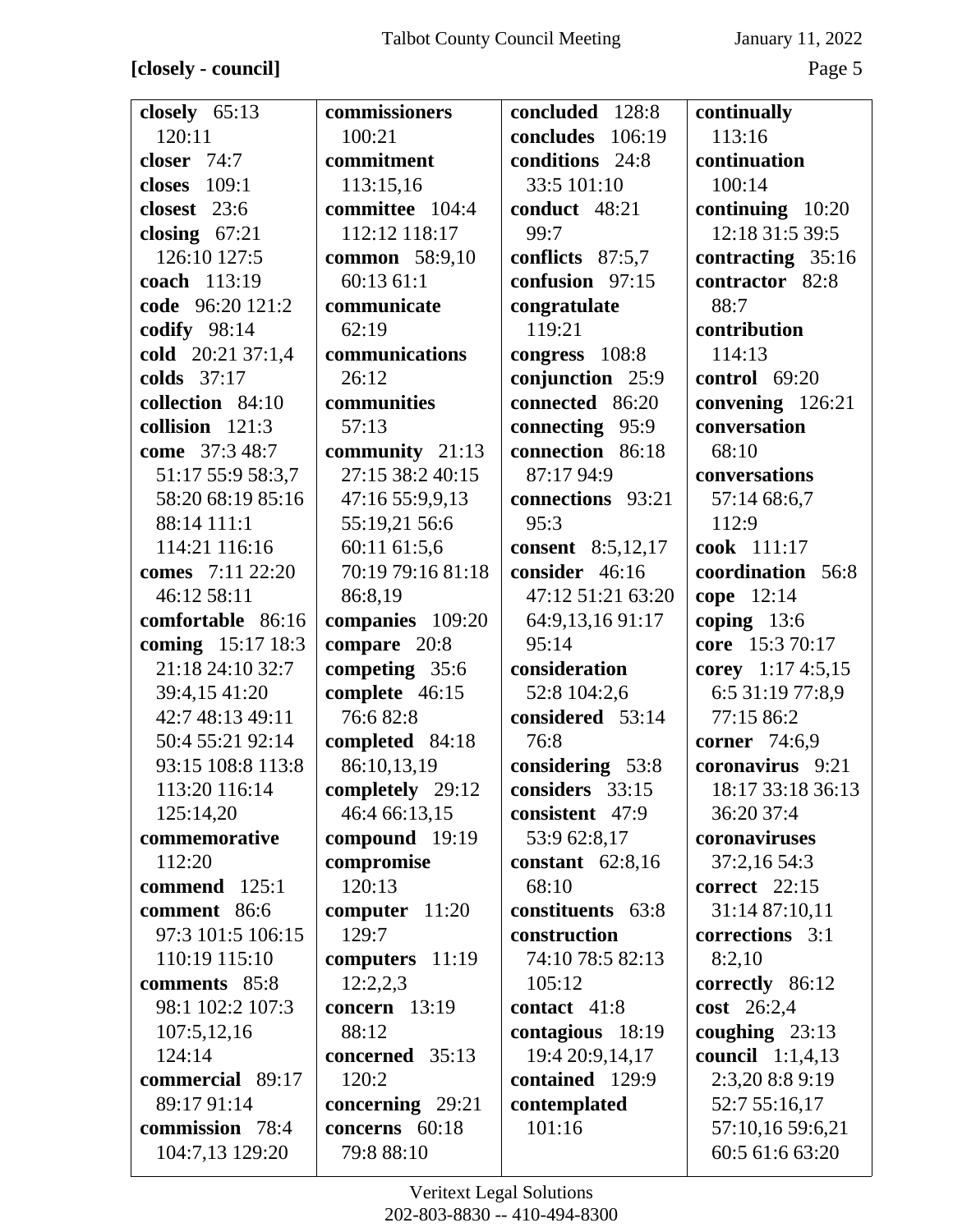# **[council - determine]** Page 6

| 64:13 65:1 71:5    | <b>couple</b> 2:5 4:21     | curve 28:18 38:7       | decision 61:18         |
|--------------------|----------------------------|------------------------|------------------------|
| 72:1 74:20 76:15   | 27:13 41:12 50:5           | $\cos$ 41:3            | decisions 60:9         |
| 77:6,14,19 78:1    | 54:16 55:1 56:13           | cycle 85:16            | 66:7                   |
| 80:15,16,17 81:2   | 75:9 84:6 125:3            | $\mathbf d$            | declaration 64:4       |
| 81:9 83:17 85:14   | coupled $26:19$            | d.c. 121:19            | <b>deed</b> 101:2      |
| 86:16 87:21 88:8   | course 19:1 25:16          | daily 14:7 68:8        | defer 27:14            |
| 91:17 92:1,7 94:5  | 28:20 34:4,7 37:9          | damages 76:2           | definitely 15:3        |
| 95:14,17 96:12     | 116:4                      | dangerous 35:11        | 25:8 73:7 87:3         |
| 98:7,17,21 102:18  | coverings 52:10            | 35:19 68:5             | 90:9                   |
| 103:14 104:3       | covid 9:1 10:2             | <b>data</b> 11:6,10,14 | delayed 27:6           |
| 105:10,11 106:19   | 11:6,13 13:10              | 13:4 30:17 34:18       | delays $113:5$         |
| 107:2,12,15 108:6  | 18:6 19:14,16              | 121:5                  | delegation 118:5       |
| 125:17 126:15,20   | 20:6 22:5,15,15            | date 29:15 46:3,8      | deletions $3:18:2,9$   |
| 129:3              | 23:1,3,9,10 24:3           | 81:15 99:21            | delivered 82:16        |
| council's 126:18   | 24:19 25:11,21             | day 11:16,16           | delivery 105:7         |
| councilman 46:21   | 26:3,4,7 27:10             | 12:13,13 22:11         | delta 13:19 19:5       |
| 122:19             | 28:13 29:4,8,11            | 59:5,12 60:6           | 19:20 22:7,7 37:8      |
| counsel 129:4,9,10 | 29:18 30:19 31:6           | 92:12 106:14           | 37:12,13 43:14         |
| 129:11             | 31:8 32:9 33:2,18          | 129:13                 | 44:4                   |
| counties 30:13     | 34:9 36:4 37:19            | days 50:4 51:15        | demand $48:14,17$      |
| 31:14,1641:2       | 38:18 43:21 44:6           | 53:20 55:6,10          | 49:19                  |
| 53:6 116:6 118:14  | 44:7,11,15 46:3            | 64:3 67:11,14          | demo 82:17             |
| 121:18             | 46:21 47:1 49:4            | 70:12 109:2            | <b>denton</b> 111:18   |
| counting 55:6      | 49:10 54:2 62:11           | deadline 82:9          | department 9:1         |
| country 18:4       | 67:18 69:2,16              | deal 6:7 26:18         | 10:17 11:4,11,12       |
| county 1:1,1 9:1   | 72:2 112:4 115:18          | 37:18 53:19 54:6       | 32:11 39:7 47:17       |
| 10:1 11:13 15:14   | 121:4 124:3                | 90:14                  | 50:12 81:11 121:7      |
| 16:1 17:17 30:11   | craft $97:5$               | dealing $13:14$        | department's 10:2      |
| 33:12 41:6,11      | creating 94:2              | 14:19 47:20 48:8       | departments 11:1       |
| 45:7 46:13 56:8    | credit $72:3$              | 54:2,14 95:3           | 13:1                   |
| 64:7 71:6 77:13    | crisis 26:13 27:7          | dealt 6:8,11 10:8      | derek 111:17           |
| 87:18 92:10 94:6   | criteria 117:8             | death $11:1437:10$     | describing $20:21$     |
| 96:20 97:6 100:20  | <b>critical</b> 48:1 54:16 | 49:10                  | 21:15                  |
| 103:20 106:12,20   | crossing $12:15$           | deaths 13:21 21:9      | deserves 108:12        |
| 107:20 108:9       | 77:1 80:8,10               | 28:5, 13, 15, 17, 21   | design $84:1885:4$     |
| 111:21 114:7       | crowds 60:16,16            | 36:19 38:4             | designs $83:7$         |
| 116:1,3,13,19      | 61:3                       | december $8:1,1,7$     | <b>desmond</b> 109:6,7 |
| 117:2,8,17 118:6   | crucial $122:12$           | 11:2,7,8 13:11         | 110:14 111:7           |
| 121:10 122:17      | crushing 38:7              | 14:11,18 27:21         | detailed $11:13,14$    |
| 125:21 126:18      | cumulatively               | 86:15 110:15           | 13:5                   |
| 129:2,3            | 28:10                      | decent $17:17$         | details 76:20          |
| county's 107:21    | current 9:21               | decide 56:9            | detention 40:18        |
| countywide 52:9    | currently $14:19$          | decided 112:13         | determine 67:21        |
|                    | 82:15 83:10 85:7           |                        | 83:18                  |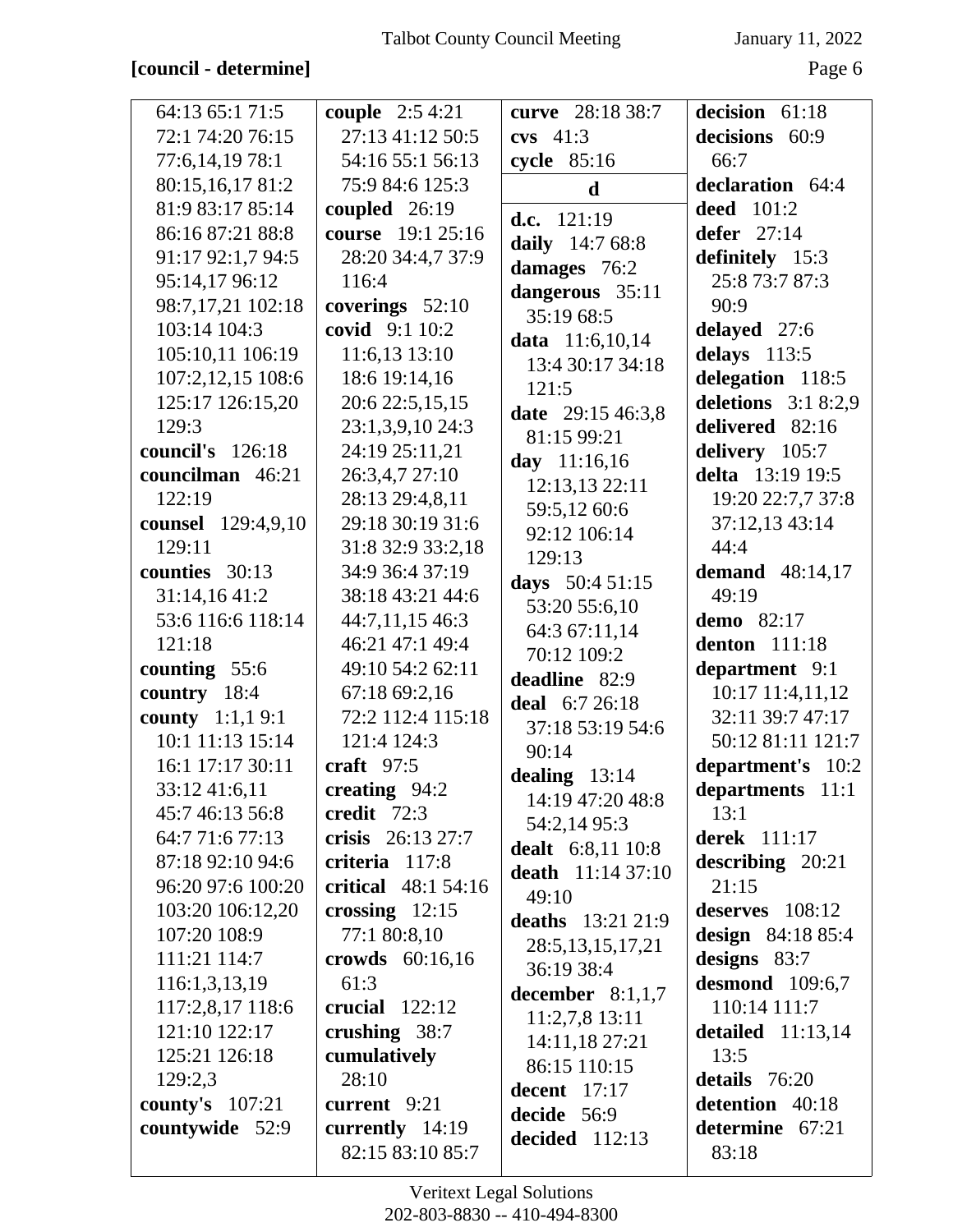**[device - eligible]** Page 7

| January 11, 2022 |  |  |
|------------------|--|--|
|------------------|--|--|

| device $73:11$             | dispose $83:18$     | downs $60:21$        | easton 39:18 40:4        |
|----------------------------|---------------------|----------------------|--------------------------|
| devices 11:21              | disrupt $38:3$      | downspouts 93:19     | 50:4 69:17 76:10         |
| diagnoses 27:6             | disseminated 31:2   | 95:10                | 79:17 86:21 87:6         |
| diane 1:21 129:2           | distancing 68:15    | <b>dozen</b> 56:4,7  | 111:16 113:13            |
| 129:16                     | distribute $47:16$  | $dr$ 9:2,4,5,8,16,19 | 114:1,13 118:6           |
| die $91:1295:6$            | 50:10               | 10:7,12 16:13,14     | 121:2 123:11             |
| difference 45:4            | divestment 109:20   | $17:1,16$ 18:11      | easy 57:12               |
| 94:4                       | divilio $1:163:19$  | 22:13,16 23:19       | echo 73:5,6,8,9          |
| different 14:20            | 3:20 65:8,9,11      | 24:10,13 30:5,6      | 77:11,11,16 80:21        |
| 17:13 38:9 48:6            | 69:7 78:9,20        | 30:15 31:19 32:16    | 111:3                    |
| 58:14,15 59:4              | 79:19 98:7,10,12    | 36:7 37:14 38:1      | echoes 38:9              |
| 66:13,16 69:17             | 98:20 99:11,12      | 39:5 41:12 42:10     | economically             |
| 82:7 87:16,20              | 103:6,7 104:18,19   | 42:14,16 54:21       | 110:9                    |
| differently 18:17          | 105:18 106:4,5      | 55:4 56:3 57:20      | educate 57:6             |
| 69:18                      | 110:18,19 114:11    | 60:3 61:11 64:11     | education 72:8           |
| <b>difficult</b> 56:1 67:8 | 115:2 127:12,12     | 65:8 66:11 70:5      | 74:13,16 75:3,14         |
| 117:5                      | 127:19,20           | 71:3 72:3 111:13     | 75:20 76:4,8,12          |
| difficulty 32:13           | divisive 55:8       | 112:1,10 113:17      | 77:19 78:2 79:15         |
| digits $24:20$             | dnr $90:15$         | 120:8 123:15         | <b>effect</b> 22:20 35:8 |
| direct 83:13 88:10         | doctor $9:349:2,13$ | 125:5                | 37:1 56:10               |
| director $24:4,11$         | doctors 16:6,8      | draft $97:9$         | effective 34:19          |
| 63:10 116:2                | 32:651:18           | drove 109:14         | 49:9                     |
| disappear $41:16$          | $\log$ 84:17        | drug $122:7$         | effects 34:17,20         |
| disbursements 8:7          | doing $9:7,8,10$    | due 9:21 18:13       | 35:4 66:16               |
| 8:10,11                    | 27:1 54:7 56:12     | 28:5,13 29:13        | effectuate 101:2         |
| discharge 83:14            | 58:16 60:3,4,10     | 39:19 112:4          | effluent 83:19           |
| 88:1,4,11 89:1,4,6         | 61:2 64:1,18        | durham $102:8$       | <b>effort</b> 117:11     |
| 89:12                      | 69:21 78:16 88:1    | 103:18 107:6,14      | efforts 12:14            |
| discharged 92:16           | 98:3 100:9,11       | 115:5,7 119:2        | 70:20 112:1              |
| disclosure 77:18           | 107:1 112:18        | 122:9 124:9          | eight $105:8$            |
| discuss $74:20$            | 126:10              | e                    | either $23:1432:10$      |
| 127:4                      | dollar $32:17$      | $e$ 1:18             | 34:9 46:3 78:6           |
| discussed 97:12            | don'ts $60:2$       | earlier 86:9,11      | 91:1 113:20              |
| 97:18                      | doncaster 85:10     | 112:11               | 123:10 125:11            |
| discussing $90:8$          | dorchester 87:17    | early 14:11,18       | elaine 111:16            |
| discussion 88:21           | 121:2               | 64:2,3 88:10 90:8    | elective 27:3            |
| 98:19                      | $\textbf{dos}$ 60:2 | 96:4 115:13          | element $122:12$         |
| discussions 66:7           | dose $34:1443:10$   | easement 74:15       | elementary 76:11         |
| 83:12                      | 43:19 51:12         | 90:19                | 79:17                    |
| disease 20:9 35:16         | doses $35:145:13$   | easier $72:1$        | elicit 93:21 94:8        |
| 37:19 54:5,11              | double $24:19$      | eastcomm 81:21       | 95:3                     |
| disposal $83:11$           | downfall 59:16      | 86:18                | eligible $45:14,17$      |
| 88:18                      | downhill 9:12       | eastern 29:9 30:1    | 51:6,7,9,13 67:1         |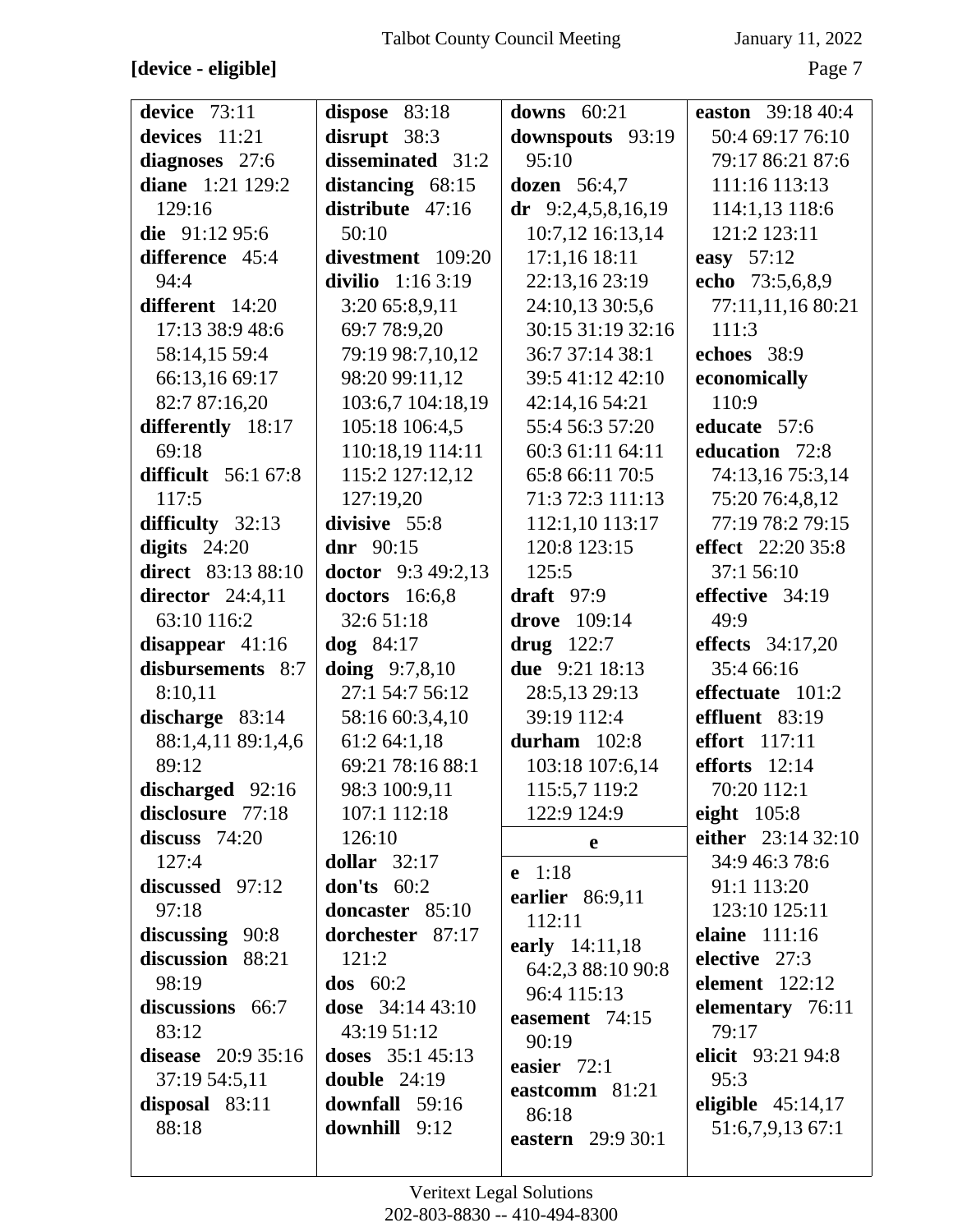# **[eliminate - five]** Page 8

| eliminate 47:2           | equal $20:7$      | expansion 78:17         | feasible $87:19$           |
|--------------------------|-------------------|-------------------------|----------------------------|
| ellison 119:7,10         | equality $112:2$  | expected 53:19          | february 29:16             |
| 119:15,18,19             | 113:15            | expecting 22:9          | 83:4 100:4 113:21          |
| 122:10 123:20            | ers 49:15 57:2    | expensive 39:9          | federal $63:11$            |
| else's 109:17            |                   |                         | federalsburg               |
|                          | escape $29:20$    | experience 58:13        |                            |
| emergency $27:2$         | especially 25:9   | 65:14 121:9             | 111:18 113:14              |
| 27:12 32:6 39:21         | 28:21 33:12,19    | experienced 10:17       | fee $74:1875:5$            |
| 40:15 49:17 56:3         | 48:8 51:2 66:21   | expertise 79:6          | <b>feed</b> 55:13          |
| 57:5 64:4,5              | essential 15:4    | 120:4 121:9             | feel 21:4 86:15            |
| 108:18                   | estate $127:4$    | expires $129:20$        | feelings 125:9             |
| employee 53:4            | estimate 44:9     | explored 91:13          | ferry 83:9 87:14           |
| 129:11                   | evaluation 12:7   | exponential 22:4        | 87:16 89:18 91:15          |
| ems 56:15                | evening $71:21$   | 28:16                   | fight $70:2$               |
| enabling $117:21$        | 86:5 97:21 104:1  | exposed 48:10           | figure $22:17$             |
| <b>enact</b> 96:20       | 104:2 112:11      | extension 84:10         | figures $121:11$           |
| enacted 39:20            | 119:18            | 84:12 85:6,20           | filed 115:15,19            |
| encourage 51:20          | event 11:2 112:14 | 86:7                    | files $12:11$              |
| 57:7 107:18              | 114:20            | extent 12:8             | filled $25:10$             |
| encouraging              | events 1:10 34:21 | eye 73:19               | <b>filter</b> 82:13        |
| 109:18                   | 87:2              | eyes 106:17             | final $124:12,13$          |
| encroach 75:2            | everybody 2:12    | f                       | finalize 85:4              |
| endeavor 55:6            | 5:5 9:14 16:16    | $f \ 1:14$              | finally 86:20              |
| <b>endemic</b> 36:9 54:4 | 59:2,8 60:18      | fabulous 120:9          | 87:21                      |
| 62:7 120:20              | 62:20 73:5,6,10   |                         | finance 84:4               |
| 122:15                   | 73:12,12,15 100:5 | face 52:10              | financing $85:12$          |
| enforcement              | 125:13 126:3      | facebook 50:15          | 85:13                      |
| 52:21 93:10              | evidence 68:3     | facilities 108:19       | find $23:6,11\,55:12$      |
| engagement               | evolved 97:6      | fact 55:5 122:6         | 70:9 89:20 107:19          |
| 110:11                   | exact 23:5        | factors 47:13           | 107:20                     |
| engineering 85:7         | exactly 6:9 28:12 | facts 121:10 122:1      | <b>finding</b> $15:957:14$ |
| ensure $40:14$           | 30:15 31:17 62:6  | fairbank 84:12          | <b>fine</b> $9:83:259:11$  |
|                          |                   | faith 120:8             |                            |
| enter 112:8              | 67:12 77:3        | fall $24:2034:1$        | 72:19                      |
| entered 129:9            | examination       | 97:9                    | fingers $12:16$            |
| entering 36:8            | 129:5             | false $34:8$            | finish $87:4$              |
| entire 11:3 92:18        | exceeded 22:6     | family $35:10,18$       | finishing $82:9$           |
| entitled 96:21           | excellent 70:1    | far $21:11,1122:6$      | fire $40:18$ 120:21        |
| environment              | exceptional 120:1 | 25:18 34:18 59:19       | first $18:1455:3$          |
| 92:11                    | exceptions 52:15  | 63:4 78:8 87:7          | 64:16 73:18 75:10          |
| environmental            | excited 9:11      | 89:16                   | 94:13 104:4                |
| 85:3                     | execution 101:1   | fatigue $47:20$         | 107:18 110:11              |
| epidemiologists          | executive 116:2   | fauci $23:19\,24:10$    | 116:1 119:4,20             |
| 19:6 20:2 68:13          | existing $74:11$  | fault $7:20$            | 124:12,18                  |
| episodes 121:4           | 75:2              |                         | five $14:10,13,16$         |
|                          |                   | <b>fears</b> 34:16 66:4 | 15:16,16 17:4,10           |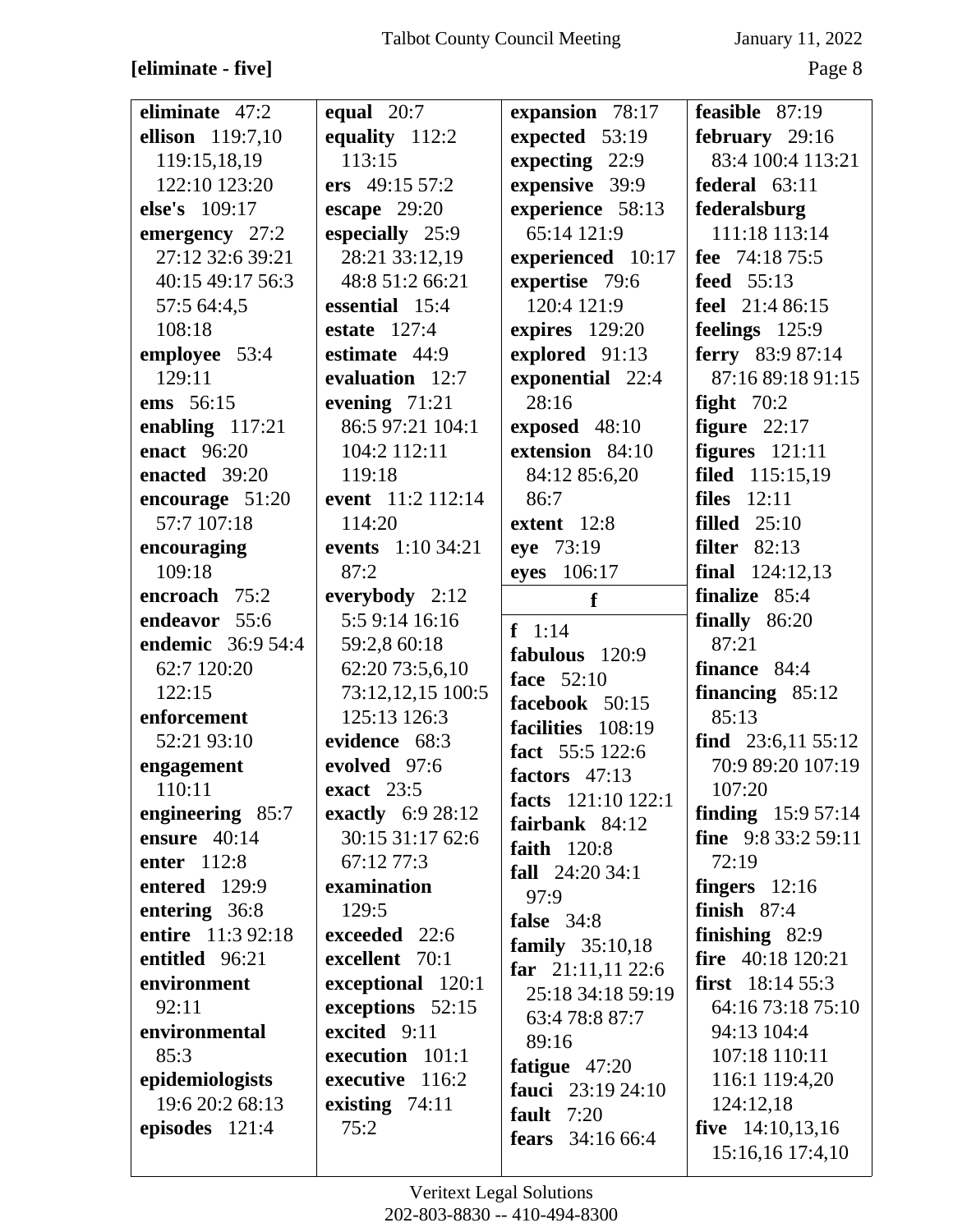## **[five - great]** Page 9

| 19:21 29:17 44:3        | frantic $121:1$           | 50:6 51:17 72:2      | 54:3 57:3 58:1,9       |
|-------------------------|---------------------------|----------------------|------------------------|
| 51:5,13,15 52:11        | friday $24:20$            | 80:14 91:7,16        | 59:16 60:20,21         |
| 60:7 65:18 84:9         | friends 41:2              | 102:5 108:17         | 62:15,16 63:20         |
| 102:5                   | <b>front</b> $55:470:17$  | 113:3 114:14         | 64:9,10,15 68:2        |
| $fix$ 93:7              | 82:2 97:10                | 116:12 118:10        | 77:16 81:15 84:6       |
| <b>fixed</b> 18:8       | frontline 69:10           | 120:9                | 85:15 90:11 95:4       |
| flag $2:16$             | frustrating 42:8          | given 30:10 35:1     | 96:13 99:6 111:4       |
| flexibility 116:19      | full 25:20,21 35:3        | 123:15               | 112:14 113:1,8,10      |
| 117:2,2,15              | 45:12 77:17               | gives $52:8$         | 114:19 116:9,13        |
| flexible 108:11         | fully 29:19 46:9          | giving 48:5 50:9     | 117:3 120:19           |
| flood $32:7$            | 67:3                      | 57:17                | 125:18 126:4           |
| flu $19:11,1321:3$      | <b>function</b> 38:8 54:7 | glad 123:20          | goldsborough           |
| 36:6,11                 | functioning 69:4          | glenwood 71:10       | 85:2                   |
| focus $74:3$            | funding 84:13             | 72:10                | golf 96:21 97:13       |
| focuses 74:5            | 93:6,7 96:6               | go $2:104:126:15$    | good 5:18 9:11         |
| follow 24:9 63:9,9      | 108:11                    | 7:2 8:14 14:14       | 10:5 17:5 21:4         |
| 117:16                  | <b>funds</b> 108:9        | 16:8 17:9 19:10      | 25:13 39:17 40:21      |
| following 7:3           | furnishing 105:7          | 32:9 39:7 40:19      | 45:8 67:16 71:18       |
| 24:16 65:13             | further 19:21             | 41:18 42:11 48:1     | 71:21 72:18 73:15      |
| 126:16                  | 22:10 88:13 129:5         | 53:3 57:3 60:16      | 81:1 91:6 92:3         |
| food 55:12              | 129:8,10                  | 64:18 72:19 74:19    | 99:2 100:11 104:1      |
| forbid 35:17 88:20      | <b>future</b> 36:5,20     | 82:3 83:15 86:4      | 107:1 118:13           |
| force 81:19 85:9        | 94:2                      | 88:12 90:2 94:3      | 119:18 124:21          |
| 95:18,19                | g                         | 97:2 98:10 99:20     | 125:20 126:13          |
| <b>forced</b> 113:6     | gallbladder 23:12         | 107:11,15,21         | $gosh \ 66:5$          |
| forensic 12:7           | game 35:11,19             | 112:8,14,17          | gotten 34:14 45:15     |
| foresee 118:8           | 88:11 90:10               | 114:17 118:14        | 45:18 47:14            |
| foreseeable 36:5        | general $17:16$           | 119:12 121:18        | gould 111:16           |
| foretelling 31:21       | 39:14 40:13 41:10         | 123:2,10 124:11      | government             |
| forgot $124:17$         | 50:8                      | 124:12 125:8         | 109:19,21              |
| forth 117:11            | generally 18:4            | goal 15:6 17:2       | governmental           |
| fortunately 25:13       | 50:8 53:19 67:10          | 52:19 66:15,18       | 41:9                   |
| 36:16                   | getting $27:6,17$         | 69:3,3 82:5          | governor 39:19         |
| forward $4:14,15$       | 32:13 35:9 38:18          | god 35:17 88:20      | 121:21                 |
| 62:11,17 92:12          | 39:4,18 40:10,17          | goes 15:19 43:12     | grant $93:6,7$         |
| 101:16 112:9,14         | 41:3,13 44:8 46:6         | 108:3                | grants $55:17$         |
| four $2:77:1324:7$      | 46:11,16 47:7             | going $2:5,10,14,15$ | graph $13:12\,28:12$   |
| 25:16 41:4 47:4         | 49:6,16 50:19             | 5:11,20 6:5 7:7      | 28:14 42:21 43:7       |
| 57:1 58:2 109:13        | 51:21 54:5 62:9           | 8:18,21 9:2,11,12    | 44:20                  |
| 113:10,13               | 62:12 63:1,2 87:9         | 9:14 17:20 18:6,7    | $gravity$ 82:3         |
| frame 48:8              | 117:4                     | 31:7 32:2,10 36:4    | <b>great</b> $2:197:5$ |
| <b>frank</b> $1:1665:9$ | give 4:20 10:5,15         | 40:1,12,1741:2       | 9:10 73:17 92:20       |
| 80:5                    | 10:19 11:17 13:8          | 42:20 43:9 47:1,1    | 114:6 125:13,13        |
|                         | 13:15 14:3 19:3           | 48:13 49:11,17       | 125:14                 |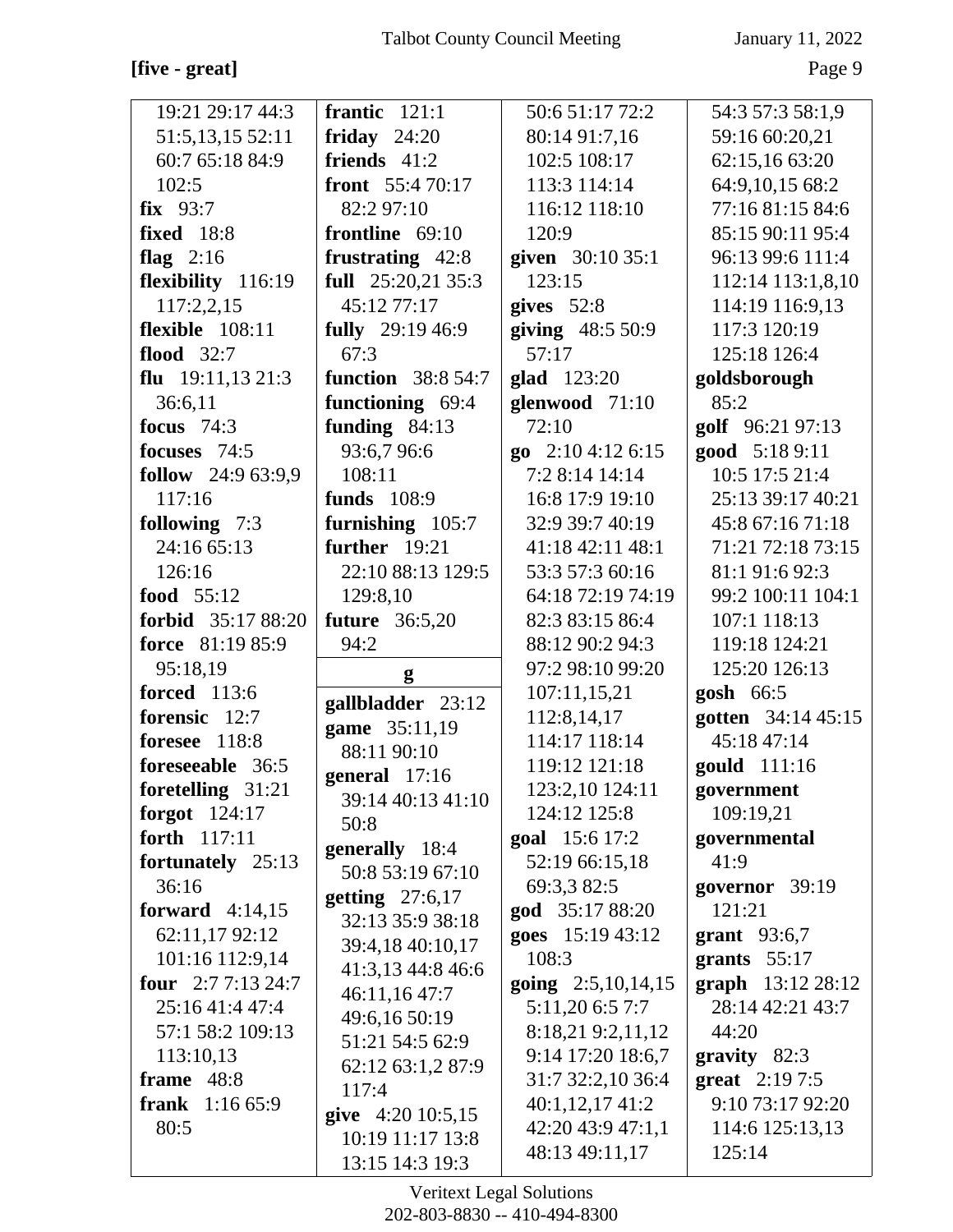# **[green - hundred]** Page 10

| green $74:14$                                | 12:21 16:6 21:21           | high $14:3 15:19$        | hoped $54:7$             |
|----------------------------------------------|----------------------------|--------------------------|--------------------------|
| grossly 23:21                                | 24:8 26:14 32:10           | 28:7 30:10 33:3          | hopefully $2:658:2$      |
| ground $57:15$                               | 33:5 39:7,21               | 33:10,15 34:3            | 83:3 85:17 95:13         |
| 83:16 87:10 88:19                            | 47:17 50:3,13              | 45:20 49:12,19           | 113:2 117:17             |
| group 33:4 46:2                              | 52:8 53:12,13,15           | 52:5 65:16 67:4          | hoping $81:20$           |
| 65:14 116:15                                 | 54:12,12 57:9              | 68:12 109:8,14           | 84:13 85:11,21           |
| 118:16                                       | 60:8 63:9,10               | higher 16:7 19:13        | 123:13                   |
| groups $117:18$                              | 121:7 122:17               | 27:9 30:9 31:15          | <b>hopkins</b> 23:8 25:7 |
| guard $40:1$                                 | <b>healthy</b> $60:762:20$ | 33:17                    | hospital 16:7            |
| guess 27:4 63:19                             | 92:11                      | highest $15:21$          | 22:21 25:7,8             |
| 83:6,12 84:3                                 | hear $4:5,6,7,7,8,9$       | 25:18 28:8               | 29:18 30:17 31:8         |
| 85:12 88:10 89:9                             | 4:10,11,12,13              | highlight $56:15$        | 31:17 32:2,5,9           |
| 95:18 119:16                                 | 5:14 9:4,5,11,13           | highlighted 46:1         | 39:2 40:2 42:20          |
| guidance 51:11                               | 9:14 32:5 39:17            | highly $121:14$          | 43:1 44:5,6 49:5         |
| 116:18                                       | 42:1 62:2 71:13            | highway $71:872:7$       | 49:14 53:10 54:9         |
| guide 118:14                                 | 71:14,15 78:11             | 74:1,15 75:1 76:1        | 58:11 121:16             |
| guys 92:19                                   | 98:4,5,5 109:15            | 76:9,17 78:16            | hospitality 55:15        |
| 112:5<br>gym                                 | 110:21 119:5,8,11          | 79:7,13                  | hospitalization          |
| $\mathbf{h}$                                 | 119:13,14 125:7            | hindering $12:13$        | 11:14 21:8 25:11         |
|                                              | <b>heard</b> 10:18 64:11   | hiring $119:21$          | 26:3,8 37:10             |
| $h$ 105:8                                    | 82:7 112:10 120:9          | hispanic 55:18           | 45:21 49:10              |
| half 14:6 16:1                               | 124:20                     | history 44:16            | hospitalizations         |
| 19:18 40:5 67:11<br>94:17                    | <b>hearing</b> $8:3,10,16$ | hit 15:21 57:2           | 13:21 22:3,11            |
|                                              | 36:4 38:8 41:17            | 108:3                    | 27:10 29:5,7             |
| <b>hand</b> $10:835:3,3$<br>68:15 94:20      | 42:5 73:5,6 89:9           | hogan $121:21$           | 30:19 32:19 33:6         |
|                                              | 99:21 100:3,14,15          | hold $5:14$ 113:1,9      | hospitalized 21:17       |
| 102:12 107:9                                 | 102:17                     | 115:9 120:4              | 22:5,19 24:6,18          |
| 129:13                                       | heart $23:2$               | <b>holds</b> 100:20      | 29:3 30:9 31:6           |
| handle $60:17$                               | heavy $87:2$               | <b>holiday</b> 125:13,14 | 33:16 44:7 46:6          |
| hands 6:7,10 87:9                            | held 126:18                | <b>home</b> 14:20 39:1,3 | hospitals 16:9           |
| <b>happen</b> $6:523:3$                      | <b>hello</b> 119:18        | 39:11 40:6 41:4          | 23:5 25:20 26:11         |
| happened 36:18                               | <b>help</b> $16:16\ 27:21$ | 49:1 50:13,19            | 27:13,19,19 29:9         |
| happening 94:1                               | 40:5 49:4,13 54:4          | 57:6 58:5,19             | 30:2,14 31:12            |
| happens $24:1$                               | 55:13 59:16 60:10          | 69:12                    | 32:4 38:5,8 52:20        |
| happy $54:19$                                | 60:11 91:14 93:14          | homes $90:5$             | hot $13:1$               |
| <b>hard</b> $57:268:6,7$<br>75:16 89:13 92:6 | 94:1 96:4 110:4            | honest $91:3$            | houlihan 1:21            |
| 92:8 100:10 125:2                            | 120:20                     | honestly 38:11           | 129:2,16                 |
| 125:6                                        | <b>helpful</b> 78:20,21    | 40:12                    | hour 56:19 70:10         |
|                                              | <b>helping</b> 68:21 70:2  | <b>honor</b> 106:14      | <b>hours</b> $27:1450:5$ |
| harping 33:9<br>hate $27:2$                  | 118:14                     | hooked 5:6               | 56:21 57:1               |
| head 121:3 122:17                            | helps $61:13$              | hope 9:12 12:15          | <b>house</b> 115:15      |
| headline 19:3                                | hey $4:1816:13$            | 36:19 54:15 61:12        | huge $24:14$             |
|                                              | 35:13 73:4 77:8,9          | 69:6 70:19 89:20         | hundred 18:2             |
| <b>health</b> $9:1 10:2,17$                  |                            | 123:21                   |                          |
| 10:21 11:4,11,12                             |                            |                          |                          |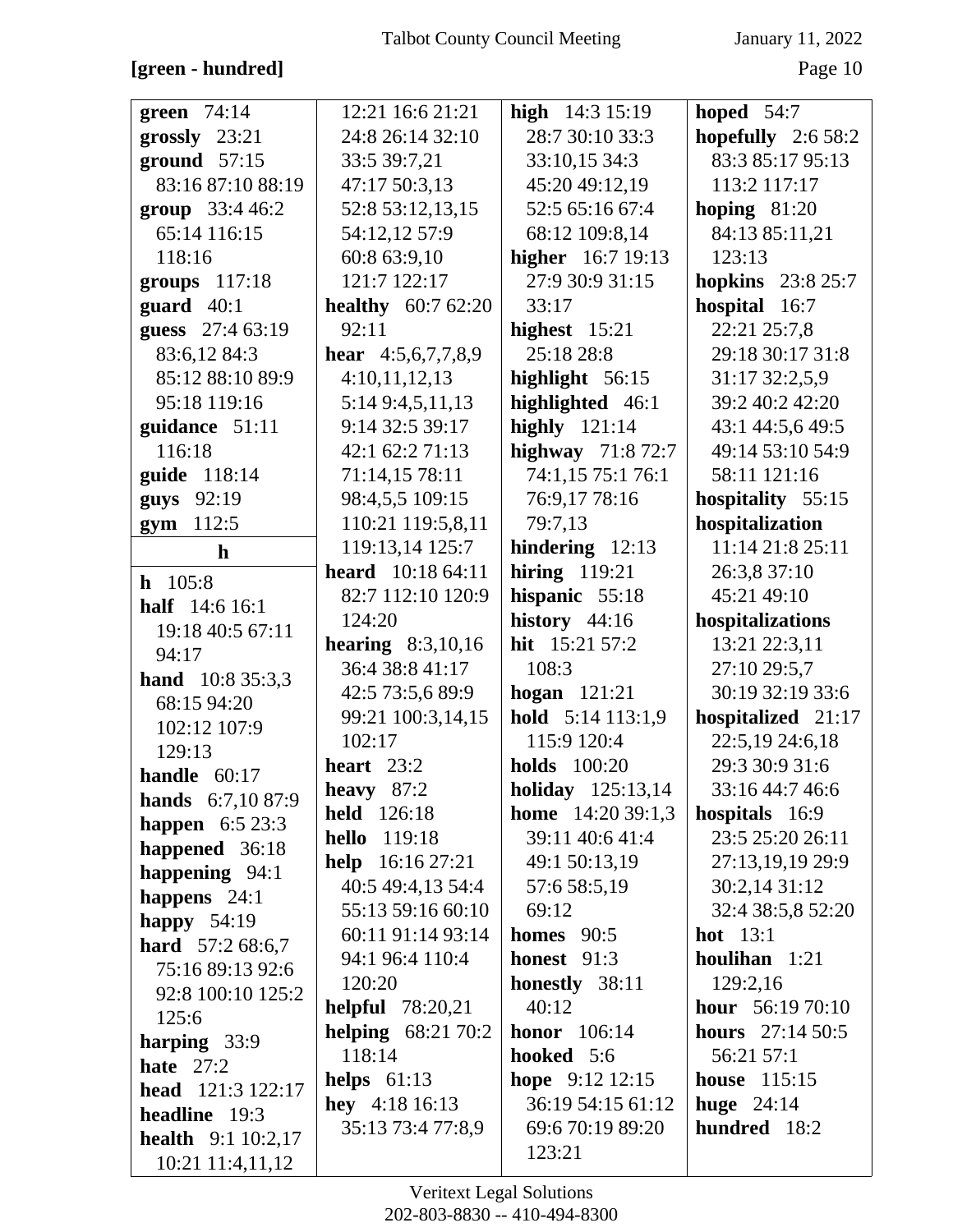## **[hundreds - justice]** Page 11

| hundreds 35:1                       | 79:1,20 80:18            | infection 12:8         | interventions                     |
|-------------------------------------|--------------------------|------------------------|-----------------------------------|
| 42:6                                | 85:10 108:4 119:7        | 44:1,10                | 26:17 68:14 70:6                  |
| <b>hurt</b> 59:19 110:3,8           | incidental 26:4          | infections 33:12       | introduction                      |
| $\mathbf i$                         | incidentally 23:3        | infectious 18:19       | 96:13 99:8                        |
| iac 78:4                            | <b>include</b> 3:3 23:4  | 19:4                   | intubated 39:1                    |
|                                     | 76:17                    | inflow $93:15$         | inviting $9:20$                   |
| icu $25:14,16,16,20$                | includes $11:13$         | influenzas 36:17       | involve 68:12                     |
| 28:6 35:17                          | 108:18                   | <b>info</b> 14:4       | involved 26:16                    |
| <b>icus</b> 25:9,21                 | including $11:6$         | information 24:9       | irrigate $90:15,20$               |
| <b>idea</b> 123:8                   | 24:10 47:7 51:4          | 54:19 57:21 61:13      | irrigation 83:16                  |
| <b>ideas</b> 108:14                 | incorporate              | 66:3 77:4 118:13       | 88:19                             |
| identified 18:14                    | 126:11                   | 124:20                 | isolation 68:16                   |
| illness $122:13$                    | incorporated             | infrastructure         | <b>issue</b> 6:16 18:8            |
| <b>image</b> 113:12                 | 105:13                   | 54:13                  | 48:18,20 51:19                    |
| 114:1,21                            | incorporates             | ini $93:5$             | 55:8 72:2 110:11                  |
| immune $29:20$                      | 97:11                    | initially 65:19        | 121:12                            |
| immunity 34:13                      | increase 14:10           | initiatives 117:21     | <b>issues</b> 25:10 55:11         |
| 38:17 43:11,15                      | 15:13 16:1 22:4          | injection 83:17        | 55:11 56:9 93:5,7                 |
| 54:5,10 63:6                        | 28:16 40:11 85:16        | 88:19                  | 95:20                             |
| immunosuppres                       | 89:4                     | <b>input</b> 108:12,21 | <b>item</b> $63:1895:5$           |
| 33:17 34:3                          | increased 19:20          | <b>inside</b> 74:17    | 102:10,11 105:5                   |
| impact 13:20                        | 29:4 48:12 63:5          | inspired 110:13        | 122:18,20 123:17                  |
| impacted $55:15,19$                 | increases 24:16          | installation 82:1      | <b>items</b> 86:4,6 104:2         |
| 56:16                               | increasing 24:21         | 82:16                  | 113:1                             |
| implemented                         | independent              | instance 36:16         |                                   |
| 52:17 117:4                         | 70:14                    | 49:8 56:21             | j                                 |
| implementing                        | <b>index</b> 19:8        | intended 110:4         | <b>january</b> $1:78:7,8$         |
| 26:13 27:7 52:9                     |                          |                        |                                   |
|                                     |                          |                        | 14:7,8 52:17                      |
| 66:1                                | indicating 102:9         | interact 62:19         | 106:13 109:2                      |
| important $22:17$                   | 102:14 107:6             | interagency 78:4       | 122:21 126:19                     |
| 43:4,16 46:18                       | 124:9                    | interest 19:19         | 129:13                            |
| 47:6,18 48:3,7                      | individually 102:4       | 100:20                 | jeez $84:8$                       |
| 50:21 66:11 70:21                   | <b>individuals</b> 34:5  | interested 129:12      | $j$ erseys $113:4$                |
| 108:20 120:14                       | 35:12 38:2 46:12         | interesting 17:6       | jess $4:178:18$                   |
| 125:21                              | 52:11 55:14              | 116:11 117:19          | jessica $72:12$                   |
|                                     | 113:11                   | interests 79:14        |                                   |
| importantly 52:13                   | indoor $52:11$           | internal $12:6,6$      | <b>job</b> $61:570:1$<br>92:20    |
| improvements                        | <b>indoors</b> 47:8 52:4 | interrogated           |                                   |
| 71:9 72:9,11 74:1                   | 121:14                   | 129:4                  | <b>johns</b> 23:8 25:7            |
| 75:6,21 76:3,11<br>76:13,16,18 77:1 | industry 55:15           | intersection 73:20     | <b>join</b> $111:10$<br>jr 106:14 |
| 78:15 84:11                         | <b>infect</b> 19:10,17   | 74:2 76:14 77:2        |                                   |
| inaccessible 11:10                  | 20:6                     | 78:15,18 79:15         | july $117:4$                      |
|                                     | <b>infected</b> 19:2,10  | intervention           | justice $110:12$                  |
| inaudible 22:12                     | 33:2 38:12 44:8          | 52:14,16               | 112:2 113:16                      |
| 53:18 56:13 73:2<br>77:11 78:10,17  |                          |                        |                                   |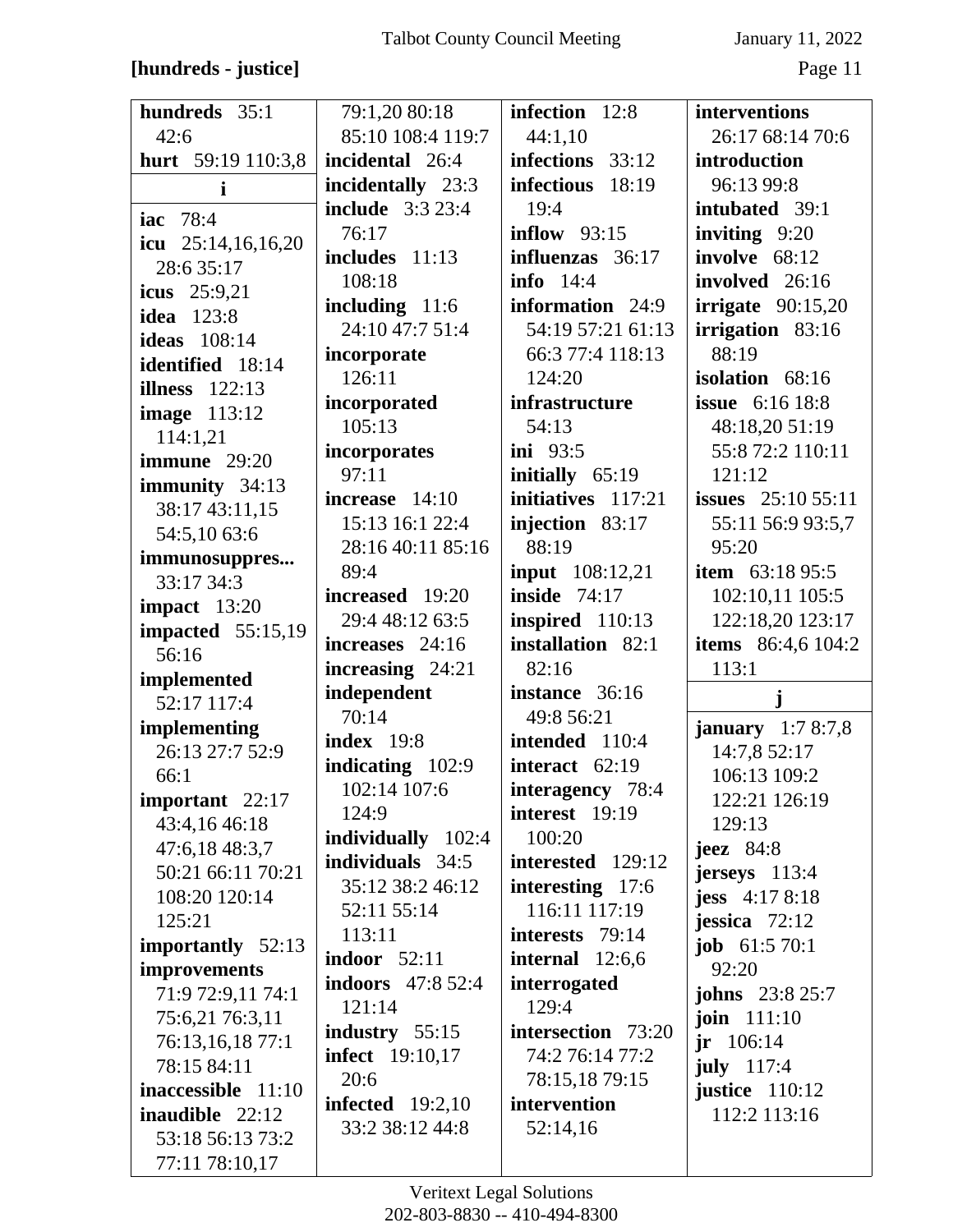## **[keep - looked]** Page 12

| $\bf k$                   | 20:1 21:2,14 23:7       | leadership 55:16           | <b>line</b> $9:2 55:4 74:18$ |
|---------------------------|-------------------------|----------------------------|------------------------------|
| <b>keep</b> 4:14,15       | 23:11 24:5 25:15        | 57:11                      | 89:13 119:1                  |
| 10:10,11 15:6,8           | 26:14 27:3,8            | leaks $95:18$              | <b>lined</b> 107:4           |
| 17:3,8 20:2 38:4          | 28:20 31:11 33:6        | learning $19:144:2$        | <b>lines</b> $70:1796:4$     |
| 39:14 42:5 49:4           | 33:8,13 34:1 35:2       | leave $120:7$              | 102:2                        |
| 49:13 62:20 66:19         | 37:5,19,19,20           | <b>left</b> $43:975:10$    | list $3:6$                   |
| 66:20 80:20 81:16         | 38:14 41:14,15          | 109:2                      | listed $127:5$               |
| 83:17 89:18               | 42:3 43:12 45:9         | $leg$ 24:1 25:3            | <b>listen</b> 58:16 60:12    |
| 106:17                    | 47:13 48:14 50:17       | $legacy$ 113:17            | 120:10,11 123:14             |
| <b>keeping</b> 43:1 54:8  | 51:9 52:2 58:7,12       | <b>legal</b> 3:10 7:3      | listened 121:1               |
| 66:8                      | 59:1,5,7,9 62:14        | 127:4                      | listening $2:45:19$          |
| keeps $24:11$             | 62:21 66:6,12           | legislation 93:21          | 61:13 62:5 125:6             |
| <b>kept</b> 33:9          | 69:11 70:14 72:12       | 96:14 118:1                | liter $92:17$                |
| <b>kevin</b> 71:13,13     | 75:16 78:8 79:8         | legislative 115:11         | literally $14:10$            |
| 72:16,17 73:4             | 85:14 87:14 88:17       | 117:20                     | 18:1 27:20 37:16             |
| 77:8,978:9,10             | 89:5 92:5 93:5          | <b>lesher</b> $1:152:14$   | little 6:1,20 16:16          |
| 80:19 81:4                | 95:16 107:11,13         | 2:18 3:2,6,11,21           | 30:2 39:8 48:11              |
| <b>key</b> $21:16$ 123:15 | 109:16 111:14           | 4:1 6:7,10 7:1             | 58:10 67:8 69:6              |
| <b>kid</b> $23:21$        | 114:5 120:2,3           | 30:5,7 63:15,17            | 73:1,1 74:7 75:16            |
| kidding $10:5$            | 122:2 125:5,9           | 64:15 65:5,6 93:1          | 91:4 116:11                  |
| kids 15:8 24:18           | knowledge 80:9          | 99:13,14 103:8,9           | 117:12 118:3,10              |
| 37:3 53:2 66:20           | known 100:2             | 104:20,21 106:6,7          | live 46:21 47:2              |
| 69:19 70:9                | <b>knows</b> 37:21 59:8 | 107:16,17 110:16           | 62:11 121:21                 |
| <b>killed</b> 79:20       | $\mathbf{l}$            | 111:5 122:19               | 126:2                        |
| <b>kind</b> $6:316:7,10$  | lacking $93:10$         | 126:9,10,14                | lively 123:12                |
| 18:9 21:2 37:7            | laid 86:9 90:3          | 127:21 128:1               | lives $67:10$                |
| 42:12 46:5 64:6           | lakeside 88:21          | letter $53:13$             | living $62:13$               |
| 66:4 73:21 74:19          | 89:3                    | <b>level</b> 11:13 14:3    | 113:17                       |
| 83:17 86:9 97:6           | land $77:1390:18$       | 45:1 63:11,12,12           | loaners 12:3                 |
| 116:16,21 125:2           | 90:20 101:8             | <b>levels</b> 25:18 27:7   | <b>local</b> $10:21$ $11:12$ |
| $\text{king}$ 106:14      | lane 85:7 100:21        | 28:8 40:14 67:17           | 31:9 32:11 41:3,5            |
| 111:13 112:1              | 101:12                  | leverage $56:10$           | 63:12 108:19                 |
| 113:17                    | <b>lanes</b> 78:18      | libraries $47:18$          | $locations$ 14:20            |
| $kingdom$ 13:17           | language 94:12          | library $50:10$            | lockdown 67:15               |
| kit $41:7$                | lapse 109:17            | <b>life</b> 62:9,17 113:17 | $long$ 34:17 35:8,13         |
| <b>kits</b> $39:340:8,12$ | large $39:8$            | 123:8                      | 35:21 36:1 37:20             |
| 40:1641:4,9,10            | laterals 93:18          | lifetime $112:3$           | 55:5 60:2 68:8               |
| $kn95$ 47:13              | laura $1:18$            | light 77:2 79:9            | 112:18                       |
| $kn95s$ 47:15             | laurel $31:7$           | 80:12                      | longest $17:3$               |
| <b>knew</b> $6:1258:14$   | law $52:20129:4$        | lightly $125:11$           | <b>look</b> $21:1622:2$      |
| 69:19,19                  | layered $67:19$         | lights $79:8$              | 28:9 37:8 72:18              |
| <b>know</b> $6:4,6,13$    | layers $68:21$          | <b>limited</b> 25:17 40:6  | 88:17 112:18                 |
| 7:17 10:5,6 15:5          | lead $70:2$             | 52:14                      | <b>looked</b> 87:15 97:9     |
| 17:11,12 19:19            |                         |                            |                              |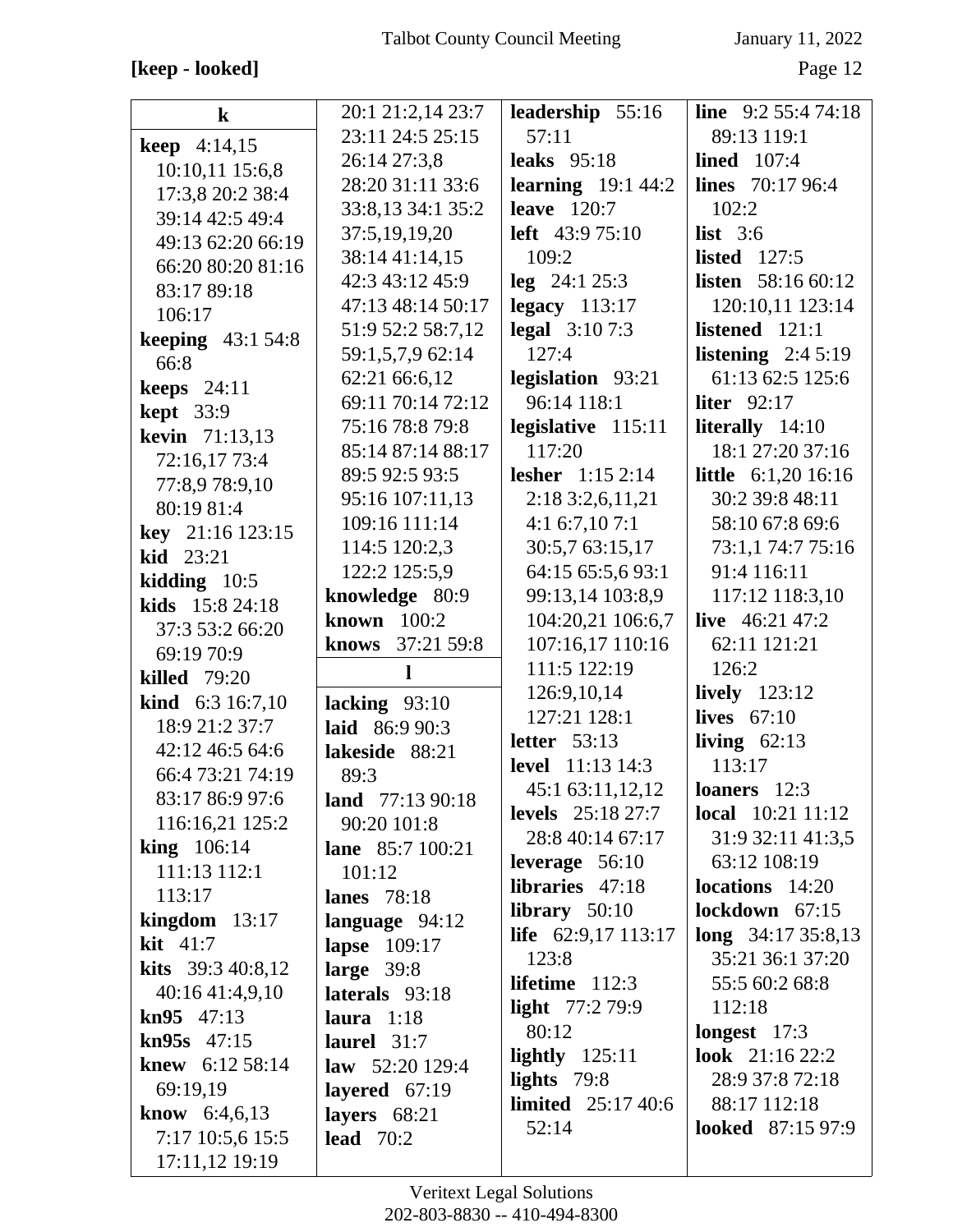## **[looking - middle]** Page 13

| <b>looking</b> 35:7 68:1 | 127:15                     | 22:3 24:13 29:6         | medically 27:4            |
|--------------------------|----------------------------|-------------------------|---------------------------|
| 75:1 76:21 80:12         | <b>maguire</b> $9:2,4,5,8$ | 29:17 50:12 53:10       | meet 48:14 94:16          |
| 80:13 83:10 86:12        | 9:16,19 10:7,12            | 53:11 71:7 72:10        | 117:6                     |
| 87:1 90:12,16,18         | 16:13,14 17:1,16           | 84:4 100:20 114:5       | meeting $1:42:9$          |
| 91:5 92:12               | 18:11 22:13,16             | 129:1,2                 | 6:4 7:3 48:17 84:1        |
| <b>looks</b> 72:19 73:17 | 24:13 30:5,6,15            | mask 47:8,10,12         | 97:19 99:6 109:7          |
| 99:2                     | 31:19 32:16 36:7           | 47:19 52:3,5            | 124:21 126:16,17          |
| $loss$ 110:15            | 37:14 38:1 39:5            | 58:20 59:8 68:15        | 126:18,20 127:6           |
| lost $110:14$ 124:2      | 41:12 42:10,14,16          | 122:12 124:4            | 128:8                     |
| <b>lot</b> 10:18 12:21   | 54:21 55:4 56:3            | masking $65:15,16$      | meetings 2:6              |
| 15:3,9 18:6 20:6         | 57:20 60:3 61:11           | 120:14 121:14,19        | <b>megan</b> 111:17       |
| 20:11,20 21:1,14         | 64:11 65:8 66:11           | 123:4                   | member 55:17              |
| 25:1,20 32:19,21         | 70:5 71:3 72:3             | masks $52:2,3$          | members 1:13              |
| 33:2 34:1,7,12,16        | 112:10 119:21              | material 87:7           | 9:19 35:18 71:21          |
| 36:4 38:11,18            | 120:8 123:15               | materials $105:13$      | 112:11                    |
| 40:12,16 42:17           | 125:5                      | <b>matter</b> 43:1 55:5 | <b>memo</b> 86:8 90:3     |
| 43:20 44:4 45:9          | main 49:2 81:19            | 122:5 129:7             | <b>mention</b> $11:926:2$ |
| 47:14 50:18 51:10        | 95:18,19 108:1             | <b>matters</b> 3:10 7:4 | 39:19 43:4 50:11          |
| 53:6 54:21 61:7          | mains $85:9$               | 127:5                   | 50:16 70:7 116:5          |
| 65:21 67:14 70:3         | maintained 17:17           | mayor 78:9,10           | mentioned 10:4,7          |
| 71:2 82:19 85:21         | major 24:8 114:15          | <b>mbr</b> 88:1 89:2    | 27:16 45:7 46:21          |
| 92:5 93:6,7,14           | making 38:7                | mde 83:12 85:8          | 48:11 49:20 51:4          |
| 96:9 115:16 122:2        | 61:14,17 70:3              | 88:9,14 89:9,13         | 54:17 65:18 109:5         |
| 124:20 125:16            | 74:16 78:14                | 96:2                    | message 28:3 34:6         |
| lots $47:15$             | 124:14                     | <b>mde's</b> 84:1 85:12 | 46:20 47:9 60:14          |
| loved $35:10$            | management 75:6            | <b>mean</b> $6:47:13$   | 63:8                      |
| low 15:19 24:19          | manager 103:20             | 20:15 35:7,11           | messages 48:5             |
| 44:11 105:12             | 106:20                     | 37:8 89:21 115:2        | $messageing 32:14$        |
| lower $30:12$            | managing 72:4              | 121:21                  | $\text{messing}$ 6:3      |
| luckily $12:20$          | manholes 82:2              | means $11:18$           | met 68:9 115:13           |
| 24:14 28:15              | manner $129:7$             | 16:17 18:21 20:4        | 115:13 116:15             |
| <b>luther</b> 106:14     | manufactured               | 27:5 36:9 45:16         | methods 68:17             |
| 111:13                   | 82:15                      | 58:19 83:11 88:18       | <b>metric</b> 17:10       |
| $\mathbf{m}$             | <b>march</b> 17:14 38:6    | 129:7                   | <b>metrics</b> 17:8,11    |
| m43 105:8                | 82:18 86:1 91:8,9          | meant 6:13 17:18        | 67:4,21                   |
| maco 115:13              | 91:17 113:21               | 31:8 33:8               | michael $116:2$           |
| 118:13                   | <b>maria</b> 119:21        | measles $20:8,9$        | michael's 82:14           |
| madam 3:15 6:18          | marina $87:14$             | measuring 35:21         | 83:2 94:8 101:1           |
| 7:17 8:19 96:15          | marked 74:18               | <b>meat</b> 117:13      | michaels $101:9$          |
| 97:1 99:7,19             | marking 78:17              | mechanism 63:21         | microbiology              |
| 100:15 101:3             | <b>martin</b> 106:14       | 64:3,17 65:1            | 120:5                     |
| 102:16 103:2             | 111:13                     | 93:10 94:2              | <b>mid</b> 27:21          |
| 104:14 105:21            | $maryland 1:1$             | medical 53:11           | middle $57:14$            |
| 124:10 126:7             | 10:16 11:4,11              | 120:6 121:17            | 69:17 111:20              |
|                          |                            |                         |                           |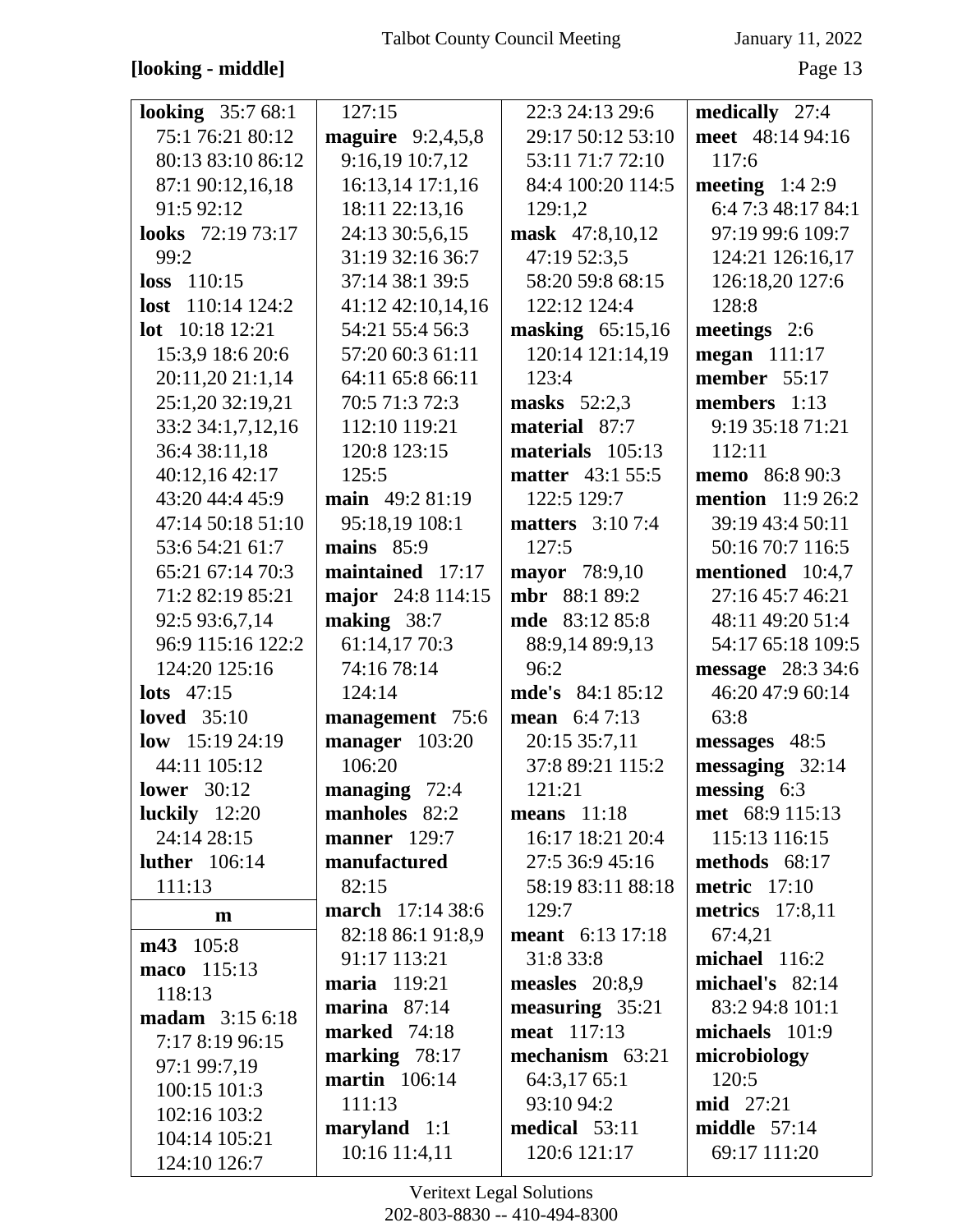# **[middle - okay]** Page 14

| 115:18                  | mourn 111:6               | neck 84:12 85:2          | notorial 129:13                       |
|-------------------------|---------------------------|--------------------------|---------------------------------------|
| <b>mild</b> 20:18,20    | move 3:11 4:19            | <b>need</b> $3:6,145:7$  | <b>nought</b> 19:7 20:10              |
| milder 21:5             | 6:17 7:7,10,14,21         | 8:20 38:2 40:9           | november 28:17                        |
| miles 92:18             | 8:6,18 10:13 71:4         | 46:8 51:16 54:6          | number $14:11$                        |
| milligrams 92:17        | 81:9 87:18 96:13          | 58:6 59:9 64:7           | 16:18,20,21 17:1                      |
| million 26:7 32:17      | 100:13 101:16             | 76:5 80:19 93:20         | 17:4 19:6,9,12,15                     |
| 83:3 93:14 108:7        | 103:19 107:2,2            | 120:20 121:12            | 20:3,10 22:4                          |
| millions 35:1           | 127:7                     | 123:14 125:2             | 24:18 28:14 46:1                      |
| 36:18 42:5 110:12       | <b>moved</b> 102:20       | 126:8                    | 86:7 87:15,20                         |
| mills $84:1,5$          | 104:9 105:17              | <b>needed</b> 77:19 99:1 | 99:20 100:3,16,18                     |
| mind 96:16              | 127:10,11                 | <b>needs</b> 18:8        | 105:6,8,8 108:14                      |
| <b>minded</b> 126:4,5   | movement 32:1             | negative 66:16           | 119:3                                 |
| minimize 53:4           | moves 8:3,11,16           | neighboring 12:21        | numbers 11:14                         |
| minute $41:15$          | moving $4:14,15$          | nervous $60:14,17$       | 23:4,5 24:15 30:2                     |
| minutes $4:21$ 6:2      | 58:8 62:11,17             | 61:16                    | 45:10 46:5 50:17                      |
| 7:7,21 8:3,4 56:18      | 126:15                    | network 10:17            | 50:20 65:17,20                        |
| 57:17 102:3,5           | municipal 64:7            | 12:6                     | 66:5                                  |
| $missing$ 122:4         | municipalities            | never $24:14$            | nurse 69:13                           |
| mlk 112:17 113:12       | 117:19,20                 | new 12:3 69:18           | <b>nurses</b> 70:13                   |
| 114:1,15                | mutate $36:14$            | 96:20                    | nursing $14:20$                       |
| mobilize 39:21          | mutations 36:21           | news 9:11 10:5           | 32:6 120:6                            |
| moderna 43:8            | mute 3:16 73:10           | 25:13 39:17 67:16        | $\bf{0}$                              |
|                         |                           |                          |                                       |
| 51:13                   | 73:12,13 98:4             | <b>night</b> 60:2 123:12 |                                       |
| molecular 120:5         | 128:6                     | <b>nine</b> 55:7         | $0$ 105:8                             |
| <b>moment</b> 48:2 67:9 | <b>muted</b> 73:15        | nitrogen 92:18           | o'clock 126:19                        |
| 120:7                   | $\mathbf n$               | <b>non</b> 27:2          | <b>oak</b> 85:9                       |
| <b>monday</b> 106:13    |                           | normal $11:19$           | <b>obese</b> 33:20                    |
| <b>month</b> 10:16      | 24:5,6 119:6<br>name      | 12:17,19 15:7            | obviously 17:11                       |
| 14:12 16:2 82:6         | named 112:13              | 19:11 25:10 27:10        | 58:13 80:18,18                        |
| 82:10 84:15 86:9        | 129:3                     | 37:15 69:1 125:15        | <b>offer</b> 44:12                    |
| 86:18 87:4              | <b>national</b> 25:6 40:1 | normally 14:17           | <b>officer</b> 113:18                 |
| months $13:13$          | nationally 32:2           | 15:8                     | 122:16,17                             |
| 51:13 55:7 58:9         | natural 43:21             | <b>north</b> 87:18       | officers 118:6                        |
| 90:5                    | 44:10 67:15               | 113:14                   | <b>offices</b> 16:6,9                 |
| morbidities 24:7        | nature's $67:15$          | <b>notary</b> 129:2,17   | 51:18 106:13                          |
| morning 68:10           | <b>near</b> 69:13 120:21  | noted 76:16 127:9        | officials 63:10                       |
| <b>morris</b> 5:10,16   | nearly 40:9               | <b>notes</b> 129:6       | <b>offset</b> 30:12                   |
| 6:14 72:16,21           | neavitt 85:21             | notice $24:15$           | oh $4:85:1814:14$                     |
| 97:20                   | 92:13                     | <b>noticed</b> 13:10     | 23:12,13 33:1,9                       |
| <b>mother</b> 67:15     | necessarily 20:13         | 120:16                   | 37:4 84:8                             |
| motion $7:1,2$          | 21:18 22:15 25:2          | noticing $15:13$         | ohio 27:19                            |
| 102:18 103:1            | 48:19                     | 42:19                    | okay 2:20 3:5 4:13                    |
| 104:8,10,12             | $necessary$ 27:4          | <b>notify</b> 69:16 78:3 | 4:145:1,13,18                         |
| 105:19 127:7,14         | 86:4                      |                          | 6:17 7:6,12,19,21<br>8:3,20 9:6 10:13 |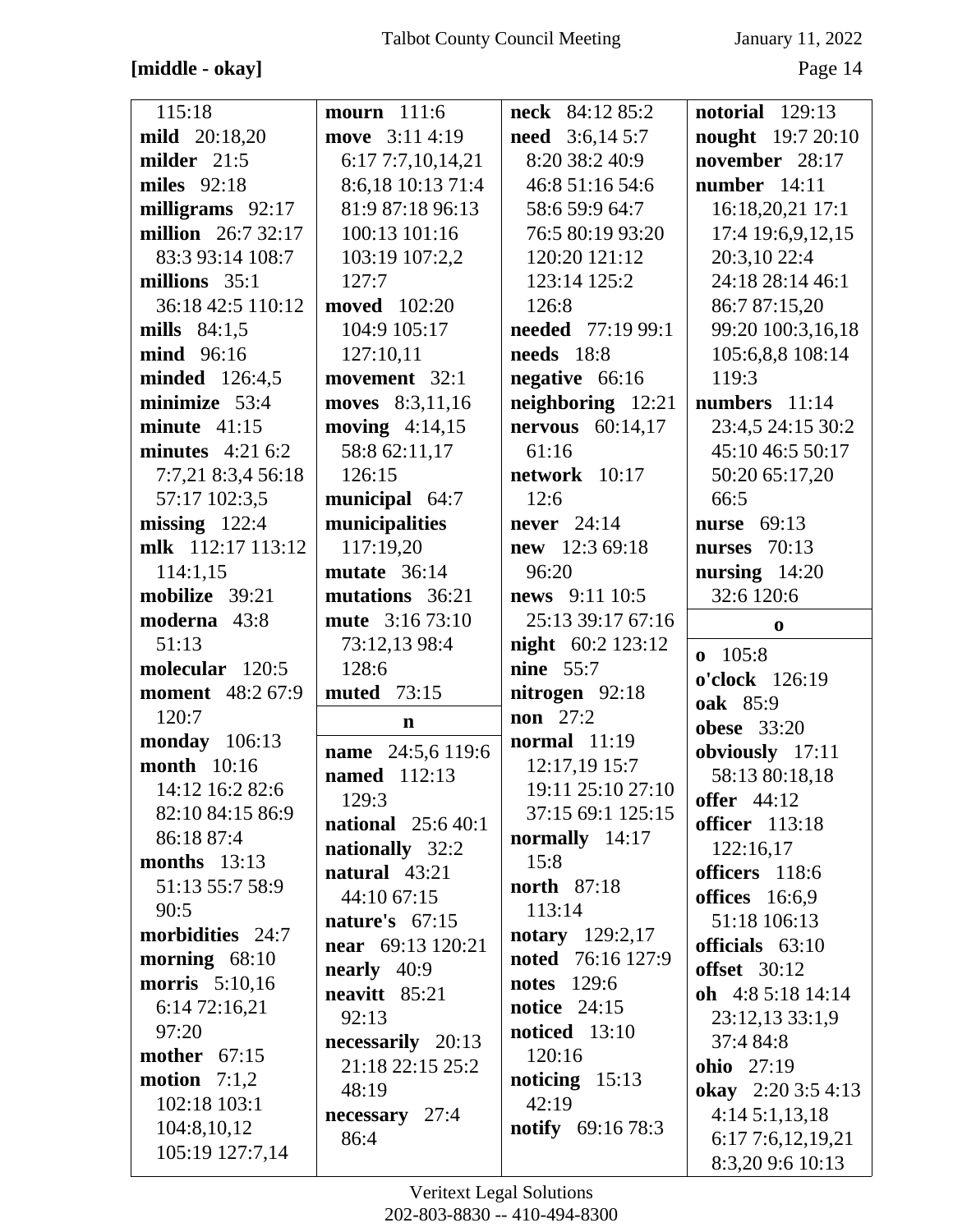## **[okay - people]** Page 15

| 18:10 20:2,15            | option 88:8 89:5,6        | 94:3<br>owners                       | <b>part</b> 31:3 39:19   |
|--------------------------|---------------------------|--------------------------------------|--------------------------|
| 58:5 60:1,8,9,11         | 90:14,16                  | 23:13<br>oxygen                      | 79:11,12 88:16           |
| 61:9 71:4,16 73:3        | optional 123:7            |                                      | 101:7                    |
| 73:15 80:16,17           | options 90:13 91:2        | $\mathbf{p}$                         | participants 102:7       |
| 81:4,14,17 87:5          | 91:13                     | p.m. 1:7 100:4                       | participate 67:3         |
| 87:12 88:12 90:21        | oral 49:4,11              | 126:21 128:8                         | particular 53:20         |
| 90:21 91:9 92:3          | order 75:21 76:3,5        | pack 1:17 4:4,10                     | 109:3                    |
| 96:8,16 98:6 99:4        | 76:11 89:21               | 4:12,175:6,10,21<br>6:16 23:18 31:19 | particularly 30:8        |
| 100:6,12 102:15          | ordered 50:7              | 35:5 37:7,21 39:3                    | 34:3                     |
| 102:21 105:19            | 112:21                    | 40:21 42:9 46:21                     | parties 129:11,11        |
| 107:13 111:3             | ordinance 94:9            | 55:17 61:20 62:1                     | partly 13:5              |
| 115:4,9 124:4,10         | organization              | 62:2,7 63:13                         | partnership              |
| 125:7 126:7,13           | 102:5                     | 64:19 73:8 77:8                      | 114:16                   |
| 128:7                    | organizations             | 86:2,15 87:5,12                      | parts 93:8               |
| old 33:4,7,13            | 15:9 56:5,7               | 88:20 89:15 90:21                    | <b>passed</b> 7:6 116:20 |
| older 33:7 52:11         | organizing 112:12         | 91:9,20 94:11,19                     | passing 111:6            |
| omicron $14:1,2,9$       | original 19:15            | 99:17,18 103:12                      | 114:20                   |
| 18:13,20 20:1,20         | 45:5                      | 103:13 104:9,11                      | <b>pastor</b> 113:19     |
| 28:5 29:16,21            | originally 88:9           | 105:3,4,17 106:10                    | <b>patch</b> 112:20      |
| 37:8,9,11,14             | 97:5                      | 106:11 111:1,3                       | patchwork 64:6           |
| 42:18 43:6,14,17         | orthopedic 25:4           | 115:4 125:17                         | patient 6:1              |
| 44:2,20 48:9             | outage 10:18              | 127:11,13 128:4,4                    | patients 26:1            |
| 53:17 67:9,16            | outbreaks 14:20           | 128:5                                | 31:18                    |
| once 6:19 71:2           | 14:21,21 15:1             | pack's 7:8 8:15                      | <b>patrick</b> 64:19,21  |
| 72:14 80:13 83:18        | outcome 129:12            | package 85:13                        | paul 104:6,13            |
| 101:4                    | outlets 47:17             | packet 105:10                        | pausing $72:12$          |
| ones 35:10 70:2          | outline 74:14             | page 50:15 107:21                    | paxlovid 49:8            |
| online 5:21              | 117:1                     | 108:1                                | pay 48:20 58:17          |
| open 51:15 53:3          | outlined 74:11            | pandemic 9:21                        | paying 13:9 76:2         |
| 67:10 102:2              | outs 93:18                | 10:3 15:1 17:7                       | pcp $49:2$               |
| 106:17 126:4,5,21        | <b>outside</b> 123:10     | 19:13 28:11 36:8                     | pcr 39:11 48:19          |
| opening 109:5            | outweighed 21:12          | 47:21 53:21 62:15                    | 70:8                     |
| 118:8,11                 | <b>overall</b> 13:12 75:7 | 64:3 120:19                          | <b>peak</b> 22:7 52:18   |
| operating 13:1           | 76:13                     | 122:15                               | peaking $53:18$          |
| operational 66:19        | overstated 23:21          | parents 60:18                        | pedestrian 80:3          |
| 68:3                     | overweight 33:20          | park 90:16                           | 80:10                    |
| operations 11:17         | 33:21                     | <b>parker</b> 102:1,6                | pedestrians 79:20        |
| 12:18 15:7 56:4          | overwhelmed               | 103:16,16 107:4                      | pemberton 41:14          |
| <b>opinion</b> 36:6 47:6 | 26:12 28:2 32:7           | 107:13 115:6                         | penetration 93:11        |
| 90:10                    | overwhelming              | 118:21 124:8                         | <b>penny</b> 123:11      |
| opportunity 108:5        | 26:18 32:8                | parking 82:19                        | <b>people</b> 5:19 10:18 |
| 115:21                   | <b>owe</b> 61:7           | parks 96:19 97:6                     | 13:17 16:8 17:20         |
| opposed $35:8,15$        | <b>owner</b> 90:17        | 98:16 100:9                          | 19:2,9,18 20:7,11        |
|                          |                           | 111:15,16                            | 20:20,21 21:1,15         |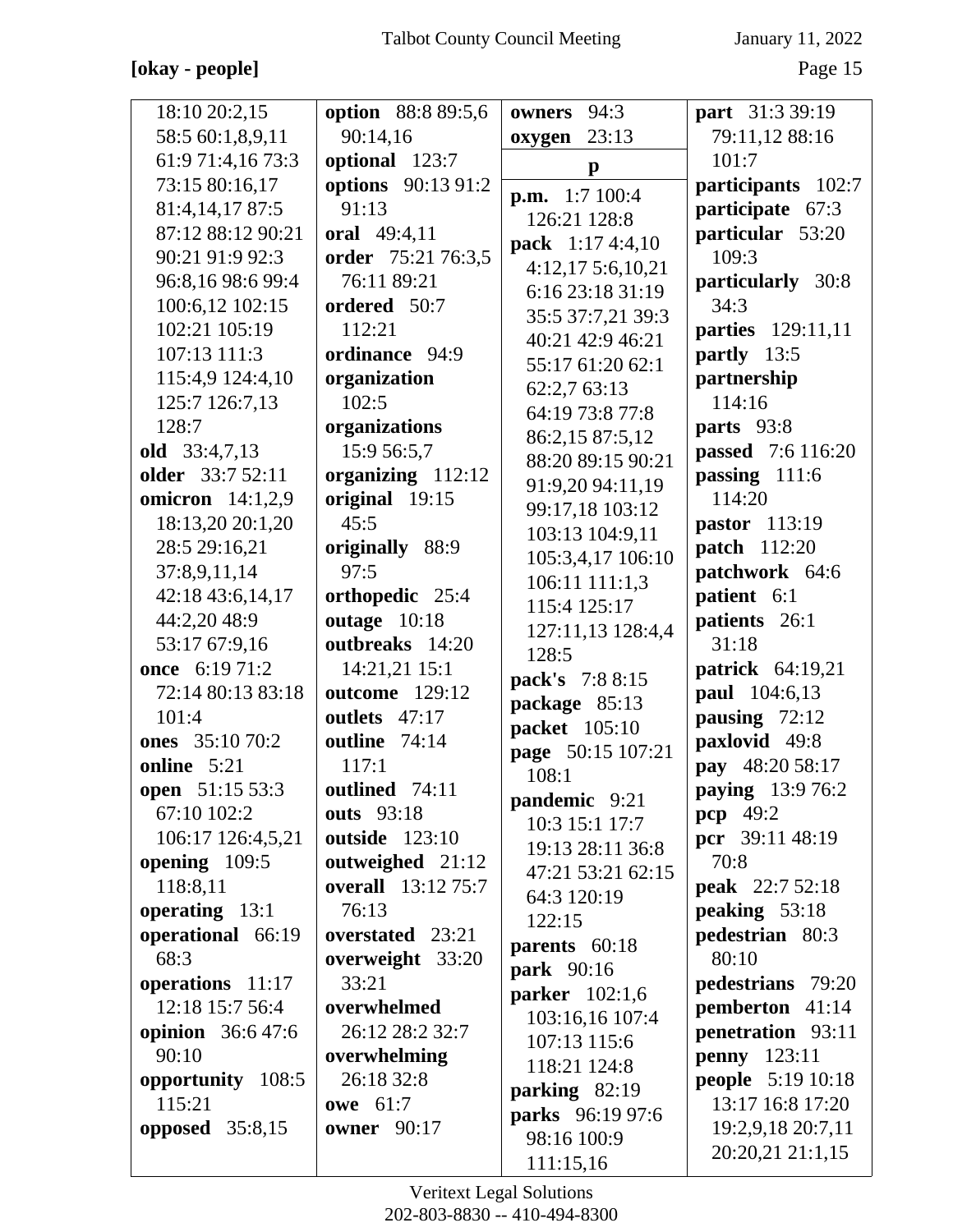## **[people - press]** Page 16

| 21:17,18,19 22:5           | persons 95:8          | please 10:10,11      | 125:21                    |
|----------------------------|-----------------------|----------------------|---------------------------|
| 23:9,16 24:6 26:6          | 113:13                | 13:7 15:12 18:12     | positivity 15:14          |
| 27:5 29:7,11,13            | perspective 13:15     | 20:16 22:1,13        | 17:10,18 65:19            |
| 29:18 31:13 32:1           | 18:20 24:12 80:14     | 26:10 28:1,1,4       | possible 57:5 69:4        |
| 32:7,8,14,18 33:1          | 123:21                | 29:2 30:4,6 43:3     | 69:5                      |
| 33:16,19 34:1,7            | pete 1:15 6:4         | 44:14,19 45:6        | possibly 77:2             |
| 34:12 35:20 38:4           | pfizer 43:7 51:10     | 46:19 47:10 49:18    | 90:19                     |
| 38:12,18 40:19             | 51:12                 | 51:3 52:1 53:16      | posted 83:18              |
| 42:19 43:1,20              | pharmacies 32:11      | 54:1 75:8,15         | postpone 114:19           |
| 44:5 45:13,17,19           | 41:13,18 49:7,12      | 91:16 95:1,12        | potentially 33:17         |
| 46:2,7,10,15               | 51:17                 | 96:17 100:1,16,17    | 46:679:10                 |
| 47:11,14 48:2,20           | pharmacy 41:14        | 102:12 103:2,3       | powerful 110:10           |
| 49:15 50:18 51:1           | <b>phd</b> 120:4      | 104:15 106:1         | powerpoint 72:17          |
| 52:2 54:8 55:12            | philadelphia          | 107:8 119:3,6        | 72:17                     |
| 57:4 59:3,3,3 60:6         | 109:13                | 121:4 122:16         | prayer 2:14,17,19         |
| 61:7 62:5 66:4             | phonetic 19:7         | 124:5                | 109:5                     |
| 100:11 110:4               | picked 122:19         | pledge $2:15,17$     | pre 115:14,19             |
| 117:6,7 121:4,17           | picture 11:18         | <b>plight</b> 109:10 | predominant 67:6          |
| 123:3                      | 27:18                 | 111:8                | preorder 113:4            |
| peper 97:21 98:13          | pictures 75:9         | <b>plow</b> 87:9     | preordered 113:7          |
| 111:15                     | pill 49:4,11          | point 17:12 22:17    | prepare 84:3              |
| <b>percent</b> 15:16,16    | pipe 93:16            | 36:3,9,12 40:21      | prepared 80:1             |
| 15:20 16:5,10,17           | pipes 95:19           | 47:11 83:9 87:14     | preposterous              |
| 16:18,20 17:4,10           | piping $87:10$        | 87:16 88:1 89:18     | 123:18                    |
| 18:5 23:9,11,15            | place 18:4 38:10      | 91:15 93:13          | presence $62:9,14$        |
| 29:6,10,12,17              | 53:7 54:9 64:14       | pointed $121:17$     | 129:9                     |
| 31:5 32:1,3 33:21          | 67:19 68:5,14         | <b>police</b> 40:19  | <b>present</b> 13:3 54:19 |
| 43:13,13 44:12             | 72:12 75:7 76:14      | 113:18 116:7         | 91:1                      |
| 45:11,11,14,17             | 113:5 126:3 129:4     | 118:2,15             | presentation 71:6         |
| 46:12 49:9 65:18           | placed 41:21          | <b>poorer</b> 110:15 | 72:6,14 73:16,19          |
| percentages 30:16          | places $40:18$        | <b>pop</b> $108:1,2$ | 74:3,5 76:17              |
| performed 18:2             | plan 74:10 76:19      | population 33:7      | 79:12 120:10              |
| periods 52:5               | 76:20 79:13 84:21     | 33:14 40:13 46:13    | presenting 85:17          |
| permission 112:7           | 88:11                 | 54:5,10 69:19        | 114:2                     |
| <b>permits</b> 85:3,3,19   | planning $104:7,13$   | <b>port</b> 79:9     | presently 56:9            |
| permitted 88:4             | 127:1,2               | portal $50:13$       | preserve 83:21            |
| <b>person</b> 19:10,16     | <b>plant</b> 82:14,16 | portion 76:10        | 84:5                      |
| 53:1 59:9 115:5,7          | 83:9,20 84:9          | 100:21 101:12        | president $3:29:17$       |
| <b>personal</b> 11:20      | 86:21 88:1 90:1       | position $44:18$     | 10:4 57:17 59:6           |
| 12:1                       | 92:16 93:3            | 60:15 61:3           | 59:20 61:6 71:19          |
| personally 59:6            | plate $92:6$          | positive 15:18       | 98:7 110:16               |
| 129:3                      | play $6:10$           | 16:5 18:4 21:19      | press 57:3 82:13          |
| <b>personnel</b> $3:107:4$ | playing $35:12$       | 24:2,18 25:5 37:3    | 102:12 107:8              |
| 127:4                      |                       | 51:2 69:15 117:14    |                           |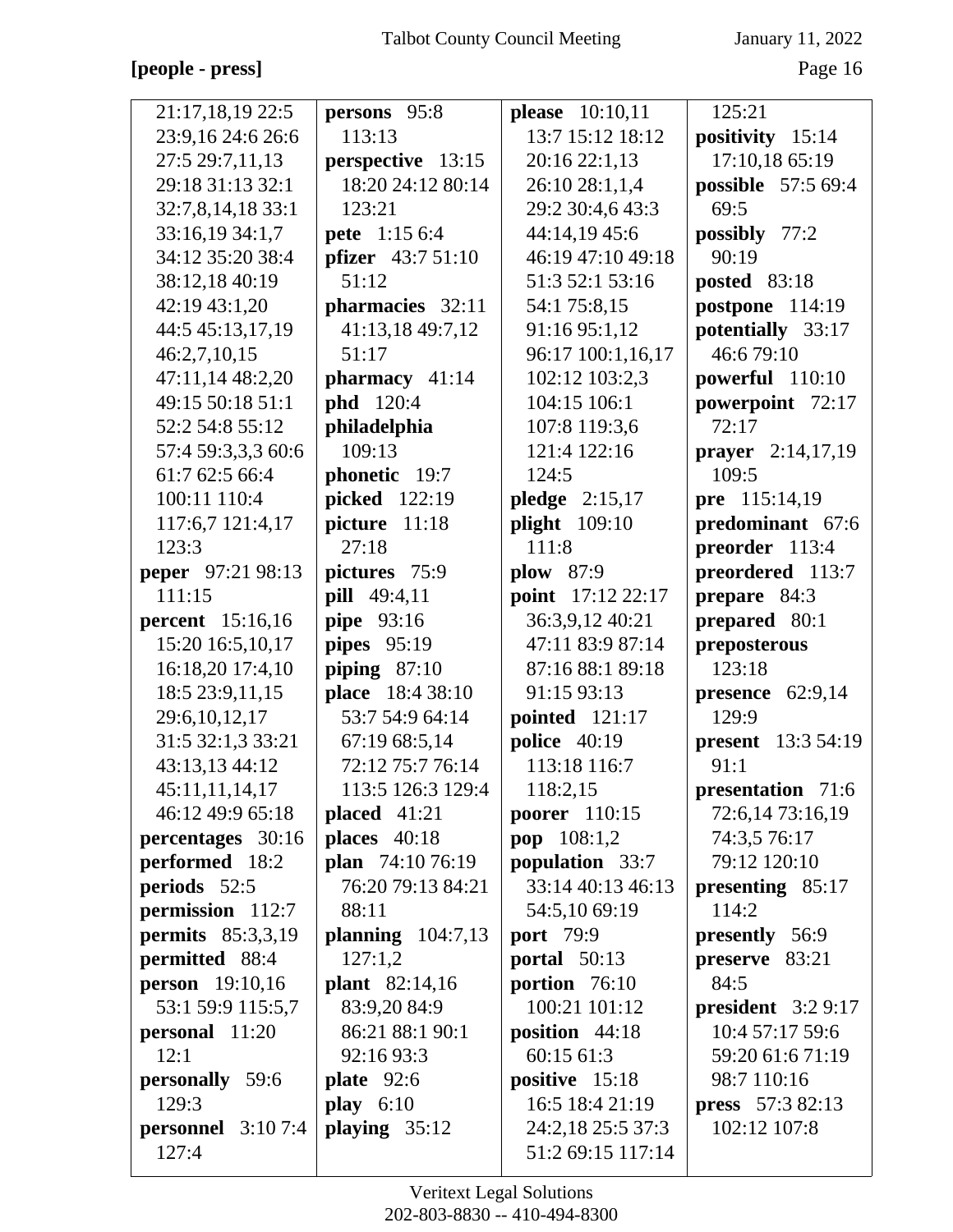## **[pressure - really]** Page 17

| pressure 96:3                     | 127:3                            | 99:21 100:3,14,15 | quickly 69:20         |
|-----------------------------------|----------------------------------|-------------------|-----------------------|
| preston 98:5                      | production 87:8                  | 102:17 107:3,5    | quitclaim 101:1       |
| 100:7,8 111:15                    | program 84:4                     | 121:14 129:2,17   | quite 13:4            |
| <b>pretty</b> 15:18 20:20         | prohibited 77:10                 | publicly 114:19   | quote 115:21          |
| 30:245:8                          | 77:12                            | <b>pull</b> 31:17 | r                     |
| prevent 69:2 84:2                 | project 75:7 76:6                | pump 82:3 85:9    | $r$ 19:7 20:10        |
| 94:1                              | 78:13 82:6,21                    | pumps 95:11       | raise 102:12 107:9    |
| preventable 29:1                  | 83:10 85:19 89:3                 | punitive 95:7     | raising $109:9$       |
| prevented 32:20                   | 91:12 96:2 97:7                  | purchase 39:9     | rallied 55:19         |
| preventing 49:9                   | projects 82:12                   | purchased 39:10   | range 16:11 85:11     |
| 122:12                            | 83:5 84:6                        | 39:11 42:7 70:7   | rapid 39:10 40:17     |
| prevention 67:19                  | promote 123:5                    | purchases 42:6    | 50:9,14 70:7          |
| previous $44:10,16$               | properties 91:14                 | <b>push</b> 50:14 | rapidly 21:12 37:9    |
| 114:12                            | 94:6,7                           | pushed 55:17      | rate 14:13 18:5       |
| previously 31:4                   | property 74:13                   | pushing $66:21$   | 31:16 37:10,10        |
| <b>price</b> 1:18 3:14            | 75:3,4,14 76:3,10                | put 18:20 21:10   | 85:15                 |
| 4:2,3 7:2,13 22:12                | 77:13 90:1,17                    | 27:18,20 60:15    | <b>rates</b> 30:11,12 |
| 22:14 64:21 73:7                  | 94:3                             | 61:2 64:14 68:14  | 45:8                  |
| 99:15,16 102:20                   | proportion 30:9                  | 82:20 87:3 96:2   | <b>rauch</b> 83:13    |
| 103:10,11 104:8                   | proportionally                   | 107:20 116:17     | ray 81:12 86:2        |
| 105:1,2,13 106:8                  | 25:15                            | 117:11,13 118:15  | 91:10 92:2,3,5        |
| 106:9 115:10,11                   | proportionately                  | 118:18 120:8      | 96:9                  |
| 127:10 128:2,3                    | 28:7                             | 122:8,10          | reached 16:4          |
| primarily 78:17                   | proposed 83:19                   | <b>puts</b> 97:14 | 24:21                 |
| primary $45:12$                   | proposing 74:2                   | putting 25:11     | <b>read</b> 26:2 84:7 |
| 46:10                             | prosperous 126:1                 | 87:10 92:9 123:21 | 99:1 100:16           |
| printed 129:6                     | protect 61:8,8<br>protected 45:1 | $\mathbf{q}$      | 105:10                |
| printers 11:21<br>prior 3:8 67:16 | protection 44:10                 | quality 84:4      | reading 96:16         |
| priority 108:17                   | 44:13 63:6                       | quarantine 68:16  | readjust 62:18        |
| privilege<br>109:7                | protocol 7:16                    | 68:20             | readjusting 62:10     |
| probably $8:15$                   | proved $63:3,5$                  | quarantined 67:2  | ready $51:11$         |
| 10:18 16:9 17:4                   | provide 9:20                     | 69:12             | 101:16 102:7          |
| 19:4 40:4 82:17                   | 12:18 77:5 79:7                  | quarter 22:8      | 117:9                 |
| 83:1,4 85:15 86:1                 | 89:17                            | question 16:15    | real $22:1482:12$     |
| 91:4,5,7,8 110:11                 | provided 101:13                  | 31:20 32:17 63:19 | 84:7 127:4            |
| problem $5:1,13$                  | provider 53:12                   | 66:12 87:13 93:2  | really 14:2,8 15:6    |
| 32:15 91:19                       | providing 76:4                   | questions 54:20   | 15:10,20 17:3,9       |
| problematic 33:19                 | provisions 97:13                 | 69:14 70:4 77:6   | 19:3,4 20:1,5,17      |
| problems 93:17                    | <b>public</b> 39:20 40:15        | 80:17 91:21 92:1  | 23:18 25:11 26:8      |
| procedures 27:2,4                 | 41:10 47:8 50:8                  | 98:21             | 46:3,14,20 47:4       |
| proceedings 2:1                   | 52:4, 10, 11, 21                 | quick 16:16 22:14 | 49:15 52:18,19        |
| process 53:8 78:8                 | 54:12,12 58:4                    | 23:18 84:7 93:1   | 56:14 57:20,20        |
| 83:15 90:9 109:1                  |                                  | 106:16 111:12     | 60:21 61:11,14        |
|                                   | 71:6 81:11 94:11                 |                   | 66:5,15,18,21         |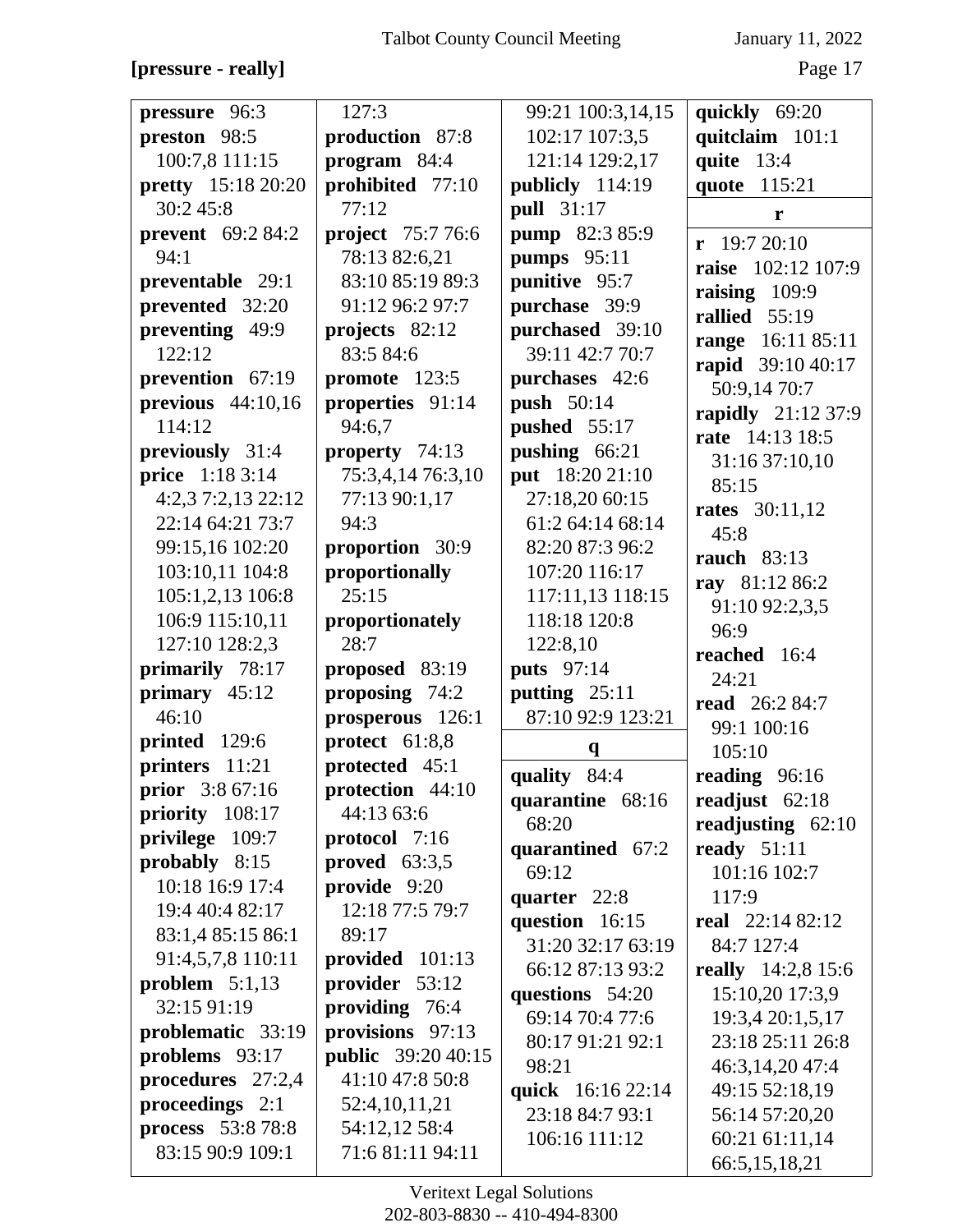## **[really - safe]** Page 18

| 69:9,21 70:5,17           | <b>reduce</b> 47:3 52:19   | reproducibility           | $17:15\,20:1,13$         |
|---------------------------|----------------------------|---------------------------|--------------------------|
| 70:20,21 92:8             | 52:20                      | 19:8                      | 21:14 26:9,16            |
| 100:8 108:20              | reenact 96:18              | <b>request</b> 53:9 71:7  | 28:15 31:11 32:16        |
| 118:8 121:4,13            | referenced 73:21           | 72:8 74:15 123:17         | 37:21 38:10 40:13        |
| 125:1,19 126:2,2          | reflecting 109:6           | requested 115:8           | 42:5 43:9,18 51:5        |
| 126:3                     | refusing $123:16$          | requesting $104:5$        | 56:12,17 57:8            |
| realms $66:17$            | regarding 71:8             | 105:6,11                  | 60:10 61:18 64:13        |
| reappointment             | 72:8 87:16 111:13          | requests 41:21            | 64:14 67:5,9             |
| 104:6                     | regime 109:11              | 42:2                      | 70:13,16 71:1,17         |
| <b>reason</b> 13:5 18:15  | region 32:3 84:9           | require 123:5             | 73:14 74:6,9,12          |
| 22:19 23:2 31:3           | 92:16 93:3                 | requirement               | 75:2,11,13 82:5          |
| 34:15 75:17 88:16         | regional 25:19             | 121:19                    | 84:20 87:11 94:19        |
| 89:12 116:5               | <b>regular</b> 2:8 12:11   | requirements              | 96:8,12 100:6,14         |
| <b>reasons</b> 3:7 83:14  | regulations 97:5           | 65:16 68:16 84:20         | 102:15 103:19            |
| rebecca $119:19$          | 97:16 116:14               | requiring $52:10$         | 107:10 124:10,17         |
| <b>rec</b> 100:10         | reinfection 44:3           | resident 41:5             | 125:10                   |
| receive 41:21             | <b>related</b> 11:6 85:6   | residents 15:17           | risk 33:3,10,15,17       |
| <b>received</b> 29:8 85:8 | 129:11                     | 18:3 30:18,20             | 34:3 35:9,15             |
| 105:16                    | relatively 30:10           | 31:6,18 41:17             | 45:21 47:13 49:13        |
| receiving $30:20$         | releases 57:3              | resolution 85:6,19        | 112:6                    |
| 49:21                     | reliable 23:7              | 94:5 100:16,18,19         | risks 35:13 36:1,1       |
| recipient 114:4,7         | relying $12:1$             | 101:6,17 102:17           | river 89:11 92:18        |
| recognize 56:2            | remain $53:1,3$            | 102:19                    | road 79:21 84:19         |
| 113:10,13,19              | 54:11                      | resolved 87:7             | 85:2,11                  |
| recommend 44:14           | remarks $101:5$            | 90:11                     | <b>roads</b> 106:18      |
| 46:14 52:6,7,16           | remember 24:5              | resource 25:17            | robust $44:13$           |
| 53:15 61:15               | 48:3 86:11 90:8            | 48:18 118:13              | roll 99:7 103:3          |
| recommendation            | 109:16                     | resources 48:13           | 104:14 105:21            |
| 52:9 53:6,9 63:17         | remembrance                | 56:10                     | 127:16                   |
| 63:21 65:2 121:8          | 111:11,21                  | respect $59:10$           | rolles $85:11$           |
| 125:7                     | remind 93:9                | respond 10:8              | <b>roulette</b> 35:12,20 |
| recommendations           | remotely 90:8              | response 10:2             | route $71:9$             |
| 64:12                     | 120:17                     | <b>rest</b> 16:3          | royal $85:8$             |
| recommended               | repeal $96:18$             | <b>results</b> 50:14 51:2 | rule 98:15               |
| 52:4 121:15               | <b>report</b> 35:2 50:20   | 116:18                    | <b>rules</b> 68:16,17    |
| reconvene 127:9           | 51:1 65:4 103:20           | return $11:5$             | run $69:193:17$          |
| <b>record</b> 6:3 96:17   | 106:20 112:10              | returned 11:7             | running $15:7,15$        |
| 100:17                    | reported 1:20              | <b>review</b> 8:9 64:21   | 16:7 58:11 72:13         |
| recorded 129:6            | 50:18                      | 65:3 83:15                | 88:16                    |
| recreation 96:19          | reporting $24:17$          | right $2:10,134:17$       | S                        |
| recs $111:15,17$          | 29:9 50:13                 | 5:3 6:12 9:12,16          | 105:8<br>$\bf{s}$        |
| rectangular 74:17         | <b>reports</b> $25:627:12$ | 10:12 11:20 12:7          | safe 2:11 34:19          |
| <b>red</b> 121:3          | representing               | 12:10 13:10 14:3          | 66:8 106:17              |
|                           | 102:4                      | 14:7 15:11 16:4           |                          |
|                           |                            |                           |                          |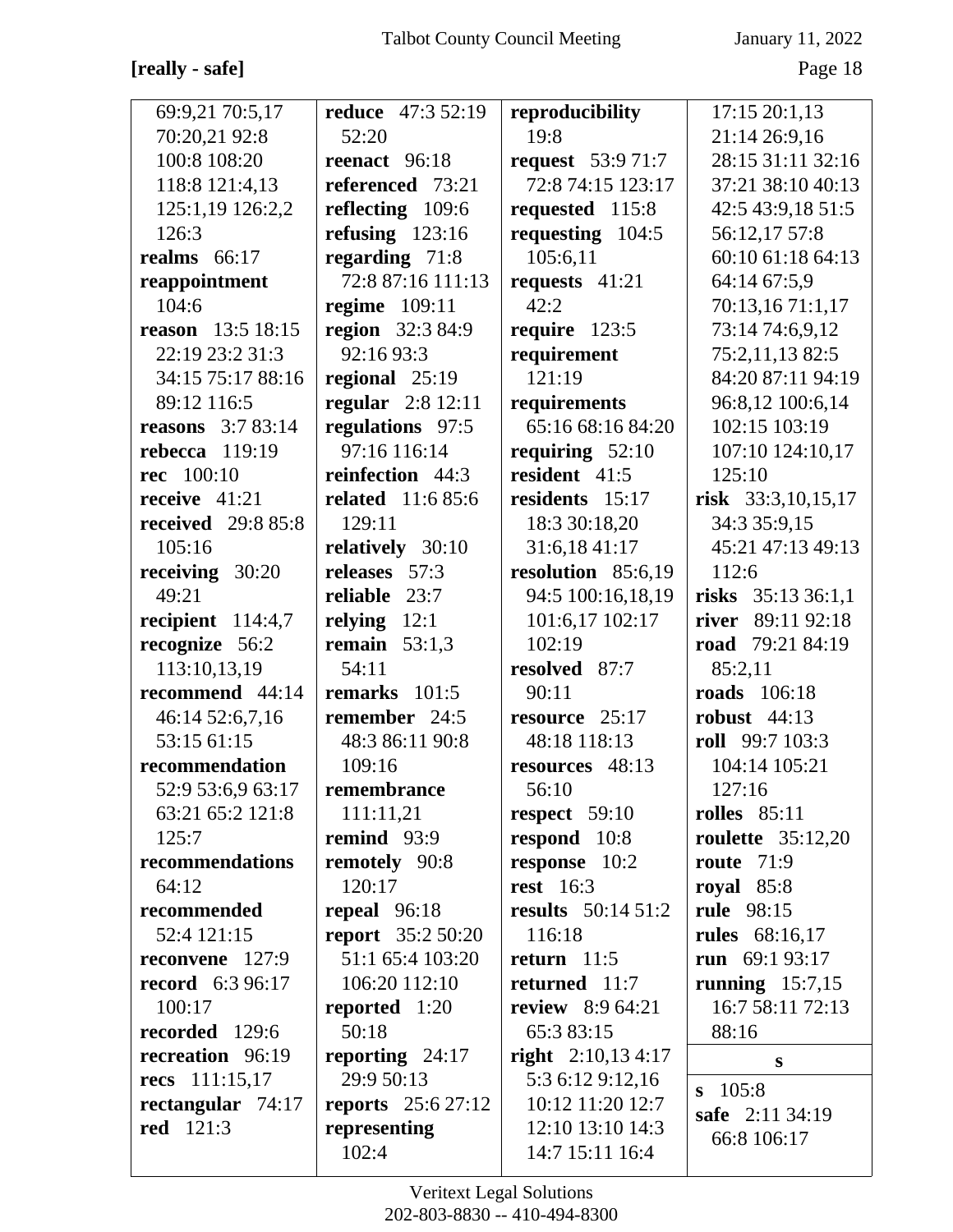**[safer - sick]** Page 19

| safer 70:3 78:19                | screwed 7:20          | 37:7 43:14 44:4    | severe 18:18 19:5   |
|---------------------------------|-----------------------|--------------------|---------------------|
| 79:15                           | se 30:20              | 67:17 83:1         | 21:11 34:4 36:17    |
| safety 40:15 52:21<br>79:3 80:2 | seal 129:13           | seeking 96:6       | 36:21 37:15 38:13   |
|                                 | search $108:3$        | seen 25:18 34:18   | severely 55:16      |
| salisbury 26:15                 | season $112:16$       | 35:4 37:11 67:11   | 56:16               |
| 31:10                           | seasonably 36:10      | 79:20              | severity 13:20      |
| sanctions 109:19                | <b>second</b> 3:13,14 | sell 41:19         | sewer 81:18 83:2    |
| 110:3                           | 43:10,18 51:12        | selling $77:13$    | 83:16 84:10,10,11   |
| sanderson 116:2                 | 64:14 102:18,21       | senate 115:16      | 85:6,20 86:7        |
| 116:17                          | 103:1 104:10,11       | sends $28:2$       | 93:20               |
| saved $41:9$                    | 104:12 105:18,20      | senior 82:19 109:8 | shafer 71:15,18,21  |
| saw 22:6 28:17                  | 127:15                | seniors 33:9       | 72:18 73:3,14       |
| 42:18 66:16                     | seconded 7:2          | 109:14             | 77:15 78:12 79:4    |
| saying $21:16$                  | seconds 122:9         | sense 13:8 16:8    | 80:5,20 81:6        |
| 27:21 28:1 32:6                 | secretary $3:15,17$   | 33:3 34:8 39:14    | share $66:3$        |
| 59:2 62:3 63:11                 | 3:19,214:2,46:18      | 58:9,11 60:13      | sharing $12:2$      |
| 66:5                            | 7:1,8,17,18 8:19      | 61:1 80:4 108:17   | shellfish 89:10,11  |
| says 119:10                     | 53:13 96:15,18        | sensors $96:3,3$   | sheriffs 118:4      |
| 121:15,16                       | 97:1 99:7,9,11,13     | sent 69:12         | shipping $87:8$     |
| scale 21:10                     | 99:15,17,19 100:2     | separate $45:9$    | shore 25:19 26:16   |
| scanners 11:21                  | 100:15,18 101:3       | 97:15              | 29:9 30:1 31:9      |
| scenarios 87:16                 | 102:16 103:2,4,6      | separates 97:13    | 50:3                |
| scheduled 82:1                  | 103:8,10,12           | september 129:20   | short 17:19 35:9    |
| school 15:8 65:21               | 104:14,16,18,20       | sequence 23:14     | 35:15 76:7          |
| 66:14,20 67:2,21                | 105:1,3,21 106:2      | series 45:12 46:10 | shortages 26:19     |
| 68:2,2,4 69:16,17               | 106:4,6,8,10          | 46:16              | shot 32:9 59:12,18  |
| 70:11,14 75:11                  | 124:11,14 126:7,9     | serious 58:17 59:7 | 63:1,2              |
| 77:10,12 78:4                   | 127:15,17,19,21       | 125:10             | shots $45:463:7,12$ |
| 79:16,17 109:8,14               | 128:2,4               | serve 31:13 94:7   | <b>shout</b> 114:14 |
| 111:20                          | section $97:15$       | served $30:13$     | show 13:12 20:19    |
| schooling 66:17                 | 127:8                 | servers $12:6$     | 21:10 28:12,14      |
| schools 14:21 17:9              | security 34:8         | services $12:19$   | 34:7 73:2 74:7      |
| 53:1,3 65:12,13                 | see 5:11 12:8 18:1    | 27:12 108:19       | showing $59:17$     |
| 66:1,6,19 67:4,6                | 36:13 37:3 38:20      | session $3:37:3$   | shows 28:14 34:18   |
| 67:10,12,18 68:9                | 39:15 44:1 50:19      | 97:8,12 115:11,14  | 42:21 43:7 44:20    |
| 68:9 69:1,3,9 70:9              | 57:3 71:2 72:16       | 116:6 118:4,11     | sic $75:1$          |
| 71:7 112:8,8                    | 72:17,21 73:1         | 124:13 126:11,16   | sick 16:9 17:21     |
| 120:6,6                         | 75:16 80:2 91:12      | 126:21 127:1,3     | 19:10,16 20:5       |
| schrader 53:13                  | 91:13,13 95:6         | set 90:5 129:4     | 21:18 23:1,10       |
| science 63:3,5,9                | 108:1,7,13 116:16     | setting 6:3 16:6   | 26:21 27:17 29:16   |
| scientist 122:2                 | 125:8                 | settings $52:12$   | 38:21 39:1,1,2      |
| screen 102:13                   | seeing $15:221:1$     | settled 87:21      | 47:14 48:10 49:1    |
| 107:9                           | 22:3 25:15 28:16      | seven 20:4 50:4    | 49:12 52:2 53:2     |
|                                 | 29:5 33:11 34:12      | 105:9              | 58:5,6,19,19        |
|                                 |                       |                    |                     |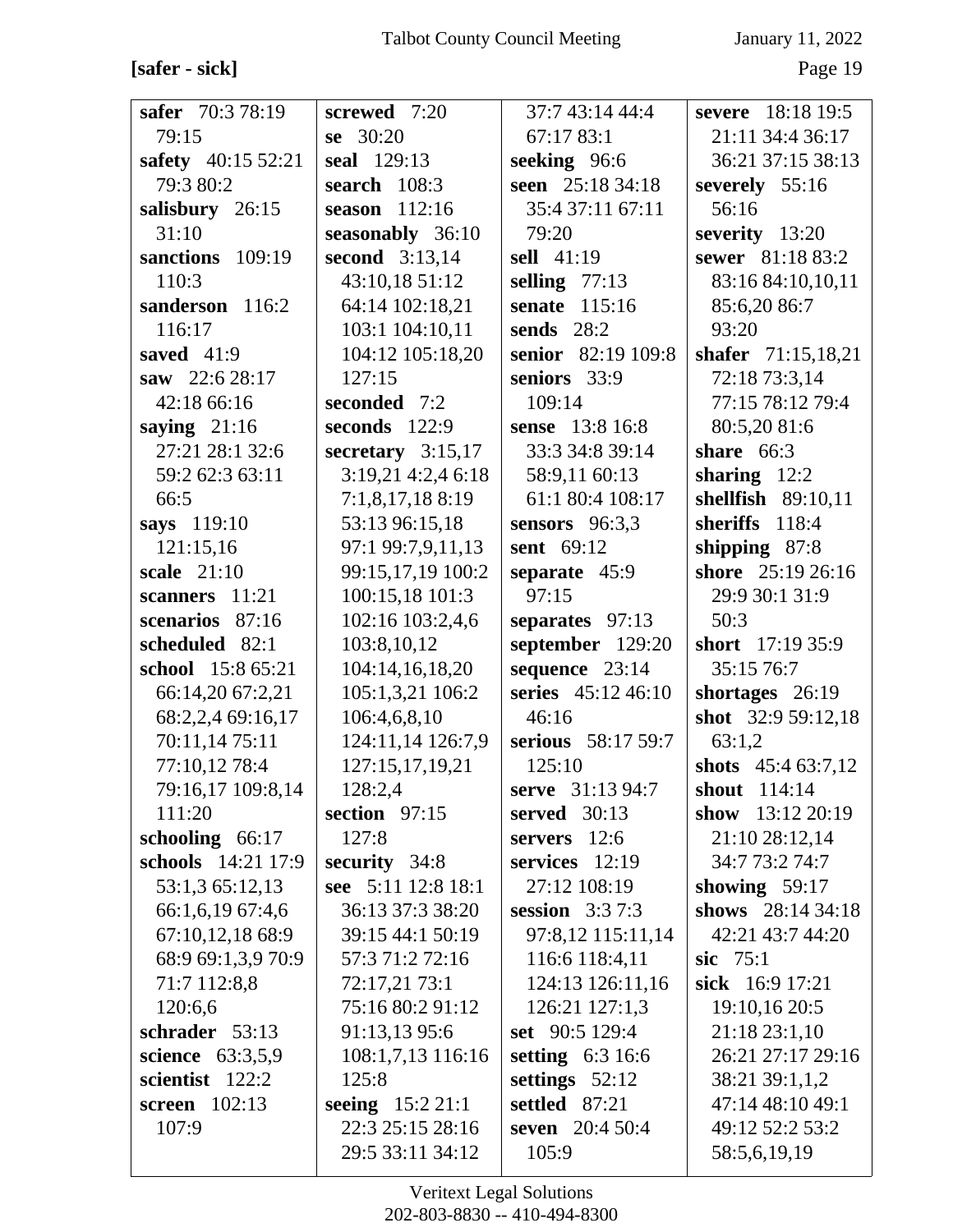# **[sick - straight]** Page 20

| 122:11                | slides $20:19$     | specifically 28:9   | started $6:15$ 14:5 |
|-----------------------|--------------------|---------------------|---------------------|
| sickness 58:14        | slope 28:18        | 30:18 43:7 70:8     | 15:6 24:17 82:4     |
| side 34:17,20 35:8    | slowly $49:6$      | speed 81:5          | 115:19 118:12       |
| 115:16                | small 10:19 39:6   | <b>spent</b> 123:10 | starting $83:2$     |
| signature 129:15      | 57:12 74:10 75:5   | spies 104:7,13      | state 11:5 16:4,4   |
| significant $15:13$   | 75:18 76:5,10      | spiked 66:5         | 40:2 42:1 49:6      |
| 31:3 34:21 43:15      | 89:2 117:8         | spoken 93:4         | 50:1 54:4 63:11     |
| 45:3 54:11 67:17      | smart 60:12,13     | sponsor $114:15$    | 64:4,5 71:7 72:7    |
| significantly         | 61:1               | sponsors $114:12$   | 74:1,15,21 76:1,9   |
| 89:16                 | sniffles $58:12$   | spots $13:2$        | 76:17 78:16 79:7    |
| similar $16:330:2$    | snow $67:1487:2$   | spray 83:16 88:18   | 79:12 90:16         |
| 43:8                  | 116:9              | 89:5 90:1,15,20     | 116:14,18 129:1,2   |
| simple 10:10,11       | society 38:3 53:11 | sprayed 90:4        | statement 126:10    |
| 68:1                  | 54:6 62:14         | spread 14:9 67:7    | 126:12 127:5        |
| single $24:19$        | software $12:12$   | spreading $21:13$   | statements 124:12   |
| $sir$ 63:16 81:13     | sole 88:1          | 35:10,18 37:9       | 124:13              |
| 91:4 94:15 111:2      | solo $63:7$        | spreads 19:18       | states $112:3$      |
| 111:2                 | solution 89:21     | 21:7                | station $82:485:9$  |
| siren 120:21          | somebody 107:12    | spring 13:16 91:6   | statistic 30:7      |
| sit $48:260:185:11$   | 117:9 119:1        | 91:11 95:13         | statistics 30:16    |
| site 39:18 50:2       | somewhat 65:14     | 109:12              | 31:12 59:17 60:3    |
| sites 40:3 50:3       | son $69:15$        | st $82:1483:294:8$  | 122:6               |
| sitting $27:1395:2$   | soon $54:1571:2$   | 101:1,9             | status $70:10$      |
| situated $72:15$      | 77:3 85:17 92:14   | staff $3:712:2$     | stay 49:1 58:5,19   |
| situation 10:1        | sorry 14:14 67:13  | 26:19,20 27:16,17   | 67:2 118:18         |
| 17:13 28:6 48:12      | 71:12,12 78:12     | 32:5,6 48:20 69:8   | 125:20              |
| 58:18 66:13 72:4      | 80:20 94:17 100:7  | 72:3 77:18 125:1    | steer 126:7         |
| 80:7,12 81:3          | 115:3,6 127:13     | 127:2               | stenographic        |
| 125:10                | 128:5              | staffing $15:10$    | 129:6               |
| situational 10:15     | sounds $7:592:14$  | 27:7 40:14          | stenographically    |
| $\sin$ 2:7 24:7 51:16 | 115:16 118:5       | stage 36:8,9 64:16  | 129:6               |
| 58:9 126:19           | 126:13             | staged 6:5          | step $122:14,14$    |
| size $69:18$          | south 18:15        | stamp $3:104:20$    | stick 35:21         |
| skeleton 117:1,16     | 109:10,19 110:5,7  | 5:2,9 55:1,3 57:19  | stipulations 129:8  |
| skewing 30:3          | 111:8,9            | 73:10 103:20        | stock 41:13,15      |
| slide 10:13 13:7      | speak 12:9 57:17   | 104:1 105:5         | stocks 109:20       |
| 15:12 18:12 20:16     | 58:7 66:9 68:8     | 106:12,21           | stone 105:20        |
| 22:1 26:10 28:4       | 102:3,7,9,11       | stand $2:13$        | stop $8:19,1928:2$  |
| 28:10 29:2 30:4       | 107:7,8 115:8      | standards 26:14     | 93:11 112:17        |
| 43:3 44:19 45:6       | speaking 93:3      | 101:14              | storage $90:2$      |
| 46:19 49:18 51:3      | 110:7              | standpoints 87:20   | stored 90:3         |
| 52:1 53:16 54:1       | special $31:7$     | stands $77:3$       | storm $75:5$        |
| 73:2,18 74:7 75:8     | specific $26:17$   | start 73:5 82:1     | straight $5:7$      |
| 75:15                 |                    | 83:1 119:13         |                     |
|                       |                    |                     |                     |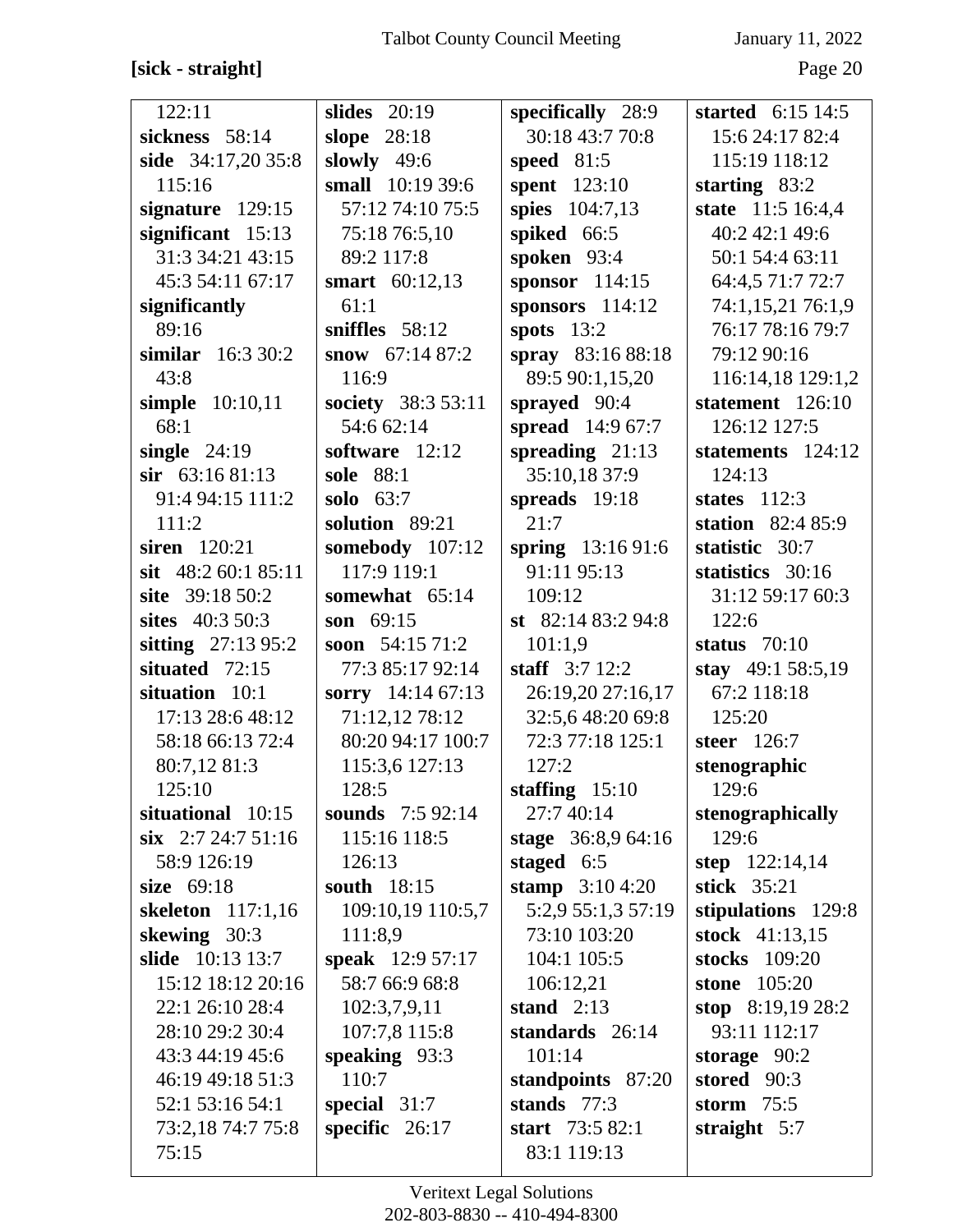# **[strain - thing]** Page 21

| strain $37:13$                     | 115:11 125:12             | talbot 1:1 9:1 10:1                   | terrific $5:16$                     |
|------------------------------------|---------------------------|---------------------------------------|-------------------------------------|
| strategic $127:2$                  | surge 28:6 52:18          | 13:13 15:14,21                        | test 15:14 17:18                    |
| strategies $67:19$                 | 53:20                     | 18:2 28:9 30:11                       | 24:1 25:5 39:3                      |
| street 79:9 101:12                 | surgery $23:12$           | 30:18,19 31:5,15                      | 50:14                               |
| streets 123:12                     | 25:4                      | 31:18 33:12 41:6                      | <b>tested</b> 48:10 49:16           |
| stress $25:12$                     | surging $13:10$           | 41:11 45:7 56:7                       | 69:15                               |
| stressed 26:9                      | 14:2                      | 71:6 92:10 96:19                      | testimony 110:10                    |
| stretched 27:16                    | surprise 117:12           | 100:20 108:8                          | <b>testing</b> 16:5 17:20           |
| stretcher 56:20                    | surprising 30:8           | 129:3                                 | 18:7,9 39:12,18                     |
| strong $65:15$                     | surrounding               | talk $19:11,1260:1$                   | 40:3,17 48:11,12                    |
| struggling $15:10$                 | 30:13 31:16               | talked 17:2 18:16                     | 48:16,17,21 68:18                   |
| student 69:13,18                   | surveillance 51:1         | 41:1 42:16 95:4                       | 68:18,19                            |
| 70:15                              | survey $84:17$            | talking $17:723:19$                   | tests 15:16 16:11                   |
| students 68:19                     | 107:19 108:4              | 38:7 48:4 75:18                       | 17:19 18:2 39:10                    |
| 69:5 111:20 112:5                  | 109:1,4                   | 75:19 80:10 81:21                     | 39:11,13 40:6                       |
| 113:3,9                            | survive 36:15 47:3        | 122:3 125:6                           | 48:19,19 49:19                      |
| study 65:14 79:3                   | 126:1                     | target $87:3$                         | 50:7,9,19 69:11                     |
| 80:2                               | susan $72:13$             | taught $120:5$                        | 70:8                                |
| stuff $60:1992:10$                 | suspended 11:4            | taxed $27:17$                         | thank 2:18 5:9,17                   |
| 115:14 125:19                      | swale 75:13               | tcps $70:14$                          | 9:16 10:14 14:14                    |
| submit 86:8 96:1                   | swift $14:9$              | teacher $113:18$                      | 20:16 42:9 54:18                    |
| submitted 88:8                     | symptoms $21:3$           | teachers 53:2                         | 55:3 57:10,16,19                    |
| submitting 96:2                    | system $21:21$            | technically 29:14                     | 61:19 63:13 65:5                    |
|                                    |                           |                                       |                                     |
|                                    |                           |                                       |                                     |
| subordinate<br>118:16              | 38:14 50:21 56:15         | techniques 59:1                       | 65:6 69:7,8,21                      |
|                                    | 57:9 82:3 84:11           | teenagers 51:9                        | 70:4,5 71:3,18,20                   |
| sudden $14:9$                      | 93:5,8,12,20              | tell 5:5 6:21 59:14<br>92:6 119:5     | 71:20 73:17 81:6                    |
| summary 78:7                       | 95:10 96:5                |                                       | 81:8,8 91:20                        |
| sump 95:11                         | systems $11:3,5,6$        | telling $18:632:8$                    | 96:10 97:1 98:9                     |
| suppliers 113:6                    | 11:10 25:12 30:21<br>47:4 | 59:20 86:16<br>121:13                 | 98:20 99:19 101:3                   |
| supply 42:4 51:19<br>121:12        |                           | tells 120:13                          | 101:19 103:14,16                    |
|                                    | t                         |                                       | 106:19,21 107:17<br>110:19 114:11   |
| support $76:12,13$<br>98:18 109:18 | $t$ 105:8                 | temple $109:13$<br>temporary $52:14$  | 115:4 118:20                        |
|                                    | tail 18:9                 | 64:5 74:14                            |                                     |
| supportive 78:13                   | take 3:16 38:1            |                                       | 123:19 124:5,6                      |
| supposed 50:3                      | 54:19 59:7 61:17          | ten $15:1620:4$                       | <b>thanks</b> $54:2171:1$<br>96:9   |
| 116:8                              | 61:17 76:14 87:17         | 50:4 51:16<br>tend $34:4$             |                                     |
| suppressed                         | 91:4 95:8 98:8            | tends $41:14$                         | thanksgiving<br>14:18               |
| 109:11                             | 99:2 107:19 108:2         |                                       |                                     |
| sure 13:9 18:11<br>24:5 38:8 40:19 | 112:6,18 117:14           | term 34:17 35:8,9<br>35:13,15,21 36:1 | therapeutics 49:3                   |
| 42:14,14 58:4,18                   | 123:6 128:5               | terms $11:16 16:11$                   | thing $2:12$ 16:16<br>18:11 21:5,16 |
| 59:14 72:13 77:3                   | taken 23:17 48:16         | 28:5 45:1 46:6                        | 28:13 33:18 42:14                   |
| 77:16 80:1 97:4                    | 89:13 113:5               | 48:19 68:15                           | 42:14 58:20 65:11                   |
| 98:12 101:7                        | takes 27:14 56:18         |                                       | 71:5 78:3 81:9                      |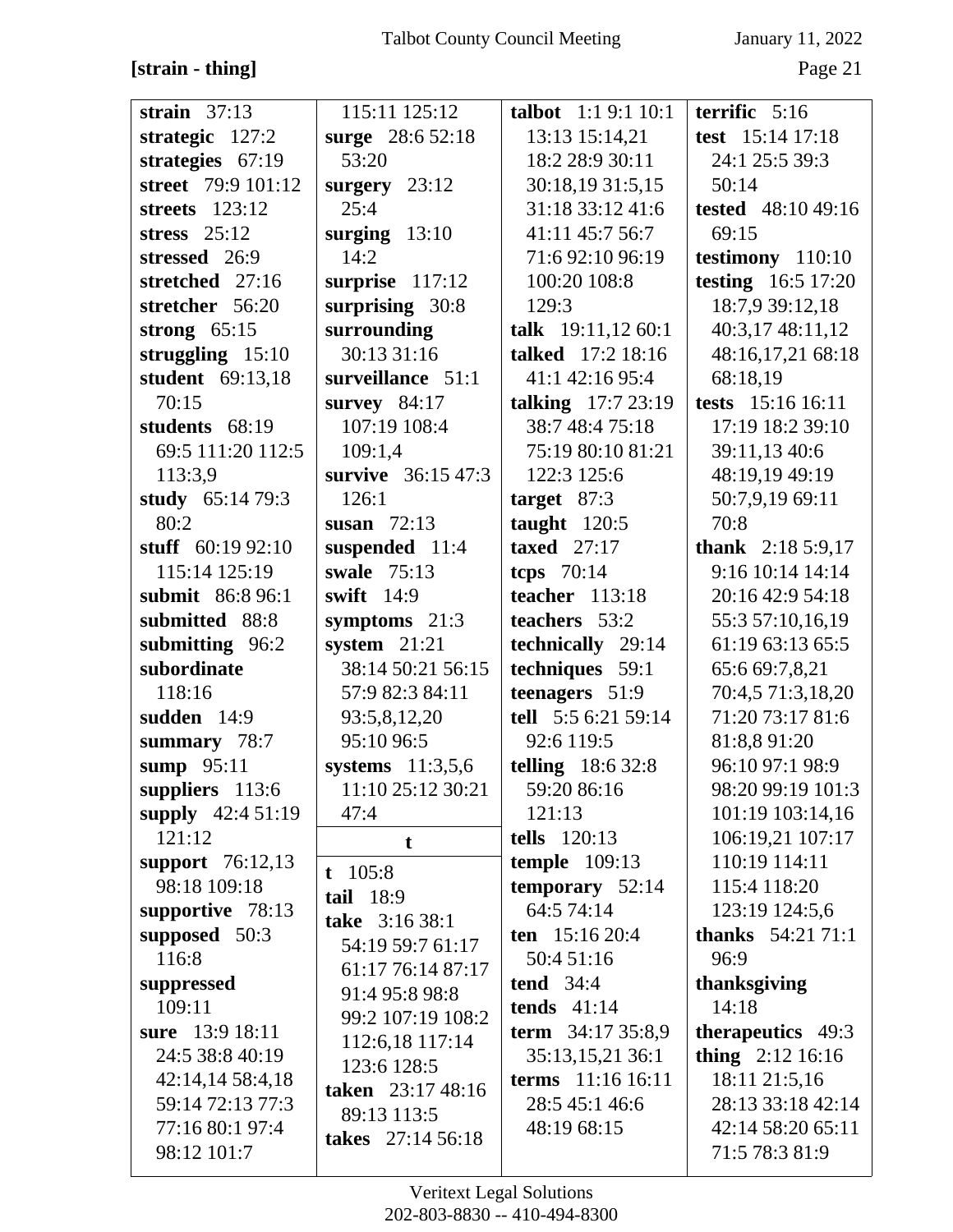# **[thing - unfolds]** Page 22

| 85:5 95:16 119:20         | <b>tied</b> 93:19                 | 86:21 94:7 101:8                    | 89:16 90:18 97:5                  |
|---------------------------|-----------------------------------|-------------------------------------|-----------------------------------|
| 123:16                    | tight $115:9$                     | 101:11,12,14                        | 123:6                             |
| things 11:15 20:7         | time 3:7 8:8 13:14                | 111:16                              | tuesday 100:4                     |
| 23:18 26:13 27:1          | 14:4,10 17:3                      | towns 111:18                        | 126:19                            |
| 42:11 48:3 49:16          | 28:15 30:21 43:9                  | traditionally                       | tuned 118:18                      |
| 50:16 61:16 62:18         | 43:9,10 48:6,8                    | 15:15                               | tutu 109:6,8 110:6                |
| 65:20 66:1 69:20          | 52:14 55:5 56:1                   | traffic 80:3,7,11                   | 110:14 111:7                      |
| 70:3 83:8 89:16           | 61:17,17 64:6                     | transcribed 129:6                   | two $12:1614:5$                   |
| 95:21 99:1 108:18         | 67:20 68:8 81:21                  | transcript $2:1$                    | 19:17 22:10 27:8                  |
| 108:20 113:7              | 90:17 91:5 100:1                  | transcription                       | 33:8 40:8 45:4,13                 |
| 117:5 123:21              | 101:21 102:16                     | 129:7                               | 56:4,6,21 63:7                    |
| 125:20                    | 106:16 108:9                      | transfer $100:19$                   | 70:12 86:6 92:16                  |
| think $4:15,196:5$        | 109:18 110:20                     | transitioned 13:18                  | 92:17 93:3 104:2                  |
| 23:8 28:2 34:2            | 111:9,10 115:17                   | transmissible 21:6                  | 123:1,11                          |
| 35:5,19 36:7 38:6         | 117:5 129:4                       | transmission 52:5                   | tying $95:10,11$                  |
| 38:11 52:13 55:8          | times $14:6,13,16$                | 67:1868:4                           | type 23:14 94:9                   |
| 58:8,10 63:3 64:5         | 16:1 17:17,19                     | transmitted 67:12                   | 95:7                              |
| 64:12,16 70:1             | 25:16 44:3,21                     | trappe $87:19$                      | u                                 |
| 71:11,11,12 80:5          | 56:20                             | treat $57:6$                        | $uh$ 4:8                          |
| 81:1,1 86:11 87:2         | <b>tired</b> 47:21 120:17         | treatment 82:14                     | ultimate $59:15,15$               |
| 87:21 88:9,11             | today 14:12 22:5                  | 83:9,20 84:9                        | ultimately 21:8                   |
| 89:8,15 90:15             | 26:15 39:17 40:8                  | 86:21 92:16 95:10                   | 75:17 84:19 88:13                 |
| 101:9 108:7,11            | 40:10 50:12 86:17                 | treatments 49:3                     | 89:9                              |
| 117:11 118:3              | 115:13                            | trees $122:4$                       | ums $25:7$                        |
| 120:12,14,18              | told 20:4 39:14                   | trenches 92:7                       | unanimous $8:4,12$                |
| 121:18 125:5              | 40:10 110:1                       | <b>trend</b> 24:16                  | 8:17                              |
| thinking $5:157:15$       | $tomorrow$ 115:12                 | trending 16:3                       | unauthorized                      |
| thinks $61:14$            | 118:12                            | tri 111:21                          | 93:11                             |
| thirty $122:9$            | <b>ton</b> $105:14$               |                                     |                                   |
|                           |                                   | tried $42:3$                        |                                   |
| <b>thomas</b> $64:2065:3$ | tonight $9:774:4$                 | tries 119:15                        | unaware $79:1$                    |
| 97:2,4 101:4,7,19         | 74:20 99:6 120:9                  | triple $105:9$                      | unchanged 97:14                   |
| thought 89:6              | 124:18,20 125:3                   | true $20:1837:14$                   | undergoing $12:7$                 |
| 116:13                    | tons $105:7$                      | 49:17 56:16 129:7                   | underlying $24:8$                 |
| thoughts $35:6$           | top $75:10121:3$                  | truly $21:1936:21$                  | 33:5                              |
| thousands 42:6            | topic $72:1$                      | 57:4                                | understand 16:17                  |
| threat $54:12$            | total 46:7 92:17                  | try $2:11\ 61:7$                    | 47:20 88:12 110:6<br>110:8 120:18 |
| <b>three</b> 16:1 41:4    | 105:14,16                         | 66:19,20 81:16                      |                                   |
| 45:5 102:3 105:16         | tough 34:6 57:14                  | 85:18 90:14 94:15                   | understanding                     |
| 119:15                    | 60:8                              | 94:15,17                            | 64:17 77:17,20<br>78:12 79:4 80:6 |
| thriving $89:19$          | touring $109:9$                   | trying $5:6,20$                     | 80:11                             |
| thumbs $4:6,7$            | tournament                        | 12:14 16:19,19                      | understands 58:5                  |
| thursday 67:14            | 114:16                            | 22:17 24:9 40:14                    |                                   |
| <b>tidal</b> 26:14        | town 76:19 78:13<br>79:7 80:13,14 | 47:15 50:6 60:10<br>61:2 80:20 85:2 | underway 83:7<br>unfolds $81:3$   |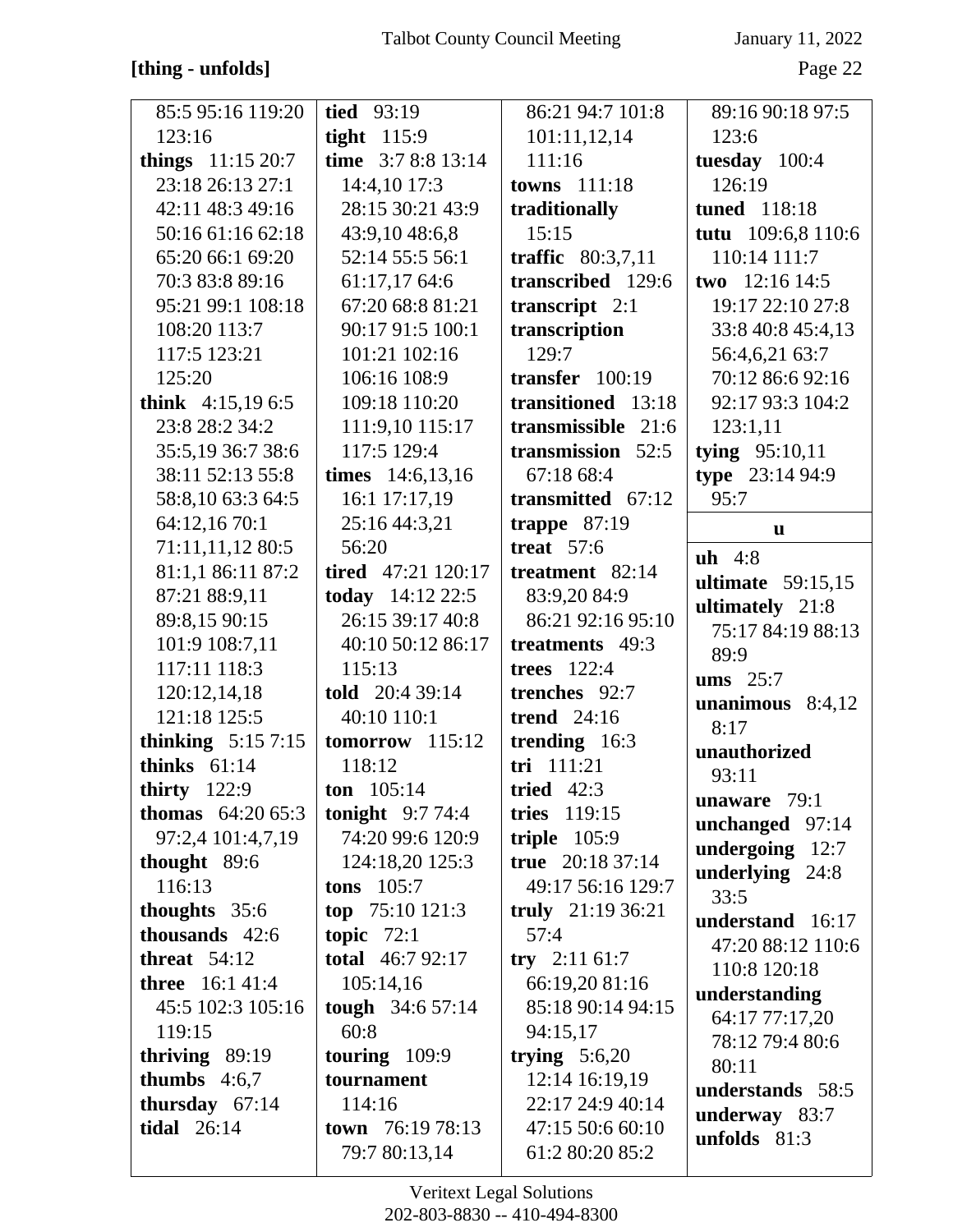## **[unfortunate - welcome]** Page 23

| unfortunate         | 46:9,16 51:21              | vividly $109:17$                    | washington        |
|---------------------|----------------------------|-------------------------------------|-------------------|
| 121:20              | 63:3 67:1 121:13           | voice 108:12 109:3                  | 121:19            |
| unfortunately       | vaccination 14:5           | volunteers 114:6                    | wastewater 82:14  |
| 31:1                | 30:11,12 31:15             | vote 7:9,11 8:15                    | 83:9,19 84:9      |
| unheard $15:20$     | 44:13,17 45:12             | 80:1 102:19 103:2                   | 86:20 92:9 95:9   |
| unique $65:14$      | 46:4 47:7 51:4,6           | votes $7:14$                        | 125:19            |
| unit 105:13         | 51:10 65:16                | <b>vulcan</b> 105:12,20             | water 75:5 83:16  |
| <b>united</b> 13:17 | vaccinations 15:5          | W                                   | 84:4 88:19 89:4   |
| 112:2               | 29:8 43:5 45:8             | $w 1:17$                            | way 5:12 17:6     |
| university 109:13   | vaccine 46:16              | wait 27:5 70:11                     | 48:13 57:5,11,12  |
| unknown $36:1,1$    | 51:15 121:11               | waiting 7:8 8:14                    | 64:8,10 69:1      |
| 119:10<br>unmuted   | vaccines 34:18             | walgreens 41:3                      | 74:12 75:2 84:20  |
| unquote 116:1       | 42:21 51:18 54:7           | walk 125:8                          | 89:18 108:15      |
| unvaccinated        | vacuum 96:3                | wander 123:12                       | 116:17 129:11     |
| 29:12 30:3,10       | variant 13:14,17           | wane 43:15                          | ways 47:5 60:16   |
| 32:3,5,14 33:13     | 18:13 21:6 22:7            | waned 34:13                         | we've 14:12,15    |
| 35:16 45:20 46:4    | 43:2,6                     | wanes $43:11$                       | 15:21 16:3 18:16  |
| 46:10 63:4          | variants 18:16             |                                     | 24:14 25:18 28:12 |
| update 8:21 9:13    | variety 31:13              | want 2:3 4:14,18                    | 35:4 36:7 42:1,3  |
| 9:20 10:16,20       | various 31:14              | 4:19 5:14 6:14,18                   | 45:14 48:3 50:7   |
| 81:10 91:8 92:4     | 47:17                      | 6:19,21 7:16,17<br>8:13 9:6 10:15   | 55:10 64:2 68:7   |
| 116:12 118:11       | 113:6<br>venders           | 13:12 17:3 20:8                     | 79:20 83:21 93:6  |
| updates 86:3        | version $97:9,10$          |                                     | 102:1 112:18      |
| upgrade $47:12$     | <b>versus</b> 37:8 45:4    | 28:20 41:7 43:4<br>46:14 47:11 48:2 | 125:20            |
| upgrades $101:13$   | 69:17                      | 49:15 51:20 52:3                    | wear 47:8,10,18   |
| 101:15              | vertical 28:19             | 55:1 56:2,5,14                      | 52:3,4 59:10      |
| upgrading 47:12     | vice 110:16                | 57:7,10 58:4 60:6                   | weather 106:16    |
| ups 60:21           | view $73:2074:7$           | 64:13 69:21 70:6                    | web 12:12 107:21  |
| upsetting 123:3     | views $59:4$               | 80:8 81:2 91:12                     | 108:1             |
| urge 53:14 120:10   | vine $91:1295:6$           | 91:13 94:13 95:5                    | webex $1:10$      |
| usda $93:6$         | <b>virtual</b> 2:5,11 17:9 | 97:2 101:4 107:18                   | week 12:16 14:15  |
| use 11:19 17:8      | 53:4 60:10 66:14           | 110:9 111:12                        | 14:17 22:9 40:4,5 |
| 19:6 39:11 41:9     | 66:17 99:6 101:21          | 112:6 113:19                        | 51:7,16 81:20     |
| 58:10 67:21         | 124:18,19 126:20           | 114:11,14,18                        | 82:4 84:2 94:16   |
| users $89:17$       | virtually $116:4$          | 117:7,21 119:20                     | 94:17,19 116:8,15 |
| usual $13:5$        | <b>virus</b> 2:6 36:10     | 120:7 125:1,12                      | weekly 56:8       |
| utilities 87:6      | 37:12 45:5 122:10          | wanted 10:19 11:9                   | weeks 2:7 40:8    |
| utility $114:13$    | 124:3                      | 18:19 28:13 36:3                    | 54:16 58:2 88:5   |
| $\mathbf{V}$        | viruses $36:11,12$         | 50:11 86:6 98:1                     | 116:10 118:4      |
| vaccinated 28:1     | 36:13                      | 114:9 118:10                        | 123:1 124:19      |
| 29:13,15,19 32:18   | visit 116:1                | warning 96:5                        | 125:3             |
| 34:10,11 35:9,14    | visited $116:3$            | washed 105:9                        | weigh $80:14$     |
| 36:2 38:16,19,20    | vital $92:10$              | washing $68:15$                     | welcome 2:3,4 9:3 |
| 41:6 42:19 44:15    |                            |                                     | 9:7,18 96:10 98:2 |
|                     |                            |                                     |                   |